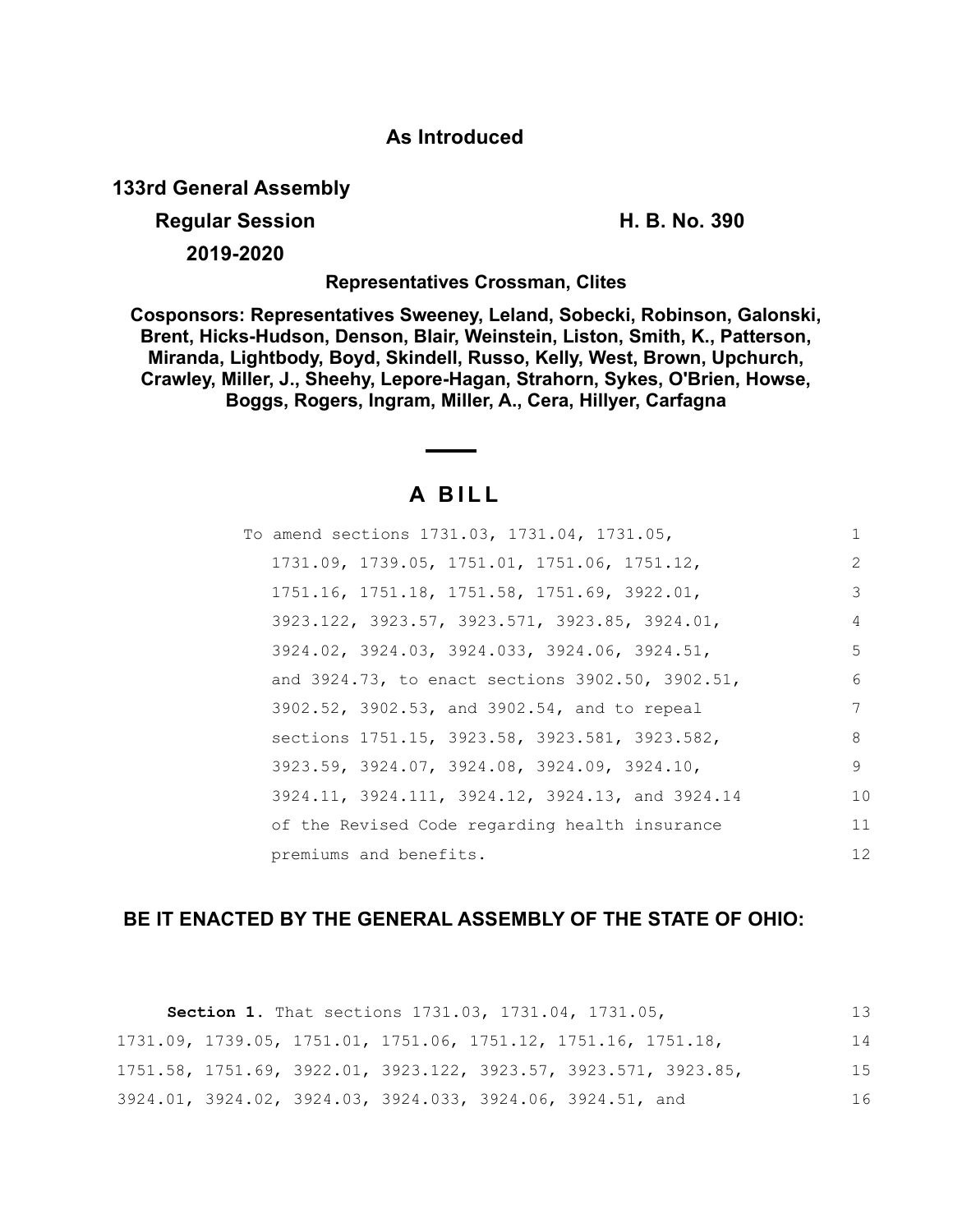3924.73 be amended and sections 3902.50, 3902.51, 3902.52, 3902.53, and 3902.54 of the Revised Code be enacted to read as follows:

**Sec. 1731.03.** (A) A small employer health care alliance may do any of the following:

(1) Negotiate and enter into agreements with one or more insurers for the insurers to offer and provide one or more health benefit plans to small employers for their employees and retirees, and the dependents and members of the families of such employees and retirees, which coverage may be made available to enrolled small employers without regard to industrial, rating, or other classifications among the enrolled small employers under an alliance program, except as otherwise provided under the alliance program, and for the alliance to perform, or contract with others for the performance of, functions under or with respect to the alliance program; 22 23 24 25 26 27 28 29 30 31 32

(2) Contract with another alliance for the inclusion of the small employer members of one in the alliance program of the other;

(3) Provide or cause to be provided to small employers information concerning the availability, coverage, benefits, premiums, and other information regarding an alliance program and promote the alliance program; 36 37 38 39

(4) Provide, or contract with others to provide, enrollment, record keeping, information, premium billing, collection and transmittal, and other services under an alliance program; 40 41 42 43

(5) Receive reports and information from the insurer and negotiate and enter into agreements with respect to inspection 44 45

17 18 19

20 21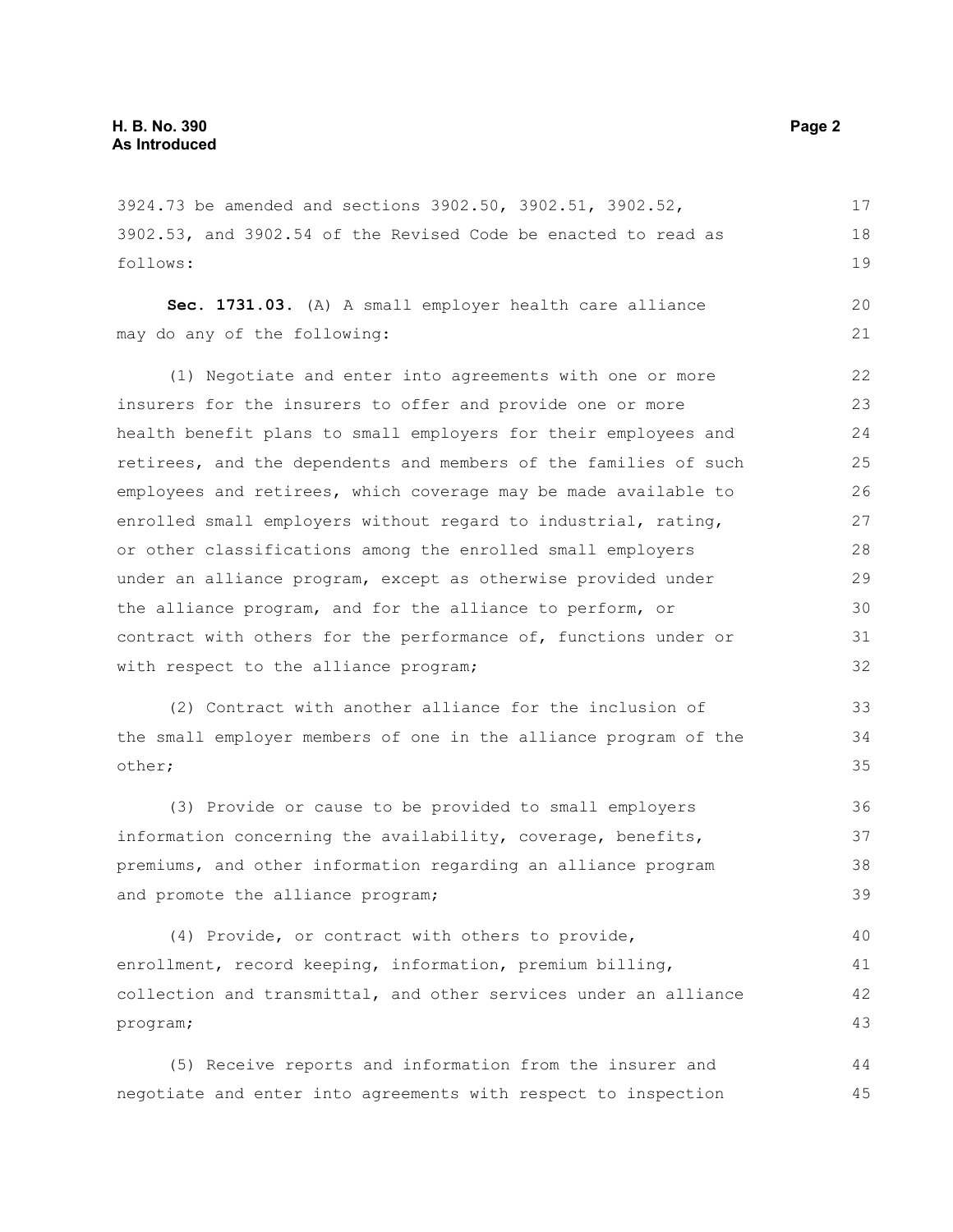and audit of the books and records of the insurer;

(6) Provide services to and on behalf of an alliance program sponsored by another alliance, including entering into an agreement described in division (B) of section 1731.01 of the Revised Code on behalf of the other alliance; 47 48 49 50

(7) If it is a nonprofit corporation created under Chapter 1702. of the Revised Code, exercise all powers and authority of such corporations under the laws of the state, or, if otherwise constituted, exercise such powers and authority as apply to it under the applicable laws, and its articles, regulations, constitution, bylaws, or other relevant governing instruments. 51 52 53 54 55 56

(B) A small employer health care alliance is not and shall not be regarded for any purpose of law as an insurer, an offeror or seller of any insurance, a partner of or joint venturer with any insurer, an agent of, or solicitor for an agent of, or representative of, an insurer or an offeror or seller of any insurance, an adjuster of claims, or a third-party administrator, and will not be liable under or by reason of any insurance coverage or other health benefit plan provided or not provided by any insurer or by reason of any conditions or restrictions on eligibility or benefits under an alliance program or any insurance or other health benefit plan provided under an alliance program or by reason of the application of those conditions or restrictions. 57 58 59 60 61 62 63 64 65 66 67 68 69

(C) The promotion of an alliance program by an alliance or by an insurer is not and shall not be regarded for any purpose of law as the offer, solicitation, or sale of insurance. 70 71 72

(D)(1) No alliance shall adopt, impose, or enforce medical underwriting rules or underwriting rules requiring a small 73 74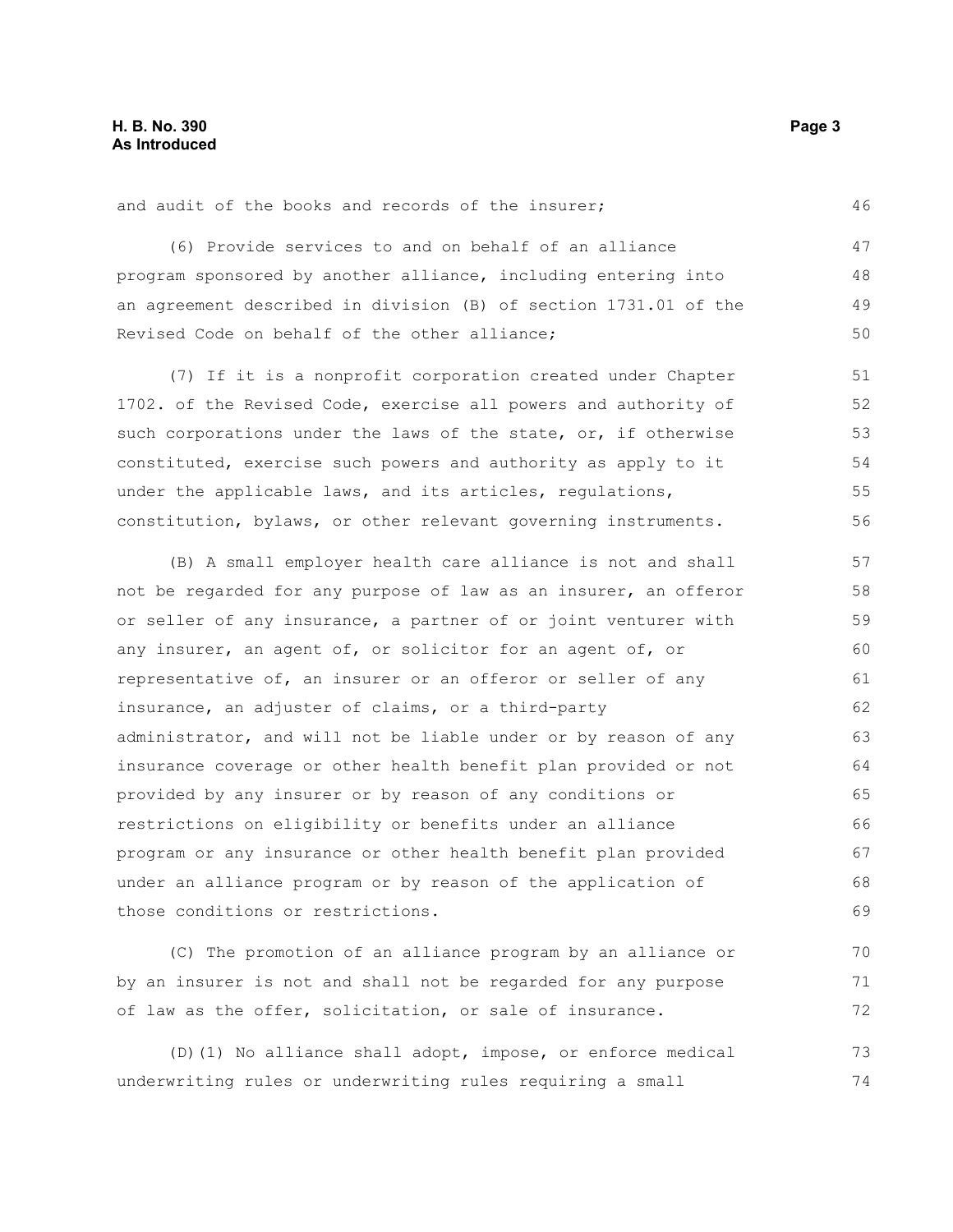employer to have more than a minimum number of employees for the purpose of determining whether an alliance member is eligible to purchase a policy, contract, or plan of health insurance or health benefits from any insurer in connection with the alliance health care program. 75 76 77 78 79

(2) No alliance shall reject any applicant for membership in the alliance based on the health status of the applicant's employees or their dependents or because the small employer does not have more than a minimum number of employees.

(3) A violation of division (D)(1) or (2) of this section is deemed to be an unfair and deceptive act or practice in the business of insurance under sections 3901.19 to 3901.26 of the Revised Code.

(4) Nothing in division (D)(1) or (2) of this section shall be construed as inhibiting or preventing an alliance from adopting, imposing, and enforcing rules, conditions, limitations, or restrictions that are based on factors other than the health status of employees or their dependents or the size of the small employer for the purpose of determining whether a small employer is eligible to become a member of the alliance. Division (D)(1) of this section does not apply to an insurer that sells health coverage to an alliance member under an alliance health care program. 88 89 90 91 92 93 94 95 96 97

(E) Except as otherwise specified in section 1731.09 of the Revised Code, health benefit plans offered and sold to alliance members that are small employers as defined in section 3924.01 of the Revised Code are subject to sections 3924.01 to 3924.14 3924.06 of the Revised Code. 98 99 100 101 102

(F) Any person who represents an alliance in bargaining or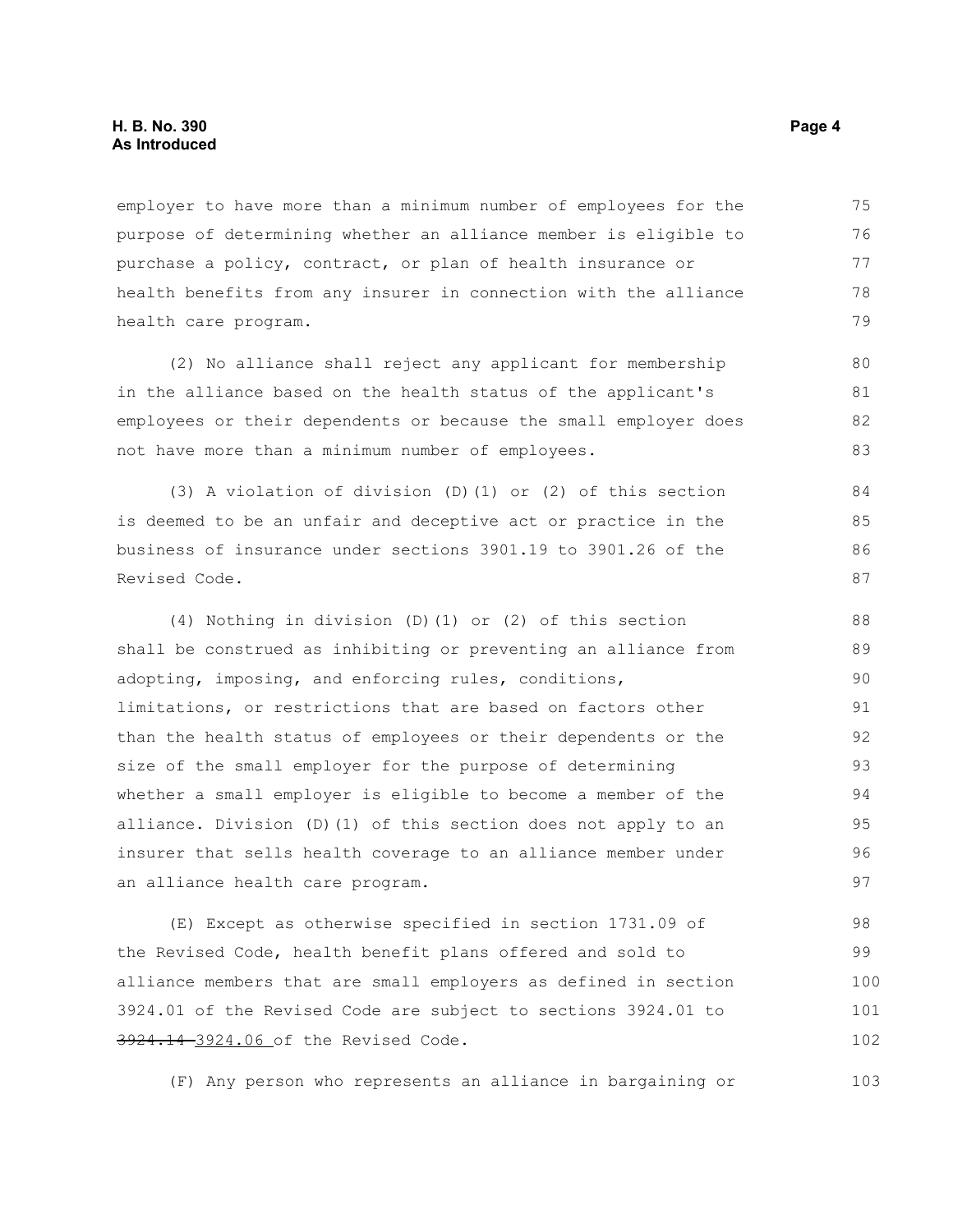negotiating a health benefit plan with an insurer shall disclose to the governing board of the alliance any direct or indirect financial relationship the person has or had during the past two years with the insurer. 104 105 106 107

**Sec. 1731.04.** (A) An agreement between an alliance and an insurer referred to in division (B) of section 1731.01 of the Revised Code shall contain at least the following: 108 109 110

(1) A provision requiring the insurer to offer and sell to small employers served or to be served by an alliance one or more health benefit plan options for coverage of their eligible employees and the eligible dependents and members of the families of the eligible employees and, if applicable, such members' eligible retirees and the eligible dependents and members of the families of the retirees, subject to such conditions and restrictions as may be set forth or incorporated into the agreement; 111 112 113 114 115 116 117 118 119

(2) A brief description of each type of health benefit plan option that is to be so offered and the conditions for the modification, continuation, and termination of the coverage and benefits thereunder; 120 121 122 123

(3) A statement of the eligibility requirements that an employee or retiree must meet in order for the employee or retiree to be eligible to obtain and retain coverage under any health benefit plan option so offered and, if one of such requirements is that an employee must regularly work for a minimum number of hours per week, a statement of such minimum number of hours, which minimum shall not exceed twenty-five hours per week; 124 125 126 127 128 129 130 131

(4) A description of any pre-existing condition and 132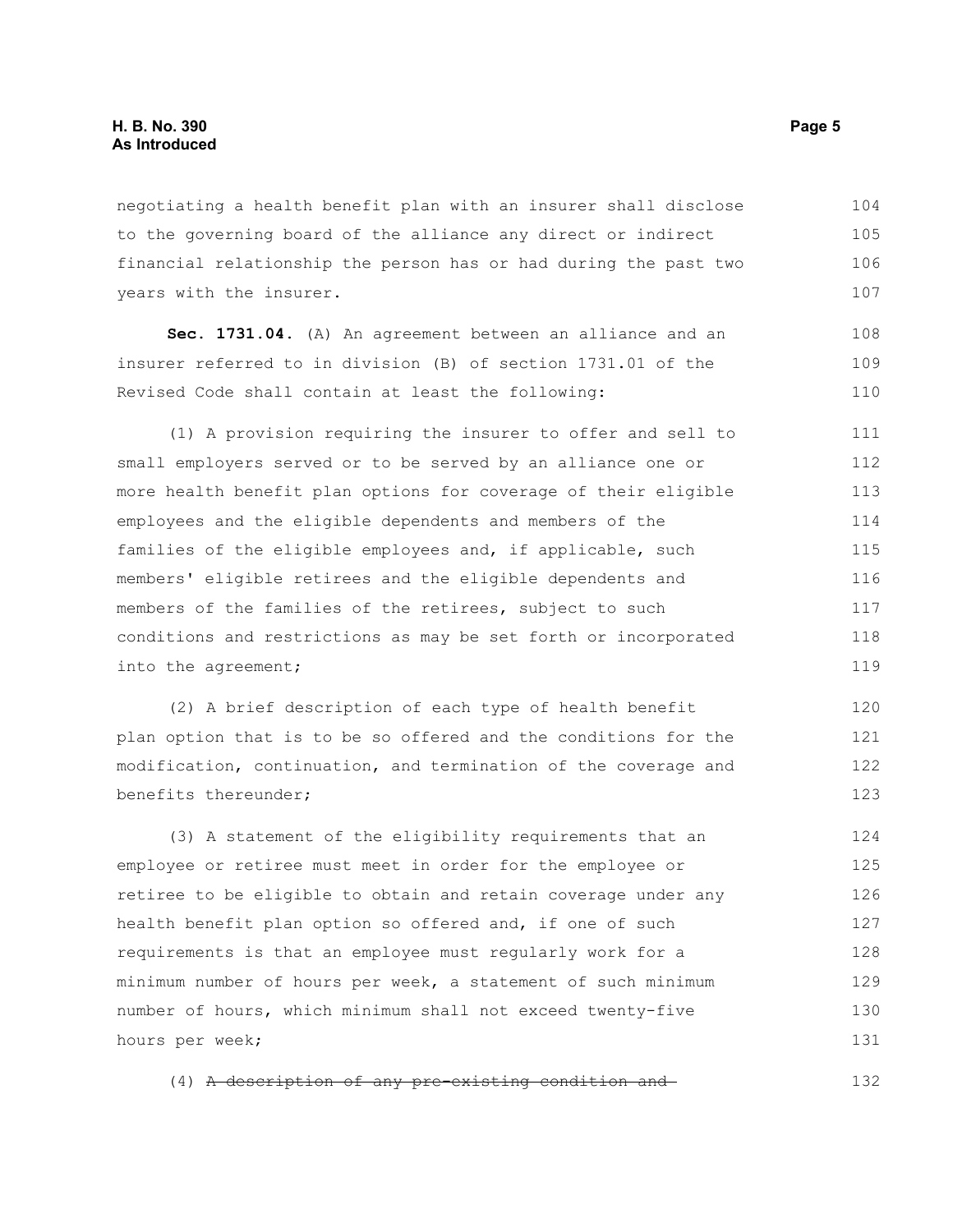(5) A statement of the premium rates or other charges that apply to each health benefit plan option or a formula or method of determining the rates or charges; 134 135 136

(6) (5) A provision prescribing the minimum employer contribution toward premiums or other charges required in order to permit a small employer to obtain coverage under a health benefit plan option offered under an alliance program; 137 138 139 140

 $(7)$  (6) A provision requiring that each health benefit plan under the alliance program must provide for the continuation of coverage of participants of an enrolled small employer so long as the small employer determines that such person is a qualified beneficiary entitled to such coverage pursuant to Part 6 of Title I of the "Federal Employee Retirement Income Security Act of 1974," 88 Stat. 832, 29 U.S.C.A. 1001, and the laws of this state, and regulations or rulings interpreting such provisions. Such coverage provided by the insurer under the plan to participants shall comply with the "Federal Employee Retirement Income Security Act of 1974" and the relevant statutes, regulations, and rulings interpreting that act, including provisions regarding types of coverage to be provided, apportionments of limitations on coverage, apportionments of deductibles, and the rights of qualified beneficiaries to elect coverage options relating to types of coverage and otherwise. 141 142 143 144 145 146 147 148 149 150 151 152 153 154 155 156 157

(B) An agreement between an alliance and an insurer referred to in division (B) of section 1731.01 of the Revised Code may contain provisions relating to, but not limited to, any of the following: 158 159 160 161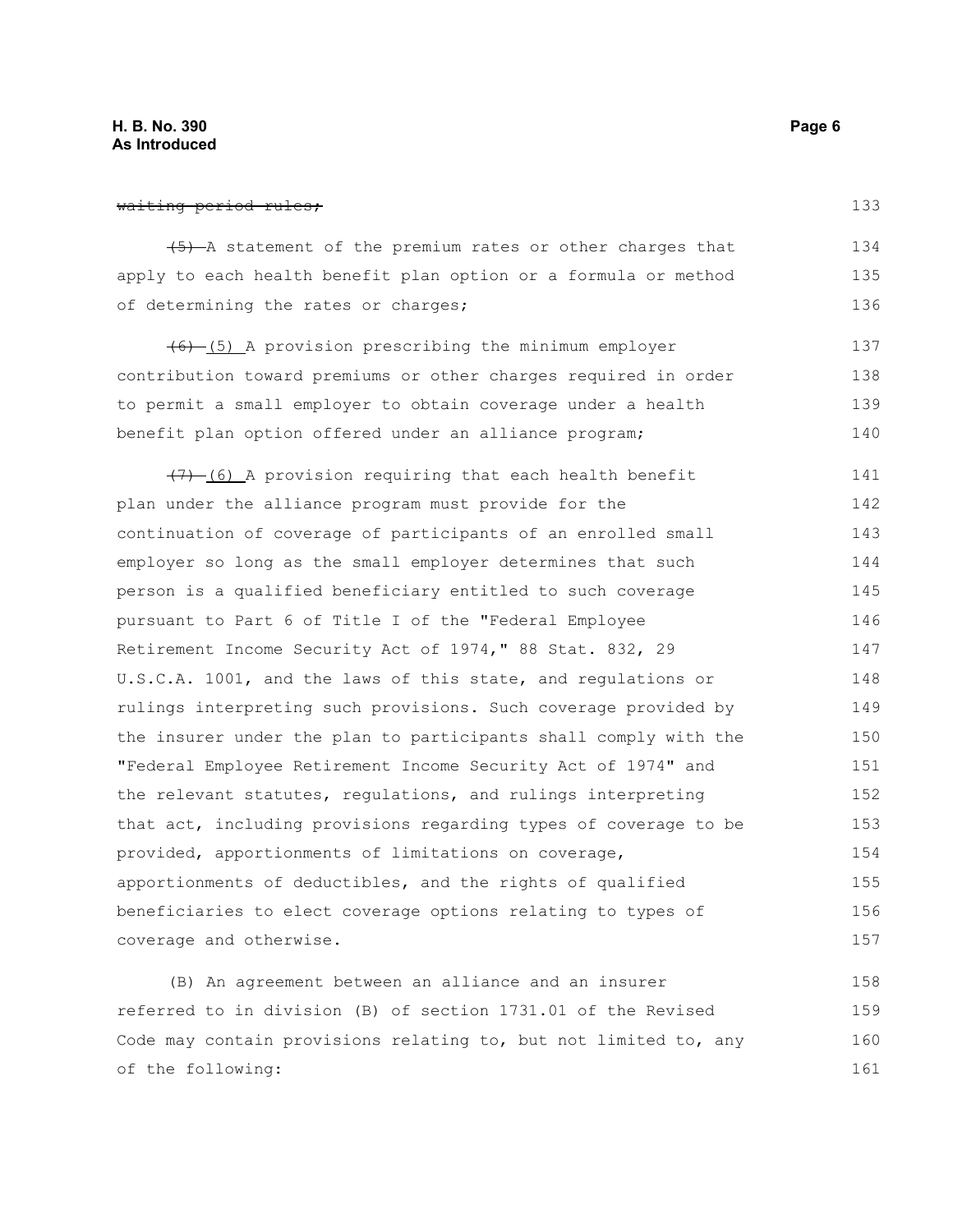### **H. B. No. 390 Page 7 As Introduced**

| (1) The application and enrollment process for a small           | 162 |
|------------------------------------------------------------------|-----|
| employer and related provisions pertaining to historical         | 163 |
| experience, health statements, and underwriting standards;       | 164 |
| (2) The minimum number of those employees eligible to be         | 165 |
| participants that are required to participate in order to permit | 166 |
| a small employer to obtain coverage under a health benefit plan  | 167 |
| option offered under the alliance program, which may vary with   | 168 |
| the number of employees or those eligible to be participants in  | 169 |
| respect of the small employer;                                   | 170 |
| (3) A procedure for allowing an enrolled small employer to       | 171 |
| change from one plan option to another under the alliance        | 172 |
| program, subject to qualifying by size or otherwise under the    | 173 |
| alliance program;                                                | 174 |
| (4) The application of any risk-related pooling or               | 175 |
| grouping programs and related premiums, conditions, reviews, and | 176 |
| alternatives offered by the insurer;                             | 177 |
| (5) The availability of a medicare supplement coverage           | 178 |
| option for eligible participants who are covered by Parts A and  | 179 |
| B of medicare, Title XVIII of the "Social Security Act," 49      | 180 |
| Stat. 620 (1935), 42 U.S.C.A. 301;                               | 181 |
| (6) Relevant experience periods, enrollment periods, and         | 182 |
| contract periods;                                                | 183 |
| (7) Effective dates for coverage of eligible participants;       | 184 |
| (8) Conditions under which denial or withdrawal of               | 185 |
| coverage of participants or small employers and their employees  | 186 |
| may occur by reason of falsification or misrepresentation of     | 187 |
| material facts or criminal conduct toward the insurer, small     | 188 |
| employer, or alliance under the program;                         | 189 |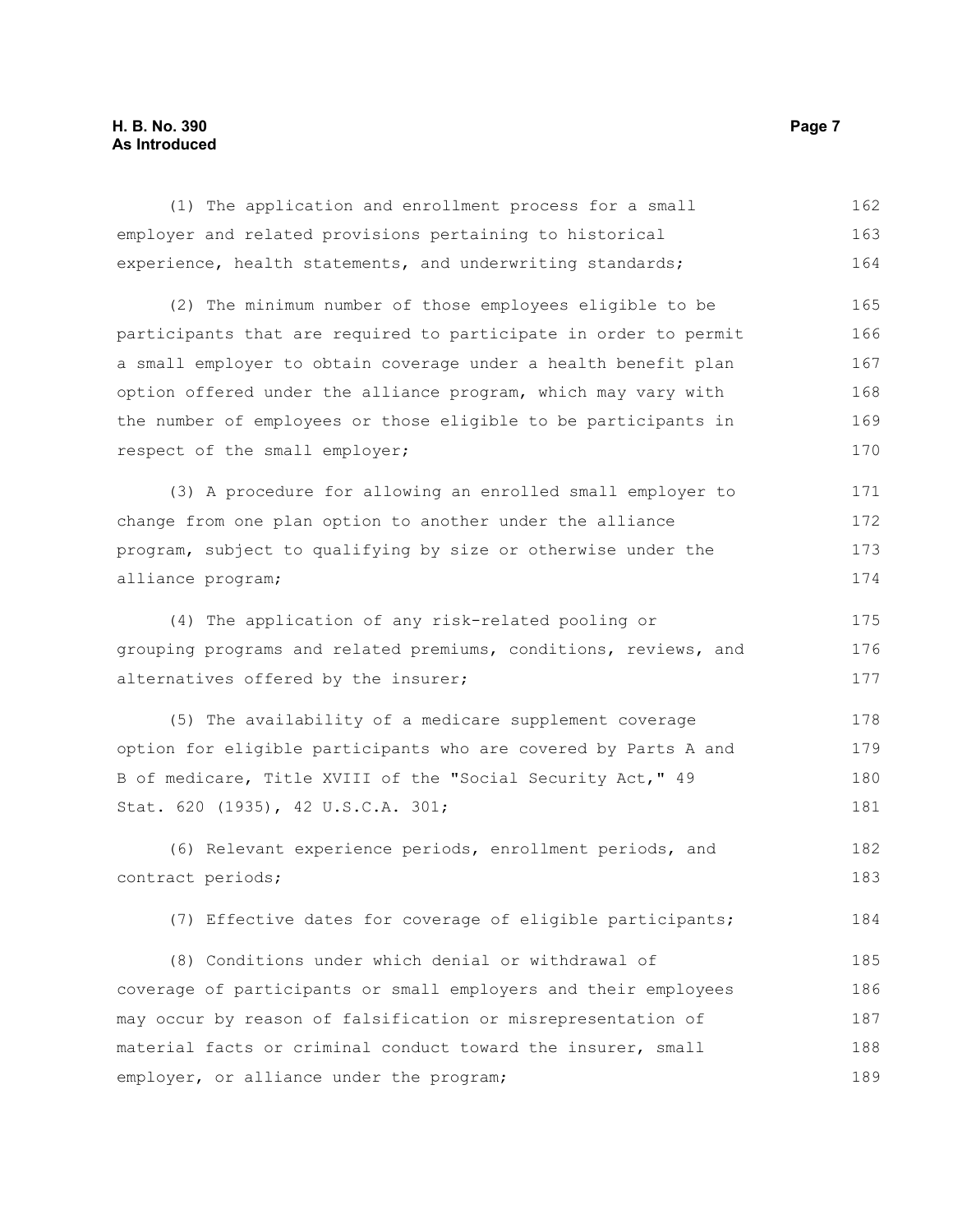#### **H. B. No. 390 Page 8 As Introduced**

(9) Premium rate structures, which may be uniform or make provision for age-specific rates, differentials based on number of participants of an enrolled small employer, products and plan options selected, and other factors, rate adjustments based on consumer price indices, utilization, or other relevant factors, notification of rate adjustments, and arbitration; 190 191 192 193 194 195

(10) Any responsibilities of the alliance for billing, collection, and transmittal of premiums; 196 197

(11) Inclusion under the alliance program of small employers that are members of other organizations described in division (A)(1) of section 1731.01 of the Revised Code that contract with the alliance for this purpose, and conditions pertaining to those small employer members and to their employees and retirees, and dependents and family members of those employees or retirees, as applicable under the alliance program; 198 199 200 201 202 203 204 205

(12) The agreement of the insurer to offer and sell one or more health benefit plans to small employer members of another small employer health care alliance that contracts with the alliance for this purpose; 206 207 208 209

(13) Use of the health benefit plan options of the insurer in the alliance program and use of the names of the alliance and the insurer; 210 211 212

(14) Indemnification from claims and liability by reason of acts or omissions of others; 213 214

(15) Ownership, use, availability, and maintenance of confidentiality of data and records relating to the alliance program; 215 216 217

(16) Utilization reports to be provided to the alliance by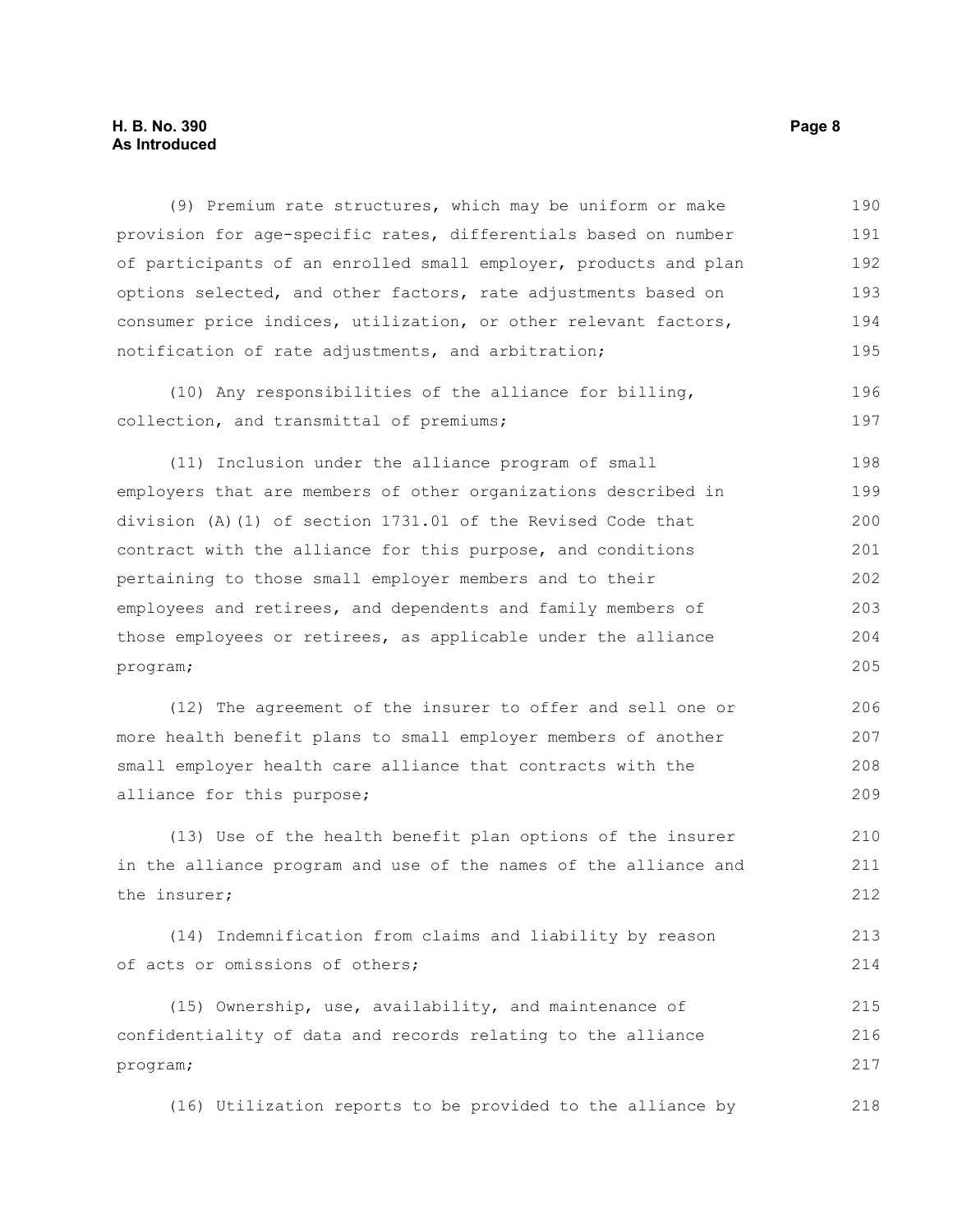219

(17) Such other provisions as may be agreed upon by the alliance and the insurer to better provide for the articulation, promotion, financing, and operation of the alliance program or a health benefit plan under the program in furtherance of the public purposes stated in section 1731.02 of the Revised Code. 220 221 222 223 224

(C) Neither an alliance program nor an agreement between an alliance and an insurer is itself a policy or contract of insurance, or a certificate, indorsement, rider, or application forming any part of a policy, contract, or certificate of insurance. Chapters 3905., 3933., and 3959. of the Revised Code do not apply to an alliance program or to an agreement between an alliance and an insurer thereunder, as such, or to the functions of the alliance under an alliance program. 225 226 227 228 229 230 231 232

**Sec. 1731.05.** If a qualified alliance, or an alliance that, based upon evidence of interest satisfactory to the superintendent of insurance, will be a qualified alliance within a reasonable time, submits a request for a proposal on a health benefit plan to at least three insurers and does not receive at least one reasonably responsive proposal within ninety days from the date the last such request is submitted, the superintendent, at the request of such alliance, may require that insurers offer proposals to such alliance for health benefit plans for the small employers within such alliance. Such proposals shall include such coverage and benefits for such premiums, as shall take into account the functions provided by the alliance and the economies of scale, and have other terms and provisions as are approved by the superintendent, consistent with the purposes and standards set forth in section  $1731.02$  of the Revised Code. $-Hn$ making the determination as to which insurers shall be asked to 233 234 235 236 237 238 239 240 241 242 243 244 245 246 247 248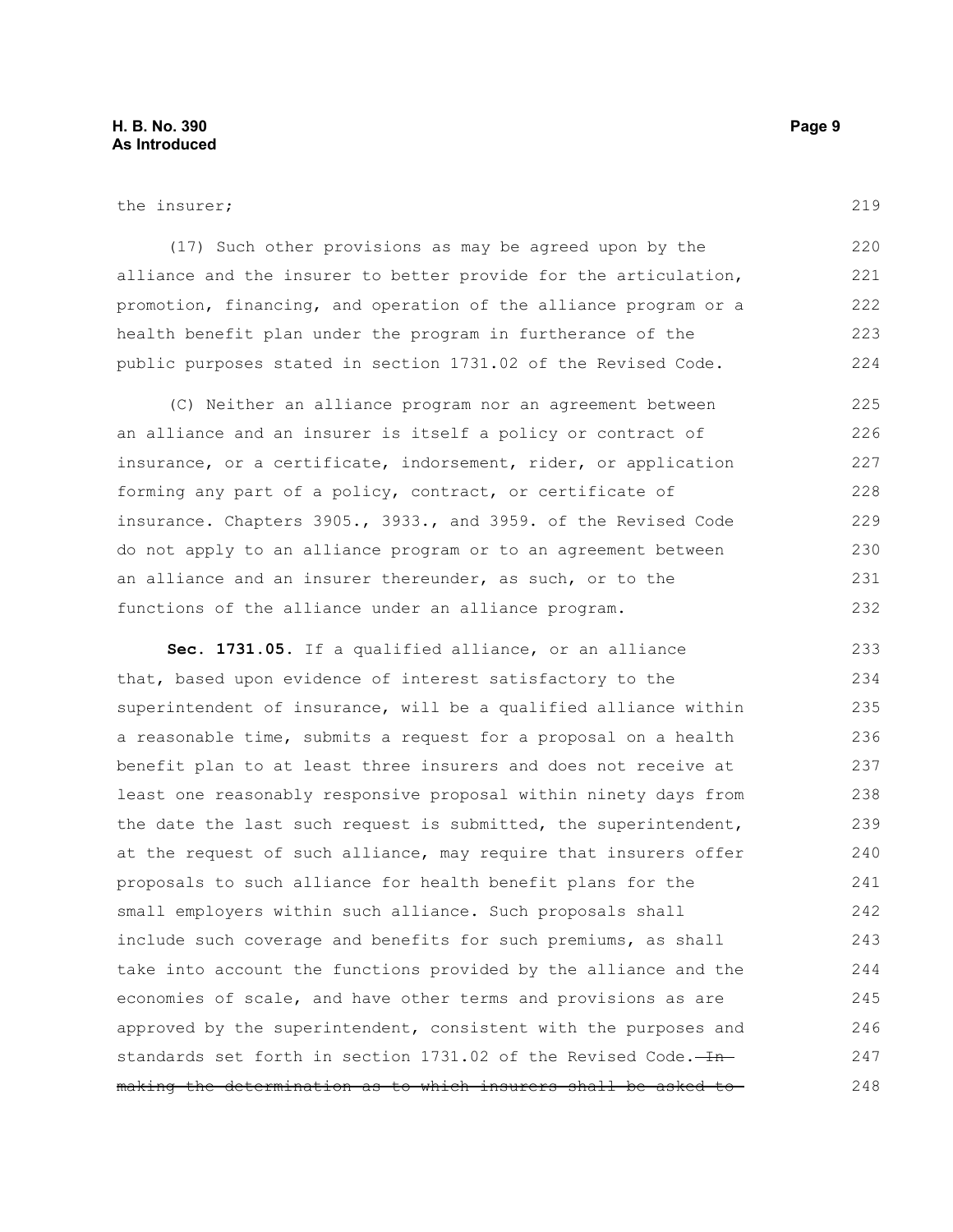submit proposals under this section, the superintendent shallapply the standards set forth in division (G)(4)(a) of section 3924.11 of the Revised Code. Any insurer that does not submit a proposal when required to do so by the superintendent hereunder, shall be deemed to be in violation of section 3901.20 of the Revised Code and shall be subject to all of the provisions of section 3901.22 of the Revised Code, including division (D)(1) of section 3901.22 of the Revised Code as if it provided that the superintendent may suspend or revoke an insurer's license to engage in the business of insurance. 249 250 251 252 253 254 255 256 257 258

Nothing in this section shall be construed as requiring an insurer to enter into an agreement with an alliance under contractual terms that are not acceptable to the insurer or to authorize the superintendent to require an insurer to enter into an agreement with an alliance under contractual terms that are not acceptable to the insurer.

This section applies beginning eighteen months after its effective date.

**Sec. 1731.09.** (A) Nothing contained in this chapter is intended to or shall inhibit or prevent the application of the provisions of Chapter 3924. of the Revised Code to any health benefit plan or insurer to which they would otherwise apply in the absence of this chapter, except as otherwise specified in divisions (B) and (C) of this section or unless such application conflicts with the provisions of section 1731.05 of the Revised Code.

(B) An insurer may establish one or more separate classes of business solely comprised of one or more alliances. All of the following shall apply to health plans covering small employers in each class of business established pursuant to this 275 276 277 278

265 266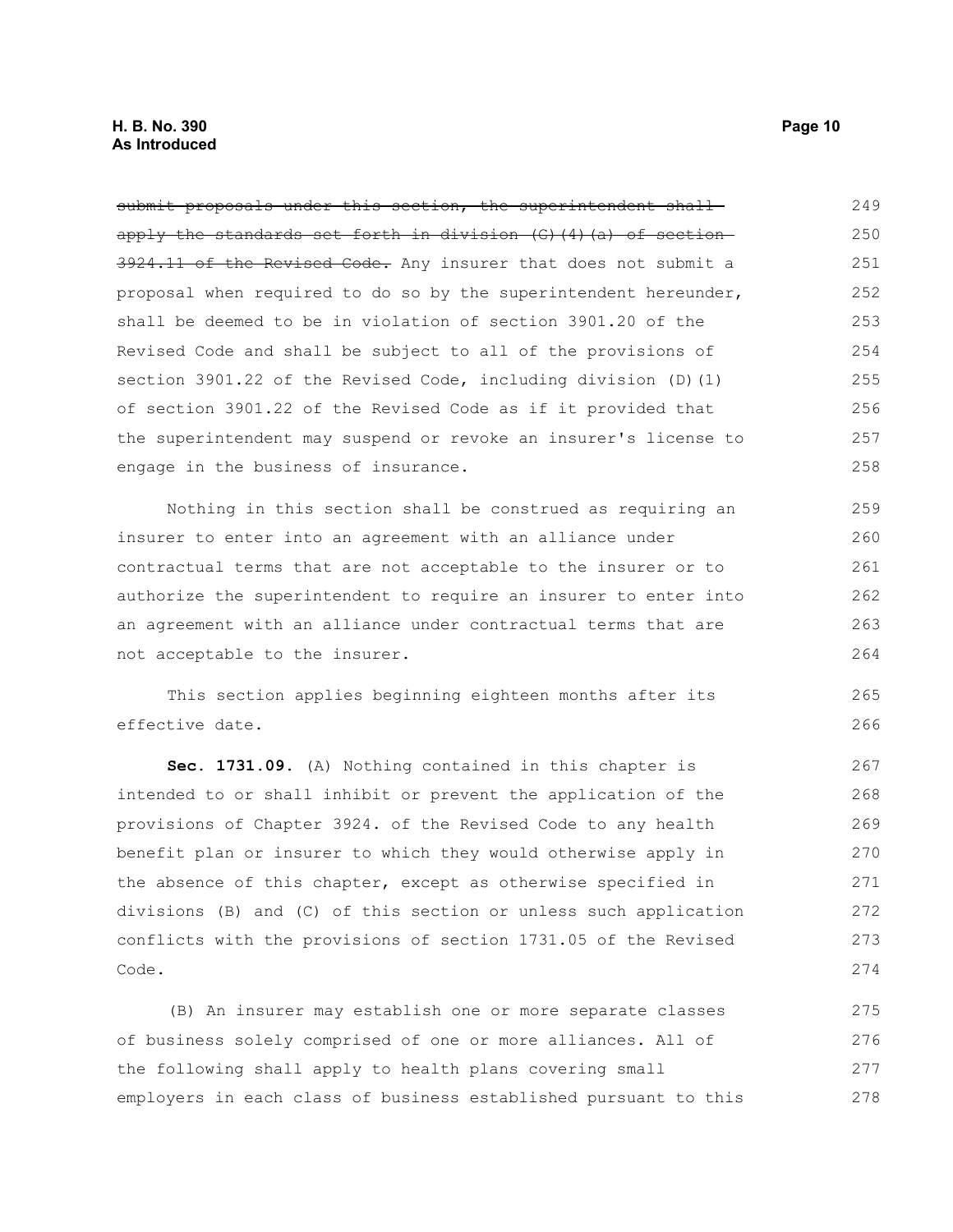division: (1) The premium rate limitations set forth in section 3924.04 of the Revised Code apply to each class of business separate and apart from the insurer's other business; (2) For purposes of applying sections 3924.01 to 3924.14- 3924.06 of the Revised Code to a class of business, the base premium rate and midpoint rate shall be determined with respect to each class of business separate and apart from the insurer's other business. (3) The midpoint rate for a class of business shall not exceed the midpoint rate for any other class of business or the insurer's non-alliance business by more than fifteen per cent. (4) The insurer annually shall file with the superintendent of insurance an actuarial certification consistent with section 3924.06 of the Revised Code for each class of business demonstrating that the underwriting and rating methods of the insurer do all of the following: (a) Comply with accepted actuarial practices; (b) Are uniformly applied to health benefit plans covering small employers within the class of business; (c) Comply with the applicable provisions of this section and sections  $3924.01$  to  $3924.14$ -3924.06 of the Revised Code. 279 280 281 282 283 284 285 286 287 288 289 290 291 292 293 294 295 296 297 298 299 300

(5) An insurer shall apply sections 3924.01 to 3924.14- 3924.06 of the Revised Code to the insurer's non-alliance business and coverage sold through alliances not established as a separate class of business. 301 302 303 304

(6) An insurer shall file with the superintendent a notification identifying any alliance or alliances to be treated 305 306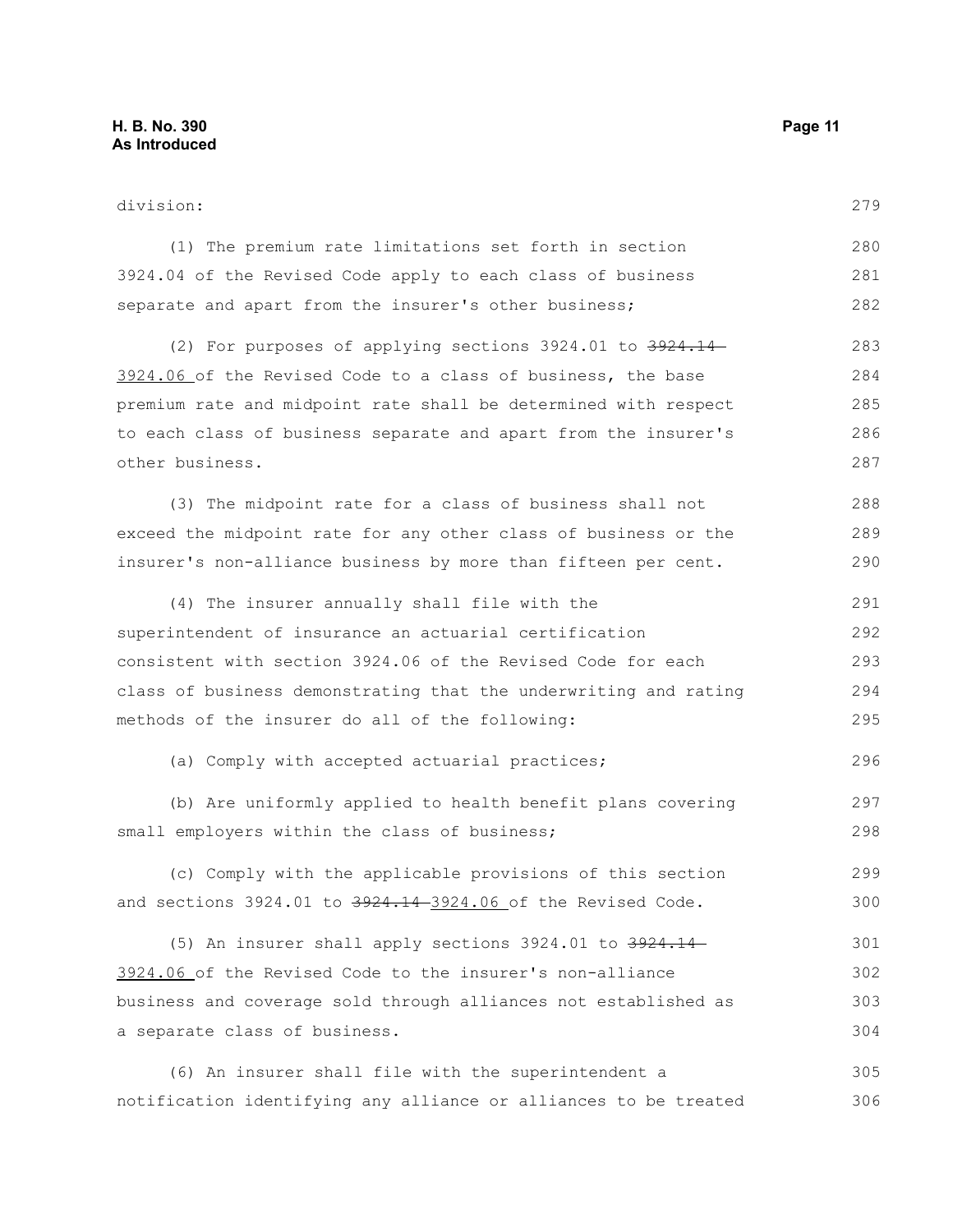date the rates for that class of business take effect. (7) Any application for a certificate of authority filed pursuant to section 1731.021 of the Revised Code shall include a disclosure as to whether the alliance will be underwritten or rated as part of a separate class of business. (C) As used in this section: (1) "Class of business" means a group of small employers, as defined in section 3924.01 of the Revised Code, that are enrolled employers in one or more alliances. (2) "Actuarial certification," "base premium rate," and "midpoint rate" have the same meanings as in section 3924.01 of the Revised Code. **Sec. 1739.05.** (A) A multiple employer welfare arrangement that is created pursuant to sections 1739.01 to 1739.22 of the Revised Code and that operates a group self-insurance program may be established only if any of the following applies: (1) The arrangement has and maintains a minimum enrollment of three hundred employees of two or more employers. (2) The arrangement has and maintains a minimum enrollment of three hundred self-employed individuals. (3) The arrangement has and maintains a minimum enrollment of three hundred employees or self-employed individuals in any combination of divisions (A)(1) and (2) of this section. (B) A multiple employer welfare arrangement that is created pursuant to sections 1739.01 to 1739.22 of the Revised Code and that operates a group self-insurance program shall comply with all laws applicable to self-funded programs in this 308 309 310 311 312 313 314 315 316 317 318 319 320 321 322 323 324 325 326 327 328 329 330 331 332 333 334

as a separate class of business at least sixty days prior to the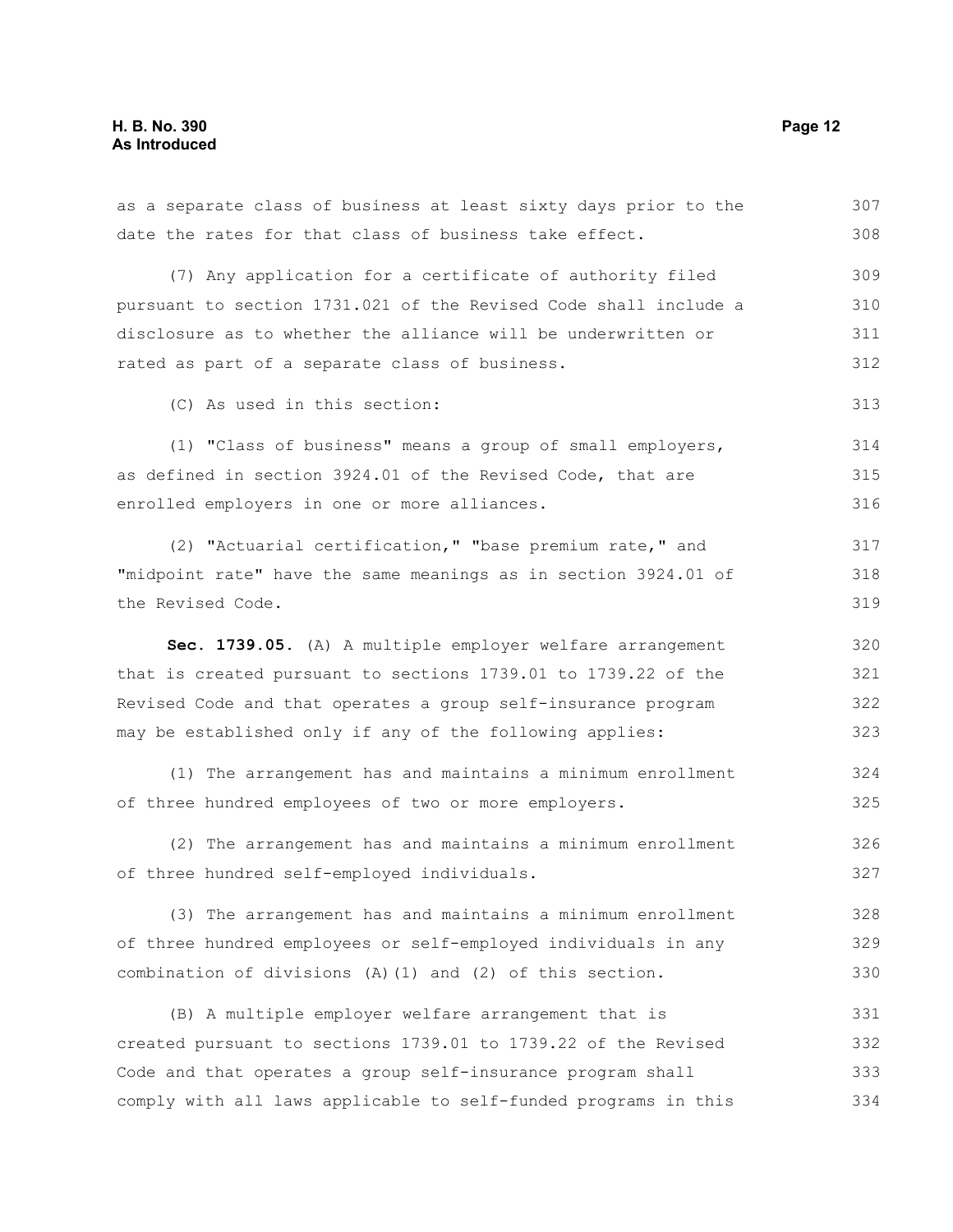state, including sections 3901.04, 3901.041, 3901.19 to 3901.26, 3901.38, 3901.381 to 3901.3814, 3901.40, 3901.45, 3901.46, 3901.491, 3902.01 to 3902.14, 3923.041, 3923.24, 3923.282, 3923.30, 3923.301, 3923.38, 3923.581, 3923.602, 3923.63, 3923.80, 3923.84, 3923.85, 3923.851, 3923.86, 3923.89, 3923.90, 3924.031, 3924.032, and 3924.27 of the Revised Code. 335 336 337 338 339 340

(C) A multiple employer welfare arrangement created pursuant to sections 1739.01 to 1739.22 of the Revised Code shall solicit enrollments only through agents or solicitors licensed pursuant to Chapter 3905. of the Revised Code to sell or solicit sickness and accident insurance. 341 342 343 344 345

(D) A multiple employer welfare arrangement created pursuant to sections 1739.01 to 1739.22 of the Revised Code shall provide benefits only to individuals who are members, employees of members, or the dependents of members or employees, or are eligible for continuation of coverage under section 1751.53 or 3923.38 of the Revised Code or under Title X of the "Consolidated Omnibus Budget Reconciliation Act of 1985," 100 Stat. 227, 29 U.S.C.A. 1161, as amended. 346 347 348 349 350 351 352 353

(E) A multiple employer welfare arrangement created pursuant to sections 1739.01 to 1739.22 of the Revised Code is subject to, and shall comply with, sections 3903.81 to 3903.93 of the Revised Code in the same manner as other life or health insurers, as defined in section 3903.81 of the Revised Code. 354 355 356 357 358

**Sec. 1751.01.** As used in this chapter:

(A)(1) "Basic health care services" means the following services when medically necessary and, except for health care plans offered in the large group market, the essential health benefits identified in division (B)(1) of section 3902.53 of the 360 361 362 363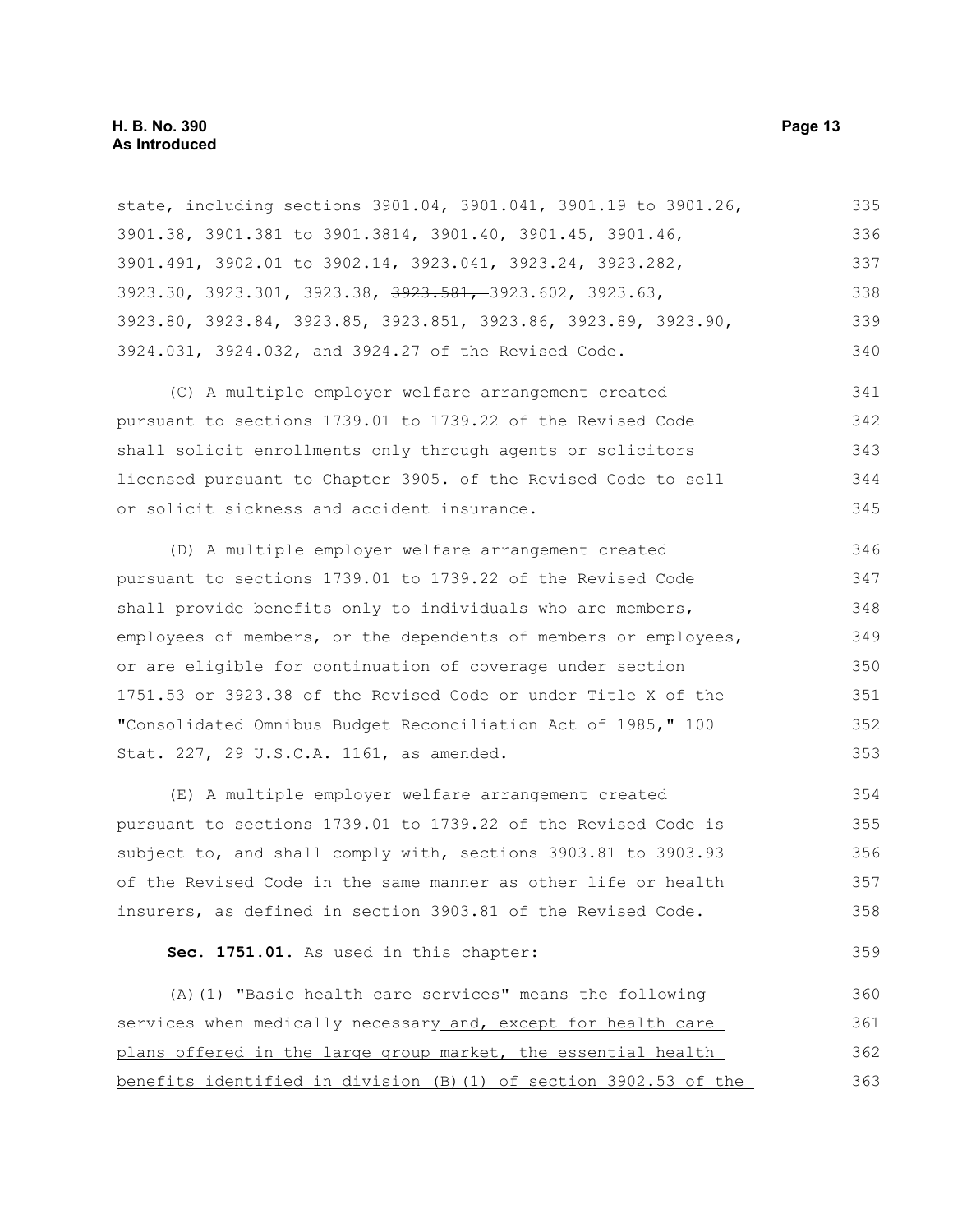### **H. B. No. 390 Page 14 As Introduced**

| Revised Code:                                                   | 364 |
|-----------------------------------------------------------------|-----|
| (a) Physician's services, except when such services are         | 365 |
| supplemental under division (B) of this section;                | 366 |
| (b) Inpatient hospital services;                                | 367 |
| (c) Outpatient medical services;                                | 368 |
| (d) Emergency health services;                                  | 369 |
| (e) Urgent care services;                                       | 370 |
| (f) Diagnostic laboratory services and diagnostic and           | 371 |
| therapeutic radiologic services;                                | 372 |
| (q) Diagnostic and treatment services, other than               | 373 |
| prescription drug services, for biologically based mental       | 374 |
| illnesses;                                                      | 375 |
| (h) Preventive health care services, including, but not         | 376 |
| limited to, voluntary family planning services, infertility     | 377 |
| services, periodic physical examinations, prenatal obstetrical  | 378 |
| care, and well-child care;                                      | 379 |
| (i) Routine patient care for patients enrolled in an            | 380 |
| eligible cancer clinical trial pursuant to section 3923.80 of   | 381 |
| the Revised Code.                                               | 382 |
| "Basic health care services" does not include experimental      | 383 |
| procedures.                                                     | 384 |
| Except as provided by divisions (A) (2) and (3) of this         | 385 |
| section in connection with the offering of coverage for         | 386 |
| diagnostic and treatment services for biologically based mental | 387 |
| illnesses, a health insuring corporation shall not offer        | 388 |
| coverage for a health care service, defined as a basic health   | 389 |

care service by this division, unless it offers coverage for all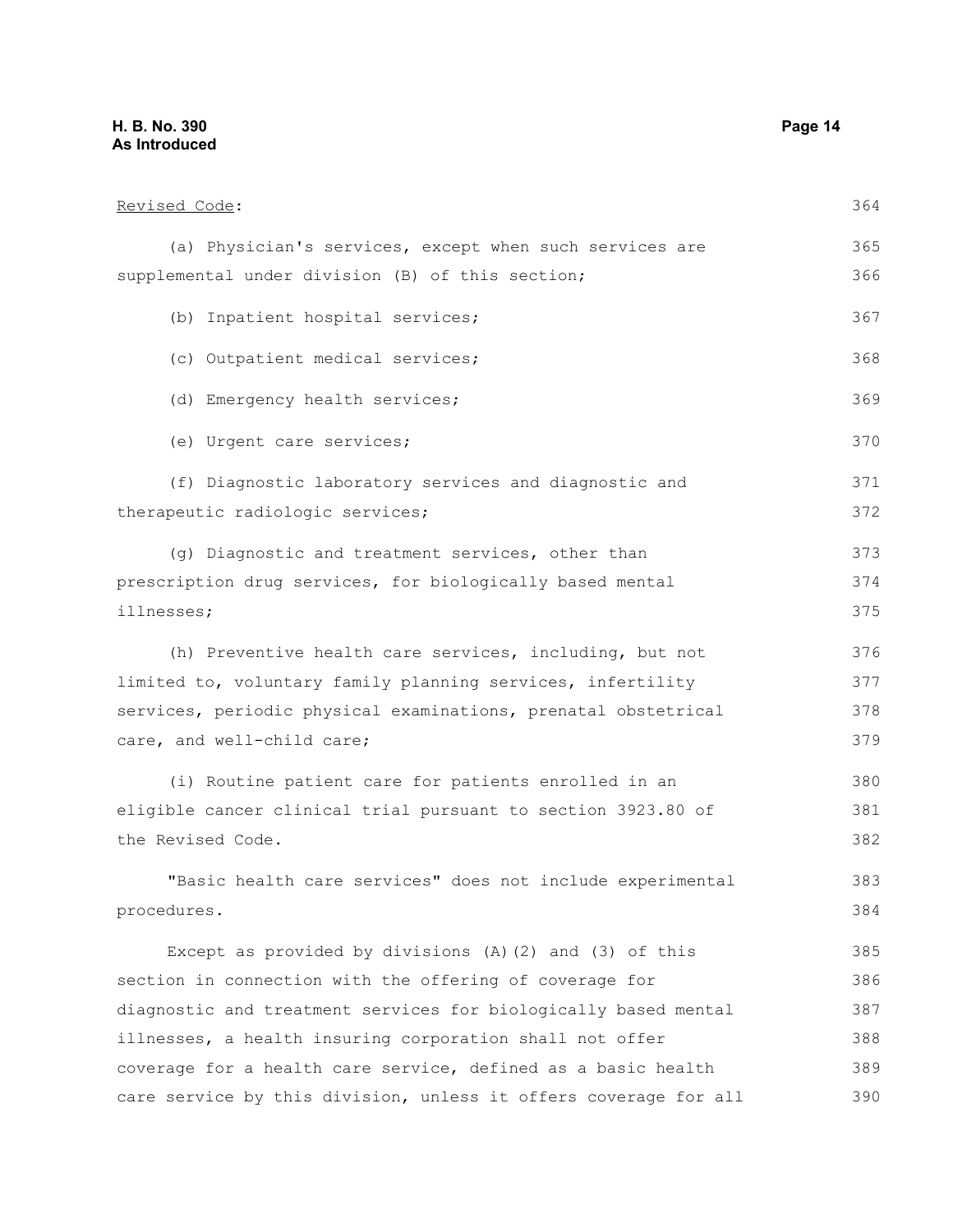#### **H. B. No. 390 Page 15 As Introduced**

listed basic health care services. However, this requirement does not apply to the coverage of beneficiaries enrolled in medicare pursuant to a medicare contract, or to the coverage of beneficiaries enrolled in the federal employee health benefits program pursuant to 5 U.S.C.A. 8905, or to the coverage of medicaid recipients, or to the coverage of beneficiaries under any federal health care program regulated by a federal regulatory body, or to the coverage of beneficiaries under any contract covering officers or employees of the state that has been entered into by the department of administrative services. 391 392 393 394 395 396 397 398 399 400

(2) A health insuring corporation may offer coverage for diagnostic and treatment services for biologically based mental illnesses without offering coverage for all other basic health care services. A health insuring corporation may offer coverage for diagnostic and treatment services for biologically based mental illnesses alone or in combination with one or more supplemental health care services. However, a health insuring corporation that offers coverage for any other basic health care service shall offer coverage for diagnostic and treatment services for biologically based mental illnesses in combination with the offer of coverage for all other listed basic health care services. 401 402 403 404 405 406 407 408 409 410 411 412

(3) A health insuring corporation that offers coverage for basic health care services is not required to offer coverage for diagnostic and treatment services for biologically based mental illnesses in combination with the offer of coverage for all other listed basic health care services if all of the following apply: 413 414 415 416 417 418

(a) The health insuring corporation submits documentation certified by an independent member of the American academy of 419 420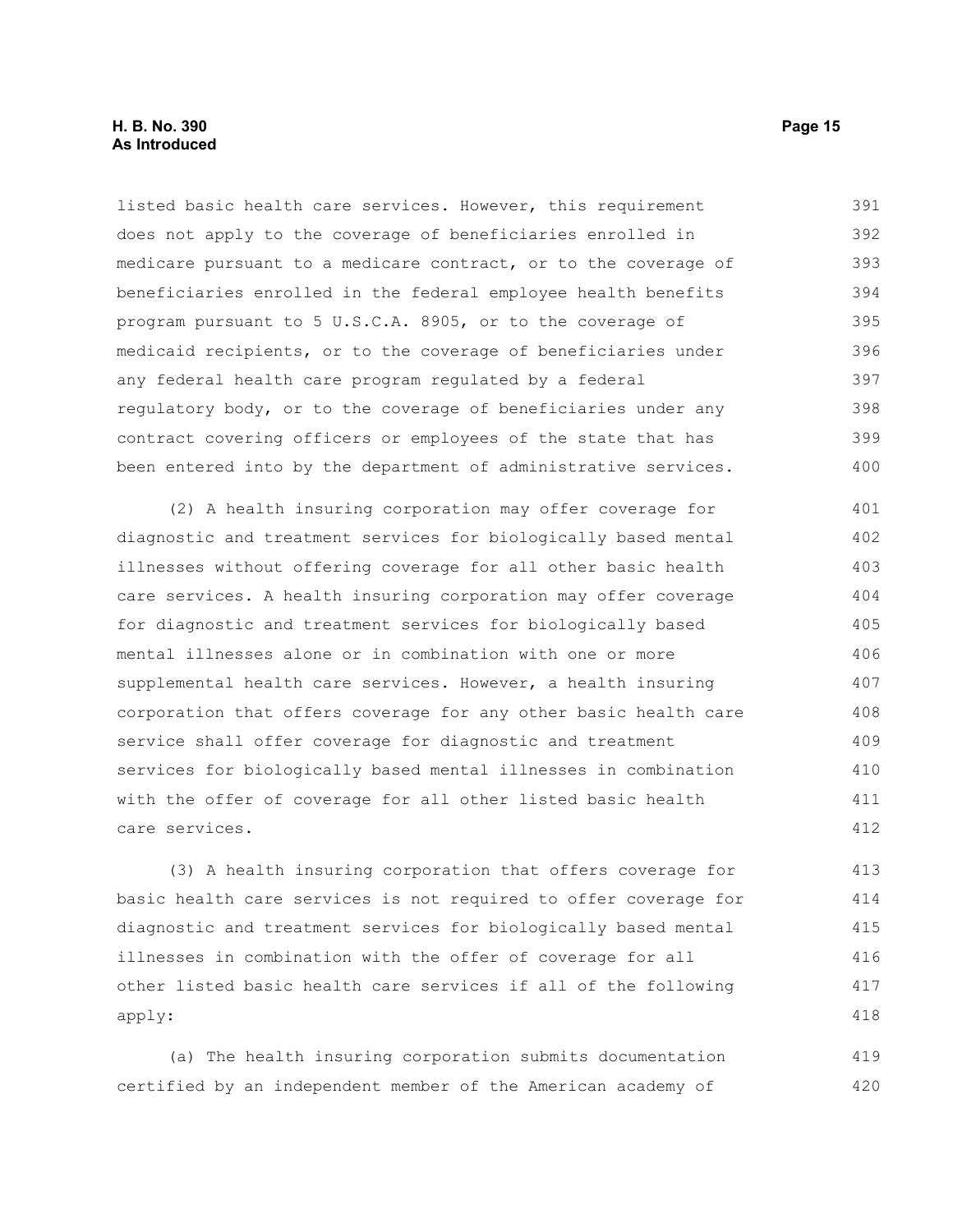#### **H. B. No. 390 Page 16 As Introduced**

actuaries to the superintendent of insurance showing that incurred claims for diagnostic and treatment services for biologically based mental illnesses for a period of at least six months independently caused the health insuring corporation's costs for claims and administrative expenses for the coverage of basic health care services to increase by more than one per cent per year. 421 422 423 424 425 426 427

(b) The health insuring corporation submits a signed letter from an independent member of the American academy of actuaries to the superintendent of insurance opining that the increase in costs described in division (A)(3)(a) of this section could reasonably justify an increase of more than one per cent in the annual premiums or rates charged by the health insuring corporation for the coverage of basic health care services. 428 429 430 431 432 433 434 435

(c) The superintendent of insurance makes the following determinations from the documentation and opinion submitted pursuant to divisions (A)(3)(a) and (b) of this section: 436 437 438

(i) Incurred claims for diagnostic and treatment services for biologically based mental illnesses for a period of at least six months independently caused the health insuring corporation's costs for claims and administrative expenses for the coverage of basic health care services to increase by more than one per cent per year. 439 440 441 442 443 444

(ii) The increase in costs reasonably justifies an increase of more than one per cent in the annual premiums or rates charged by the health insuring corporation for the coverage of basic health care services. 445 446 447 448

Any determination made by the superintendent under this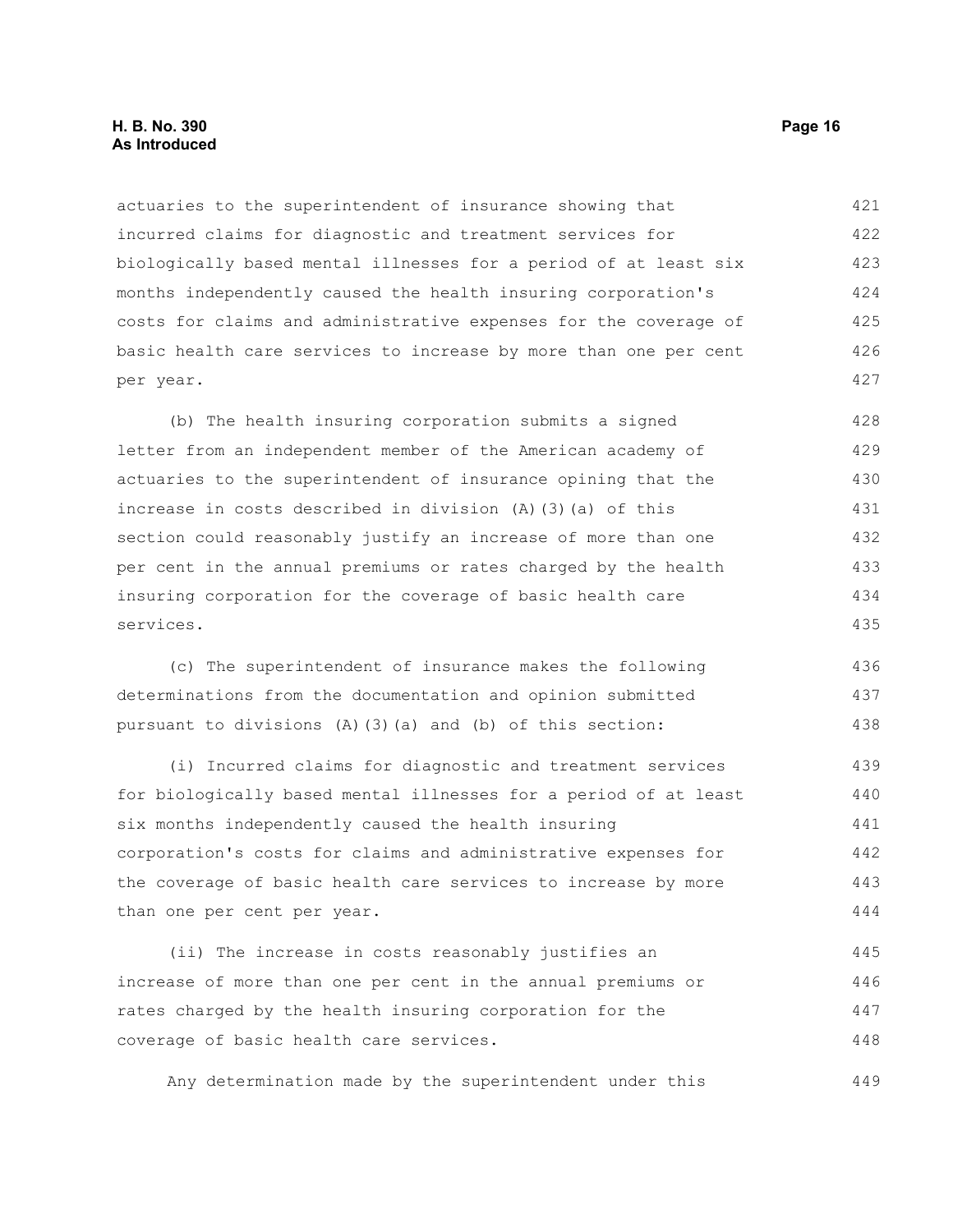division is subject to Chapter 119. of the Revised Code. (B)(1) "Supplemental health care services" means any health care services other than basic health care services that a health insuring corporation may offer, alone or in combination with either basic health care services or other supplemental health care services, and includes: (a) Services of facilities for intermediate or long-term care, or both; (b) Dental care services; (c) Vision care and optometric services including lenses and frames; (d) Podiatric care or foot care services; (e) Mental health services, excluding diagnostic and treatment services for biologically based mental illnesses; (f) Short-term outpatient evaluative and crisisintervention mental health services; (g) Medical or psychological treatment and referral services for alcohol and drug abuse or addiction; (h) Home health services; (i) Prescription drug services; (j) Nursing services; (k) Services of a dietitian licensed under Chapter 4759. of the Revised Code; (l) Physical therapy services; (m) Chiropractic services; 450 451 452 453 454 455 456 457 458 459 460 461 462 463 464 465 466 467 468 469 470 471 472 473 474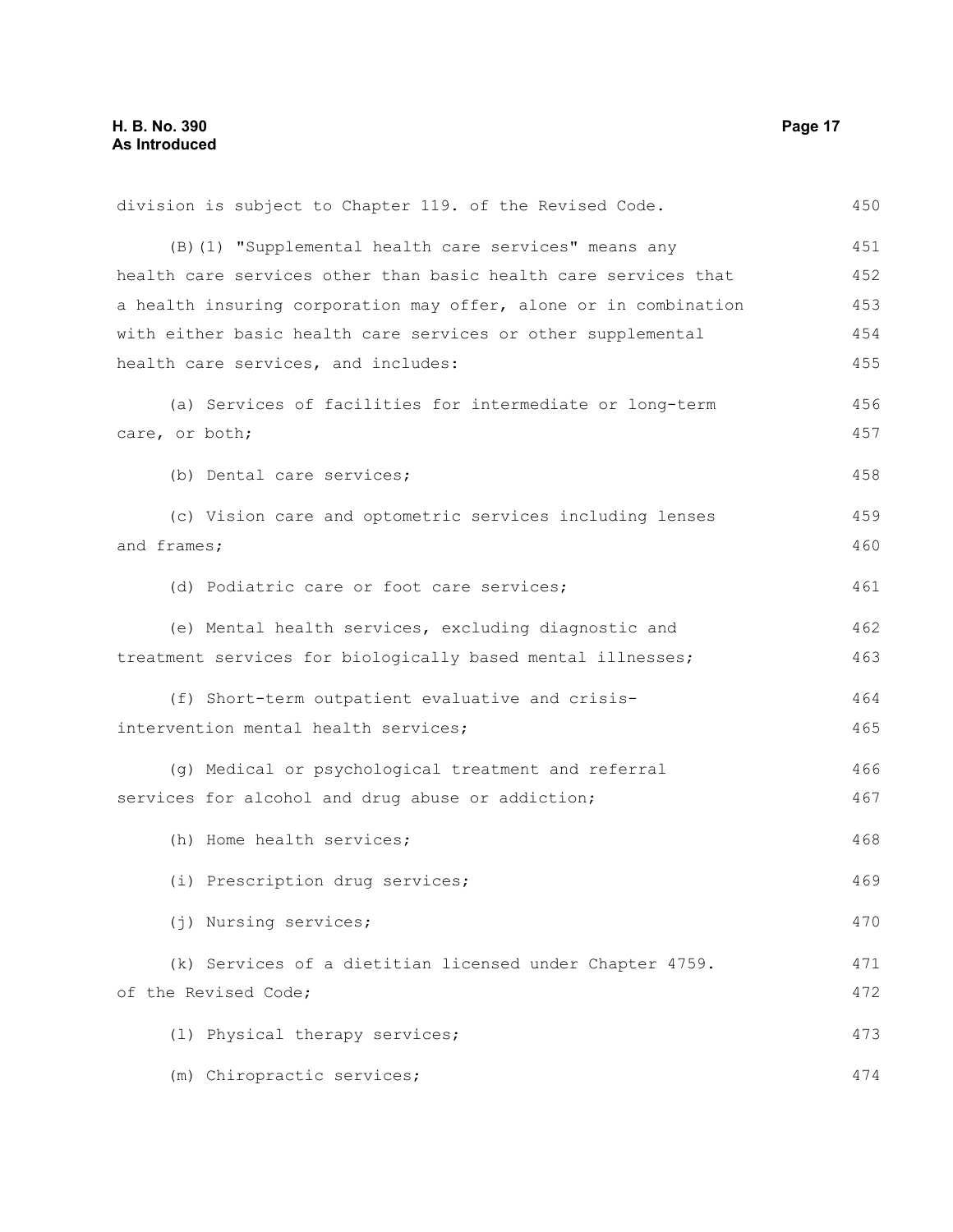(n) Any other category of services approved by the superintendent of insurance. (2) If a health insuring corporation offers prescription drug services under this division, the coverage shall include prescription drug services for the treatment of biologically based mental illnesses on the same terms and conditions as other physical diseases and disorders. (C) "Specialty health care services" means one of the supplemental health care services listed in division (B) of this section, when provided by a health insuring corporation on an outpatient-only basis and not in combination with other supplemental health care services. (D) "Biologically based mental illnesses" means schizophrenia, schizoaffective disorder, major depressive disorder, bipolar disorder, paranoia and other psychotic disorders, obsessive-compulsive disorder, and panic disorder, as these terms are defined in the most recent edition of the diagnostic and statistical manual of mental disorders published by the American psychiatric association. (E) "Closed panel plan" means a health care plan that requires enrollees to use participating providers. (F) "Compensation" means remuneration for the provision of 475 476 477 478 479 480 481 482 483 484 485 486 487 488 489 490 491 492 493 494 495 496

health care services, determined on other than a fee-for-service or discounted-fee-for-service basis. 497 498

(G) "Contractual periodic prepayment" means the formula for determining the premium rate for all subscribers of a health insuring corporation. 499 500 501

(H) "Corporation" means a corporation formed under Chapter 1701. or 1702. of the Revised Code or the similar laws of 502 503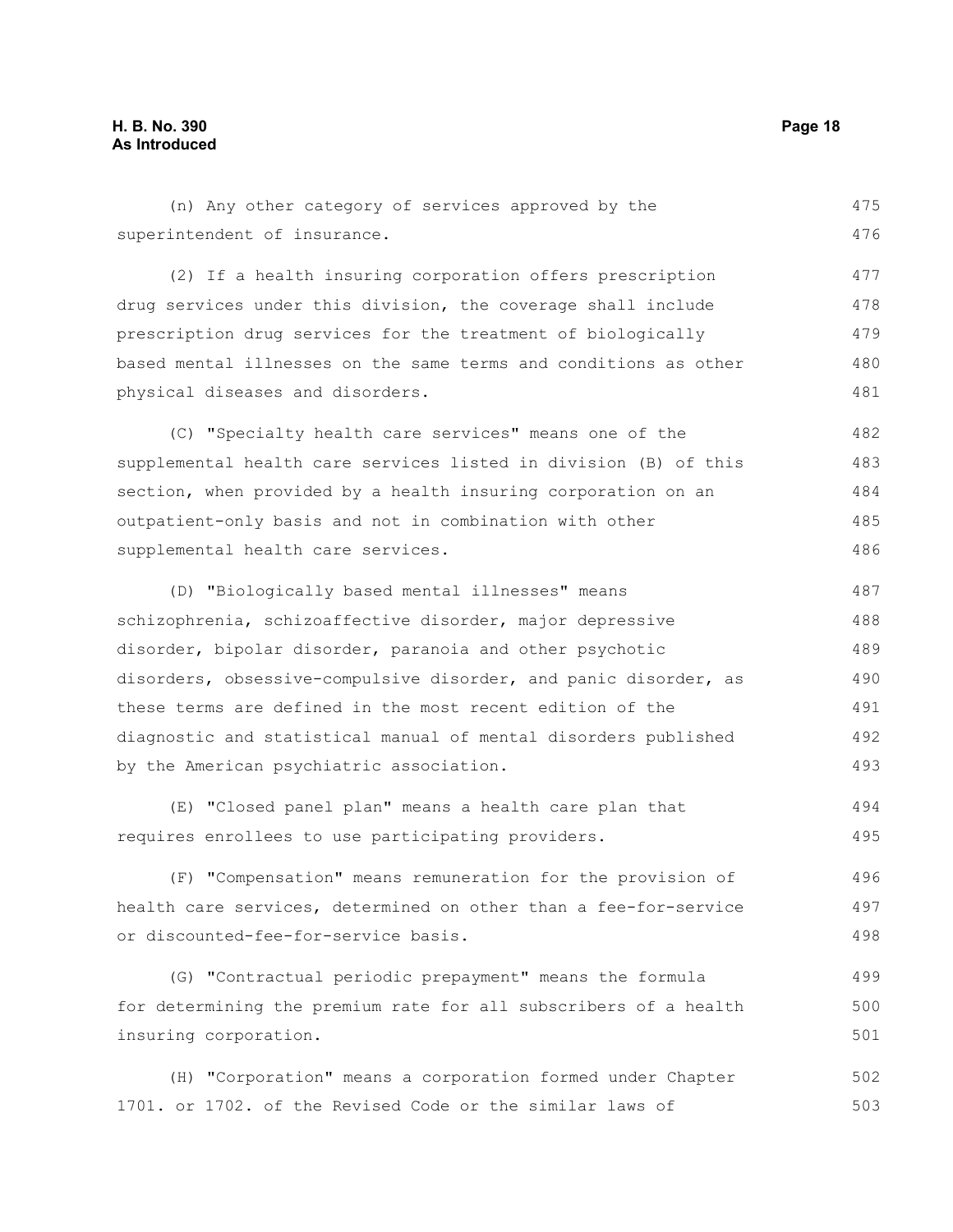| another state.                                                  | 504 |
|-----------------------------------------------------------------|-----|
| (I) "Emergency health services" means those health care         | 505 |
| services that must be available on a seven-days-per-week,       | 506 |
| twenty-four-hours-per-day basis in order to prevent jeopardy to | 507 |
| an enrollee's health status that would occur if such services   | 508 |
| were not received as soon as possible, and includes, where      | 509 |
| appropriate, provisions for transportation and indemnity        | 510 |
| payments or service agreements for out-of-area coverage.        | 511 |
| (J) "Enrollee" means any natural person who is entitled to      | 512 |
| receive health care benefits provided by a health insuring      | 513 |
| corporation.                                                    | 514 |
| (K) "Evidence of coverage" means any certificate,               | 515 |
| agreement, policy, or contract issued to a subscriber that sets | 516 |
| out the coverage and other rights to which such person is       | 517 |
| entitled under a health care plan.                              | 518 |
| (L) "Health care facility" means any facility, except a         | 519 |
| health care practitioner's office, that provides preventive,    | 520 |
| diagnostic, therapeutic, acute convalescent, rehabilitation,    | 521 |
| mental health, intellectual disability, intermediate care, or   | 522 |
| skilled nursing services.                                       | 523 |
| (M) "Health care services" means basic, supplemental, and       | 524 |
| specialty health care services.                                 | 525 |
| (N) "Health delivery network" means any group of providers      | 526 |
| or health care facilities, or both, or any representative       | 527 |
| thereof, that have entered into an agreement to offer health    | 528 |
| care services in a panel rather than on an individual basis.    | 529 |
| (0) "Health insuring corporation" means a corporation, as       | 530 |
| defined in division (H) of this section, that, pursuant to a    | 531 |
| policy, contract, certificate, or agreement, pays for,          | 532 |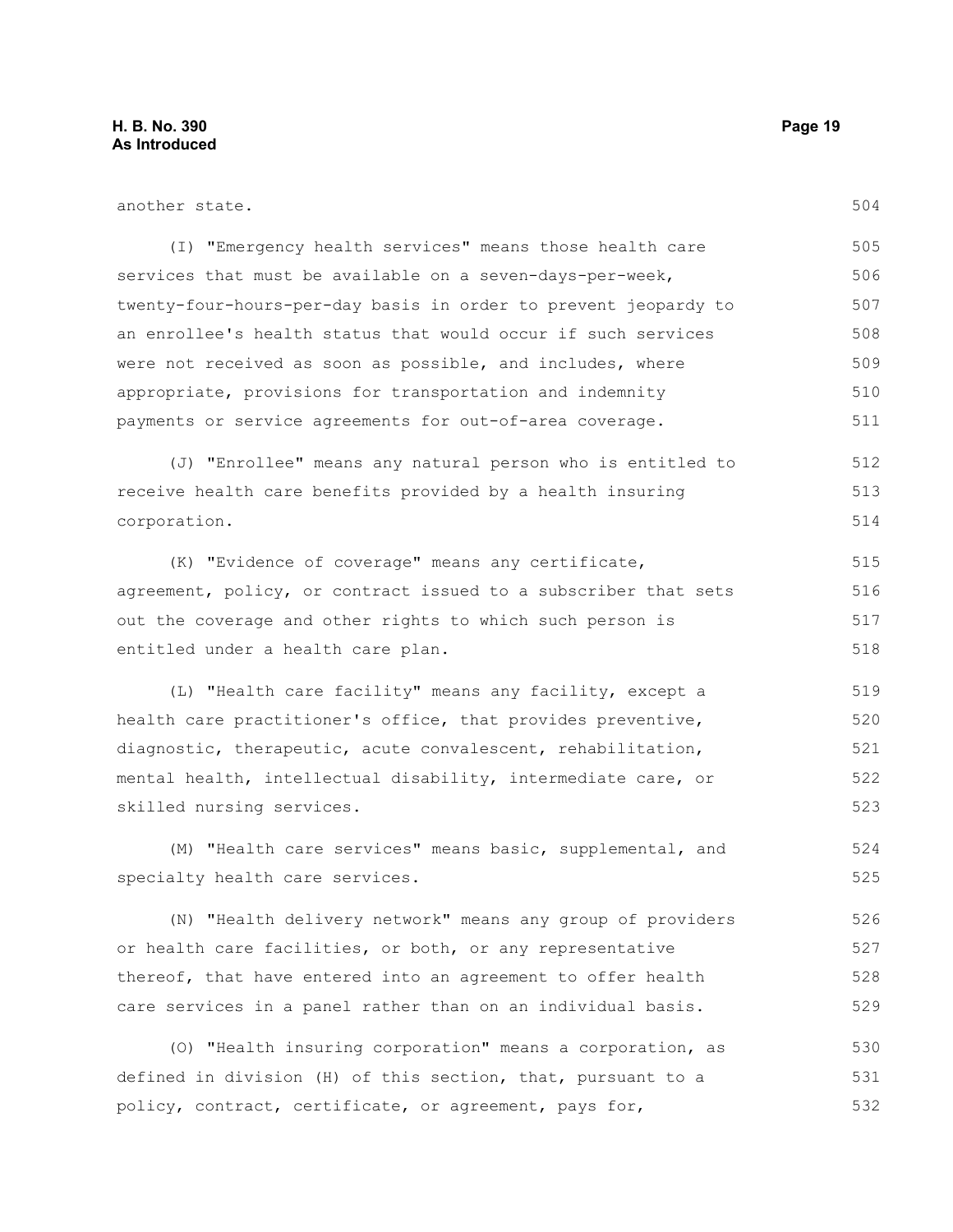reimburses, or provides, delivers, arranges for, or otherwise makes available, basic health care services, supplemental health care services, or specialty health care services, or a combination of basic health care services and either supplemental health care services or specialty health care services, through either an open panel plan or a closed panel plan. 533 534 535 536 537 538 539

"Health insuring corporation" does not include a limited liability company formed pursuant to Chapter 1705. of the Revised Code, an insurer licensed under Title XXXIX of the Revised Code if that insurer offers only open panel plans under which all providers and health care facilities participating receive their compensation directly from the insurer, a corporation formed by or on behalf of a political subdivision or a department, office, or institution of the state, or a public entity formed by or on behalf of a board of county commissioners, a county board of developmental disabilities, an alcohol and drug addiction services board, a board of alcohol, drug addiction, and mental health services, or a community mental health board, as those terms are used in Chapters 340. and 5126. of the Revised Code. Except as provided by division (D) of section 1751.02 of the Revised Code, or as otherwise provided by law, no board, commission, agency, or other entity under the control of a political subdivision may accept insurance risk in providing for health care services. However, nothing in this division shall be construed as prohibiting such entities from purchasing the services of a health insuring corporation or a third-party administrator licensed under Chapter 3959. of the Revised Code. 540 541 542 543 544 545 546 547 548 549 550 551 552 553 554 555 556 557 558 559 560 561

(P) "Intermediary organization" means a health delivery network or other entity that contracts with licensed health 562 563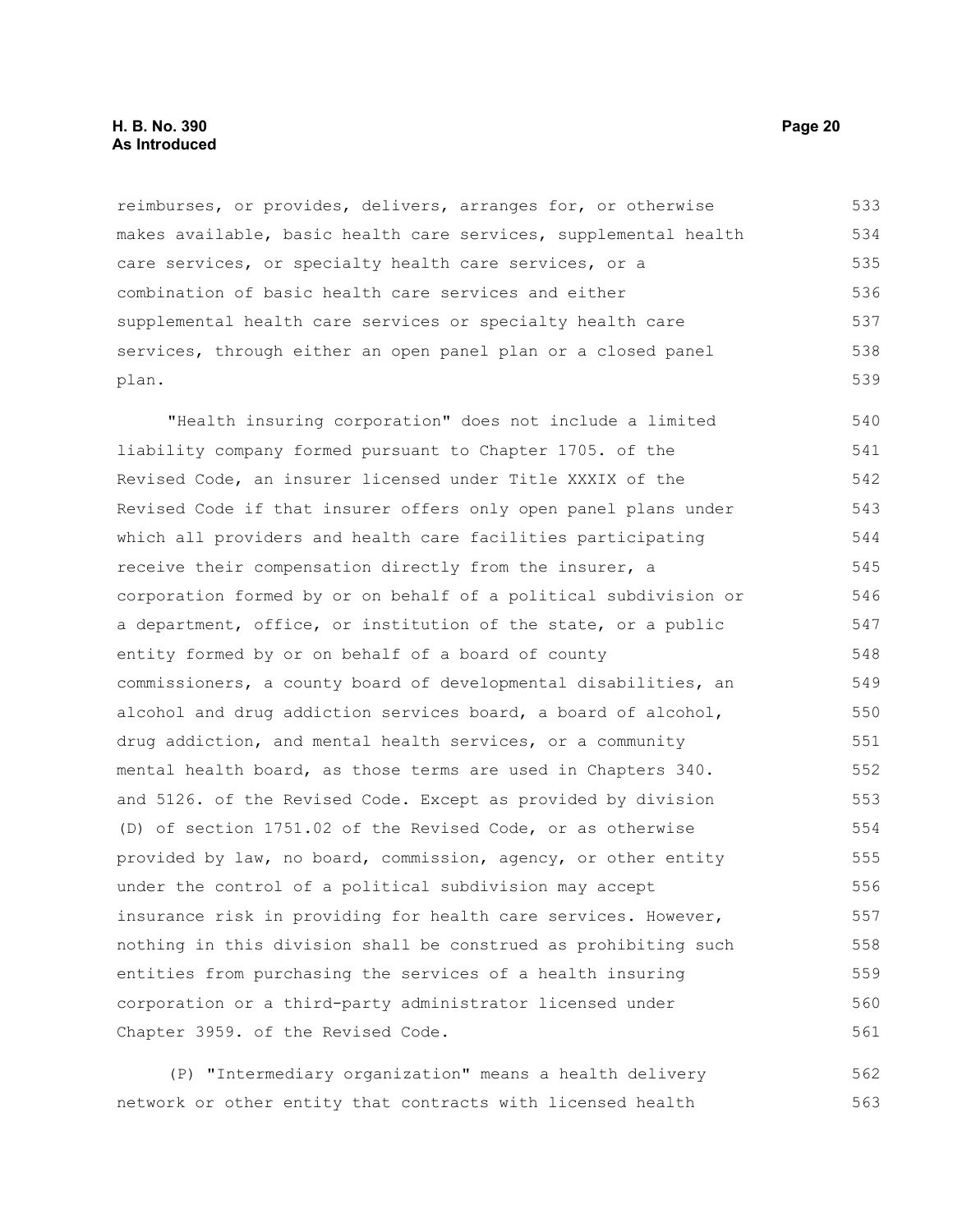#### **H. B. No. 390 Page 21 As Introduced**

insuring corporations or self-insured employers, or both, to provide health care services, and that enters into contractual arrangements with other entities for the provision of health care services for the purpose of fulfilling the terms of its contracts with the health insuring corporations and self-insured employers. 564 565 566 567 568 569

(Q) "Intermediate care" means residential care above the level of room and board for patients who require personal assistance and health-related services, but who do not require skilled nursing care. 570 571 572 573

(R) "Medical record" means the personal information that relates to an individual's physical or mental condition, medical history, or medical treatment. 574 575 576

(S)(1) "Open panel plan" means a health care plan that provides incentives for enrollees to use participating providers and that also allows enrollees to use providers that are not participating providers.

(2) No health insuring corporation may offer an open panel plan, unless the health insuring corporation is also licensed as an insurer under Title XXXIX of the Revised Code, the health insuring corporation, on June 4, 1997, holds a certificate of authority or license to operate under Chapter 1736. or 1740. of the Revised Code, or an insurer licensed under Title XXXIX of the Revised Code is responsible for the out-of-network risk as evidenced by both an evidence of coverage filing under section 1751.11 of the Revised Code and a policy and certificate filing under section 3923.02 of the Revised Code. 581 582 583 584 585 586 587 588 589 590

(T) "Osteopathic hospital" means a hospital registered under section 3701.07 of the Revised Code that advocates 591 592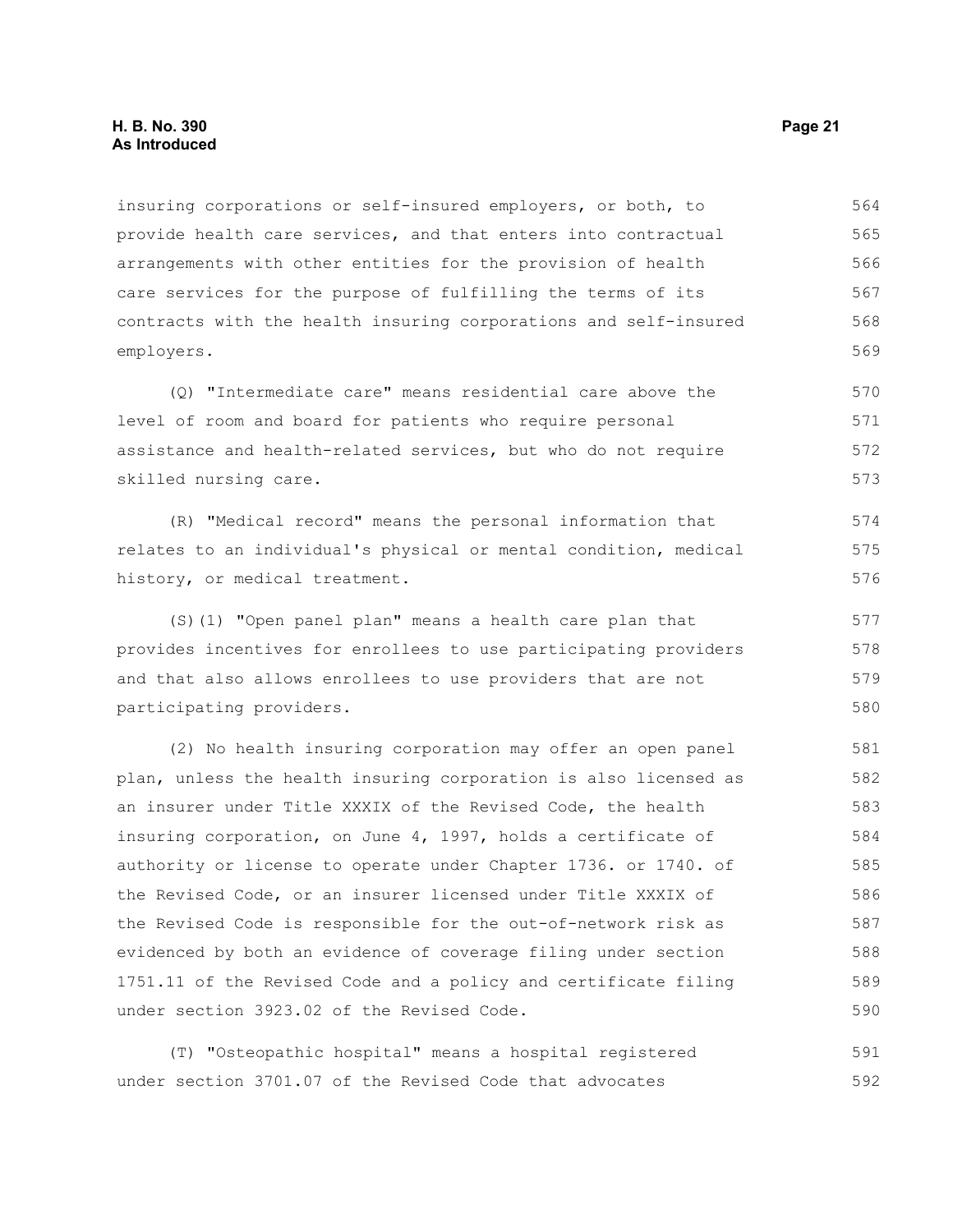osteopathic principles and the practice and perpetuation of osteopathic medicine by doing any of the following: (1) Maintaining a department or service of osteopathic medicine or a committee on the utilization of osteopathic principles and methods, under the supervision of an osteopathic physician; (2) Maintaining an active medical staff, the majority of which is comprised of osteopathic physicians; (3) Maintaining a medical staff executive committee that has osteopathic physicians as a majority of its members. (U) "Panel" means a group of providers or health care facilities that have joined together to deliver health care services through a contractual arrangement with a health insuring corporation, employer group, or other payor. (V) "Person" has the same meaning as in section 1.59 of the Revised Code, and, unless the context otherwise requires, includes any insurance company holding a certificate of authority under Title XXXIX of the Revised Code, any subsidiary and affiliate of an insurance company, and any government agency. (W) "Premium rate" means any set fee regularly paid by a subscriber to a health insuring corporation. A "premium rate" does not include a one-time membership fee, an annual administrative fee, or a nominal access fee, paid to a managed health care system under which the recipient of health care services remains solely responsible for any charges accessed for those services by the provider or health care facility. (X) "Primary care provider" means a provider that is 593 594 595 596 597 598 599 600 601 602 603 604 605 606 607 608 609 610 611 612 613 614 615 616 617 618 619 620

designated by a health insuring corporation to supervise, 621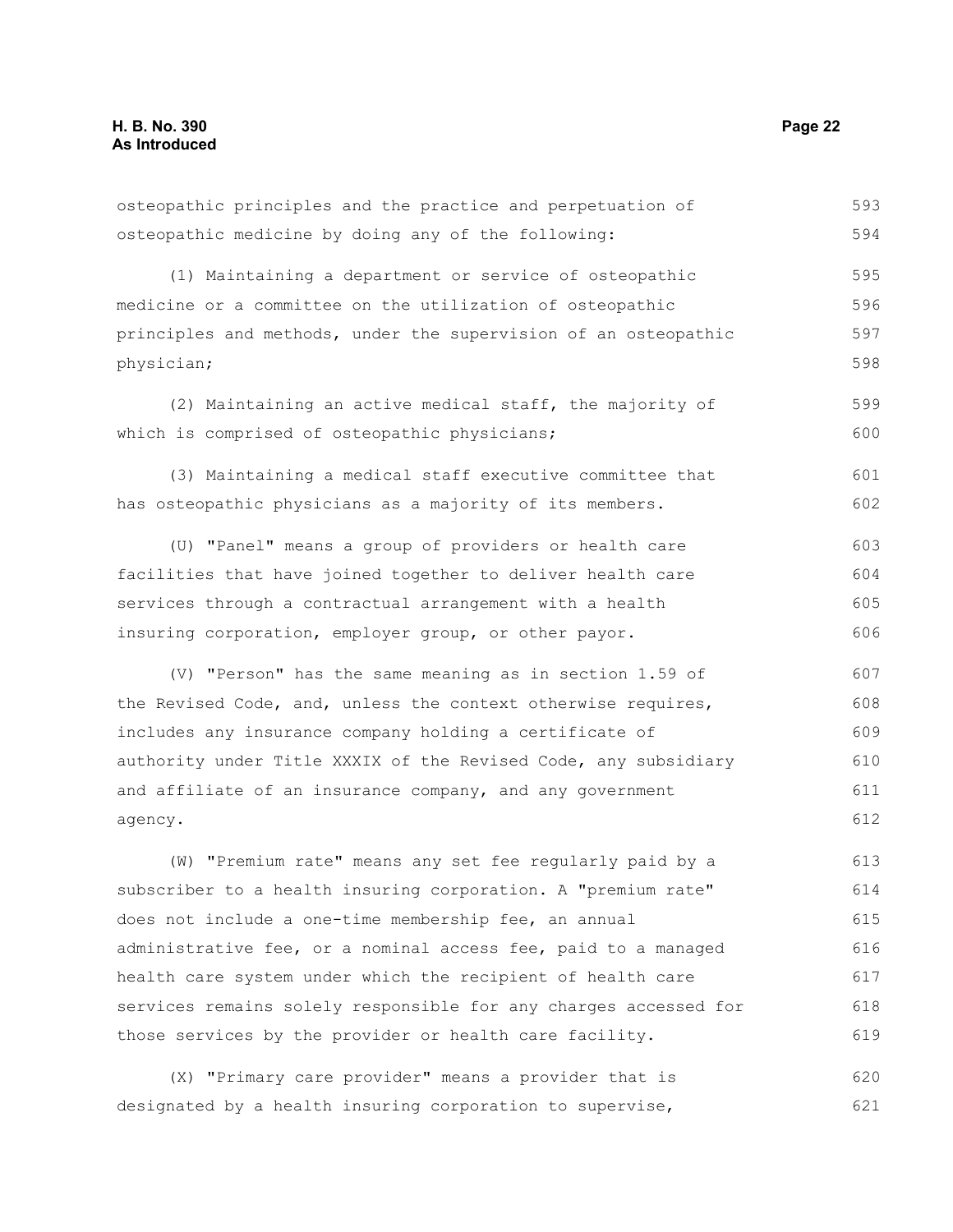coordinate, or provide initial care or continuing care to an enrollee, and that may be required by the health insuring corporation to initiate a referral for specialty care and to maintain supervision of the health care services rendered to the enrollee. 622 623 624 625 626

(Y) "Provider" means any natural person or partnership of natural persons who are licensed, certified, accredited, or otherwise authorized in this state to furnish health care services, or any professional association organized under Chapter 1785. of the Revised Code, provided that nothing in this chapter or other provisions of law shall be construed to preclude a health insuring corporation, health care practitioner, or organized health care group associated with a health insuring corporation from employing certified nurse practitioners, certified nurse anesthetists, clinical nurse specialists, certified nurse-midwives, pharmacists, dietitians, physician assistants, dental assistants, dental hygienists, optometric technicians, or other allied health personnel who are licensed, certified, accredited, or otherwise authorized in this state to furnish health care services. 627 628 629 630 631 632 633 634 635 636 637 638 639 640 641

(Z) "Provider sponsored organization" means a corporation, as defined in division (H) of this section, that is at least eighty per cent owned or controlled by one or more hospitals, as defined in section 3727.01 of the Revised Code, or one or more physicians licensed to practice medicine or surgery or osteopathic medicine and surgery under Chapter 4731. of the Revised Code, or any combination of such physicians and hospitals. Such control is presumed to exist if at least eighty per cent of the voting rights or governance rights of a provider sponsored organization are directly or indirectly owned, controlled, or otherwise held by any combination of the 642 643 644 645 646 647 648 649 650 651 652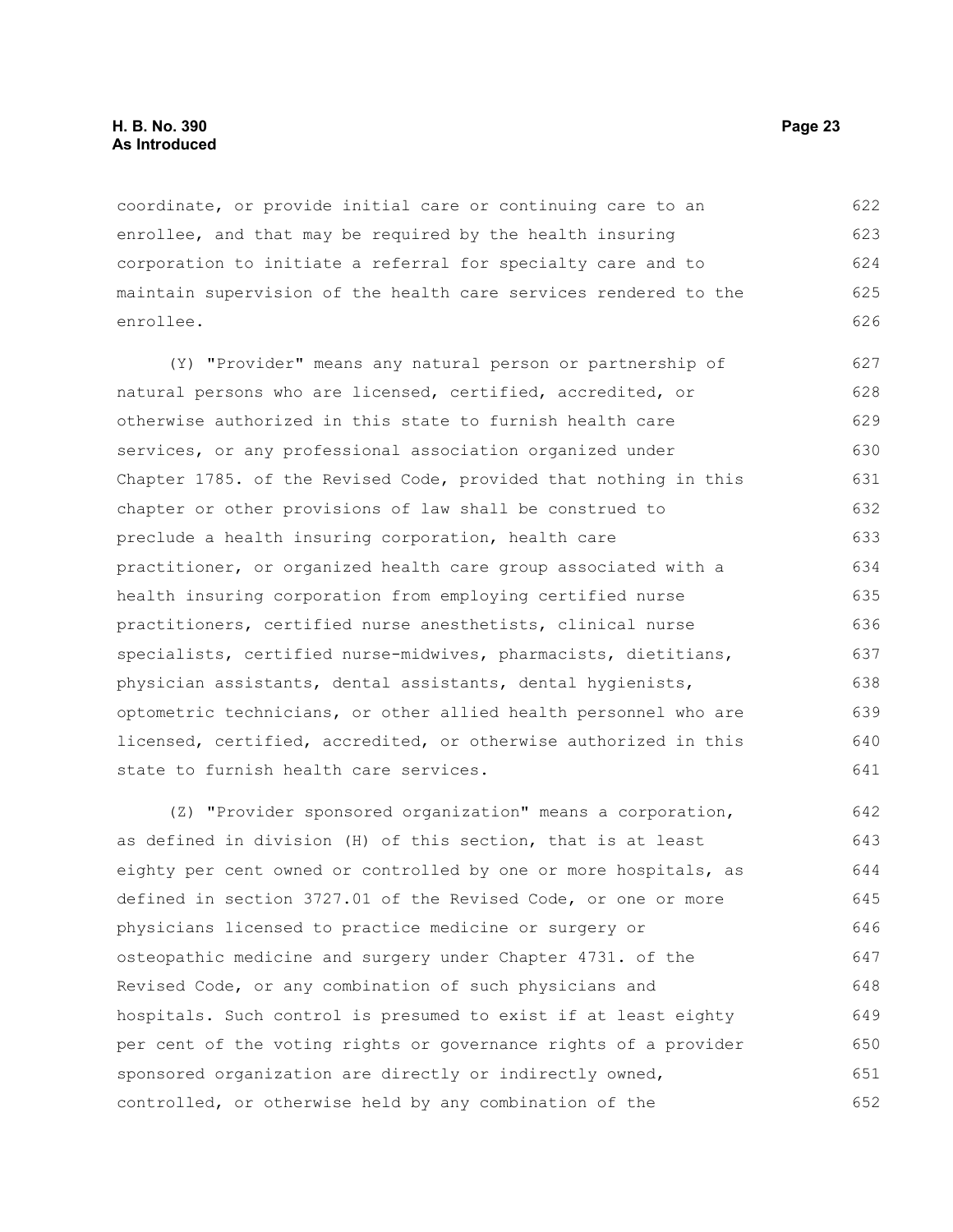physicians and hospitals described in this division.

(AA) "Solicitation document" means the written materials provided to prospective subscribers or enrollees, or both, and used for advertising and marketing to induce enrollment in the health care plans of a health insuring corporation. 654 655 656 657

(BB) "Subscriber" means a person who is responsible for making payments to a health insuring corporation for participation in a health care plan, or an enrollee whose employment or other status is the basis of eligibility for enrollment in a health insuring corporation. 658 659 660 661 662

(CC) "Urgent care services" means those health care services that are appropriately provided for an unforeseen condition of a kind that usually requires medical attention without delay but that does not pose a threat to the life, limb, or permanent health of the injured or ill person, and may include such health care services provided out of the health insuring corporation's approved service area pursuant to indemnity payments or service agreements. 663 664 665 666 667 668 669 670

**Sec. 1751.05.** (A) The superintendent of insurance shall issue or deny a certificate of authority to a health insuring corporation filing an application pursuant to section 1751.03 of the Revised Code, one hundred thirty-five days from the superintendent's receipt of a complete application and accompanying documents. 671 672 673 674 675 676

(B) A certificate of authority shall be issued upon payment of the application fee prescribed in section 1751.44 of the Revised Code if the superintendent is satisfied that the following conditions are met: 677 678 679 680

(1) The persons responsible for the conduct of the affairs

653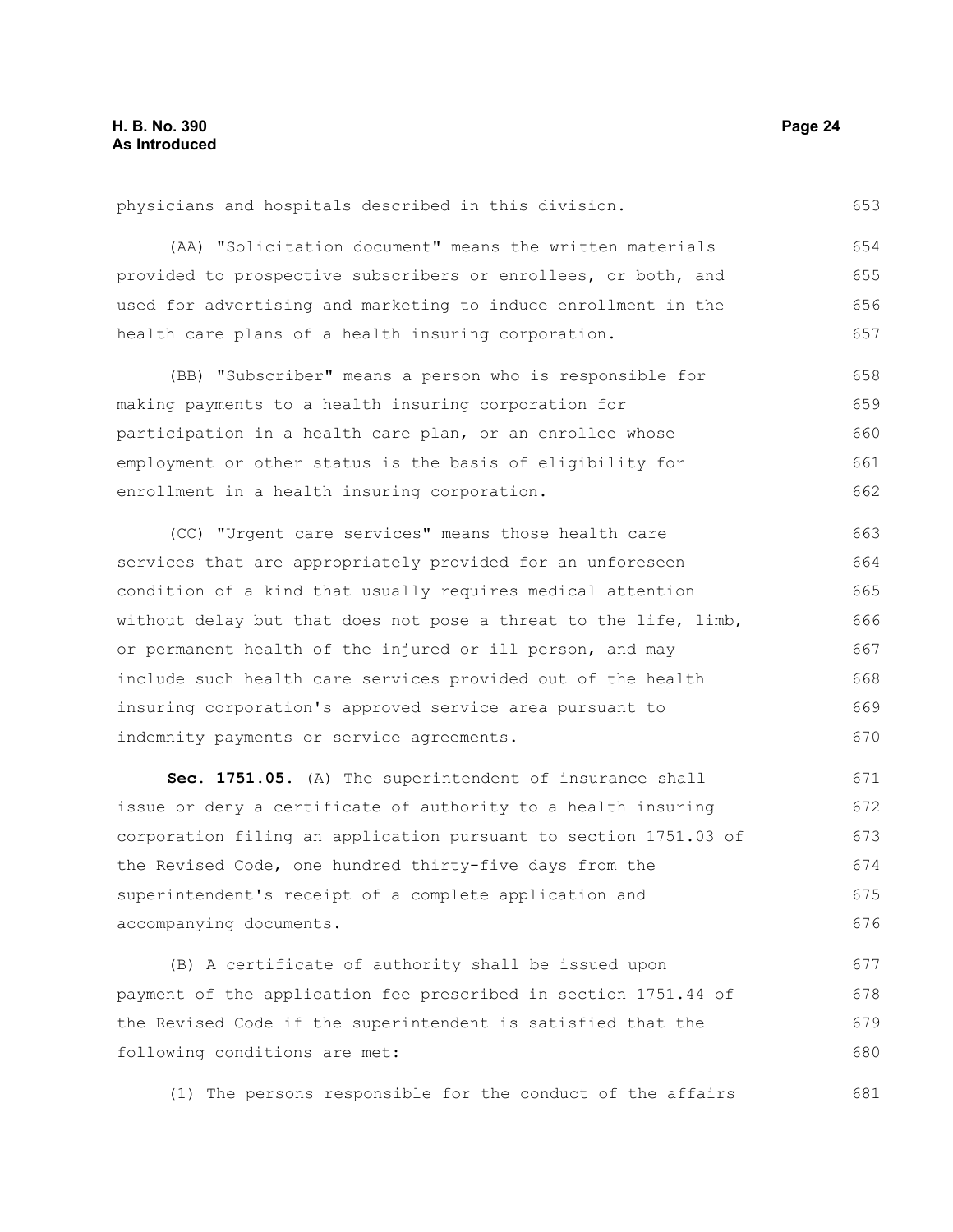of the applicant are competent, trustworthy, and possess good reputations. (2) The superintendent determines, in accordance with division (B) of section 1751.04 of the Revised Code, that the organization's proposed plan of operation meets the requirements of division (A) of that section. (3) The applicant constitutes an appropriate mechanism to effectively provide or arrange for the provision of the basic health care services, supplemental health care services, or specialty health care services to be provided to enrollees. (4) The applicant is financially responsible, complies with section 1751.28 of the Revised Code, and may reasonably be expected to meet its obligations to enrollees and prospective enrollees. In making this determination, the superintendent may consider: (a) The financial soundness of the applicant's arrangements for health care services, including the applicant's proposed contractual periodic prepayments or premiums and the use of copayments and deductibles; (b) The adequacy of working capital; (c) Any agreement with an insurer, a government, or any other person for insuring the payment of the cost of health care services or providing for automatic applicability of an alternative coverage in the event of discontinuance of the health insuring corporation's operations; (d) Any agreement with providers or health care facilities for the provision of health care services; 682 683 684 685 686 687 688 689 690 691 692 693 694 695 696 697 698 699 700 701 702 703 704 705 706 707 708

(e) Any deposit of securities submitted in accordance with 709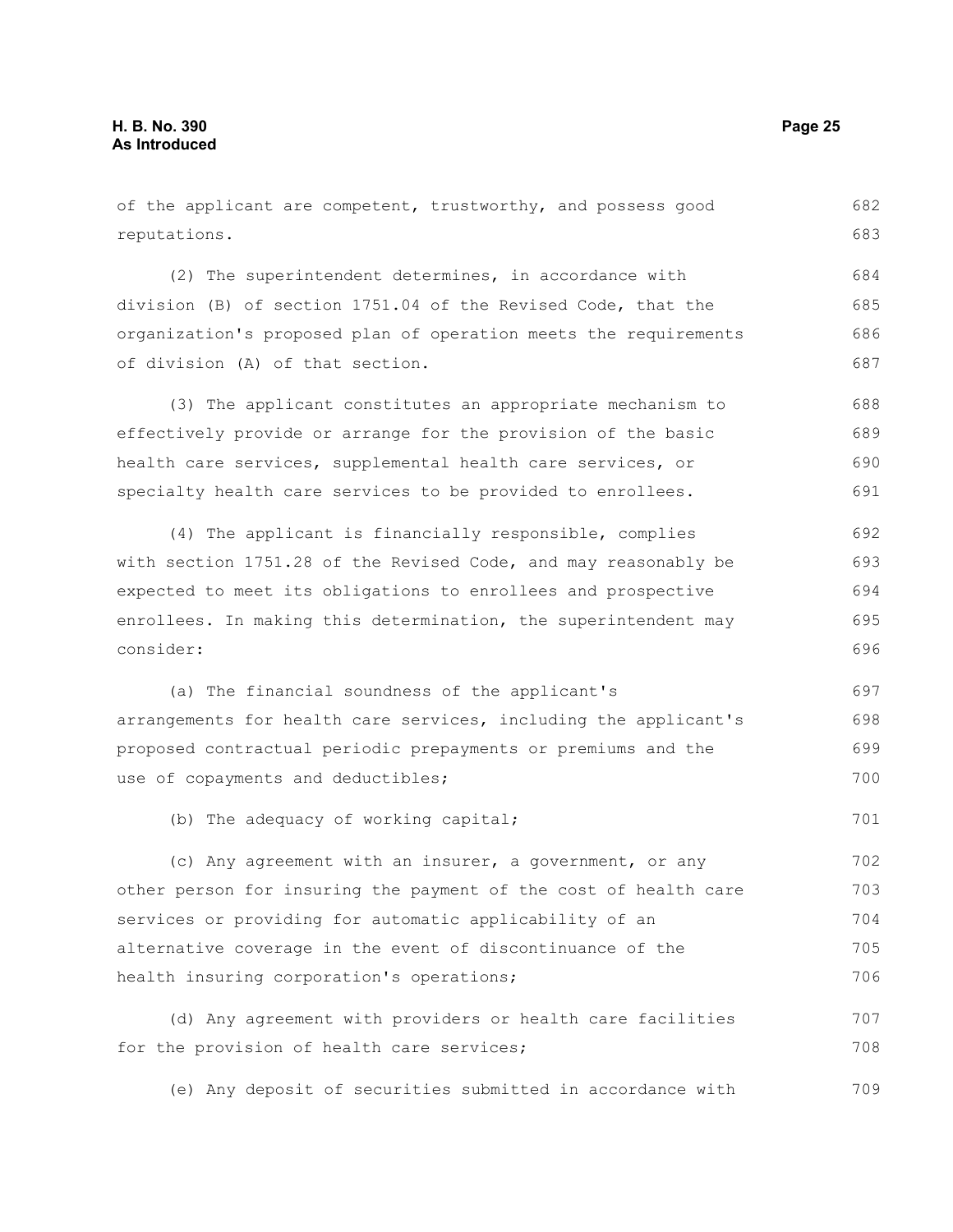obligations will be performed. (5) The applicant has submitted documentation of an arrangement to provide health care services to its enrollees until the expiration of the enrollees' contracts with the applicant if a health care plan or the operations of the health insuring corporation are discontinued prior to the expiration of the enrollees' contracts. An arrangement to provide health care services may be made by using any one, or any combination, of the following methods: (a) The maintenance of insolvency insurance; (b) A provision in contracts with providers and health care facilities, but no health insuring corporation shall rely solely on such a provision for more than thirty days; (c) An agreement with other health insuring corporations or insurers, providing enrollees with automatic conversion rights upon the discontinuation of a health care plan or the health insuring corporation's operations; (d) Such other methods as approved by the superintendent. (6) Nothing in the applicant's proposed method of operation, as shown by the information submitted pursuant to section 1751.03 of the Revised Code or by independent investigation, will cause harm to an enrollee or to the public at large, as determined by the superintendent. (7) Any deficiencies identified by the superintendent under section 1751.04 of the Revised Code have been corrected. (8) The applicant has deposited securities as set forth in section 1751.27 of the Revised Code. 711 712 713 714 715 716 717 718 719 720 721 722 723 724 725 726 727 728 729 730 731 732 733 734 735 736 737

section 1751.27 of the Revised Code as a guarantee that the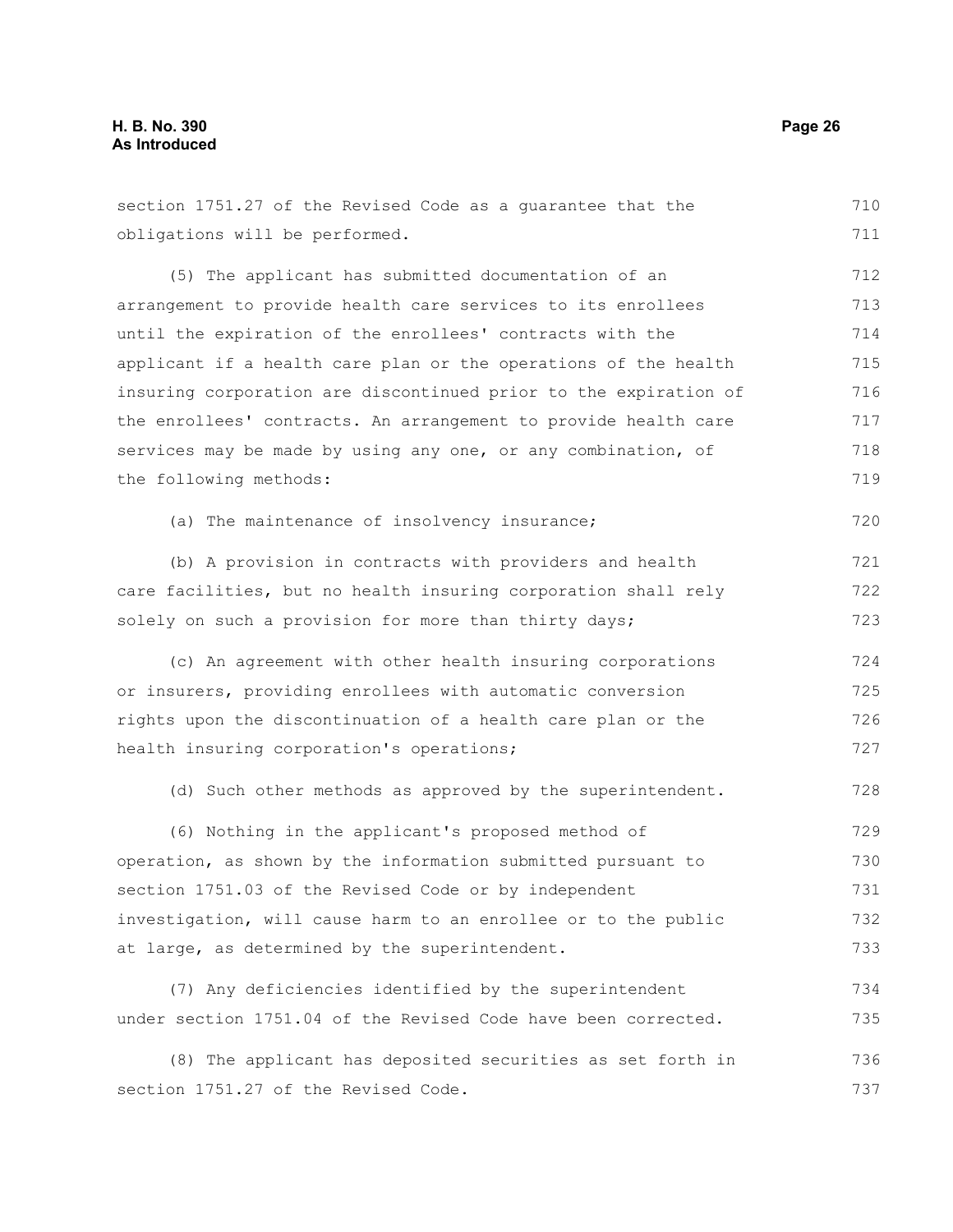#### **H. B. No. 390 Page 27 As Introduced**

(C) If an applicant elects to fulfill the requirements of division (B)(5) of this section through an agreement with other health insuring corporations or insurers, the agreement shall require those health insuring corporations or insurers to give thirty days' notice to the superintendent prior to cancellation or discontinuation of the agreement for any reason. (D) A certificate of authority shall be denied only after 738 739 740 741 742 743 744

compliance with the requirements of section 1751.36 of the Revised Code. 745 746

**Sec. 1751.06.** Upon obtaining a certificate of authority as required under this chapter, a health insuring corporation may do all of the following: 747 748 749

(A) Enroll individuals and their dependents in either of the following circumstances:

(1) The individual resides or lives in the approved service area. 752 753

(2) The individual's place of employment is located in the approved service area. 754 755

(B) Contract with providers and health care facilities for the health care services to which enrollees are entitled under the terms of the health insuring corporation's health care contracts; 756 757 758 759

(C) Contract with insurance companies authorized to do business in this state for insurance, indemnity, or reimbursement against the cost of providing emergency and nonemergency health care services for enrollees, subject to the provisions set forth in this chapter and the limitations set forth in the Revised Code; 760 761 762 763 764 765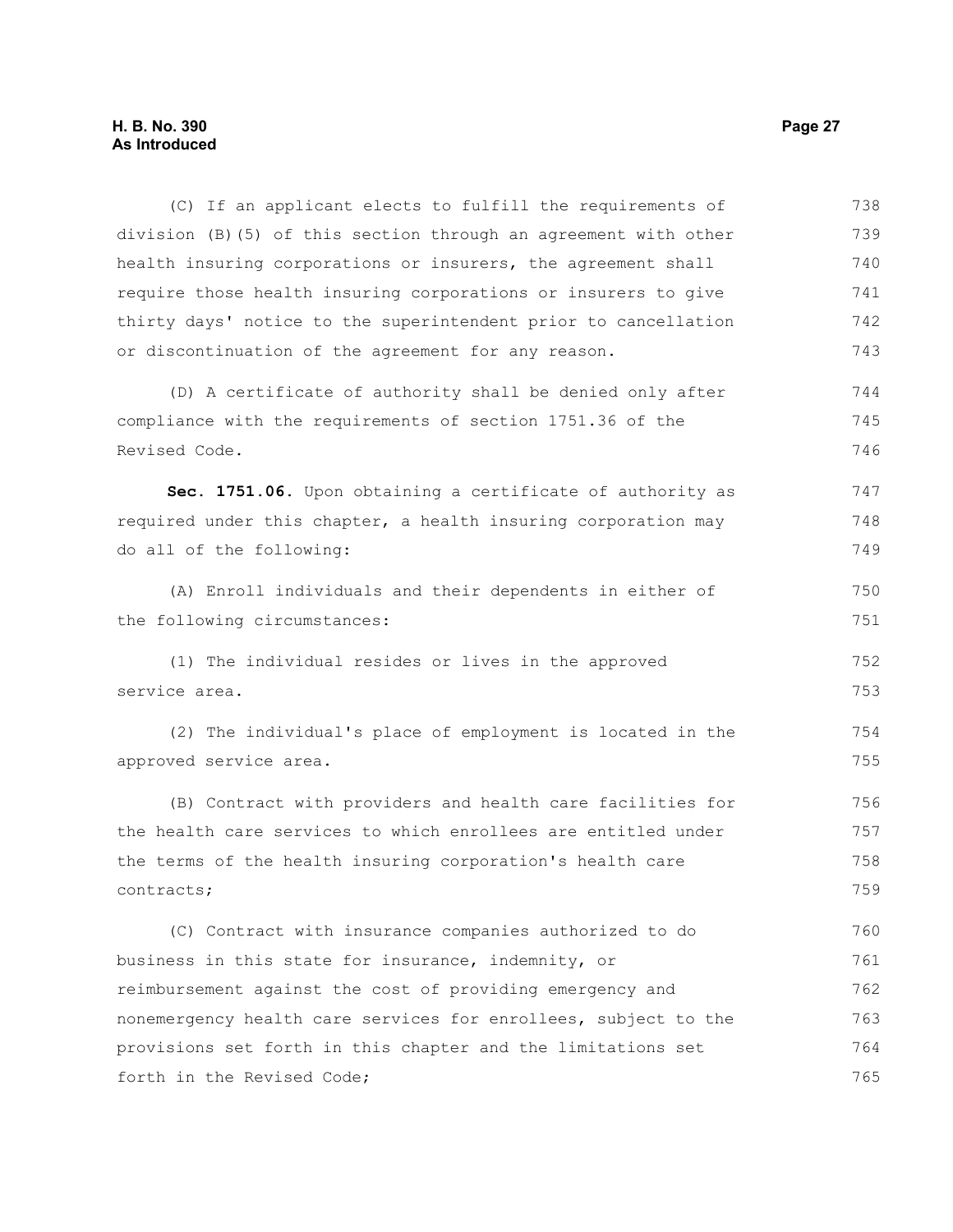#### **H. B. No. 390 Page 28 As Introduced**

(D) Contract with any person pursuant to the requirements of division (A)(18) of section 1751.03 of the Revised Code for managerial or administrative services, or for data processing, actuarial analysis, billing services, or any other services authorized by the superintendent of insurance. However, a health insuring corporation shall not enter into a contract for any of the services listed in this division with an insurance company that is not authorized to engage in the business of insurance in this state. 766 767 768 769 770 771 772 773 774

(E) Accept from governmental agencies, private agencies, corporations, associations, groups, individuals, or other persons, payments covering all or part of the costs of planning, development, construction, and the provision of health care services; 775 776 777 778 779

(F) Purchase, lease, construct, renovate, operate, or maintain health care facilities, and their ancillary equipment, and any property necessary in the transaction of the business of the health insuring corporation; 780 781 782 783

(G) In the employer group market, impose an affiliation period of not more than sixty days, or for late enrollees an affiliation period of not more than ninety days, which period begins on the individual's date of enrollment and runs concurrently with any waiting period imposed under the coverage. For purposes of this division, "affiliation period" means a period of time which, under the terms of the coverage offered, must expire before the coverage becomes effective. No health care services or benefits need to be provided during an affiliation period, and no periodic prepayments can be charged for any coverage during that period. 784 785 786 787 788 789 790 791 792 793 794

(H) If a health insuring corporation offers coverage in 795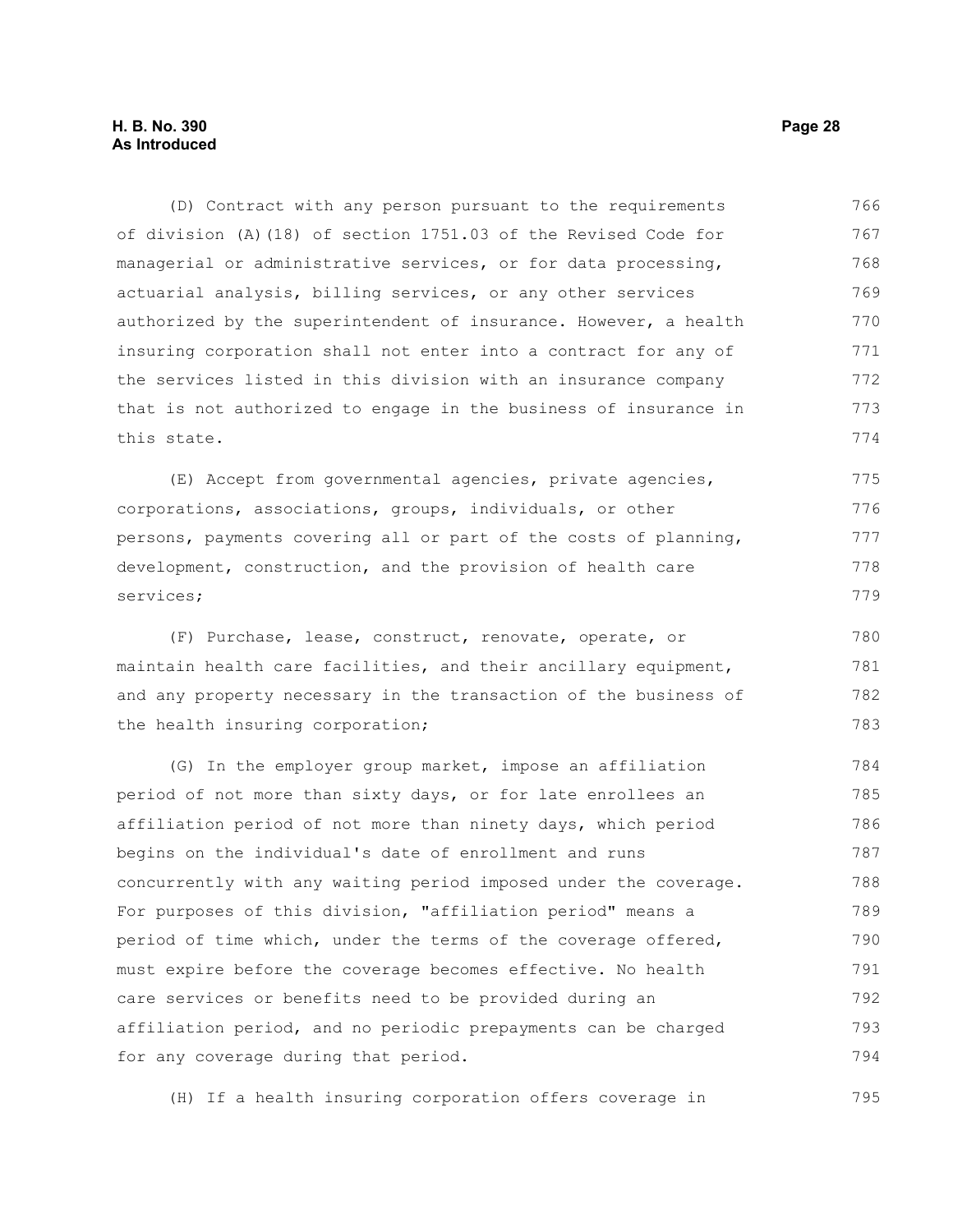the small employer group market through a network plan, limit or deny the coverage in accordance with section 3924.031 of the Revised Code; 796 797 798

(I) Refuse to issue coverage in the small employer group market pursuant to section 3924.032 of the Revised Code; 799 800

(J) Establish employer contribution rules or group participation rules for the offering of coverage in connection with a group contract in the small employer group market, as provided in division  $\frac{E}{(D)}(1)$  of section 3924.03 of the Revised Code. 801 802 803 804 805

Nothing in this section shall be construed as prohibiting a health insuring corporation without other commercial enrollment from contracting solely with federal health care programs regulated by federal regulatory bodies. 806 807 808 809

Nothing in this section shall be construed to limit the authority of a health insuring corporation to perform those functions not otherwise prohibited by law. 810 811 812

Sec. 1751.12. (A)(1) No contractual periodic prepayment and no premium rate for nongroup and conversion policies for health care services, or any amendment to them, may be used by any health insuring corporation at any time until the contractual periodic prepayment and premium rate, or amendment, have been filed with the superintendent of insurance, and shall not be effective until the expiration of sixty days after their filing unless the superintendent sooner gives approval. The filing shall be accompanied by an actuarial certification in the form prescribed by the superintendent. The superintendent shall disapprove the filing, if the superintendent determines within the sixty-day period that the contractual periodic prepayment or 813 814 815 816 817 818 819 820 821 822 823 824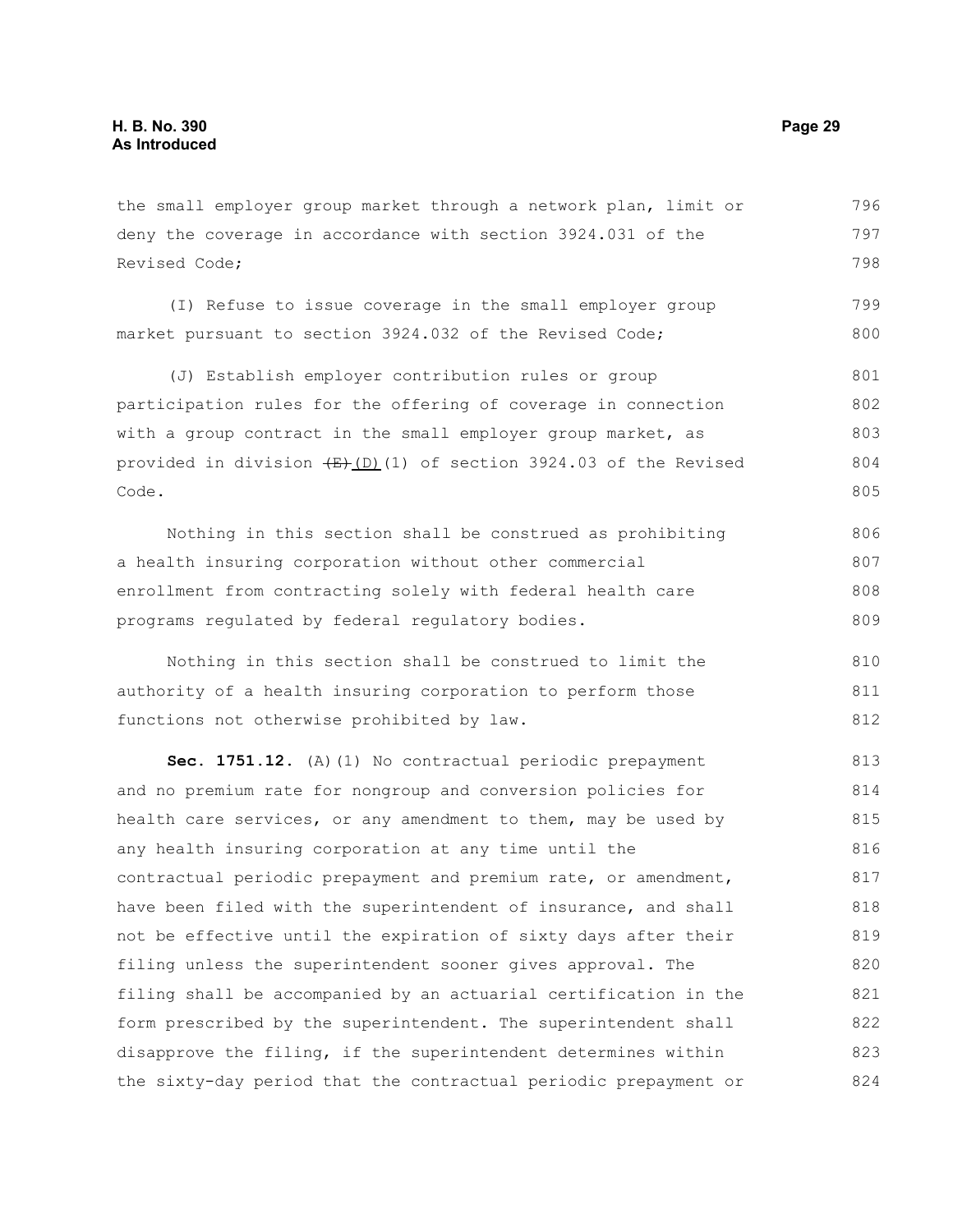premium rate, or amendment, is not in accordance with sound actuarial principles or is not reasonably related to the applicable coverage and characteristics of the applicable class of enrollees. The superintendent shall notify the health insuring corporation of the disapproval, and it shall thereafter be unlawful for the health insuring corporation to use the contractual periodic prepayment or premium rate, or amendment. 825 826 827 828 829 830 831

(2) No contractual periodic prepayment for group policies for health care services shall be used until the contractual periodic prepayment has been filed with the superintendent. The filing shall be accompanied by an actuarial certification in the form prescribed by the superintendent. The superintendent may reject a filing made under division (A)(2) of this section at any time, with at least thirty days' written notice to a health insuring corporation, if the contractual periodic prepayment is not in accordance with sound actuarial principles or is not reasonably related to the applicable coverage and characteristics of the applicable class of enrollees. 832 833 834 835 836 837 838 839 840 841 842

(3) At any time, the superintendent, upon at least thirty days' written notice to a health insuring corporation, may withdraw the approval given under division (A)(1) of this section, deemed or actual, of any contractual periodic prepayment or premium rate, or amendment, based on information that either of the following applies: 843 844 845 846 847 848

(a) The contractual periodic prepayment or premium rate, or amendment, is not in accordance with sound actuarial principles. 849 850 851

(b) The contractual periodic prepayment or premium rate, or amendment, is not reasonably related to the applicable coverage and characteristics of the applicable class of 852 853 854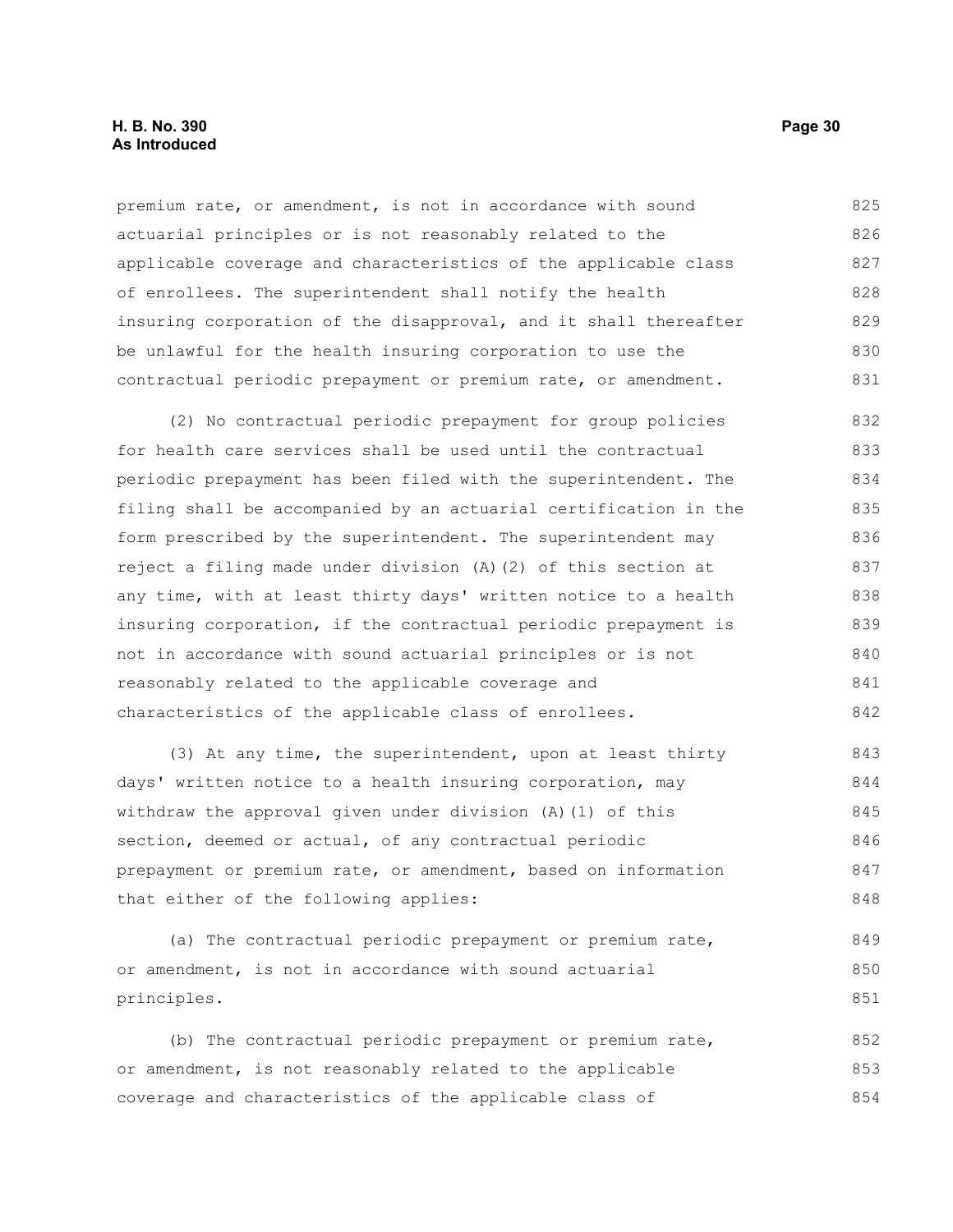enrollees.

(4) Any disapproval under division (A)(1) of this section, any rejection of a filing made under division (A)(2) of this section, or any withdrawal of approval under division (A)(3) of this section, shall be effected by a written notice, which shall state the specific basis for the disapproval, rejection, or withdrawal and shall be issued in accordance with Chapter 119. of the Revised Code. 856 857 858 859 860 861 862

(B) Notwithstanding division (A) of this section, a health insuring corporation may use a contractual periodic prepayment or premium rate for policies used for the coverage of beneficiaries enrolled in medicare pursuant to a medicare risk contract or medicare cost contract, or for policies used for the coverage of beneficiaries enrolled in the federal employees health benefits program pursuant to 5 U.S.C.A. 8905, or for policies used for the coverage of medicaid recipients, or for policies used for the coverage of beneficiaries under any other federal health care program regulated by a federal regulatory body, or for policies used for the coverage of beneficiaries under any contract covering officers or employees of the state that has been entered into by the department of administrative services, if both of the following apply: 863 864 865 866 867 868 869 870 871 872 873 874 875 876

(1) The contractual periodic prepayment or premium rate has been approved by the United States department of health and human services, the United States office of personnel management, the department of medicaid, or the department of administrative services. 877 878 879 880 881

(2) The contractual periodic prepayment or premium rate is filed with the superintendent prior to use and is accompanied by documentation of approval from the United States department of 882 883 884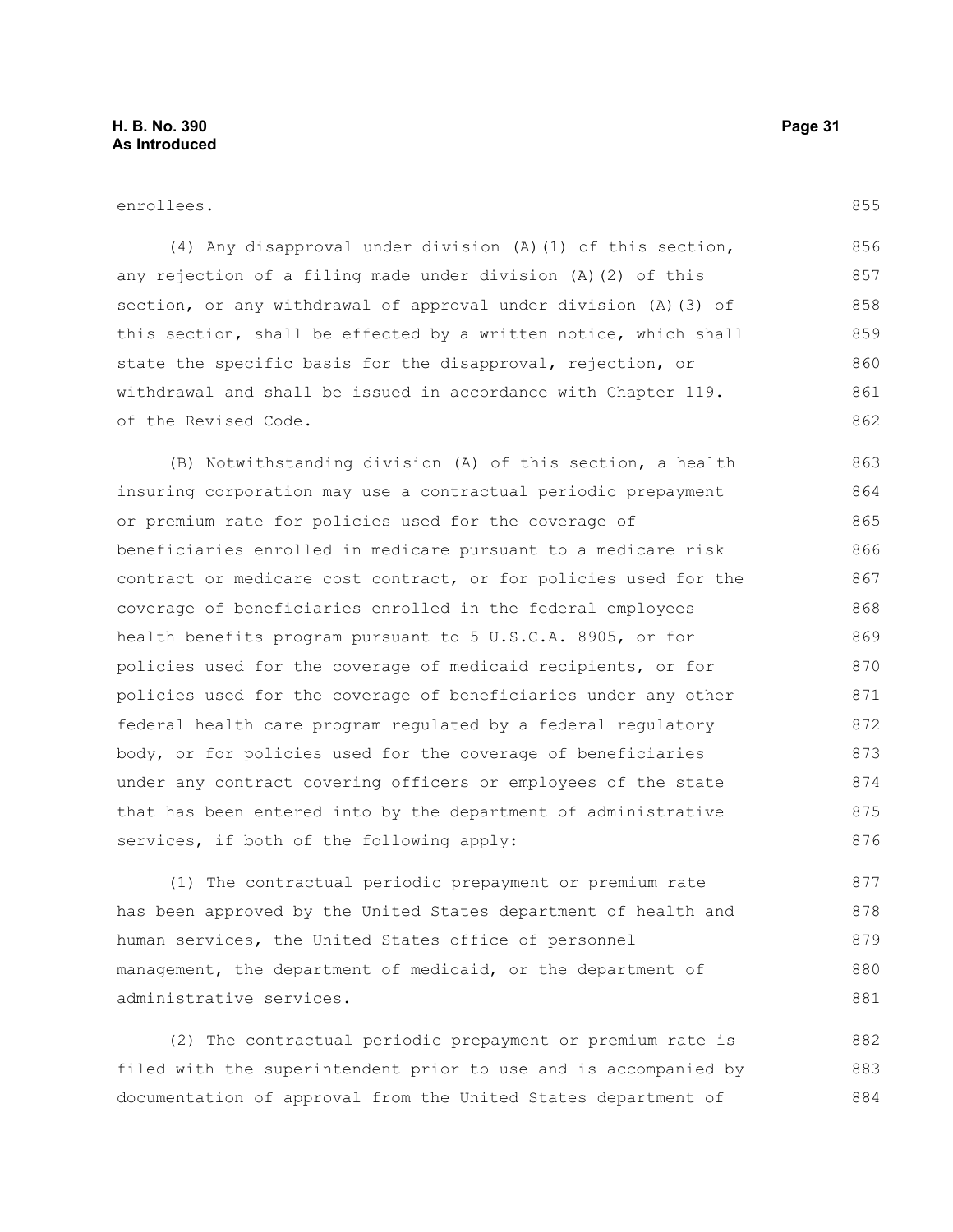health and human services, the United States office of personnel management, the department of medicaid, or the department of administrative services. 885 886 887

(C) The administrative expense portion of all contractual periodic prepayment or premium rate filings submitted to the superintendent for review must reflect the actual cost of administering the product. The superintendent may require that the administrative expense portion of the filings be itemized and supported. 888 889 890 891 892 893

(D)(1) Copayments, cost sharing, and deductibles must be reasonable and must not be a barrier to the necessary utilization of services by enrollees. 894 895 896

(2) A health insuring corporation, in order to ensure that copayments, cost sharing, and deductibles are reasonable and not a barrier to the necessary utilization of basic health care services by enrollees shall impose copayment charges, cost sharing, and deductible charges that annually do not exceed forty per cent of the total annual cost to the health insuring corporation of providing all covered health care services when applied to a standard population expected to be covered under the filed product in question. The total annual cost of providing a health care service is the cost to the health insuring corporation of providing the health care service to its enrollees as reduced by any applicable provider discount. This requirement shall be demonstrated by an actuary who is a member of the American academy of actuaries and qualified to provide such certifications as described in the United States qualification standards promulgated by the American academy of actuaries pursuant to the code of professional conduct. 897 898 899 900 901 902 903 904 905 906 907 908 909 910 911 912 913

(3) For purposes of division (D) of this section, all of 914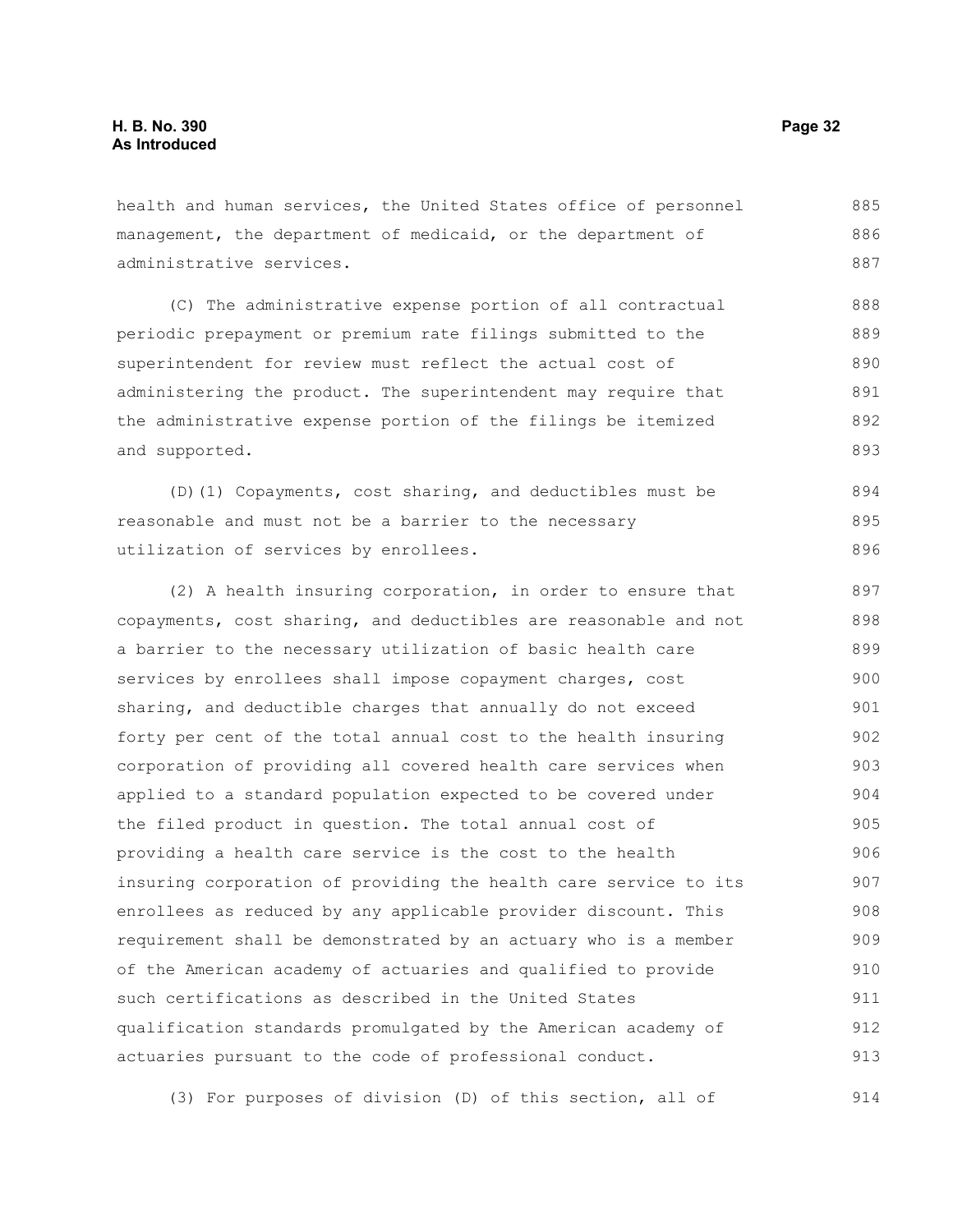| the following apply:                                             | 915 |
|------------------------------------------------------------------|-----|
| (a) Copayments imposed by health insuring corporations in        | 916 |
| connection with a high deductible health plan that is linked to  | 917 |
| a health savings account are reasonable and are not a barrier to | 918 |
| the necessary utilization of services by enrollees.              | 919 |
| (b) Division (D) (2) of this section does not apply to a         | 920 |
| high deductible health plan that is linked to a health savings   | 921 |
| account.                                                         | 922 |
| (c) Catastrophic-only plans, as described in division (D)        | 923 |
| (2) of section 3902.53 of the Revised Code and defined under the | 924 |
| "Patient Protection and Affordable Care Act," 124 Stat. 119, 42  | 925 |
| U.S.C. 18022 and any related regulations, are not subject to the | 926 |
| limits prescribed in division (D) of this section, provided that | 927 |
| such plans meet all applicable minimum federal requirements.     | 928 |
| (E) A health insuring corporation shall not impose               | 929 |
| lifetime maximums on basic health care services. However, a      | 930 |
| health insuring corporation may establish a benefit limit for    | 931 |
| inpatient hospital services that are provided pursuant to a      | 932 |
| policy, contract, certificate, or agreement for supplemental     | 933 |
| health care services.                                            | 934 |
| (F) The superintendent may adopt rules allowing different        | 935 |
| copayment, cost sharing, and deductible amounts for plans with a | 936 |
| medical savings account, health reimbursement arrangement,       | 937 |
| flexible spending account, or similar account;                   | 938 |

(G) A health insuring corporation may impose higher copayment, cost sharing, and deductible charges under health plans if requested by the group contract, policy, certificate, or agreement holder, or an individual seeking coverage under an individual health plan. This shall not be construed as requiring 939 940 941 942 943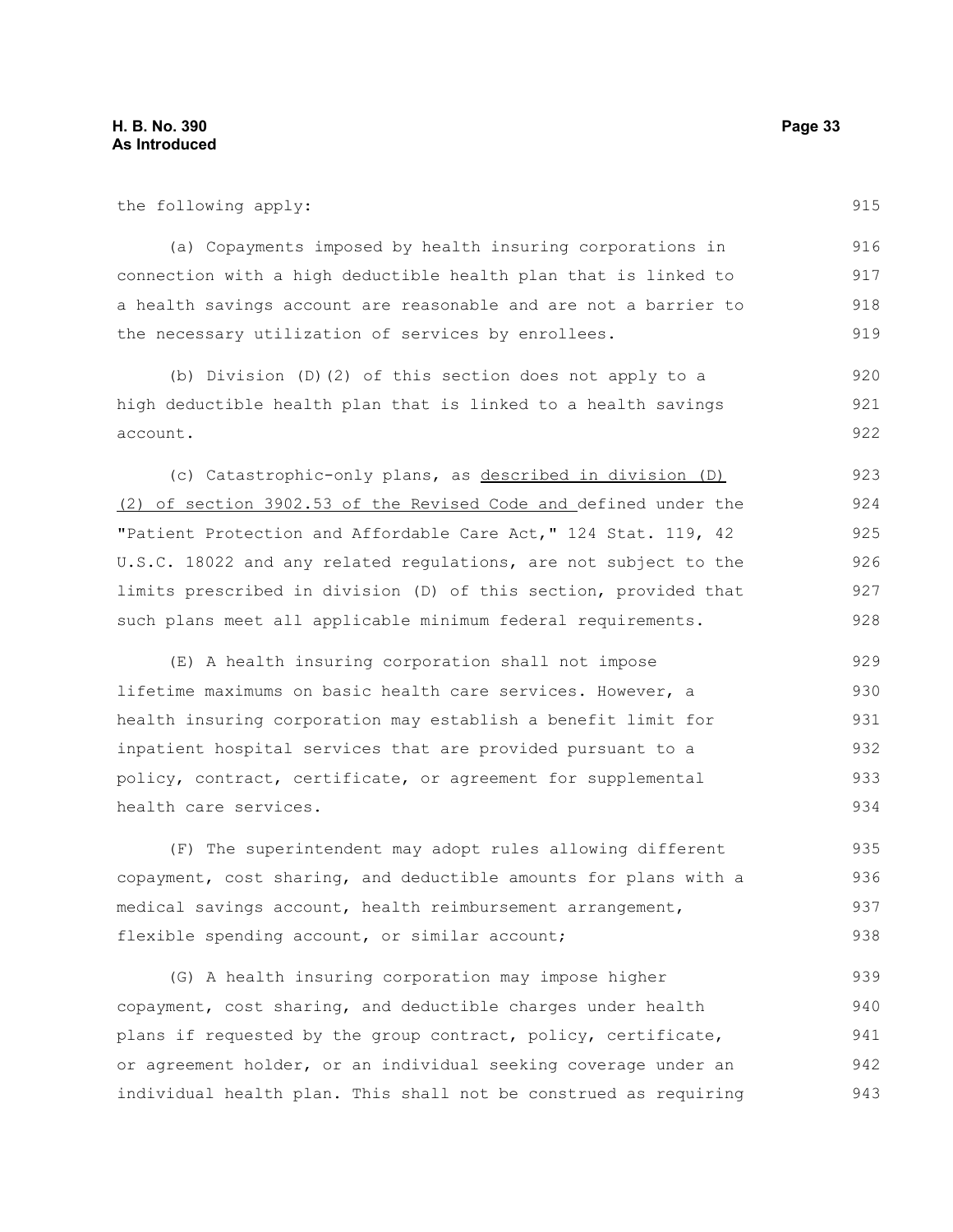as amended.

the health insuring corporation to create customized health 944

(H) As used in this section, "health savings account" and "high deductible health plan" have the same meanings as in the "Internal Revenue Code of 1986," 100 Stat. 2085, 26 U.S.C. 223,

plans for group contract holders or individuals.

**Sec. 1751.16.** (A) Except as provided in division (F) of this section, every group contract issued by a health insuring corporation shall provide an option for conversion to an individual contract issued on a direct-payment basis to any subscriber covered by the group contract who terminates employment or membership in the group, unless: 950 951 952 953 954 955

(1) Termination of the conversion option or contract is based upon nonpayment of premium after reasonable notice in writing has been given by the health insuring corporation to the subscriber. 956 957 958 959

(2) The subscriber is, or is eligible to be, covered for benefits at least comparable to the group contract under any of the following: 960 961 962

(a) Medicare; 963

(b) Any act of congress or law under this or any other state of the United States providing coverage at least comparable to the benefits under division  $(A)$   $(2)$   $(a)$  of this section; 964 965 966 967

(c) Any policy of insurance or health care plan providing coverage at least comparable to the benefits under division (A) (2)(a) of this section. 968 969 970

 $(B)$   $(1)$  The direct-payment contract offered by the health-

945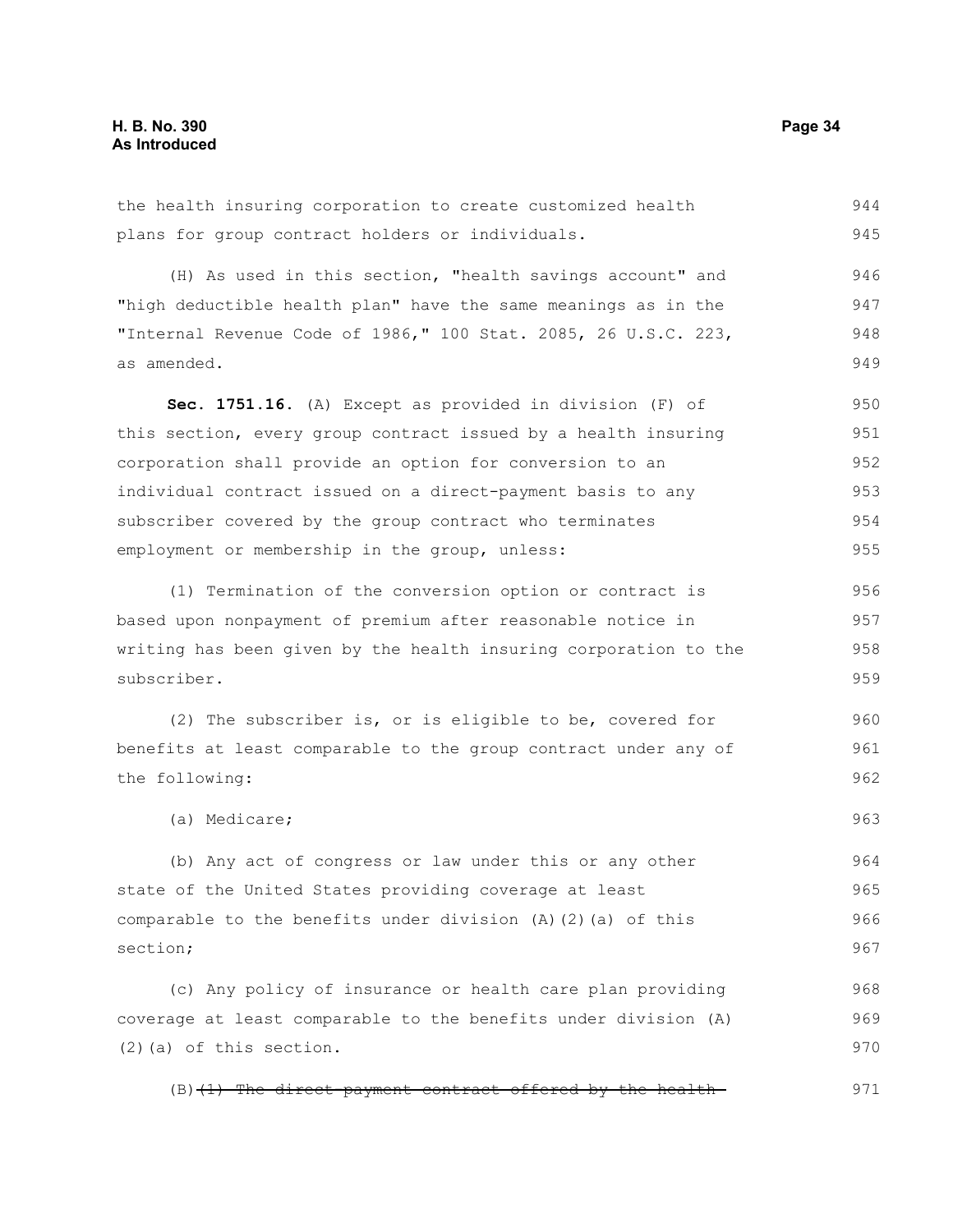## **H. B. No. 390 Page 35 As Introduced**

| insuring corporation pursuant to division (A) of this section-    | 972  |
|-------------------------------------------------------------------|------|
| shall provide the following:                                      | 973  |
| (a) In the case of an individual who is not a federally           | 974  |
| eligible individual, benefits comparable to benefits in any of-   | 975  |
| the individual contracts then being issued to individual          | 976  |
| subscribers by the health insuring corporation;                   | 977  |
| (b) In the case of a federally eligible individual, a             | 978  |
| basic and standard plan established under section 3924.10 of the- | 979  |
| Revised Code or plans substantially similar to the basic and-     | 980  |
| standard plan in benefit design and scope of covered services.    | 981  |
| For purposes of division (B) (1) (b) of this section, the         | 982  |
| superintendent of insurance shall determine whether a plan is-    | 983  |
| substantially similar to the basic or standard plan in benefit-   | 984  |
| design and scope of covered services. The contractual periodic-   | 985  |
| prepayments charged for such plans may not exceed the amounts     | 986  |
| specified below:                                                  | 987  |
| (i) For calendar years 2010 and 2011, an amount that is-          | 988  |
| two times the base rate charged any other individual of a group-  | 989  |
| to which the organization is currently accepting new business-    | 990  |
| and for which similar copayments and deductibles are applied,     | 991  |
| (ii) For calendar year 2012 and every calendar year               | 992  |
| thereafter, an amount that is one and one-half times the base-    | 993  |
| rate charged any other individual of a group to which the health  | 994  |
| insuring corporation is currently accepting new business and for- | 995  |
| which similar copayments and deductibles are applied, unless the  | 996  |
| superintendent of insurance determines that the amendments by-    | 997  |
| this act to sections 3923.58 and 3923.581 of the Revised Code,    | 998  |
| have resulted in the market-wide average medical loss ratio for-  | 999  |
| coverage sold to individual insureds and nonemployer group-       | 1000 |
| insureds in this state, including open enrollment insureds, to-   | 1001 |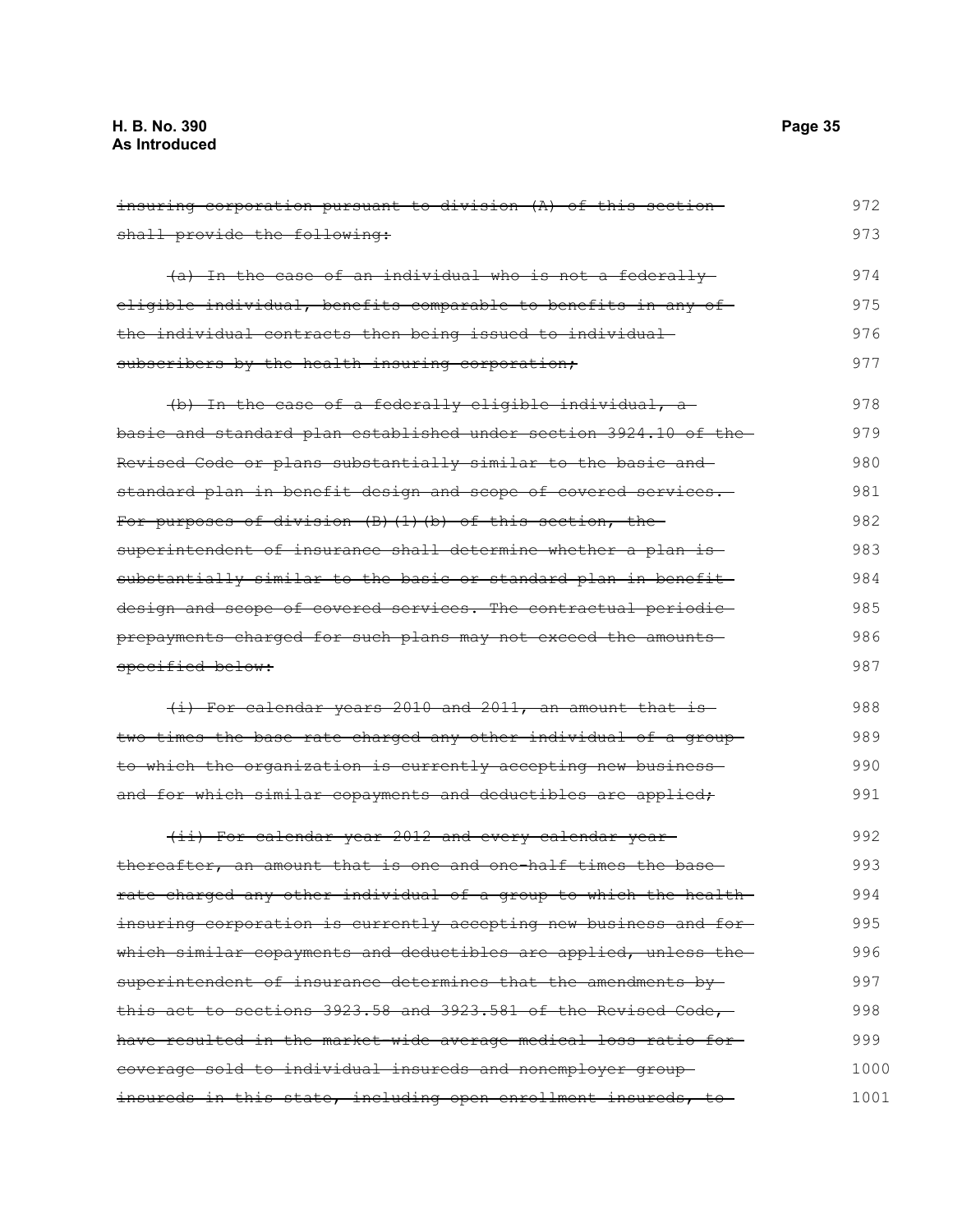| increase by more than five and one quarter percentage points     | 1002 |
|------------------------------------------------------------------|------|
| during calendar year 2010. If the superintendent makes that      | 1003 |
| determination, the premium limit established by division (B) (1) | 1004 |
| (b) (i) of this section shall remain in effect.                  | 1005 |
| $\{2\}$ The direct payment contract offered pursuant to          | 1006 |
| division (A) of this section may include a coordination of       | 1007 |
| benefits provision as approved by the superintendent.            | 1008 |
| (3) For purposes of division (B) of this section:                | 1009 |
| (a) "Federally eligible individual" means an eligible-           | 1010 |
| individual as defined in 45 C.F.R. 148.103.                      | 1011 |
| (b) "Base rate" means, as to any health benefit plan that        | 1012 |
| is issued by a health insuring corporation, the lowest premium-  | 1013 |
| rate for new or existing business prescribed by the health-      | 1014 |
| insuring corporation for the same or similar coverage under a    | 1015 |
| plan or arrangement covering any individual in a group with-     |      |
| similar case characteristics.                                    | 1017 |
| (C) The option for conversion shall be available:                | 1018 |
| (1) Upon the death of the subscriber, to the surviving           | 1019 |
| spouse with respect to such of the spouse and dependents as are  | 1020 |
| then covered by the group contract;                              | 1021 |
| (2) To a child solely with respect to the child upon the         | 1022 |
| child's attaining the limiting age of coverage under the group   | 1023 |
| contract while covered as a dependent under the contract;        | 1024 |
| (3) Upon the divorce, dissolution, or annulment of the           | 1025 |
| marriage of the subscriber, to the divorced spouse, or, in the   | 1026 |
| event of annulment, to the former spouse of the subscriber.      | 1027 |
| (D) No health insuring corporation shall use age or health       | 1028 |
| status as the basis for refusing to renew a converted contract.  | 1029 |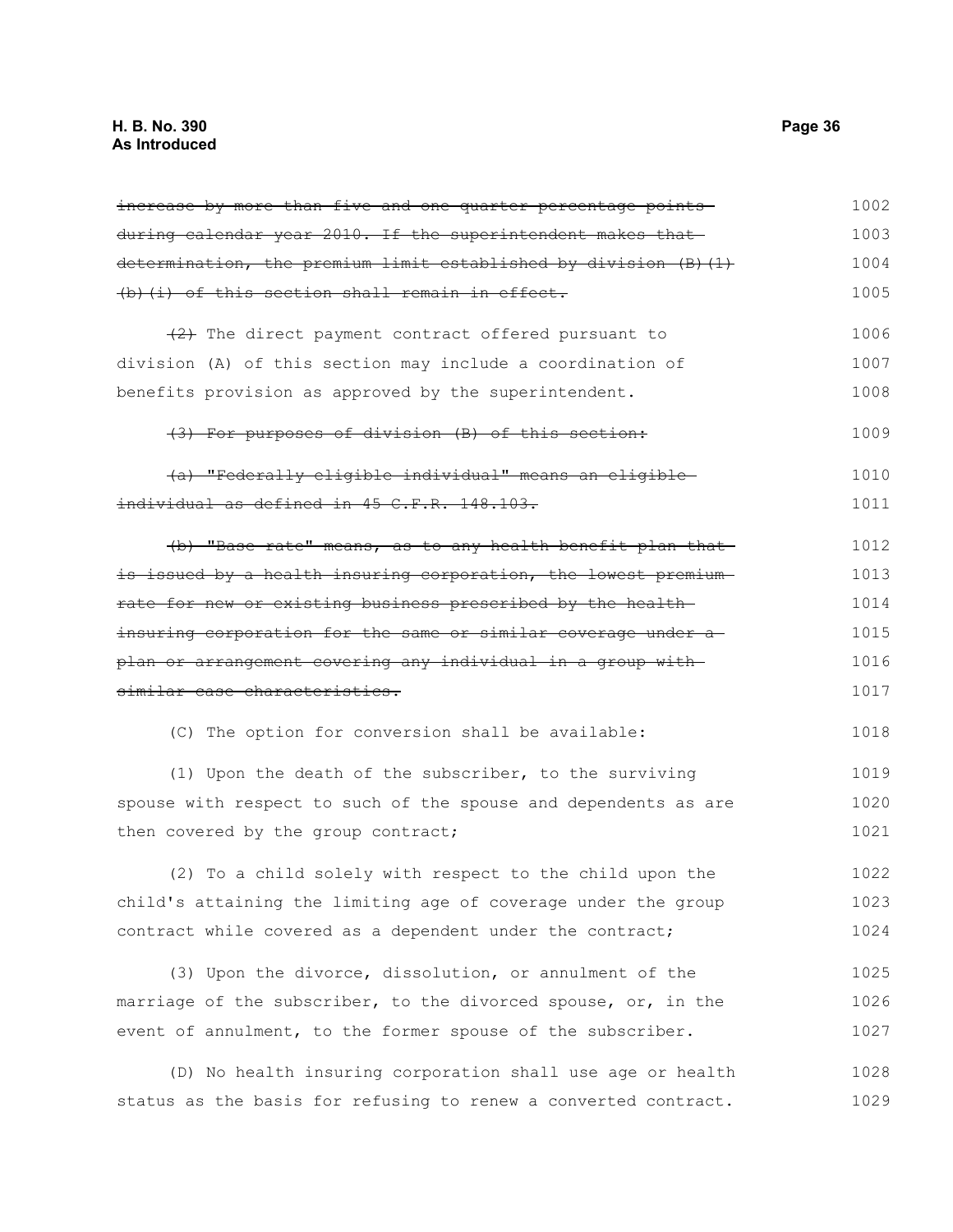(E) Written notice of the conversion option provided by this section shall be given to the subscriber by the health insuring corporation by mail. The notice shall be sent to the subscriber's address in the records of the employer upon receipt of notice from the employer of the event giving rise to the conversion option. If the subscriber has not received notice of the conversion privilege at least fifteen days prior to the expiration of the thirty-day conversion period, then the subscriber shall have an additional period within which to exercise the privilege. This additional period shall expire fifteen days after the subscriber receives notice, but in no event shall the period extend beyond sixty days after the expiration of the thirty-day conversion period. 1030 1031 1032 1033 1034 1035 1036 1037 1038 1039 1040 1041 1042

(F) This section does not apply to any group contract offering only supplemental health care services or specialty health care services. 1043 1044 1045

**Sec. 1751.18.** (A)(1) No health insuring corporation shall cancel or fail to renew the coverage of a subscriber or enrollee because of any health status-related factor in relation to the subscriber or enrollee, the subscriber's or enrollee's requirements for health care services, or for any other reason designated under rules adopted by the superintendent of insurance. 1046 1047 1048 1049 1050 1051 1052

(2) Unless otherwise required by state or federal law, no health insuring corporation, or health care facility or provider through which the health insuring corporation has made arrangements to provide health care services, shall discriminate against any individual with regard to enrollment, disenrollment, or the quality of health care services rendered, on the basis of the individual's race, color, sex, age, religion, military 1053 1054 1055 1056 1057 1058 1059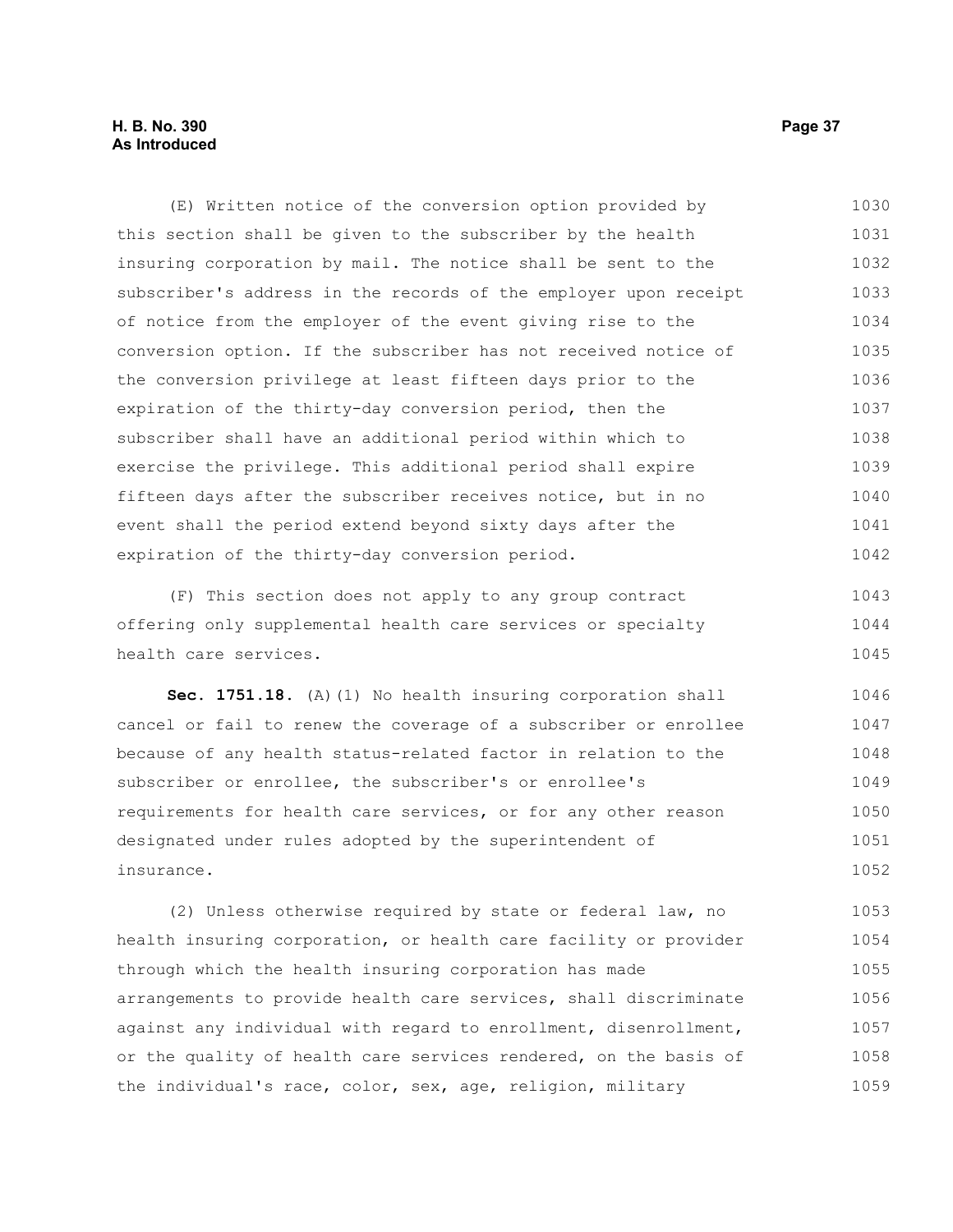status as defined in section 4112.01 of the Revised Code, or status as a recipient of medicare or medicaid, or any health status-related factor in relation to the individual. However, a health insuring corporation shall not be required to accept a recipient of medicare or medical assistance, if an agreement has not been reached on appropriate payment mechanisms between the health insuring corporation and the governmental agency administering these programs. Further, except for openenrollment coverage under sections 3923.58 and 3923.581 of the Revised Code and except as provided in section 1751.65 of the Revised Code, a health insuring corporation may reject an applicant for nongroup enrollment on the basis of any health status-related factor in relation to the applicant. 1060 1061 1062 1063 1064 1065 1066 1067 1068 1069 1070 1071 1072

(B) A health insuring corporation may cancel or decide not to renew the coverage of an enrollee if the enrollee has performed an act or practice that constitutes fraud or intentional misrepresentation of material fact under the terms of the coverage and if the cancellation or nonrenewal is not based, either directly or indirectly, on any health statusrelated factor in relation to the enrollee. 1073 1074 1075 1076 1077 1078 1079

(C) An enrollee may appeal any action or decision of a health insuring corporation taken pursuant to section 2742(b) to (e) of the "Health Insurance Portability and Accountability Act of 1996," Pub. L. No. 104-191, 110 Stat. 1955, 42 U.S.C.A. 300gg-42, as amended. To appeal, the enrollee may submit a written complaint to the health insuring corporation pursuant to section 1751.19 of the Revised Code. The enrollee may, within thirty days after receiving a written response from the health insuring corporation, appeal the health insuring corporation's action or decision to the superintendent. 1080 1081 1082 1083 1084 1085 1086 1087 1088 1089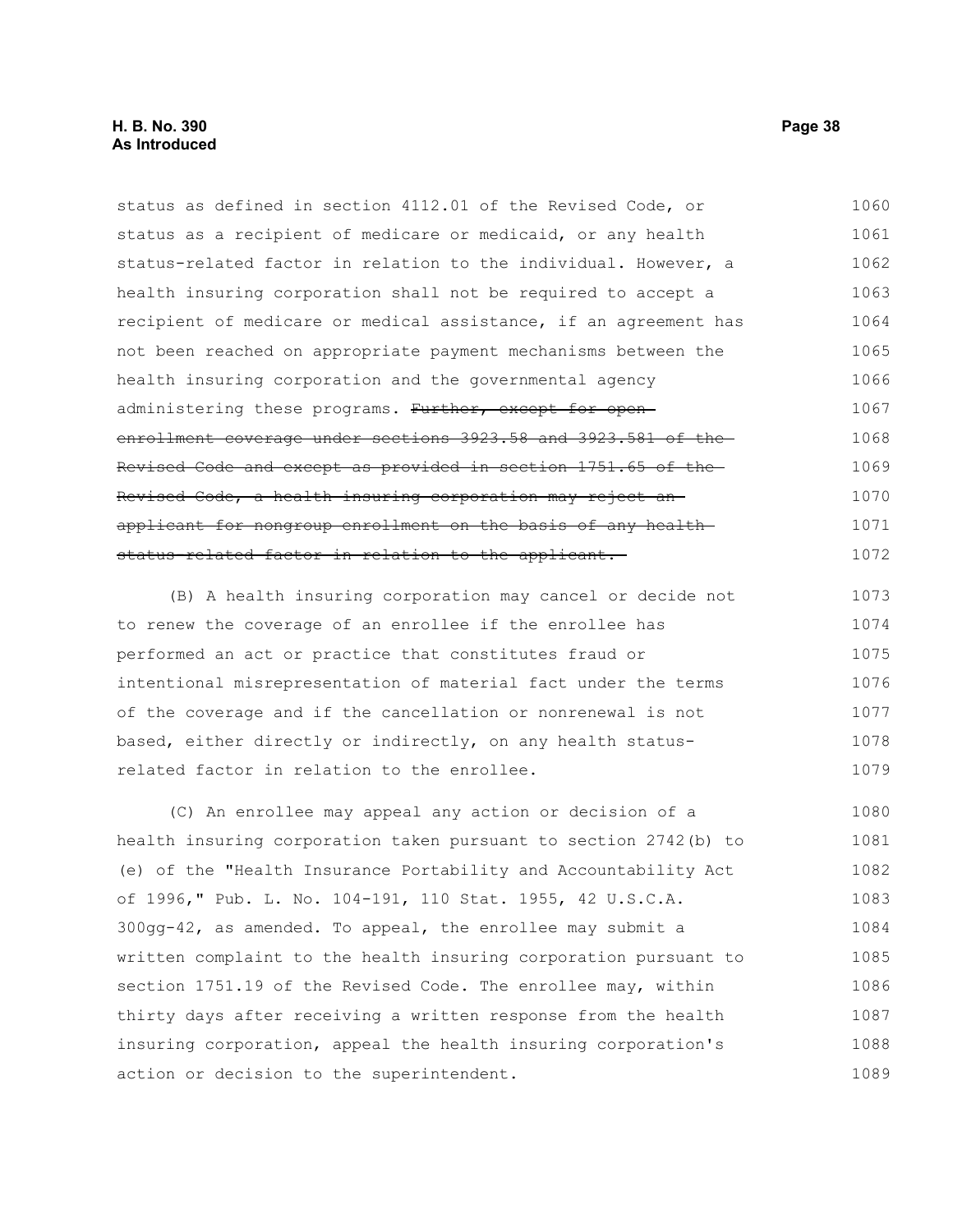# **H. B. No. 390 Page 39 As Introduced**

| (D) As used in this section, "health status-related              | 1090 |
|------------------------------------------------------------------|------|
| factor" means any of the following:                              | 1091 |
| (1) Health status;                                               | 1092 |
| (2) Medical condition, including both physical and mental        | 1093 |
| illnesses;                                                       | 1094 |
| (3) Claims experience;                                           | 1095 |
| (4) Receipt of health care;                                      | 1096 |
| (5) Medical history;                                             | 1097 |
| (6) Genetic information;                                         | 1098 |
| (7) Evidence of insurability, including conditions arising       | 1099 |
| out of acts of domestic violence;                                | 1100 |
| (8) Disability.                                                  | 1101 |
| Sec. 1751.58. Except as otherwise provided in section 2721       | 1102 |
| of the "Health Insurance Portability and Accountability Act of   | 1103 |
| 1996, "Pub. L. No. 104-191, 110 Stat. 1955, 42 U.S.C.A. 300gg-   | 1104 |
| 21, as amended, the following conditions apply to all group      | 1105 |
| health insuring corporation contracts that are sold in           | 1106 |
| connection with an employment-related group health care plan and | 1107 |
| that are not subject to section 3924.03 of the Revised Code:     | 1108 |
| $(A)$ (1) Except as provided in section 2712(b) to (e) of the    | 1109 |
| "Health Insurance Portability and Accountability Act of 1996,"   | 1110 |
| if a health insuring corporation offers coverage in the small or | 1111 |
| large group market in connection with a group contract, the      | 1112 |
| corporation shall renew or continue in force such coverage at    | 1113 |
| the option of the contract holder.                               | 1114 |
| (2) A health insuring corporation may cancel or decide not       | 1115 |

to renew the coverage of any eligible employee or of a dependent

1116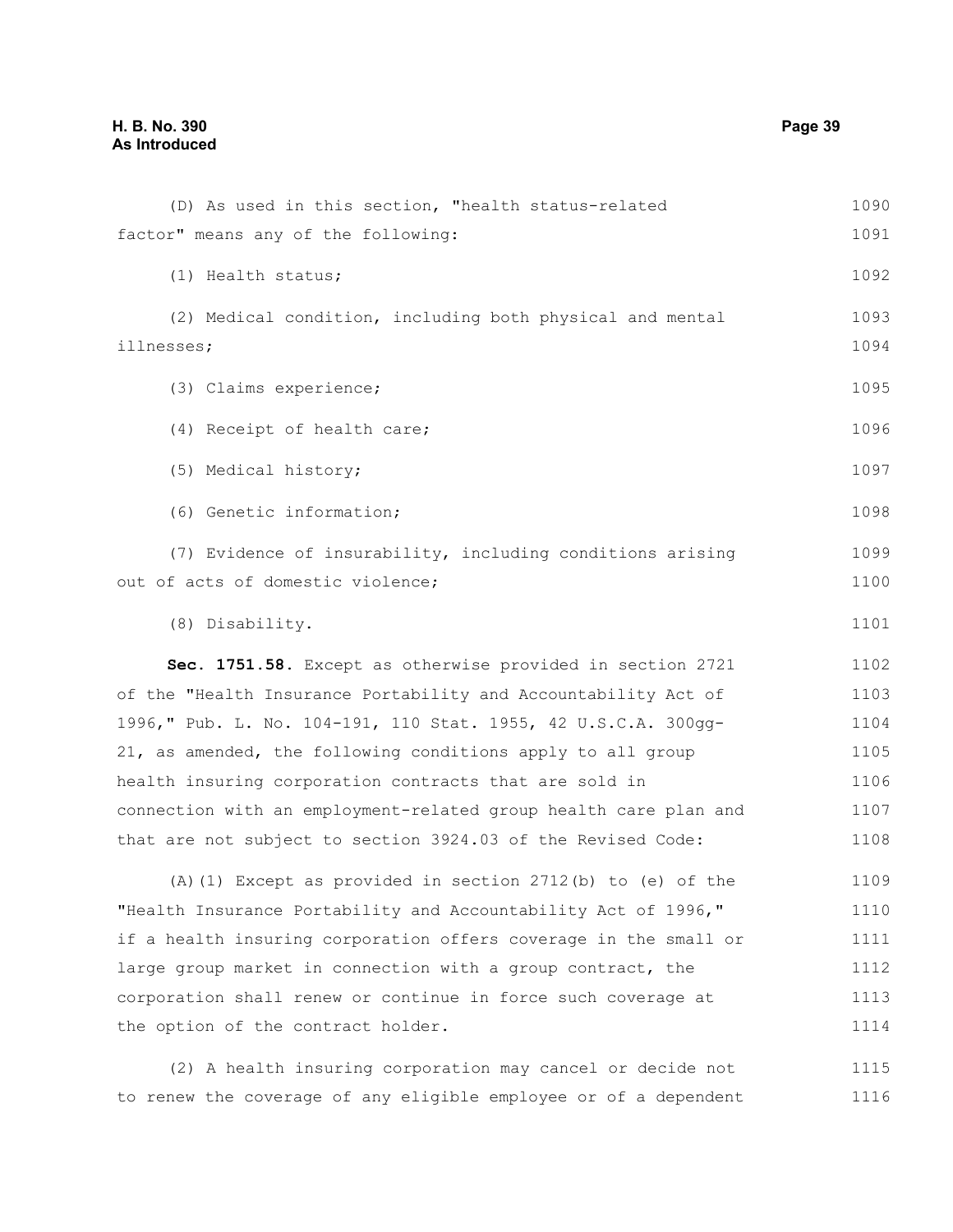of an eligible employee under the group contract in accordance with division (B) of section 1751.18 of the Revised Code. (B) Such group contracts are subject to  $division (A)$  (3) of section 3924.03 and sections 3924.033 and 3924.27 of the Revised Code. (C) Such group contracts shall provide for the special enrollment periods described in section 2701(f) of the "Health Insurance Portability and Accountability Act of 1996." (D) At least once in every twelve-month period, a health insuring corporation shall provide to all late enrollees, as defined in section 3924.01 of the Revised Code, who are identified by the contract holder, the option to enroll in the group contract. The enrollment option shall be provided for a minimum period of thirty consecutive days. All delays of coverage imposed under the group contract, including any affiliation period, shall begin on the date the health insuring corporation receives notice of the late enrollee's application or request for coverage, and shall run concurrently with each other. 1117 1118 1119 1120 1121 1122 1123 1124 1125 1126 1127 1128 1129 1130 1131 1132 1133 1134 1135

**Sec. 1751.69.** (A) As used in this section, "cost sharing" means the cost to an individual insured under an individual or group health insuring corporation policy, contract, or agreement according to any coverage limit, copayment, coinsurance, deductible, or other out-of-pocket expense requirements imposed by the policy, contract, or agreement. 1136 1137 1138 1139 1140 1141

(B) Notwithstanding section 3901.71 of the Revised Code and subject to division (D) of this section, no individual or group health insuring corporation policy, contract, or agreement providing basic health care services or prescription drug 1142 1143 1144 1145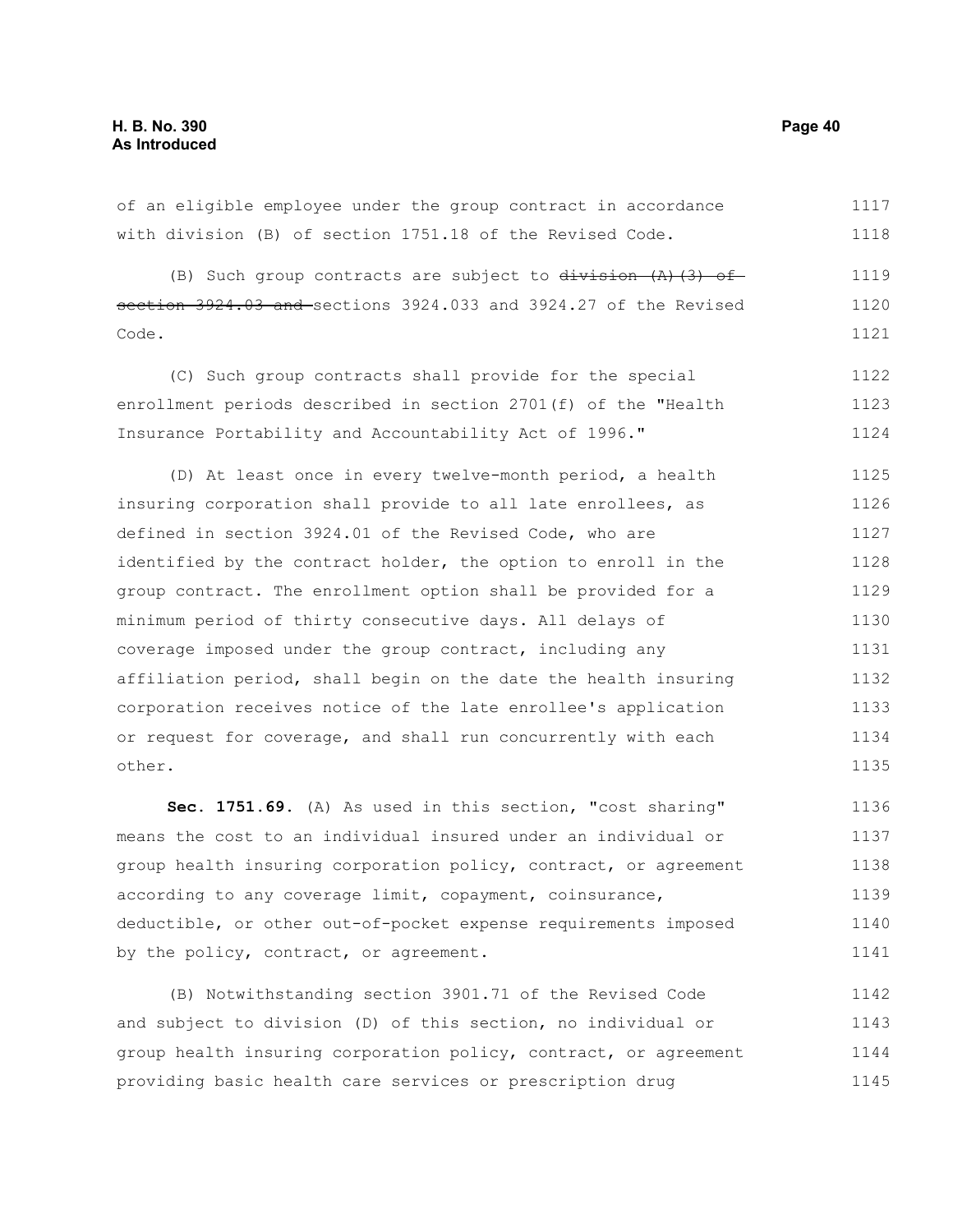services that is delivered, issued for delivery, or renewed in this state, if the policy, contract, or agreement provides coverage for cancer chemotherapy treatment, shall fail to comply with either of the following: 1146 1147 1148 1149

(1) The policy, contract, or agreement shall not provide coverage or impose cost sharing for a prescribed, orally administered cancer medication on a less favorable basis than the coverage it provides or cost sharing it imposes for intraveneously administered or injected cancer medications. 1150 1151 1152 1153 1154

(2) The policy, contract, or agreement shall not comply with division (B)(1) of this section by imposing an increase in cost sharing solely for orally administered, intravenously administered, or injected cancer medications. 1155 1156 1157 1158

(C) Notwithstanding any provision of this section to the contrary, an individual or group health insuring corporation policy, contract, or agreement shall be deemed to be in compliance with this section if the cost sharing imposed under such a policy, contract, or agreement for orally administered cancer treatments does not exceed one hundred dollars per prescription fill. The cost-sharing limit of one hundred dollars per prescription fill shall apply to a high deductible plan, as defined in 26 U.S.C. 223, or a catastrophic plan, as described in division (D)(2) of section 3902.53 of the Revised Code and defined in 42 U.S.C. 18022, only after the deductible has been met. 1159 1160 1161 1162 1163 1164 1165 1166 1167 1168 1169 1170

(D) The prohibitions in division (B) of this section do not preclude an individual or group health insuring corporation policy, contract, or agreement from requiring an enrollee to obtain prior authorization before orally administered cancer medication is dispensed to the enrollee. 1171 1172 1173 1174 1175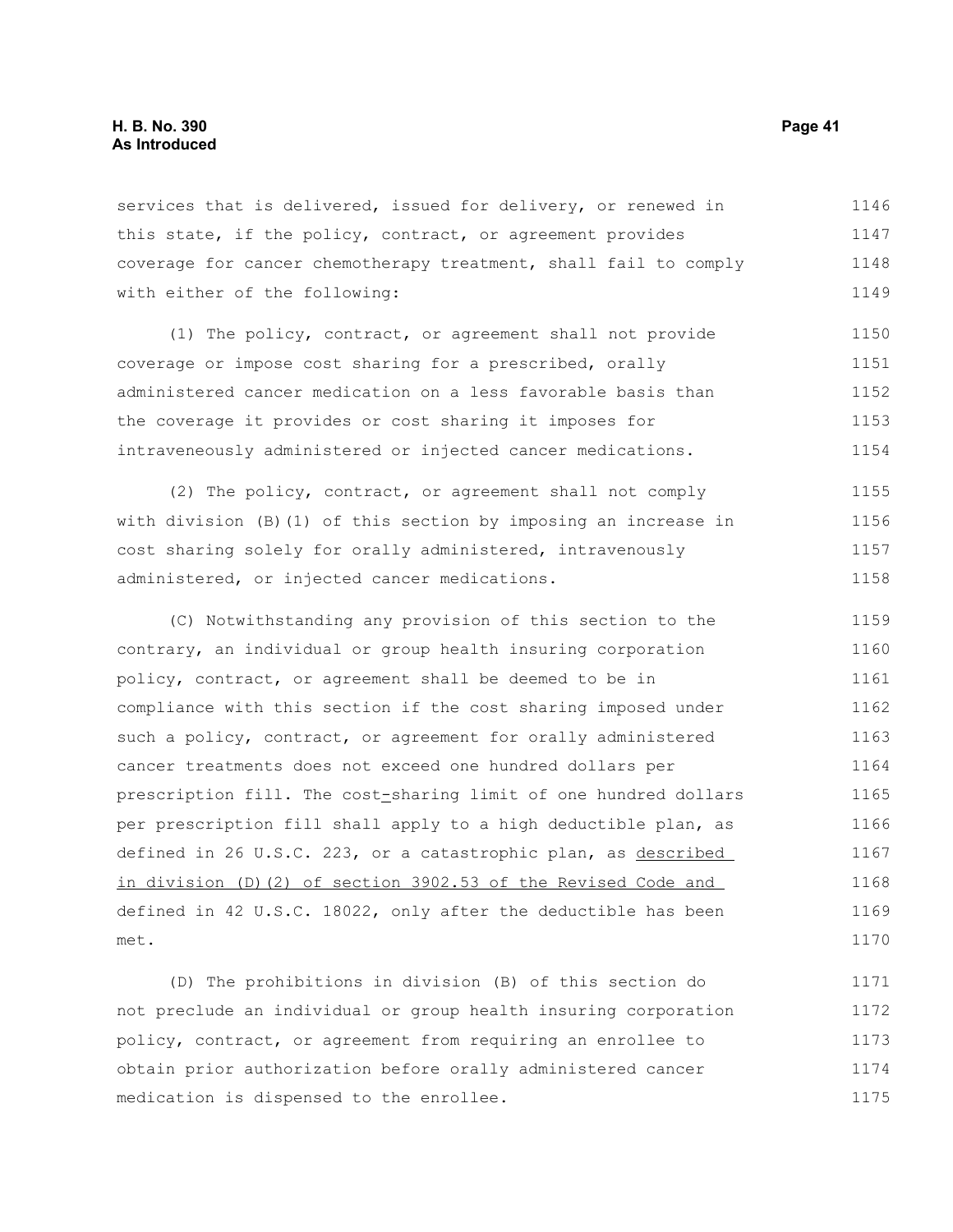# **H. B. No. 390 Page 42 As Introduced**

(E) A health insuring corporation that offers coverage for basic health care services is not required to comply with division (B) of this section if all of the following apply: (1) The health insuring corporation submits documentation certified by an independent member of the American academy of actuaries to the superintendent of insurance showing that compliance with division (B)(1) of this section for a period of at least six months independently caused the health insuring corporation's costs for claims and administrative expenses for the coverage of basic health care services to increase by more than one per cent per year. (2) The health insuring corporation submits a signed 1176 1177 1178 1179 1180 1181 1182 1183 1184 1185 1186 1187

letter from an independent member of the American academy of actuaries to the superintendent of insurance opining that the increase in costs described in division (E)(1) of this section could reasonably justify an increase of more than one per cent in the annual premiums or rates charged by the health insuring corporation for the coverage of basic health care services. 1188 1189 1190 1191 1192 1193

(3)(a) The superintendent of insurance makes the following determinations from the documentation and opinion submitted pursuant to divisions (E)(1) and (2) of this section: 1194 1195 1196

(i) Compliance with division (B)(1) of this section for a period of at least six months independently caused the health insuring corporation's costs for claims and administrative expenses for the coverage of basic health care services to increase more than one per cent per year. 1197 1198 1199 1200 1201

(ii) The increase in costs reasonably justifies an increase of more than one per cent in the annual premiums or rates charged by the health insuring corporation for the 1202 1203 1204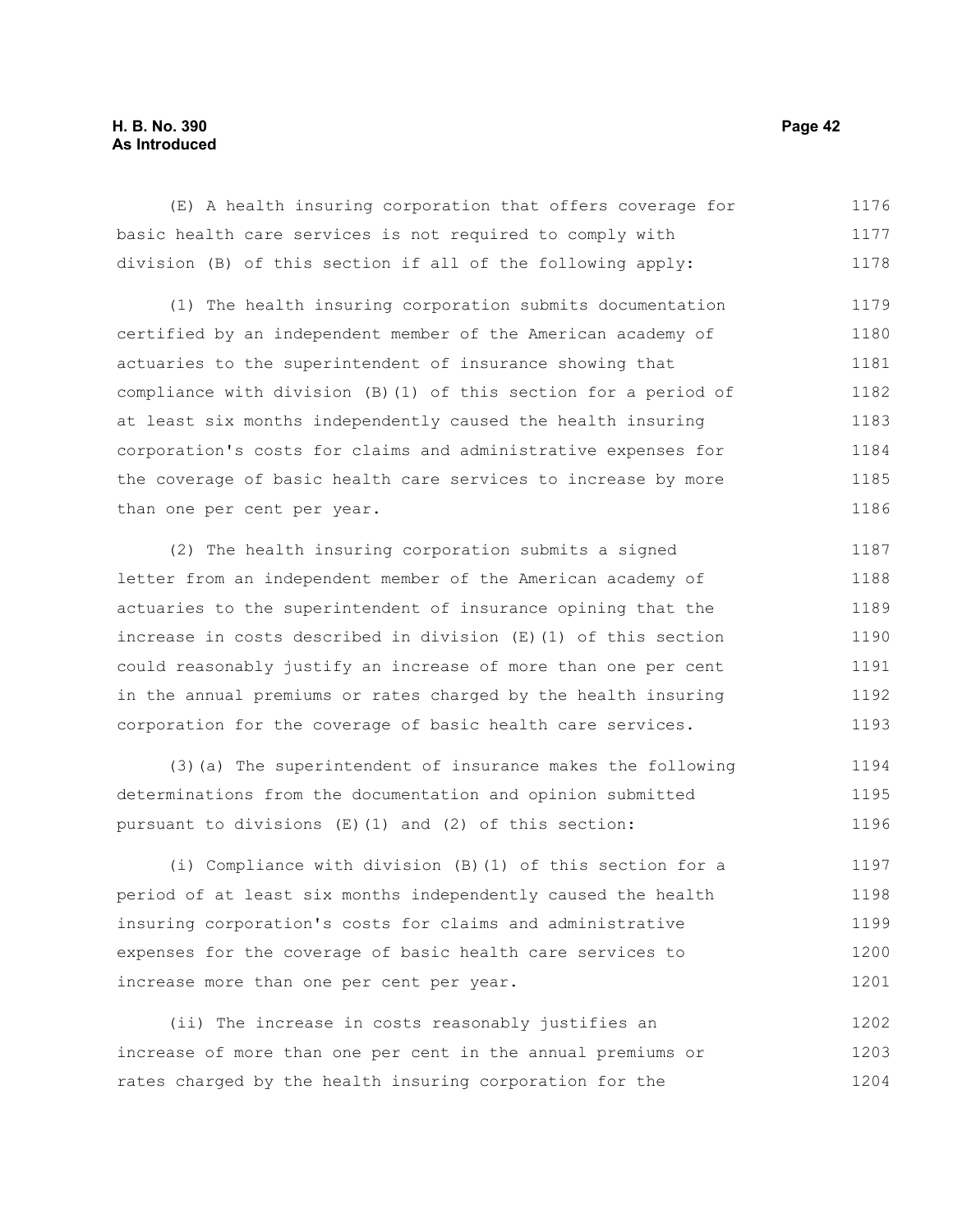| coverage of basic health care services.                          | 1205 |
|------------------------------------------------------------------|------|
| (b) Any determination made by the superintendent under           | 1206 |
| division (E)(3) of this section is subject to Chapter 119. of    | 1207 |
| the Revised Code.                                                | 1208 |
| Sec. 3902.50. As used in sections 3902.50 to 3902.54 of          | 1209 |
| the Revised Code:                                                | 1210 |
| (A) "Cost-sharing" means the cost to a covered person            | 1211 |
| under a health benefit plan according to any coverage limit,     | 1212 |
| copayment, coinsurance, deductible, or other out-of-pocket       | 1213 |
| expense requirement.                                             | 1214 |
| (B) "Covered person," "health benefit plan," "health care        | 1215 |
| provider" or "provider," "health care services," and "health     | 1216 |
| plan issuer" have the same meanings as in section 3922.01 of the | 1217 |
| Revised Code.                                                    | 1218 |
| (C) "Preexisting condition exclusion" means, with respect        | 1219 |
| to a health benefit plan, a limitation or exclusion of benefits  | 1220 |
| relating to a condition based on the fact that the condition was | 1221 |
| present before the date of enrollment in the plan, whether or    | 1222 |
| not any medical advice, diagnosis, care, or treatment was        | 1223 |
| recommended or received before such date. "Condition" does not   | 1224 |
| include genetic information in the absence of a diagnosis of the | 1225 |
| condition related to such information.                           | 1226 |
| Sec. 3902.51. (A) With respect to the premium rate charged       | 1227 |
| by a health plan issuer for a health benefit plan offered in the | 1228 |
| individual or small group market, all of the following apply:    | 1229 |
| (1) The premium rate shall vary with respect to the health       | 1230 |
| benefit plan involved only by the following:                     | 1231 |
| (a) Whether the health benefit plan covers an individual         | 1232 |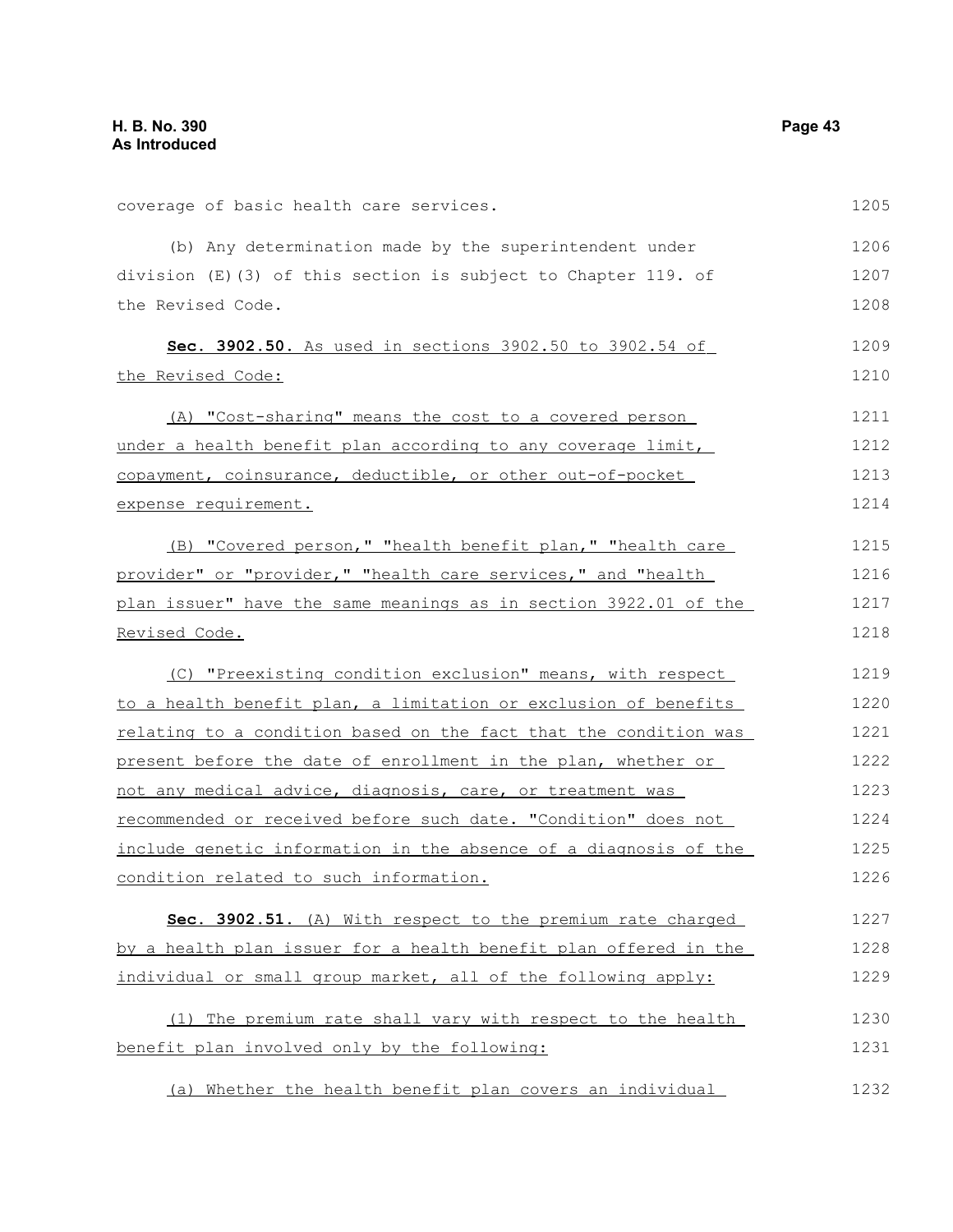| or family;                                                        | 1233 |
|-------------------------------------------------------------------|------|
| (b) Rating area, as established in accordance with                | 1234 |
| division (C)(1) of this section;                                  | 1235 |
| (c) Age, except that such rate shall not vary by more than        | 1236 |
| three to one for adults;                                          | 1237 |
| (d) Tobacco use, except that such rate shall not vary by          | 1238 |
| more than one and one-half to one.                                | 1239 |
| (2) The premium rate shall not vary with respect to the           | 1240 |
| health benefit plan involved by any other factor not described    | 1241 |
| in division (A) of this section.                                  | 1242 |
| (B) With respect to family coverage under a health benefit        | 1243 |
| plan, the rating variations permitted under divisions (A) (1) (c) | 1244 |
| and (d) of this section shall be applied based on the portion of  | 1245 |
| the premium that is attributable to each family member covered    | 1246 |
| under the health benefit plan.                                    | 1247 |
| (C) The superintendent of insurance shall adopt rules to          | 1248 |
| do the following:                                                 | 1249 |
| (1) Establish one or more rating areas within the state;          | 1250 |
| (2) Define the permissible age bands for rating purposes          | 1251 |
| under division (A) (3) of this section.                           | 1252 |
| (D) A health plan issuer shall not establish lifetime or          | 1253 |
| annual limits on the dollar value of benefits described in        | 1254 |
| section 3902.53 of the Revised Code for any covered person.       | 1255 |
| Sec. 3902.52. (A) Every individual health benefit plan            | 1256 |
| shall accept every individual in this state who applies for       | 1257 |
| coverage and every group health benefit plan shall accept every   | 1258 |
| employer in this state that applies for coverage, regardless of   | 1259 |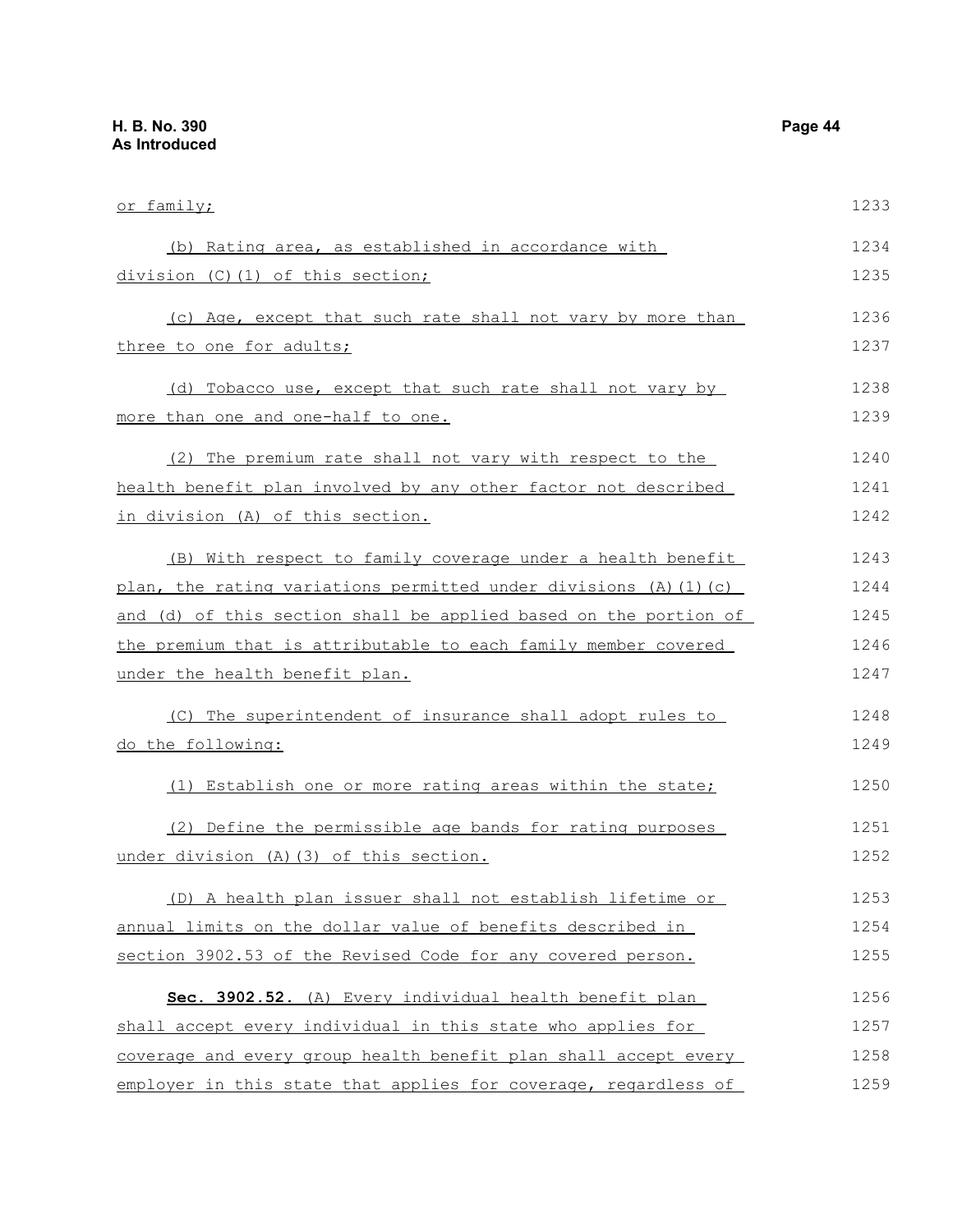| whether any individual or employee has a preexisting condition.  | 1260 |
|------------------------------------------------------------------|------|
| A health benefit plan may restrict enrollment in coverage to     | 1261 |
| open or special enrollment periods under division (C) of this    | 1262 |
| section.                                                         | 1263 |
| (B) A health plan issuer shall not impose any preexisting        | 1264 |
| condition exclusion on any person.                               | 1265 |
| (C)(1) The superintendent of insurance shall adopt rules         | 1266 |
| to ensure that each individual health benefit plan has open      | 1267 |
| enrollment during a statewide open enrollment period to allow    | 1268 |
| individuals, including individuals who are not covered persons,  | 1269 |
| to enroll in the health benefit plan.                            | 1270 |
| (2) A health plan issuer shall provide special enrollment        | 1271 |
| periods for individuals who lose coverage as a result of a       | 1272 |
| qualifying event under 42 U.S.C. 9801(f) or 29 U.S.C. 1163.      | 1273 |
| Sec. 3902.53. (A) For purposes of this section, "essential       | 1274 |
| health benefits package" means, with respect to a health benefit | 1275 |
| plan, coverage that does all of the following:                   | 1276 |
| (1) Provides for the essential health benefits defined by        | 1277 |
| the superintendent of insurance under division (B) of this       | 1278 |
| section;                                                         | 1279 |
| (2) Limits cost sharing for such coverage in accordance          | 1280 |
| with division (C) of this section;                               | 1281 |
| (3) Provides the level of coverage described in division         | 1282 |
| (D) of this section.                                             | 1283 |
| (B) (1) Subject to division (B) (2) of this section, the         | 1284 |
| superintendent shall define the essential health benefits,       | 1285 |
| except that such benefits shall include at least the following   | 1286 |
| general categories and the items and services covered within the | 1287 |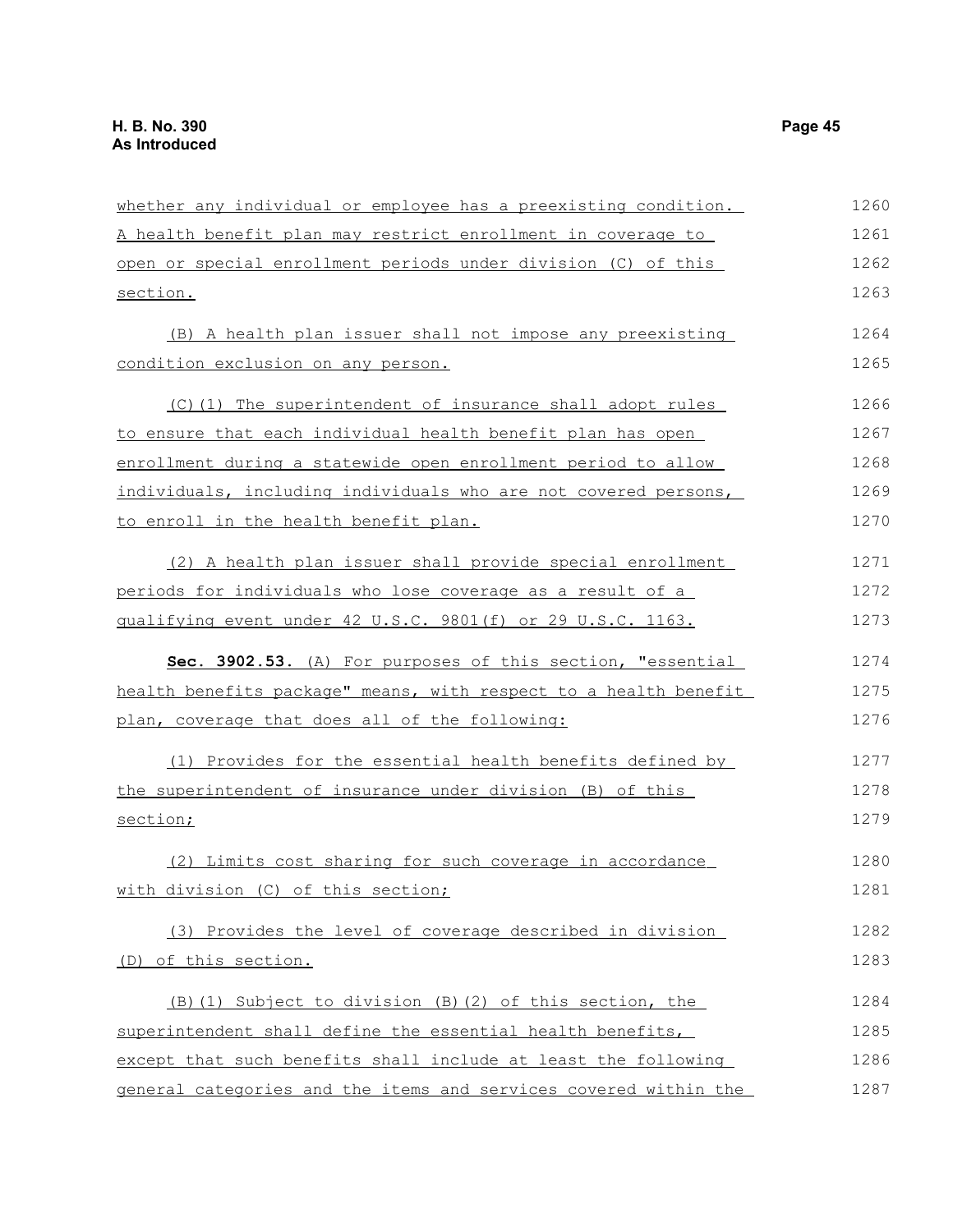| categories:                                                          | 1288 |
|----------------------------------------------------------------------|------|
| (a) Ambulatory patient services;                                     | 1289 |
| (b) Emergency services;                                              | 1290 |
| (c) Hospitalization;                                                 | 1291 |
| (d) Maternity and newborn care;                                      | 1292 |
| (e) Mental health and substance use disorder services,               | 1293 |
| including behavioral health treatment;                               | 1294 |
| (f) Prescription drugs;                                              | 1295 |
| (q) Rehabilitative and habilitative services and devices;            | 1296 |
| (h) Laboratory services;                                             | 1297 |
| (i) Preventive and wellness services and chronic disease             | 1298 |
| management;                                                          | 1299 |
| (j) Pediatric services, including oral and vision care.              | 1300 |
| (2) (a) The superintendent shall ensure that the scope of            | 1301 |
| the essential health benefits under division (B) (1) of this         | 1302 |
| section is equal to the scope of benefits provided under a           | 1303 |
| typical employer plan, as determined by the superintendent. To       | 1304 |
| inform this determination, the superintendent shall conduct a        | 1305 |
| survey of employer-sponsored coverage to determine the benefits      | 1306 |
| typically covered by employers, including multi-employer plans.      | 1307 |
| (b) In defining the essential health benefits described in           | 1308 |
| division (B) (1) of this section, and in revising the benefits       | 1309 |
| under division $(B)$ $(3)$ $(q)$ of this section, the superintendent | 1310 |
| shall submit a report to the general assembly containing a           | 1311 |
| certification that such essential health benefits meet the           | 1312 |
| requirements described in division (B)(2)(a) of this section.        | 1313 |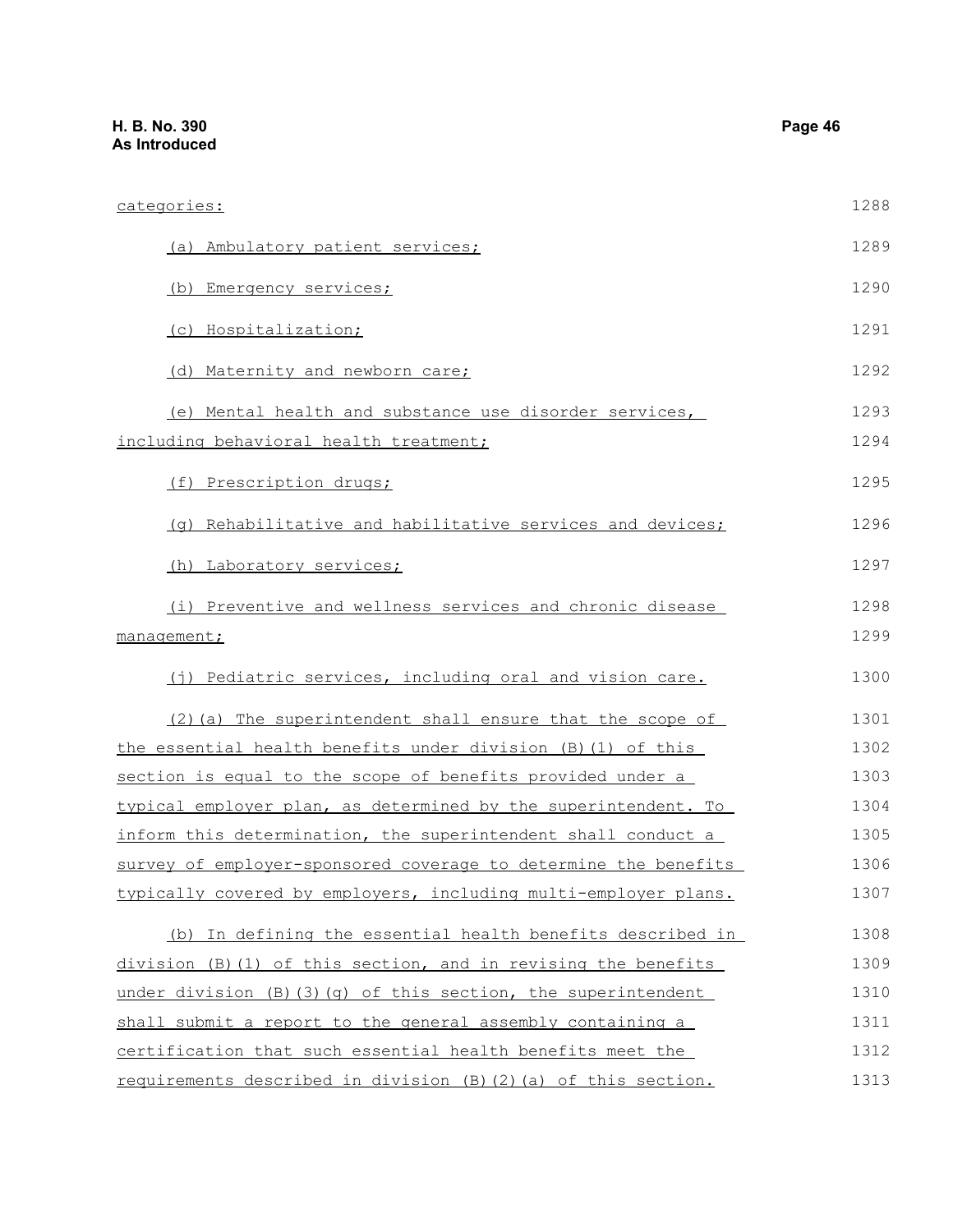| (3) In defining the essential health benefits under                 | 1314 |
|---------------------------------------------------------------------|------|
| division (B)(1) of this section, the superintendent shall do all    | 1315 |
| of the following:                                                   | 1316 |
| (a) Ensure that such essential health benefits reflect an           | 1317 |
| appropriate balance among the categories described in division      | 1318 |
| (B) (1) of this section, so that benefits are not unduly weighted   | 1319 |
| toward any category;                                                | 1320 |
| (b) Not make coverage decisions, determine reimbursement            | 1321 |
| rates, establish incentive programs, or design benefits in ways     | 1322 |
| that discriminate against individuals because of their age,         | 1323 |
| disability, or expected length of life;                             | 1324 |
| (c) Take into account the health care needs of diverse              | 1325 |
| segments of the population, including women, children, persons      | 1326 |
| with disabilities, and other groups;                                | 1327 |
| (d) Ensure that health benefits established as essential            | 1328 |
| not be subject to denial to individuals against their wishes on     | 1329 |
| the basis of the individuals' age or expected length of life or     | 1330 |
| of the individuals' present or predicted disability, degree of      | 1331 |
| medical dependency, or quality of life;                             | 1332 |
| (e) Provide that a qualified health benefit plan shall not          | 1333 |
| be treated as providing coverage for the essential health           | 1334 |
| benefits described in division $(B)$ (1) of this section unless the | 1335 |
| plan does both of the following:                                    | 1336 |
| (i) Provides that coverage for emergency services, as               | 1337 |
| defined in section 3923.65 of the Revised Code, will be provided    | 1338 |
| without imposing any requirement under the plan for prior           | 1339 |
| authorization of services or any limitation on coverage where       | 1340 |
| the provider of services does not have a contractual                | 1341 |
| relationship with the plan for the providing of services that is    | 1342 |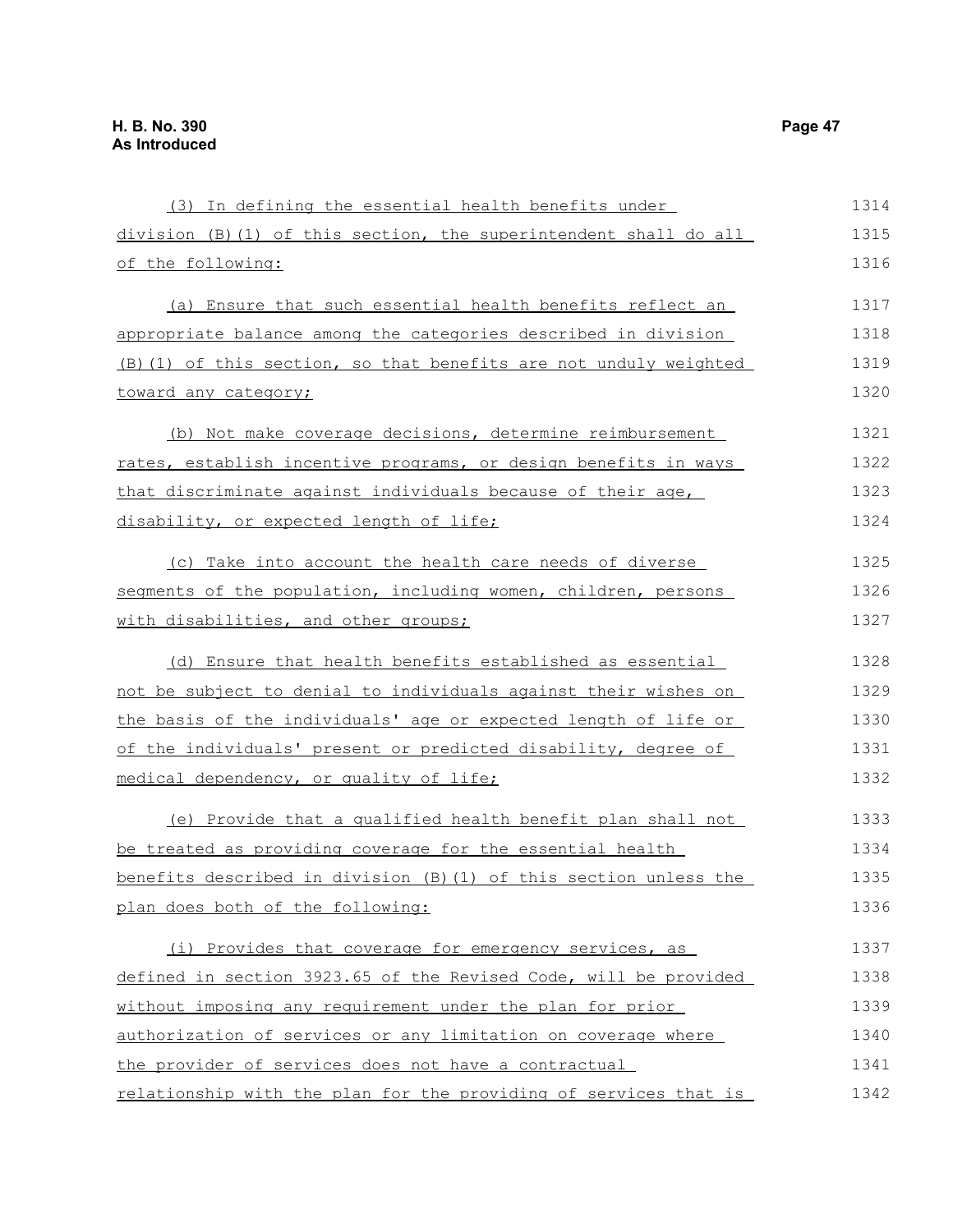| more restrictive than the requirements or limitations that apply        | 1343 |
|-------------------------------------------------------------------------|------|
| to emergency services received from providers who do have such a        | 1344 |
| contractual relationship with the plan;                                 | 1345 |
| (ii) Provides that if emergency services are provided out-              | 1346 |
| of-network, the cost-sharing requirement is the same requirement        | 1347 |
| that would apply if such services were provided in-network.             | 1348 |
| (f) Periodically review the essential health benefits                   | 1349 |
| under division (B) (1) of this section and provide a report to          | 1350 |
| the general assembly and the public that contains all of the            | 1351 |
| following:                                                              | 1352 |
| (i) An assessment of whether covered persons are facing                 | 1353 |
| any difficulty accessing needed services for reasons of coverage        | 1354 |
| or cost;                                                                | 1355 |
| (ii) An assessment of whether the essential health                      | 1356 |
| benefits needs to be modified or updated to account for changes         | 1357 |
| in medical evidence or scientific advancement;                          | 1358 |
| (iii) Information on how the essential health benefits                  | 1359 |
| will be modified to address any such gaps in access or changes          | 1360 |
| in the evidence base;                                                   | 1361 |
| (iv) An assessment of the potential of additional or                    | 1362 |
| expanded benefits to increase costs and the interactions between        | 1363 |
| the addition or expansion of benefits and reductions in existing        | 1364 |
| benefits to meet the requirements of division $(B)$ $(2)$ $(a)$ of this | 1365 |
| section.                                                                | 1366 |
| (q) Periodically update the essential health benefits                   | 1367 |
| under division (B) (1) of this section to address any gaps in           | 1368 |
| access to coverage or changes in the evidence base the                  | 1369 |
| superintendent identifies in the review conducted under division        | 1370 |
| $(B)$ $(3)$ $(f)$ of this section.                                      | 1371 |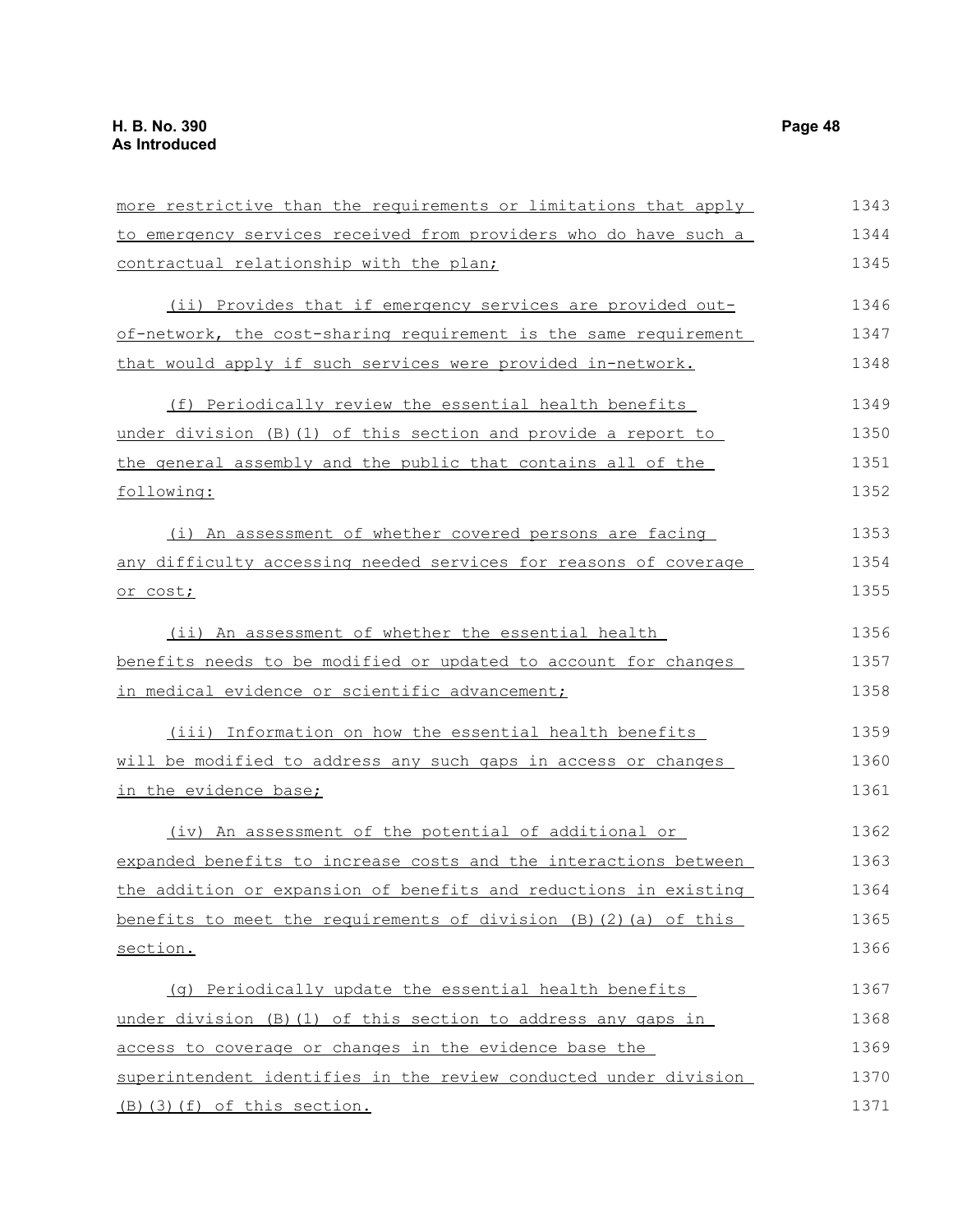| (4) Nothing in this section shall be construed to prohibit       | 1372 |
|------------------------------------------------------------------|------|
| a health benefit plan from providing benefits in excess of the   | 1373 |
| essential health benefits described in this section.             | 1374 |
| (C)(1) A health plan issuer shall not require cost sharing       | 1375 |
| in an amount greater than seven thousand nine hundred dollars    | 1376 |
| for self-only coverage and fifteen thousand eight hundred        | 1377 |
| dollars for other than self-only coverage for plan years         | 1378 |
| beginning in 2020.                                               | 1379 |
| (2) For plan years beginning in a calendar year after            | 1380 |
| 2020, the cost-sharing limit shall be as follows:                | 1381 |
| (a) In the case of self-only coverage, be equal to the           | 1382 |
| dollar amount in division (C)(1) of this section, increased by   | 1383 |
| the product of that amount and the premium adjustment percentage | 1384 |
| under division (C) (3) of this section for the calendar year;    | 1385 |
| (b) In the case of other than self-only coverage, twice          | 1386 |
| the amount in effect under division (C)(2)(a) of this section.   | 1387 |
| If the amount of any increase under division (C) (2) (a) of this | 1388 |
| section is not a multiple of fifty dollars, such increase shall  | 1389 |
| be rounded to the next lowest multiple of fifty dollars.         | 1390 |
| (3) The premium adjustment percentage for any calendar           | 1391 |
| year shall be the percentage by which the average per capita     | 1392 |
| premium for health benefit plans in this state for the preceding | 1393 |
| calendar year, as estimated by the superintendent not later than | 1394 |
| the first day of October of such preceding calendar year,        | 1395 |
| exceeds such average per capita premium for 2019, as determined  | 1396 |
| by the superintendent.                                           | 1397 |
| (D) (1) (a) Except as provided in division (D) (2) of this       | 1398 |
| section, a health benefit plan shall provide a level of coverage | 1399 |
| that is designed to provide benefits that are actuarially        | 1400 |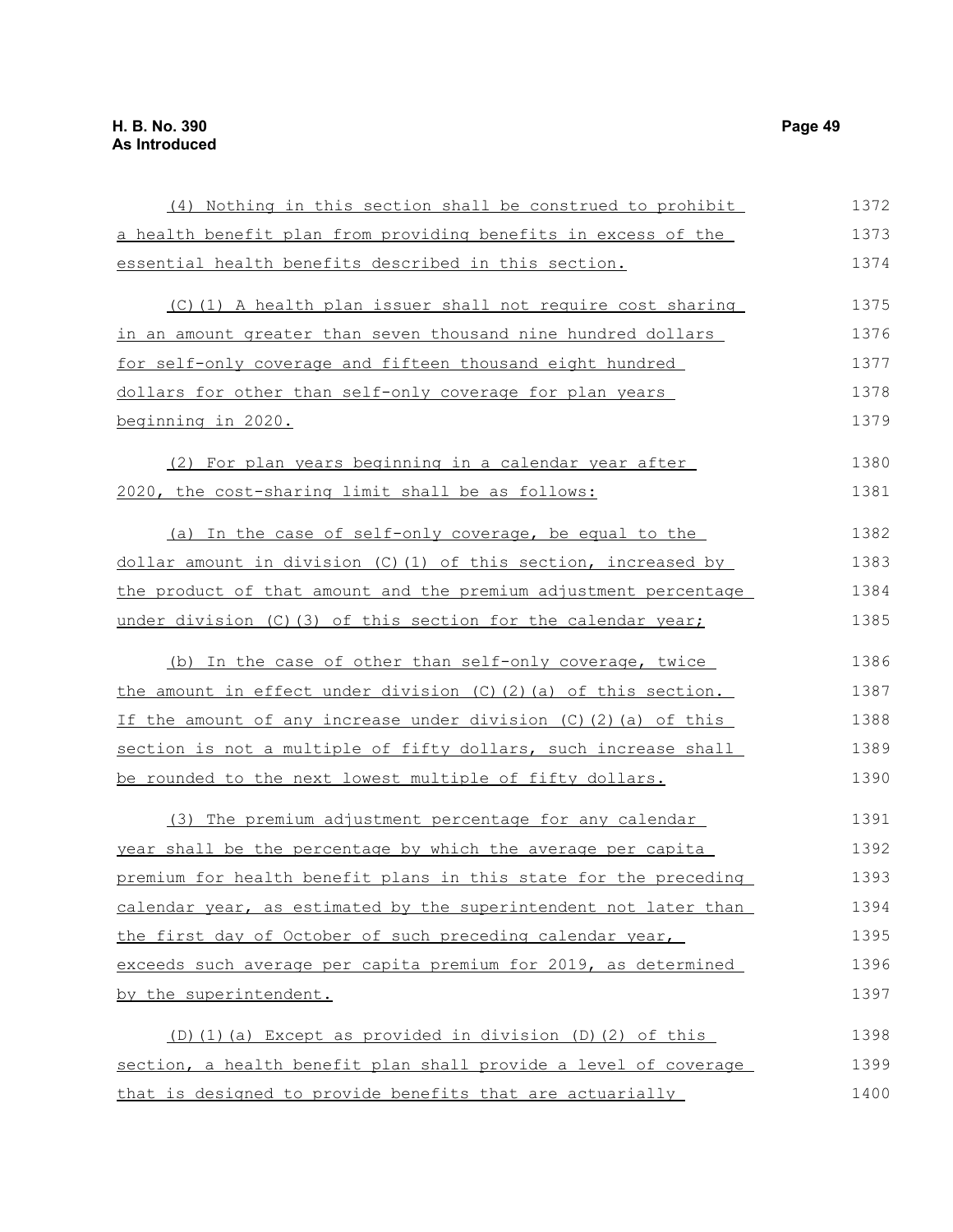| equivalent to sixty per cent of the full actuarial value of the   | 1401 |
|-------------------------------------------------------------------|------|
| benefits provided under the plan.                                 | 1402 |
| (b) Under rules issued by the superintendent, the level of        | 1403 |
| coverage of a plan shall be determined on the basis that the      | 1404 |
| essential health benefits described in division (B) (1) of this   | 1405 |
| section shall be provided to a standard population, without       | 1406 |
| regard to the population the plan may actually provide benefits   | 1407 |
| <u>to.</u>                                                        | 1408 |
| (2) A health benefit plan that does not provide the level         | 1409 |
| of coverage described in division (D)(1) of this section shall    | 1410 |
| be considered as meeting the requirements of that division with   | 1411 |
| respect to any plan year if both of the following apply:          | 1412 |
| (a) An individual is only eligible to enroll in the health        | 1413 |
| benefit plan if the individual meets either of the following      | 1414 |
| conditions:                                                       | 1415 |
| (i) The individual has not attained the age of thirty             | 1416 |
| before the beginning of the plan year.                            | 1417 |
| (ii) The individual meets a hardship exemption as                 | 1418 |
| determined by the superintendent.                                 | 1419 |
| (b) The health benefit plan provides both of the                  | 1420 |
| following:                                                        | 1421 |
| Except as provided in division (D)(2)(b)(ii) of this<br>(i)       | 1422 |
| section, the essential health benefits listed in division (B) (1) | 1423 |
| of this section, except that the health benefit plan provides no  | 1424 |
| benefits for any plan year until the individual has incurred      | 1425 |
| cost-sharing expenses in an amount equal to the annual            | 1426 |
| limitation in effect under division (C) of this section for the   | 1427 |
| plan year except as provided for in section 3902.54 of the        | 1428 |
| Revised Code;                                                     | 1429 |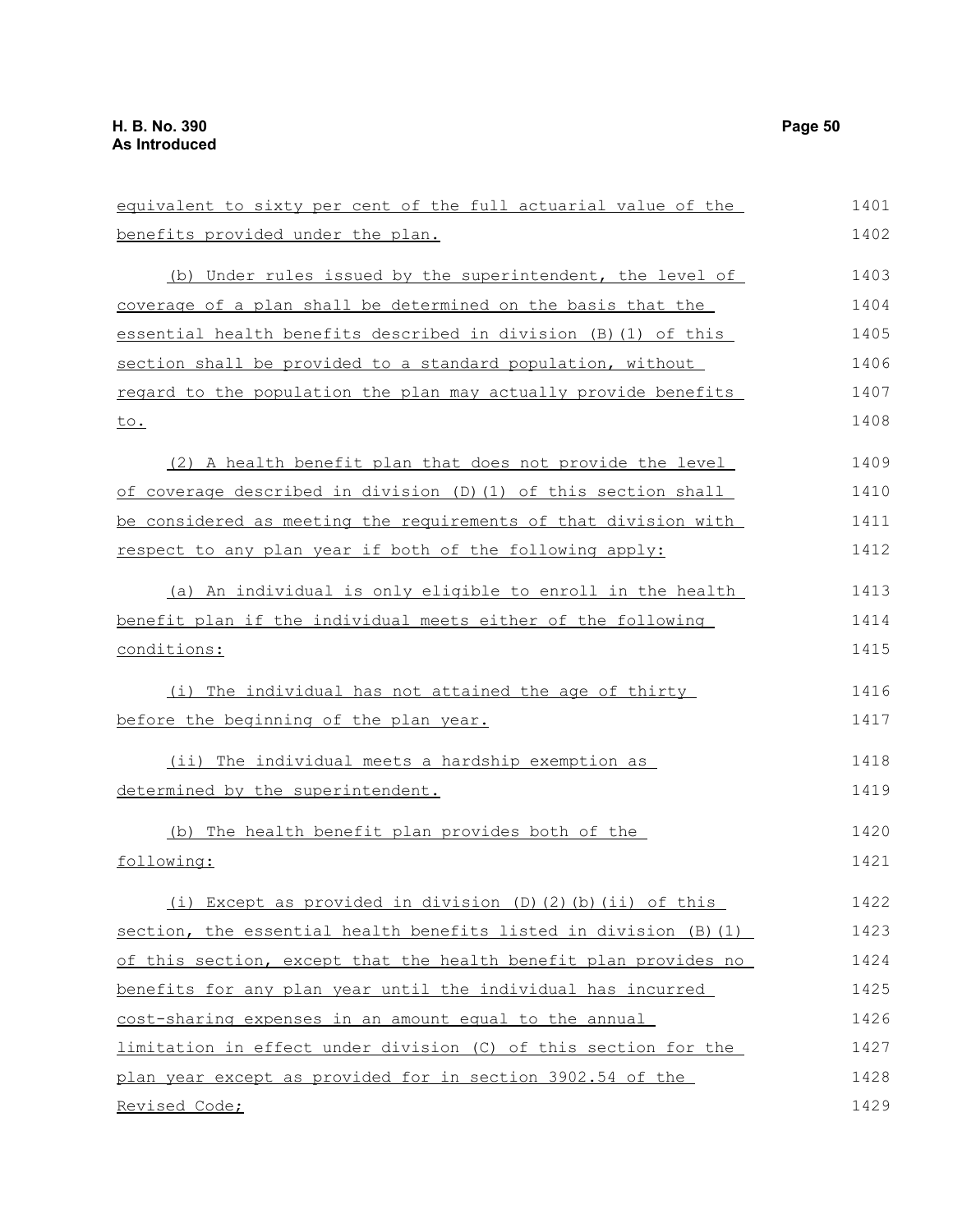| (ii) Coverage for at least three primary care visits.            | 1430 |
|------------------------------------------------------------------|------|
| (3) If a health plan issuer offers a health benefit plan         | 1431 |
| described in division (D)(2) of this section, the issuer shall   | 1432 |
| only offer the plan in the individual market.                    | 1433 |
| (E) The requirements of this section do not apply to             | 1434 |
| health benefit plans offered in the large group market.          | 1435 |
| (F) Nothing in this section is subject to the requirements       | 1436 |
| of section 3901.71 of the Revised Code.                          | 1437 |
| Sec. 3902.54. (A) A health benefit plan shall provide            | 1438 |
| coverage for and shall not impose any cost-sharing requirements  | 1439 |
| for the following:                                               | 1440 |
| (1) Evidence-based items or services that have in effect a       | 1441 |
| rating of "A" or "B" in the current recommendations of the       | 1442 |
| United States preventive services task force;                    | 1443 |
| (2) Immunizations that have in effect a recommendation           | 1444 |
| from the advisory committee on immunization practices of the     | 1445 |
| United States centers for disease control and prevention with    | 1446 |
| respect to the individual involved;                              | 1447 |
| (3) With respect to infants, children, and adolescents,          | 1448 |
| evidence-informed preventive care and screenings provided for in | 1449 |
| the comprehensive quidelines supported by the United States      | 1450 |
| health resources and services administration;                    | 1451 |
| (4) With respect to women, such additional preventive care       | 1452 |
| and screenings not described in division (A) (1) of this section | 1453 |
| as provided for in comprehensive quidelines supported by the     | 1454 |
| United States health resources and services administration.      | 1455 |
| (B) The superintendent shall adopt rules to implement            | 1456 |
| sections 3902.50 to 3902.54 of the Revised Code.                 | 1457 |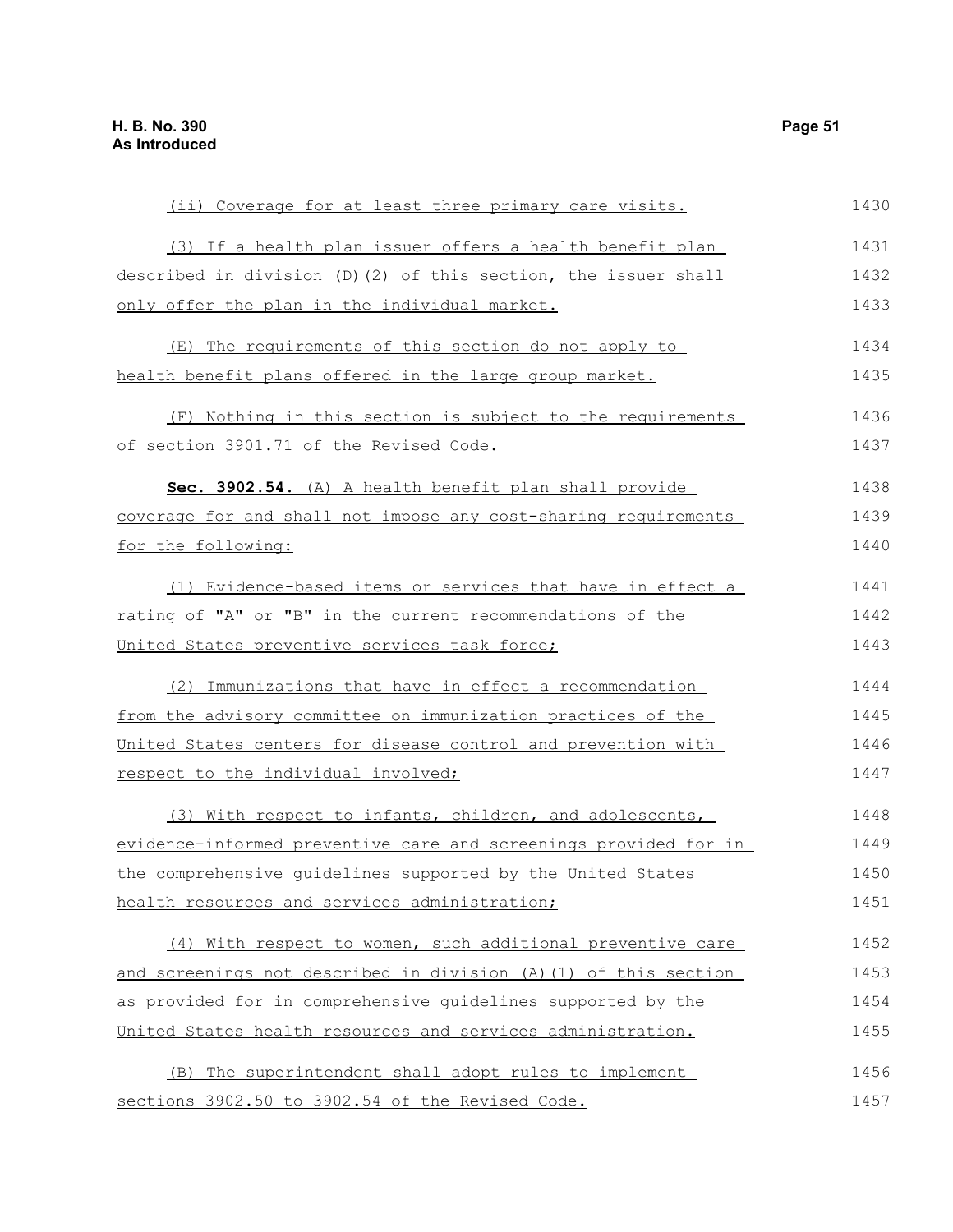| Sec. 3922.01. As used in this chapter:                           | 1458 |
|------------------------------------------------------------------|------|
| (A) "Adverse benefit determination" means a decision by a        | 1459 |
| health plan issuer:                                              | 1460 |
| (1) To deny, reduce, or terminate a requested health care        | 1461 |
| service or payment in whole or in part, including all of the     | 1462 |
| following:                                                       | 1463 |
| (a) A determination that the health care service does not        | 1464 |
| meet the health plan issuer's requirements for medical           | 1465 |
| necessity, appropriateness, health care setting, level of care,  | 1466 |
| or effectiveness, including experimental or investigational      | 1467 |
| treatments;                                                      | 1468 |
| (b) A determination of an individual's eligibility for           | 1469 |
| individual health insurance coverage, including coverage offered | 1470 |
| to individuals through a nonemployer group, to participate in a  | 1471 |
| plan or health insurance coverage;                               | 1472 |
| (c) A determination that a health care service is not a          | 1473 |
| covered benefit;                                                 | 1474 |
| (d) The imposition of an exclusion, including exclusions         | 1475 |
| for pre-existing conditions, source of injury, network, or any   | 1476 |
| other limitation on benefits that would otherwise be covered.    | 1477 |
| (2) Not to issue individual health insurance coverage to         | 1478 |
| an applicant, including coverage offered to individuals through  | 1479 |
| a nonemployer group;                                             | 1480 |
| (3) To rescind coverage on a health benefit plan.                | 1481 |
| (B) "Ambulatory review" has the same meaning as in section       | 1482 |
| 1751.77 of the Revised Code.                                     | 1483 |
| (C) "Authorized representative" means an individual who          | 1484 |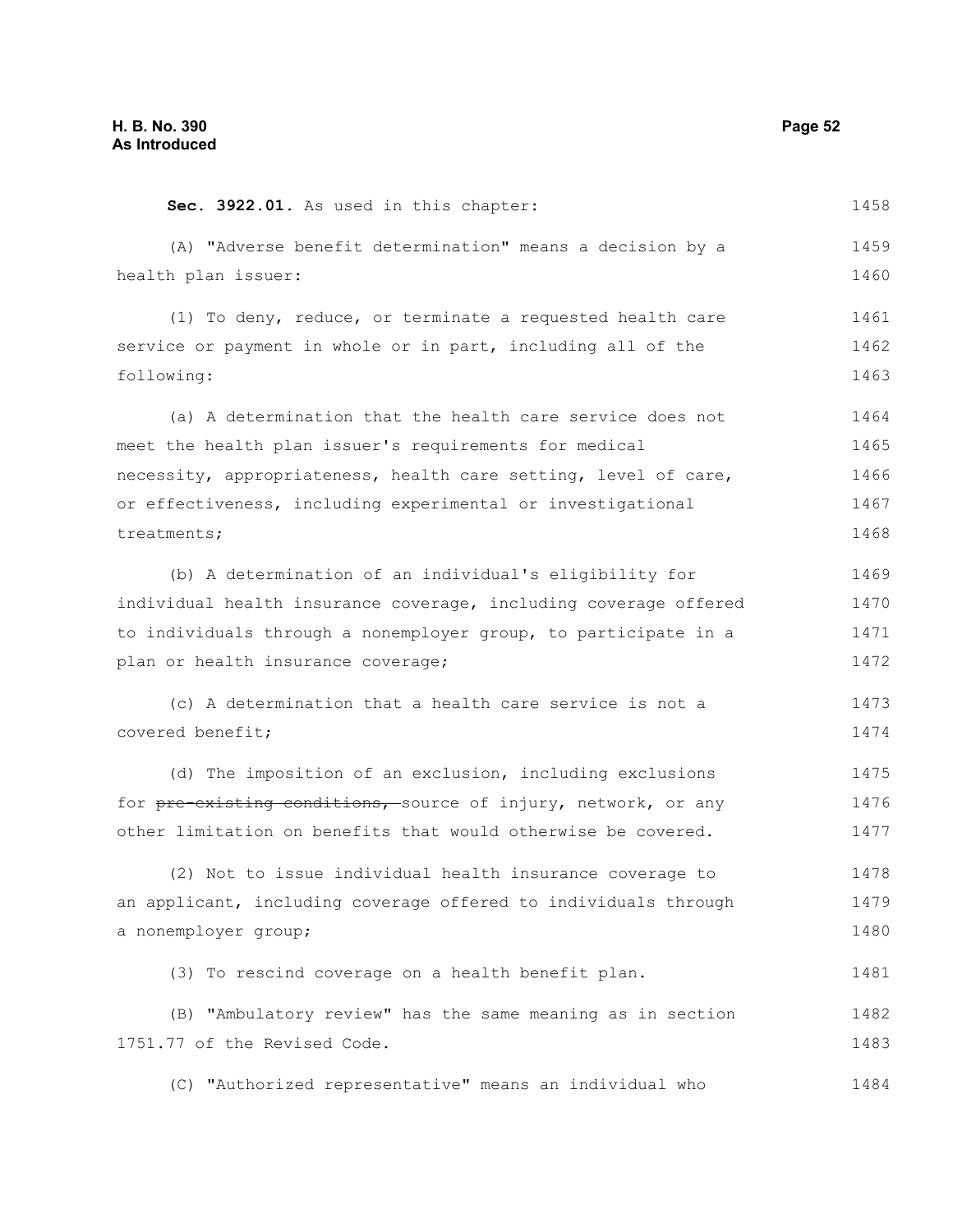represents a covered person in an internal appeal or external review process of an adverse benefit determination who is any of the following: (1) A person to whom a covered individual has given express, written consent to represent that individual in an internal appeals process or external review process of an adverse benefit determination; (2) A person authorized by law to provide substituted consent for a covered individual; (3) A family member or a treating health care professional, but only when the covered person is unable to provide consent. (D) "Best evidence" means evidence based on all of the following sources, listed according to priority, as they are available: (1) Randomized clinical trials; (2) Cohort studies or case-control studies; (3) Case series; (4) Expert opinion. (E) "Covered person" means a policyholder, subscriber, enrollee, member, or individual covered by a health benefit plan. "Covered person" does include the covered person's authorized representative with regard to an internal appeal or external review in accordance with division (C) of this section. "Covered person" does not include the covered person's representative in any other context. 1485 1486 1487 1488 1489 1490 1491 1492 1493 1494 1495 1496 1497 1498 1499 1500 1501 1502 1503 1504 1505 1506 1507 1508 1509 1510

(F) "Covered benefits" or "benefits" means those health 1511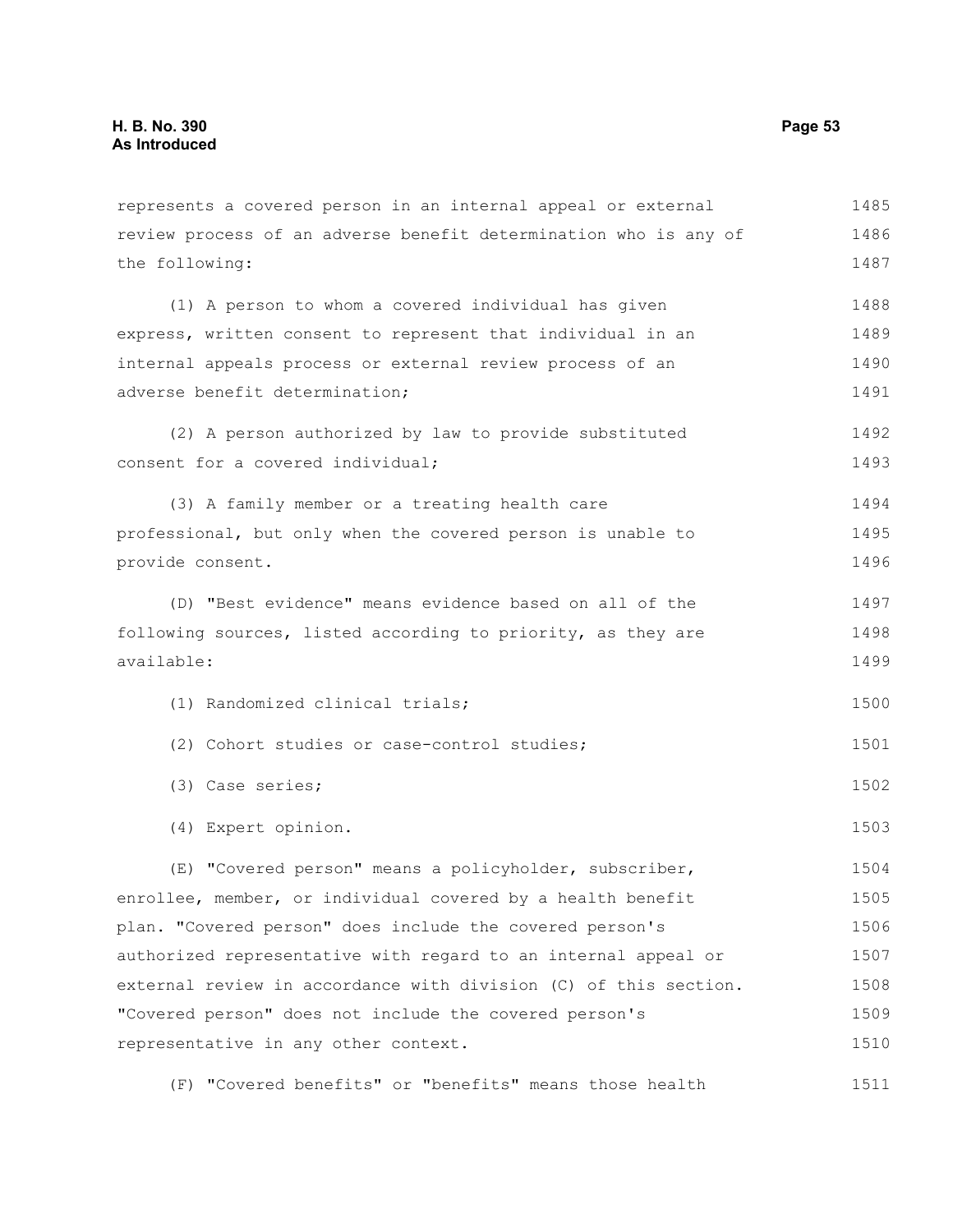terms of a health benefit plan. (G) "Emergency medical condition" has the same meaning as in section 1753.28 of the Revised Code. (H) "Emergency services" has the same meaning as in section 1753.28 of the Revised Code. (I) "Evidence-based standard" means the conscientious, explicit, and judicious use of the current best evidence, based on a systematic review of the relevant research, in making decisions about the care of individuals. (J) "Facility" means an institution providing health care services, or a health care setting, including hospitals and other licensed inpatient centers, ambulatory, surgical, treatment, skilled nursing, residential treatment, diagnostic, laboratory, and imaging centers, and rehabilitation and other therapeutic health settings. (K) "Final adverse benefit determination" means an adverse benefit determination that is upheld at the completion of a health plan issuer's internal appeals process. (L) "Health benefit plan" means a policy, contract, certificate, or agreement offered by a health plan issuer to provide, deliver, arrange for, pay for, or reimburse any of the costs of health care services, including benefit plans marketed in the individual or group market by all associations, whether bona fide or non-bona fide. "Health benefit plan" also means a 1513 1514 1515 1516 1517 1518 1519 1520 1521 1522 1523 1524 1525 1526 1527 1528 1529 1530 1531 1532 1533 1534 1535 1536

care services to which a covered person is entitled under the

limited benefit plan, except as follows. "Health benefit plan" does not mean any of the following types of coverage: a policy, contract, certificate, or agreement that covers only a specified accident, accident only, credit, dental, disability income, 1537 1538 1539 1540

1512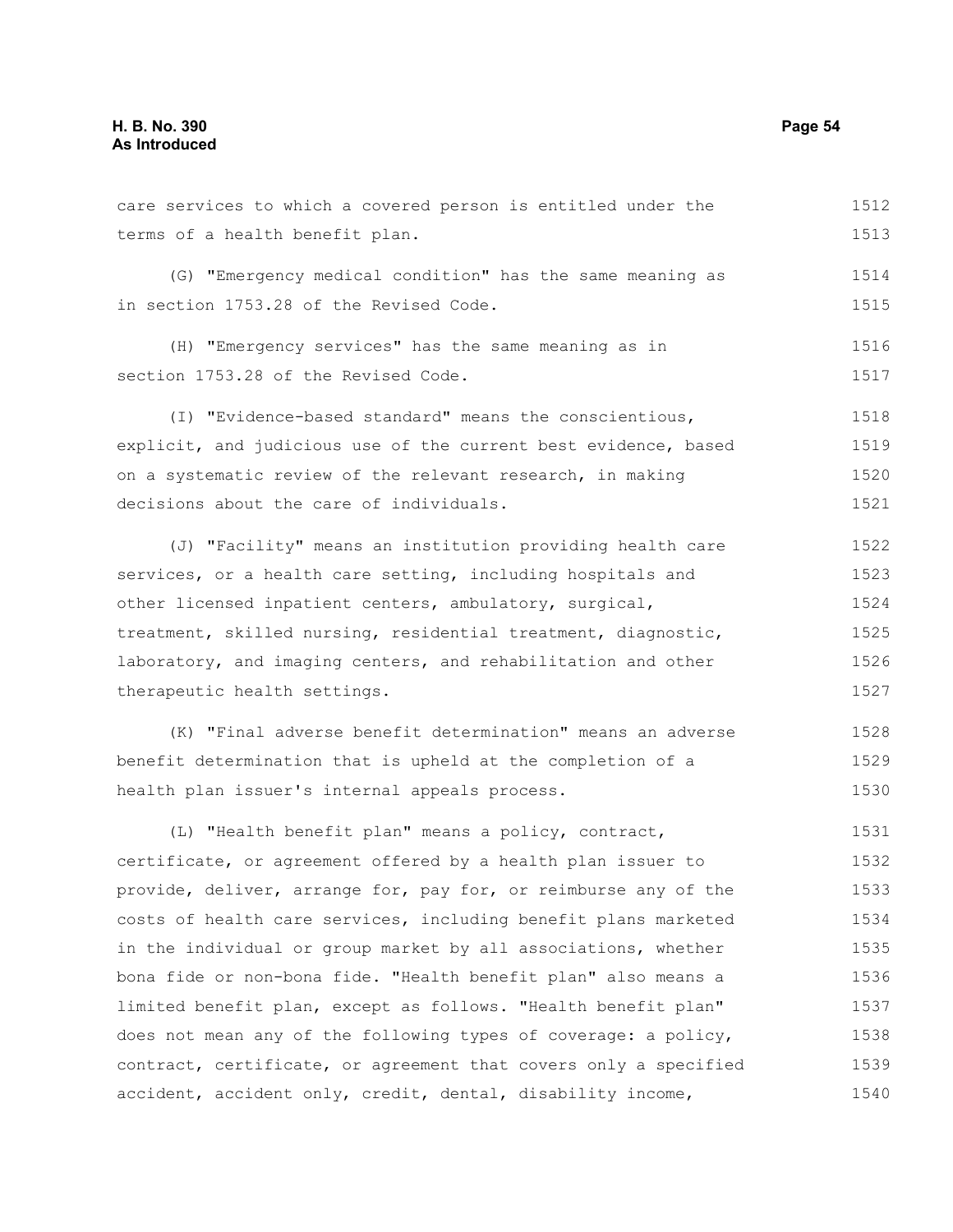long-term care, hospital indemnity, supplemental coverage, as described in section 3923.37 of the Revised Code, specified disease, or vision care; coverage issued as a supplement to liability insurance; insurance arising out of workers' compensation or similar law; automobile medical payment insurance; or insurance under which benefits are payable with or without regard to fault and which is statutorily required to be contained in any liability insurance policy or equivalent selfinsurance; a medicare supplement policy of insurance, as defined by the superintendent of insurance by rule, coverage under a plan through medicare, medicaid, or the federal employees benefit program; any coverage issued under Chapter 55 of Title 10 of the United States Code and any coverage issued as a supplement to that coverage. 1541 1542 1543 1544 1545 1546 1547 1548 1549 1550 1551 1552 1553 1554

(M) "Health care professional" means a physician, psychologist, nurse practitioner, or other health care practitioner licensed, accredited, or certified to perform health care services consistent with state law. 1555 1556 1557 1558

(N) "Health care provider" or "provider" means a health care professional or facility. 1559 1560

(O) "Health care services" means services for the diagnosis, prevention, treatment, cure, or relief of a health condition, illness, injury, or disease. 1561 1562 1563

(P) "Health plan issuer" means an entity subject to the insurance laws and rules of this state, or subject to the jurisdiction of the superintendent of insurance, that contracts, or offers to contract to provide, deliver, arrange for, pay for, or reimburse any of the costs of health care services under a health benefit plan, including a sickness and accident insurance company, a health insuring corporation, a fraternal benefit 1564 1565 1566 1567 1568 1569 1570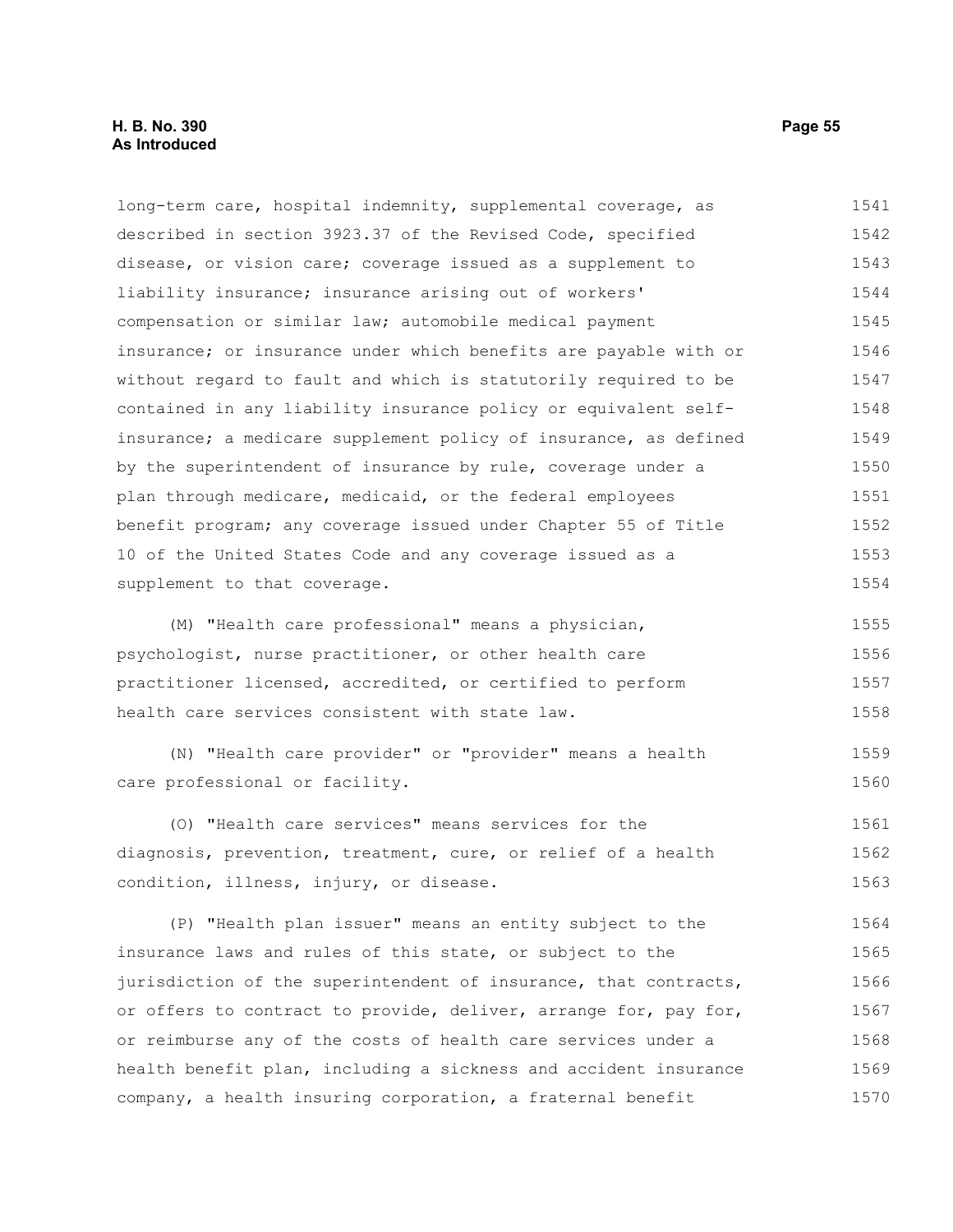society, a self-funded multiple employer welfare arrangement, or a nonfederal, government health plan. "Health plan issuer" includes a third party administrator licensed under Chapter 3959. of the Revised Code to the extent that the benefits that such an entity is contracted to administer under a health benefit plan are subject to the insurance laws and rules of this state or subject to the jurisdiction of the superintendent. 1571 1572 1573 1574 1575 1576 1577

(Q) "Health information" means information or data, whether oral or recorded in any form or medium, and personal facts or information about events or relationships that relates to all of the following: 1578 1579 1580 1581

(1) The past, present, or future physical, mental, or behavioral health or condition of a covered person or a member of the covered person's family; 1582 1583 1584

(2) The provision of health care services or healthrelated benefits to a covered person; 1585 1586

(3) Payment for the provision of health care services to or for a covered person. 1587 1588

(R) "Independent review organization" means an entity that is accredited to conduct independent external reviews of adverse benefit determinations pursuant to section 3922.13 of the Revised Code. 1589 1590 1591 1592

(S) "Medical or scientific evidence" means evidence found in any of the following sources: 1593 1594

(1) Peer-reviewed scientific studies published in, or accepted for publication by, medical journals that meet nationally recognized requirements for scientific manuscripts and that submit most of their published articles for review by experts who are not part of the editorial staff; 1595 1596 1597 1598 1599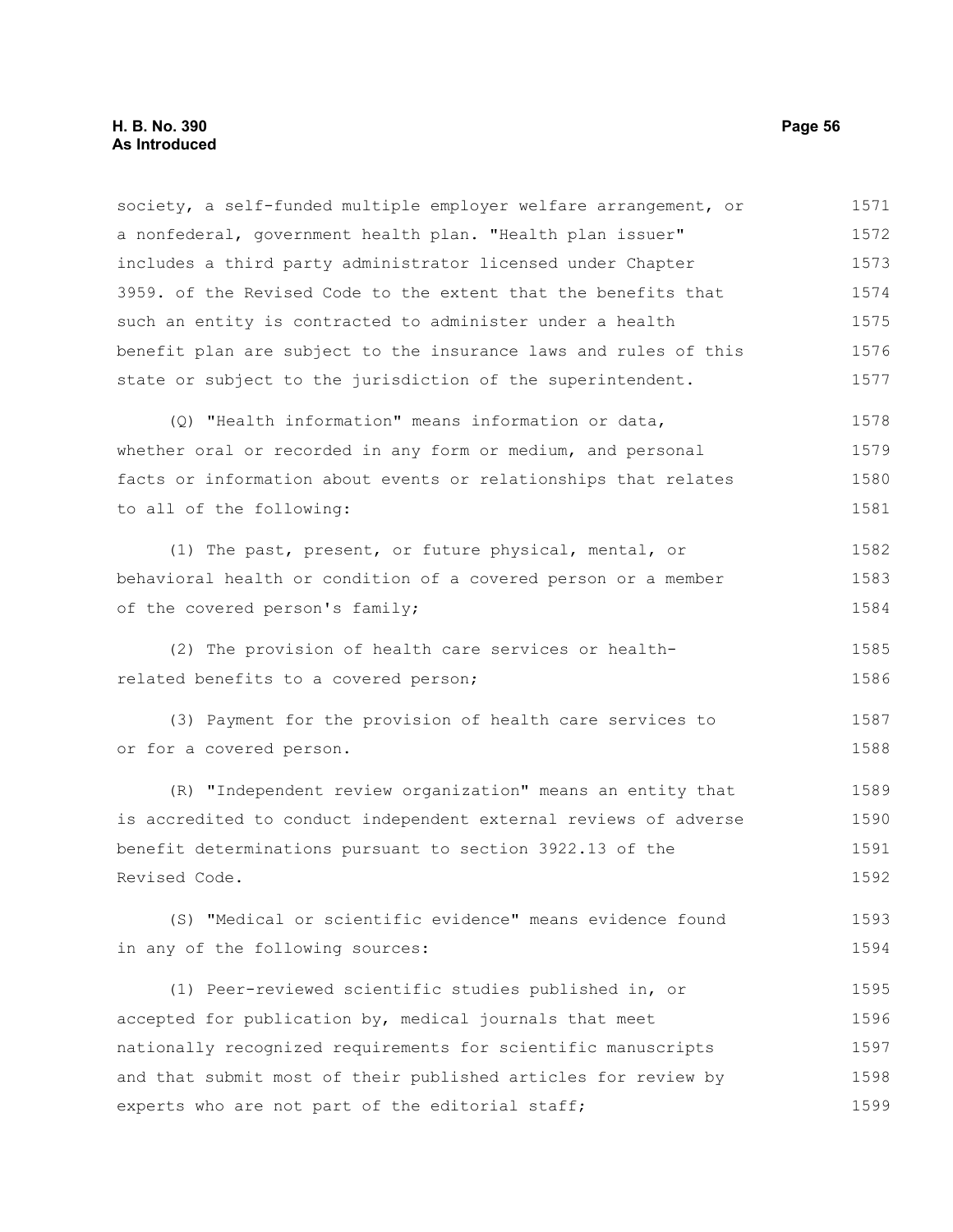(2) Peer-reviewed medical literature, including literature relating to therapies reviewed and approved by a qualified institutional review board, biomedical compendia and other medical literature that meet the criteria of the national institutes of health's library of medicine for indexing in index medicus and elsevier science ltd. for indexing in excerpta medicus; (3) Medical journals recognized by the secretary of health and human services under section  $1861(t)(2)$  of the federal social security act; (4) The following standard reference compendia: (a) The American hospital formulary service drug information; (b) Drug facts and comparisons; (c) The American dental association accepted dental therapeutics; (d) The United States pharmacopoeia drug information. (5) Findings, studies or research conducted by or under the auspices of a federal government agency or nationally recognized federal research institute, including any of the following: (a) The federal agency for health care research and quality; (b) The national institutes of health; (c) The national cancer institute; (d) The national academy of sciences; (e) The centers for medicare and medicaid services; 1600 1601 1602 1603 1604 1605 1606 1607 1608 1609 1610 1611 1612 1613 1614 1615 1616 1617 1618 1619 1620 1621 1622 1623 1624 1625 1626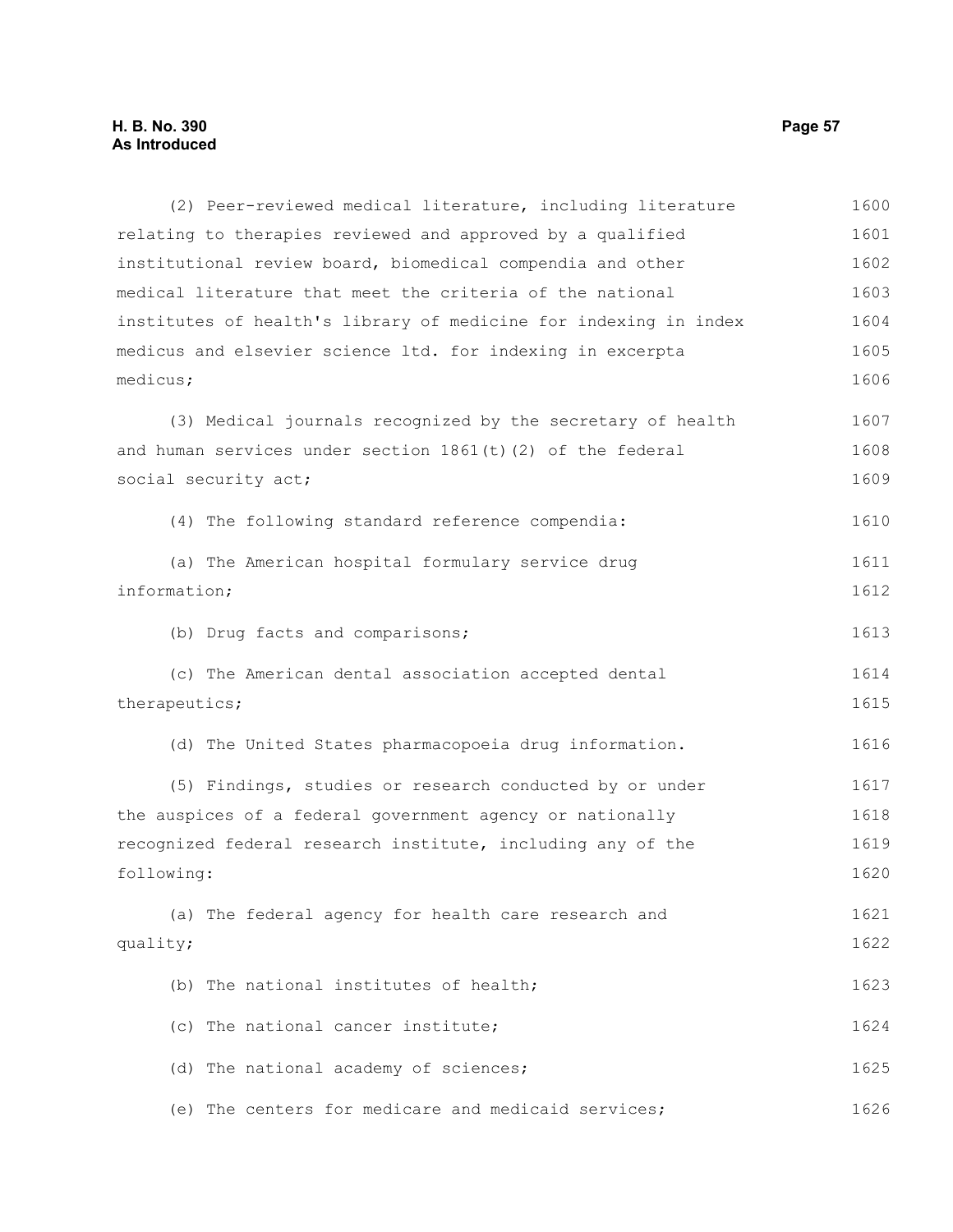(f) The federal food and drug administration; (g) Any national board recognized by the national institutes of health for the purpose of evaluating the medical value of health care services. (6) Any other medical or scientific evidence that is comparable. (T) "Person" has the same meaning as in section 3901.19 of the Revised Code. (U) "Protected health information" means health information related to the identity of an individual, or information that could reasonably be used to determine the identity of an individual. (V) "Rescind" means to retroactively cancel or discontinue coverage. "Rescind" does not include canceling or discontinuing coverage that only has a prospective effect or canceling or discontinuing coverage that is effective retroactively to the extent it is attributable to a failure to timely pay required premiums or contributions towards the cost of coverage. (W) "Retrospective review" means a review conducted after services have been provided to a covered person. (X) "Superintendent" means the superintendent of insurance. (Y) "Utilization review" has the same meaning as in section 1751.77 of the Revised Code. (Z) "Utilization review organization" has the same meaning as in section 1751.77 of the Revised Code. **Sec. 3923.122.** (A) Every policy of group sickness and 1627 1628 1629 1630 1631 1632 1633 1634 1635 1636 1637 1638 1639 1640 1641 1642 1643 1644 1645 1646 1647 1648 1649 1650 1651 1652 1653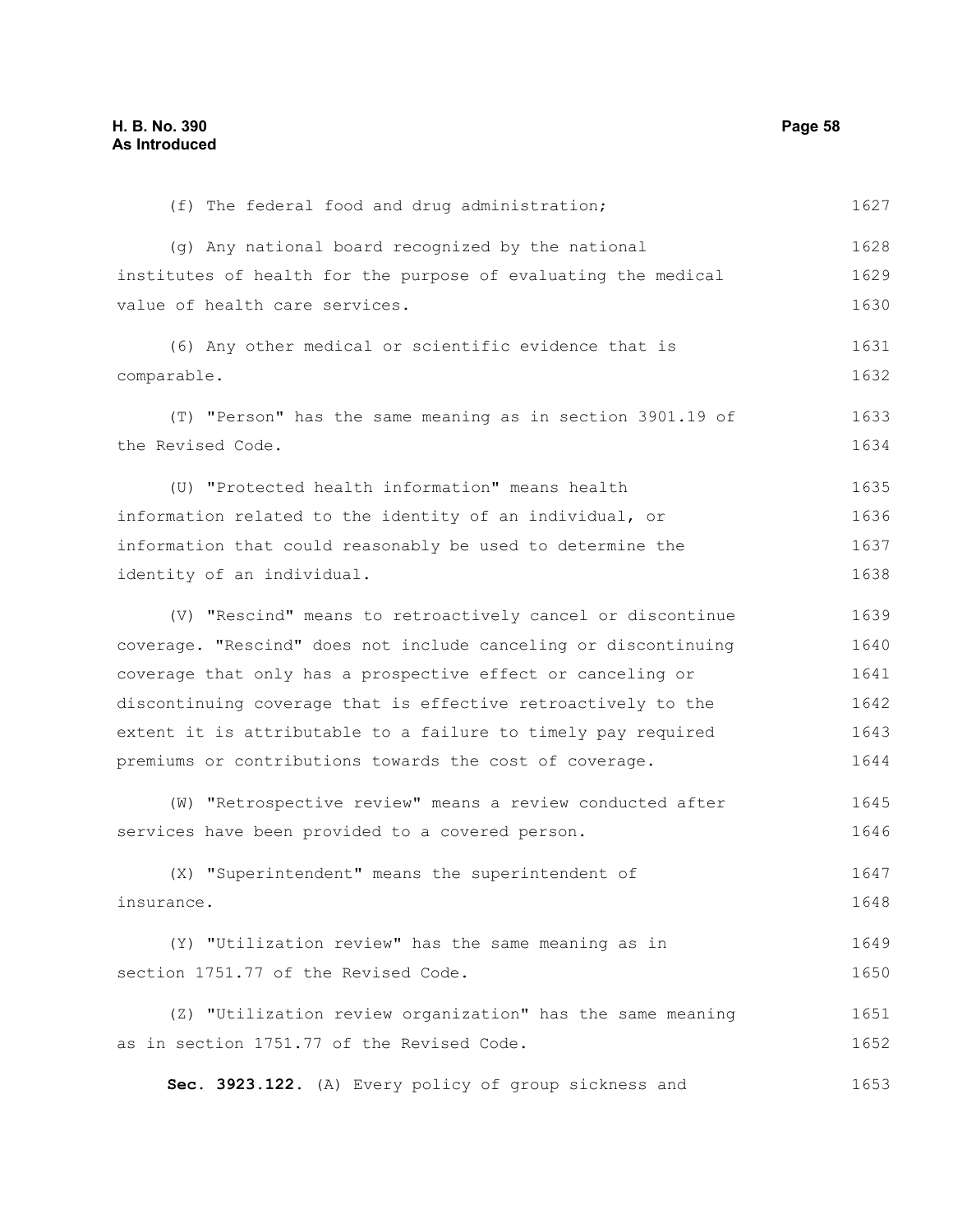accident insurance providing hospital, surgical, or medical expense coverage for other than specific diseases or accidents only, and delivered, issued for delivery, or renewed in this state on or after January 1, 1976, shall include a provision giving each insured the option to convert to the following: 1654 1655 1656 1657 1658

(1) In the case of an individual who is not a federally eligible individual, any of the individual policies of hospital, surgical, or medical expense insurance then being issued by the insurer with benefit limits not to exceed those in effect under the group policy $\ddot{ }$ 1659 1660 1661 1662 1663

(2) In the case of a federally eligible individual, a basic or standard plan established in accordance with section 3924.10 of the Revised Code or plans substantially similar to the basic and standard plan in benefit design and scope of covered services. For purposes of division (A)(2) of this section, the superintendent of insurance shall determine whethera plan is substantially similar to the basic or standard plan in benefit design and scope of covered services. 1664 1665 1666 1667 1668 1669 1670 1671

(B) An option for conversion to an individual policy shall be available without evidence of insurability to every insured, including any person eligible under division (D) of this section, who terminates employment or membership in the group holding the policy after having been continuously insured thereunder for at least one year. 1672 1673 1674 1675 1676 1677

Upon receipt of the insured's written application and upon payment of at least the first quarterly premium not later than thirty-one days after the termination of coverage under the group policy, the insurer shall issue a converted policy on a form then available for conversion. The premium shall be in accordance with the insurer's table of premium rates in effect 1678 1679 1680 1681 1682 1683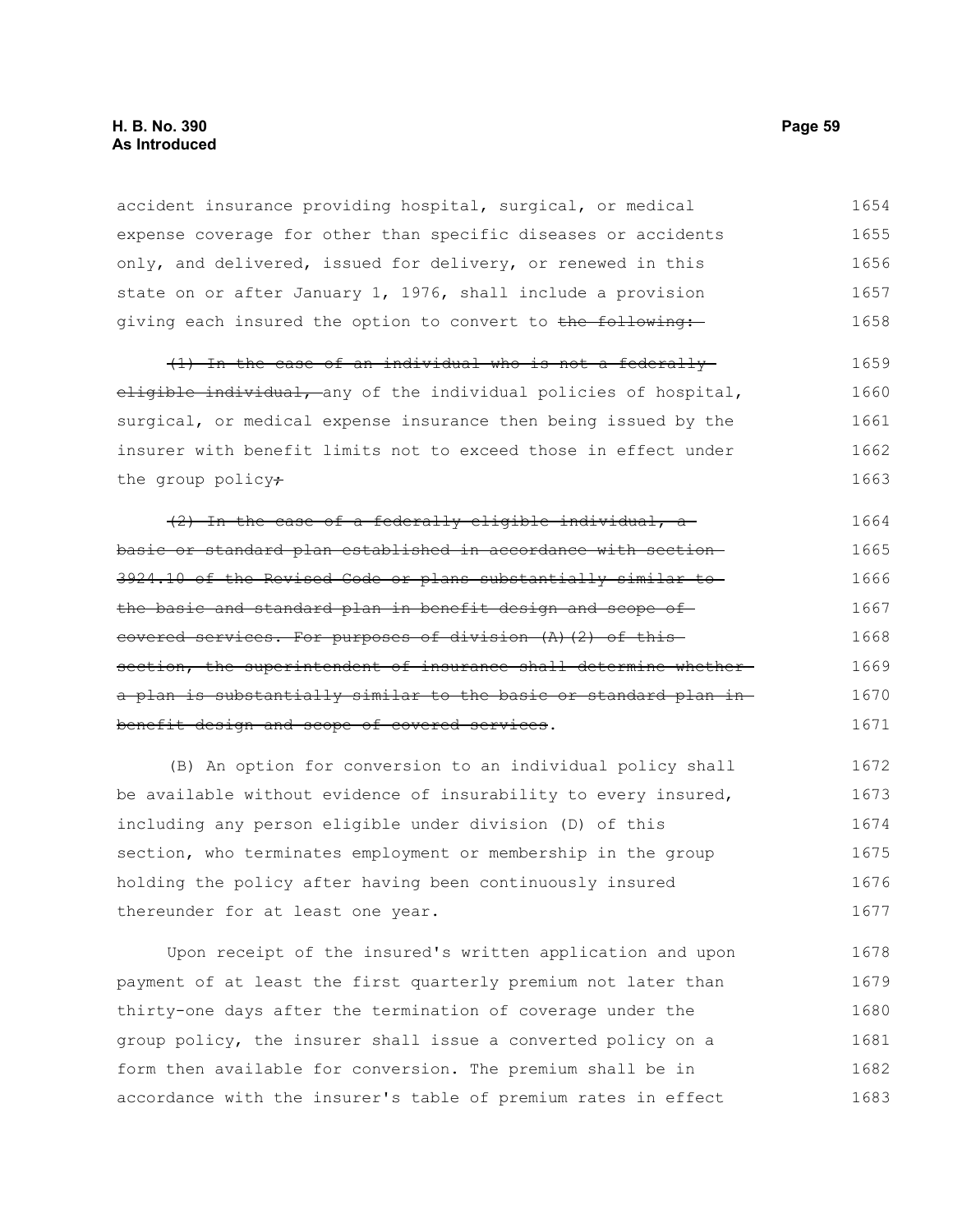#### on the later of the following dates: (1) The effective date of the converted policy; (2) The date of application therefor; and shall be applicable to the class of risk to which each person covered belongs and to the form and amount of the policy at the person's then attained age. However, premiums charged federally eligibleindividuals may not exceed the amounts specified below: (a) For calendar years 2010 and 2011, an amount that is two times the base rate charged any other individual of a group to which the insurer is currently accepting new business and for which similar copayments and deductibles are applied; (b) For calendar year 2012 and every year thereafter, an amount that is one and one-half times the base rate charged anyother individual of a group to which the insurer is currently accepting new business and for which similar copayments and deductibles are applied, unless the superintendent of insurancedetermines that the amendments by this act to sections 3923.58and 3923.581 of the Revised Code, have resulted in the marketwide average medical loss ratio for coverage sold to individual insureds and nonemployer group insureds in this state, including open enrollment insureds, to increase by more than five and one quarter percentage points during calendar year 2010. If the superintendent makes that determination, the premium limitestablished by division  $(B)$   $(2)$   $(a)$  of this section shall remainin effect. At the election of the insurer, a separate converted policy may be issued to cover any dependent of an employee or member of the group. 1684 1685 1686 1687 1688 1689 1690 1691 1692 1693 1694 1695 1696 1697 1698 1699 1700 1701 1702 1703 1704 1705 1706 1707 1708 1709 1710 1711

Except as provided in division (H) of this section, any 1712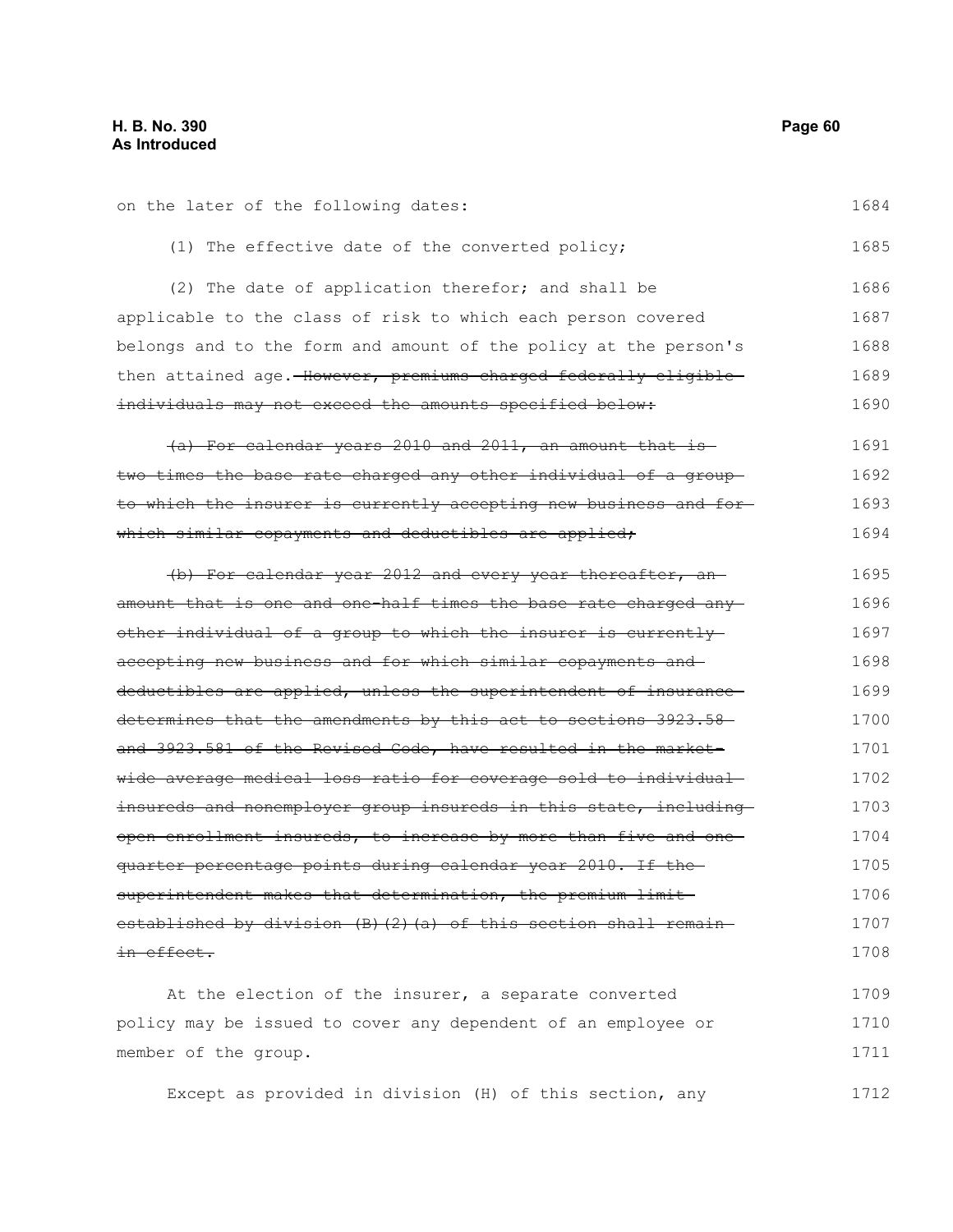converted policy shall become effective as of the day following the date of termination of insurance under the group policy. Any probationary or waiting period set forth in the converted policy is deemed to commence on the effective date of the insured's coverage under the group policy. (C) No insurer shall be required to issue a converted policy to any person who is, or is eligible to be, covered for benefits at least comparable to the group policy under: (1) Title XVIII of the Social Security Act, as amended or superseded; (2) Any act of congress or law under this or any other state of the United States that duplicates coverage offered under division (C)(1) of this section; (3) Any policy that duplicates coverage offered under division (C)(1) of this section; (4) Any other group sickness and accident insurance providing hospital, surgical, or medical expense coverage for other than specific diseases or accidents only. (D) The option for conversion shall be available: (1) Upon the death of the employee or member, to the surviving spouse with respect to such of the spouse and dependents as are then covered by the group policy; (2) To a child solely with respect to the child upon attaining the limiting age of coverage under the group policy while covered as a dependent thereunder; (3) Upon the divorce, dissolution, or annulment of the marriage of the employee or member, to the divorced spouse, or 1713 1714 1715 1716 1717 1718 1719 1720 1721 1722 1723 1724 1725 1726 1727 1728 1729 1730 1731 1732 1733 1734 1735 1736 1737 1738 1739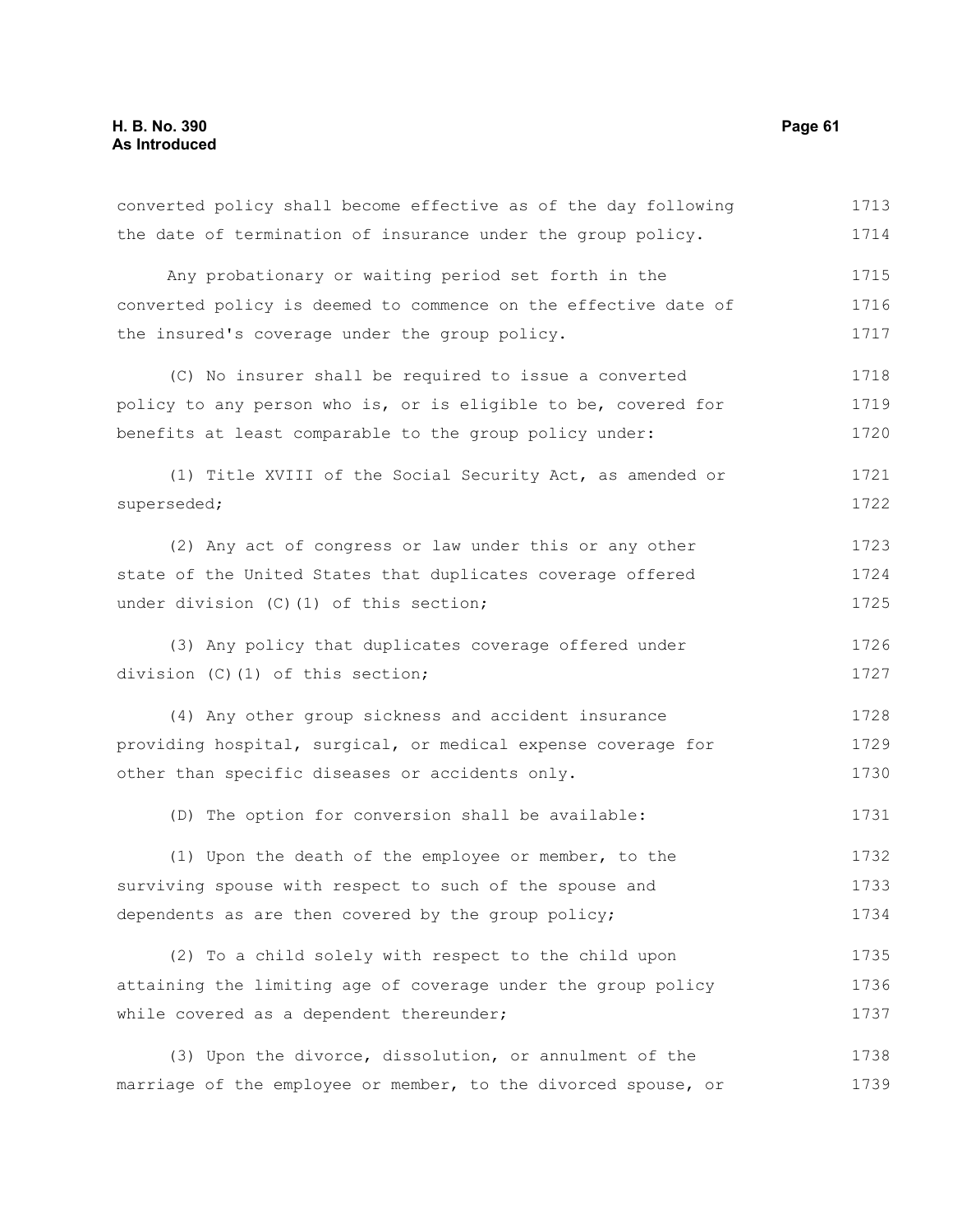former spouse in the event of annulment, of such employee or member, or upon the legal separation of the spouse from such employee or member, to the spouse. 1740 1741 1742

Persons possessing the option for conversion pursuant to this division shall be considered members for the purposes of division (H) of this section. 1743 1744 1745

(E) If coverage is continued under a group policy on an employee following retirement prior to the time the employee is, or is eligible to be, covered by Title XVIII of the Social Security Act, the employee may elect, in lieu of the continuance of group insurance, to have the same conversion rights as would apply had the employee's insurance terminated at retirement by reason of termination of employment. 1746 1747 1748 1749 1750 1751 1752

(F) If the insurer and the group policyholder agree upon one or more additional plans of benefits to be available for converted policies, the applicant for the converted policy may elect such a plan in lieu of a converted policy. 1753 1754 1755 1756

(G) The converted policy may contain provisions for avoiding duplication of benefits provided pursuant to divisions  $(C)$ (1), (2), (3), and (4) of this section or provided under any other insured or noninsured plan or program. 1757 1758 1759 1760

(H) If an employee or member becomes entitled to obtain a converted policy pursuant to this section, and if the employee or member has not received notice of the conversion privilege at least fifteen days prior to the expiration of the thirty-one-day conversion period provided in division (B) of this section, then the employee or member has an additional period within which to exercise the privilege. This additional period shall expire fifteen days after the employee or member receives notice, but 1761 1762 1763 1764 1765 1766 1767 1768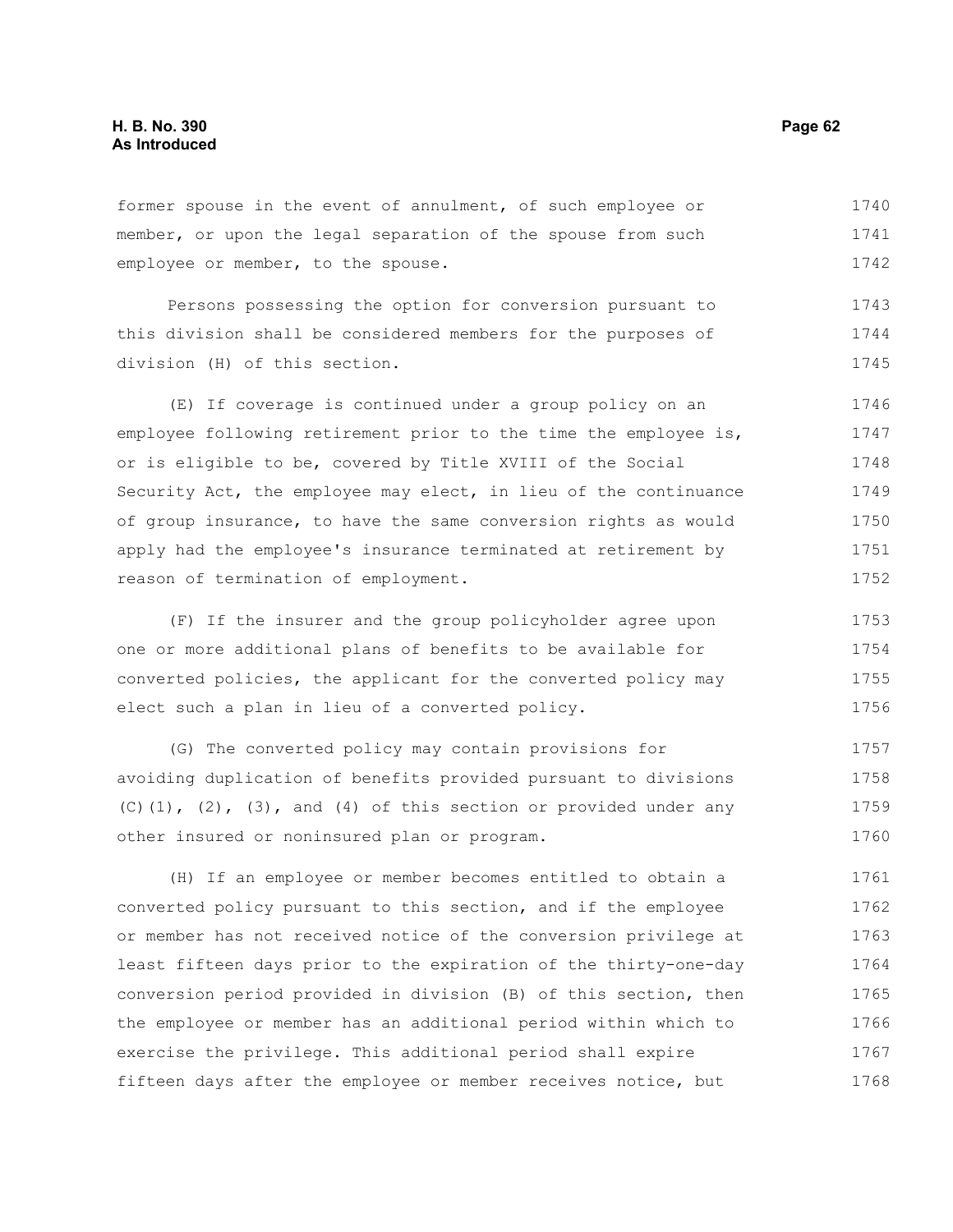in no event shall the period extend beyond sixty days after the expiration of the thirty-one-day conversion period. 1769 1770

Written notice presented to the employee or member, or mailed by the policyholder to the last known address of the employee or member as indicated on its records, constitutes notice for the purpose of this division. In the case of a person who is eligible for a converted policy under division (D)(2) or (D)(3) of this section, a policyholder shall not be responsible for presenting or mailing such notice, unless such policyholder has actual knowledge of the person's eligibility for a converted policy. 1771 1772 1773 1774 1775 1776 1777 1778 1779

If an additional period is allowed by an employee or member for the exercise of a conversion privilege, and if written application for the converted policy, accompanied by at least the first quarterly premium, is made after the expiration of the thirty-one-day conversion period, but within the additional period allowed an employee or member in accordance with this division, the effective date of the converted policy shall be the date of application. 1780 1781 1782 1783 1784 1785 1786 1787

(I) The converted policy may provide that any hospital, surgical, or medical expense benefits otherwise payable with respect to any person may be reduced by the amount of any such benefits payable under the group policy for the same loss after termination of coverage. 1788 1789 1790 1791 1792

```
(J) The converted policy may contain:
                                                           1793
```
(1) Any exclusion, reduction, or limitation contained in the group policy or customarily used in individual policies issued by the insurer; 1794 1795 1796

(2) Any provision permitted in this section; 1797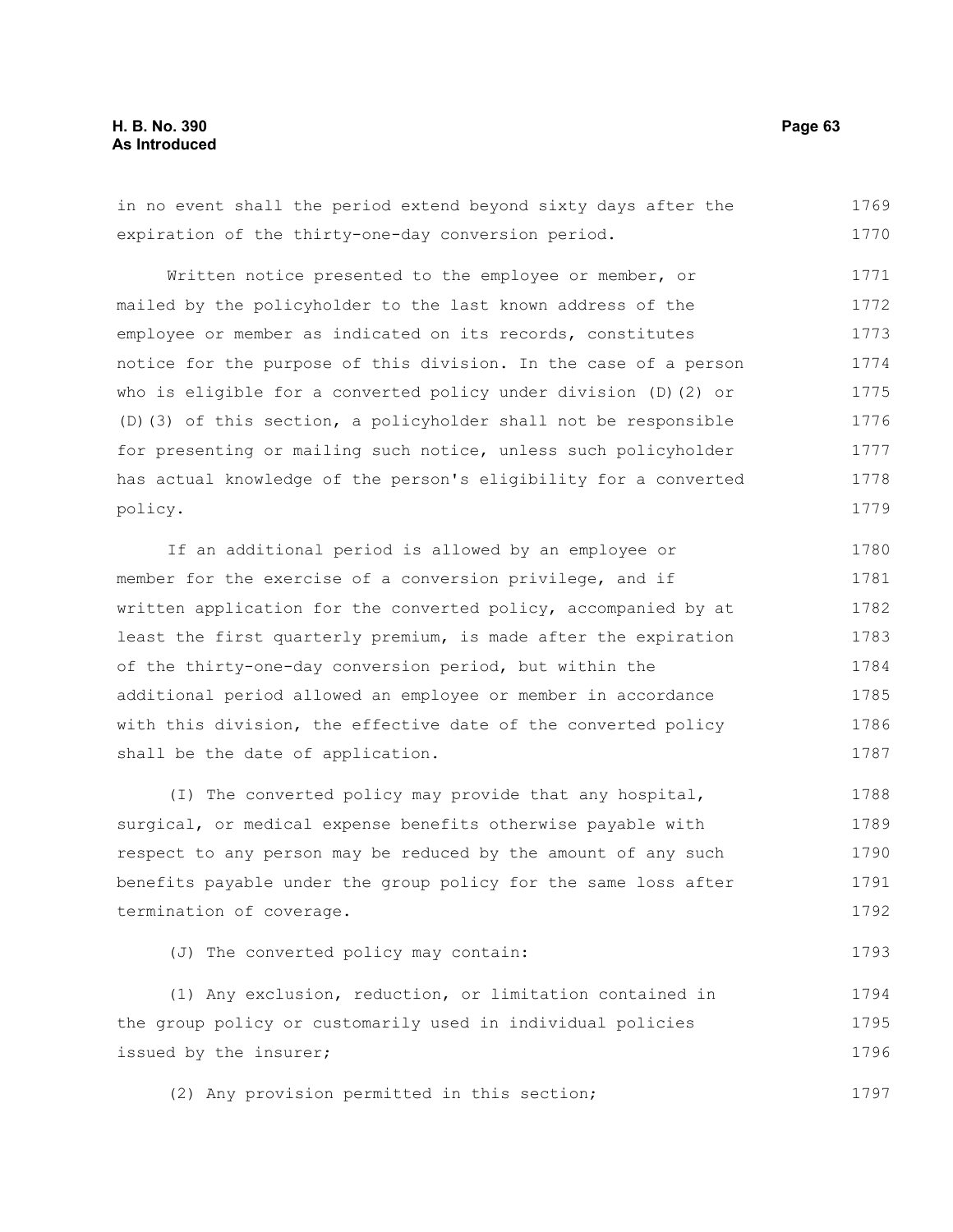1798

| Any provision required or permitted in this section may be        | 1799 |
|-------------------------------------------------------------------|------|
| made a part of any converted policy by means of an endorsement    | 1800 |
| or rider.                                                         | 1801 |
| (K) The time limit specified in a converted policy for            | 1802 |
| certain defenses with respect to any person who was covered by a  | 1803 |
| group policy shall commence on the effective date of such         | 1804 |
| person's coverage under the group policy.                         | 1805 |
| (L) No insurer shall use deterioration of health as the           | 1806 |
| basis for refusing to renew a converted policy.                   | 1807 |
| (M) No insurer shall use age or health status as the basis        | 1808 |
| for refusing to renew a converted policy.                         | 1809 |
| (N) A converted policy made available pursuant to this            | 1810 |
| section shall, if delivery of the policy is to be made in this    | 1811 |
| state, comply with this section. If delivery of a converted       | 1812 |
| policy is to be made in another state, it may be on a form        | 1813 |
| offered by the insurer in the jurisdiction where the delivery is  | 1814 |
| to be made and which provides benefits substantially in           | 1815 |
| compliance with those required in a policy delivered in this      | 1816 |
| state.                                                            | 1817 |
| <del>(O) As used in this secti</del>                              | 1818 |
| (1) "Base rate" means, as to any health benefit plan that         | 1819 |
| issued by an insurer in the individual market, the lowest         | 1820 |
| premium rate for new or existing business prescribed by the-      | 1821 |
| insurer for the same or similar coverage under a plan or-         | 1822 |
| arrangement covering any individual of a group with similar case- | 1823 |
| characteristics.                                                  | 1824 |
| (2) "Federally eligible individual" means an eligible-            | 1825 |

(3) Any other provision not prohibited by law.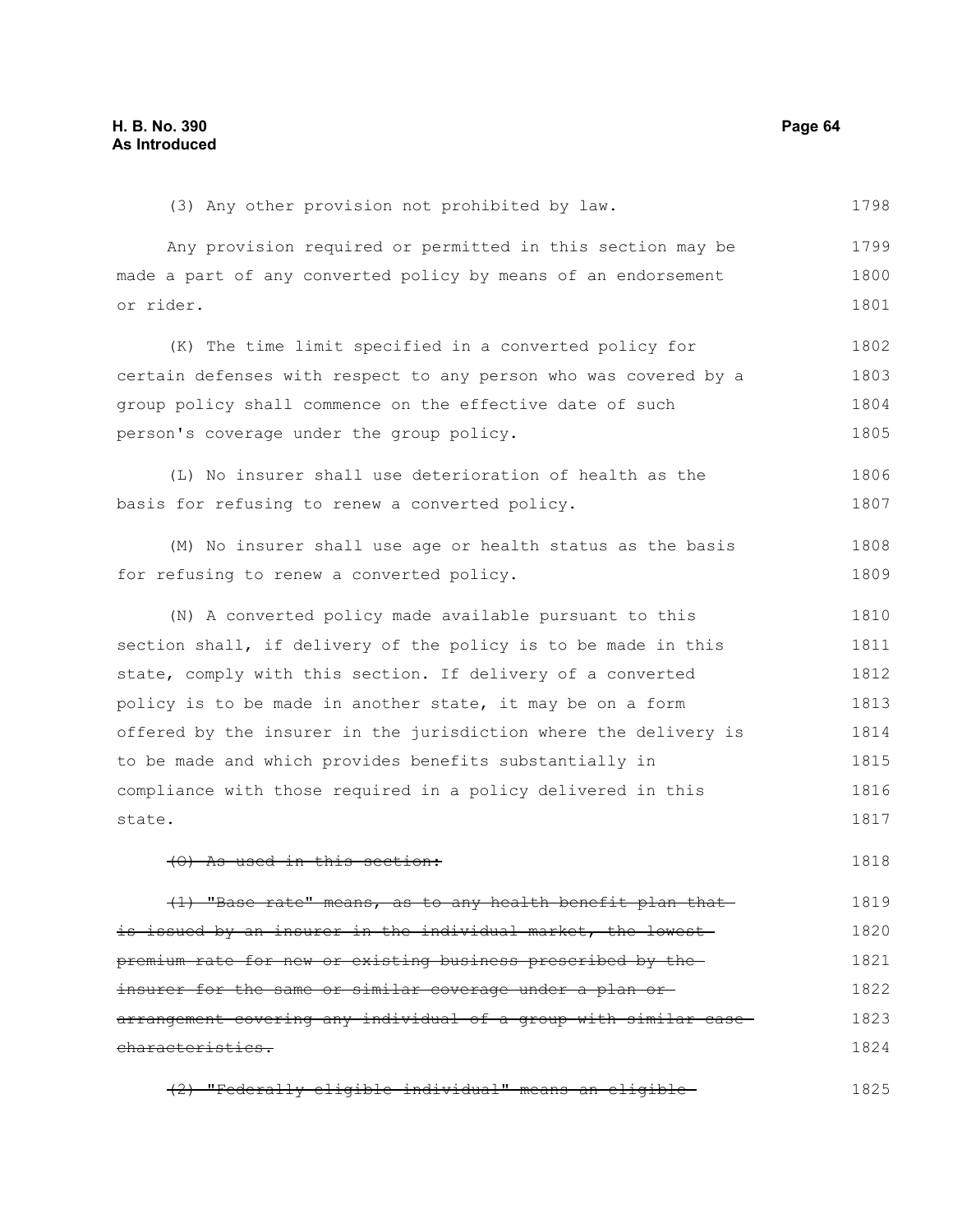#### individual as defined in 45 C.F.R. 148.103.

1826

**Sec. 3923.57.** Notwithstanding any provision of this chapter, every individual policy of sickness and accident insurance that is delivered, issued for delivery, or renewed in this state is subject to the following conditions, as applicable: 1827 1828 1829 1830 1831

(A) Pre-existing conditions provisions shall not excludeor limit coverage for a period beyond twelve months following the policyholder's effective date of coverage and may only relate to conditions during the six months immediately preceding the effective date of coverage. 1832 1833 1834 1835 1836

(B) In determining whether a pre-existing conditions provision applies to a policyholder or dependent, each policy shall credit the time the policyholder or dependent was coveredunder a previous policy, contract, or plan if the previouscoverage was continuous to a date not more than thirty days prior to the effective date of the new coverage, exclusive of any applicable service waiting period under the policy. 1837 1838 1839 1840 1841 1842 1843

 $\left(\frac{C}{C}\right)$ (1) Except as otherwise provided in division  $\left(\frac{C}{C}\right)$  (A) of this section, an insurer that provides an individual sickness and accident insurance policy to an individual shall renew or continue in force such coverage at the option of the individual. 1844 1845 1846 1847

(2) An insurer may nonrenew or discontinue coverage of an individual in the individual market based only on one or more of the following reasons: 1848 1849 1850

(a) The individual failed to pay premiums or contributions in accordance with the terms of the policy or the insurer has not received timely premium payments. 1851 1852 1853

(b) The individual performed an act or practice that 1854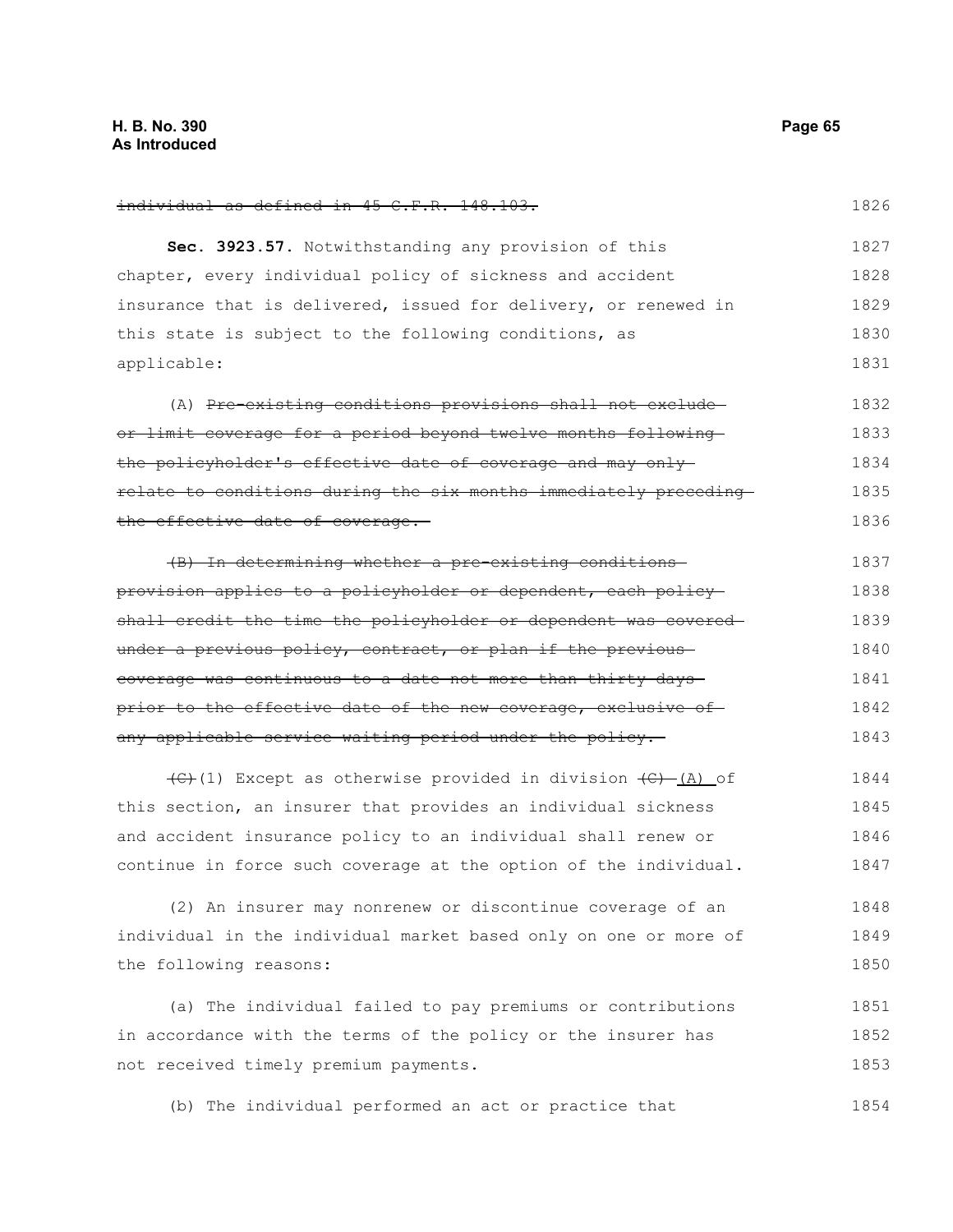constitutes fraud or made an intentional misrepresentation of material fact under the terms of the policy. 1855 1856

(c) The insurer is ceasing to offer coverage in the individual market in accordance with division  $(D)$  (B) of this section and the applicable laws of this state. 1857 1858 1859

(d) If the insurer offers coverage in the market through a network plan, the individual no longer resides, lives, or works in the service area, or in an area for which the insurer is authorized to do business; provided, however, that such coverage is terminated uniformly without regard to any health statusrelated factor of covered individuals. 1860 1861 1862 1863 1864 1865

(e) If the coverage is made available in the individual market only through one or more bona fide associations, the membership of the individual in the association, on the basis of which the coverage is provided, ceases; provided, however, that such coverage is terminated under division  $\left(\frac{C}{A}\right)(2)$  (e) of this section uniformly without regard to any health status-related factor of covered individuals. 1866 1867 1868 1869 1870 1871 1872

An insurer offering coverage to individuals solely through membership in a bona fide association shall not be deemed, by virtue of that offering, to be in the individual market for purposes of sections 3923.58 and 3923.581 of the Revised Code. Such an insurer shall not be required to accept applicants forcoverage in the individual market pursuant to sections 3923.58 and 3923.581 of the Revised Code unless the insurer also offers coverage to individuals other than through bona fide associations. 1873 1874 1875 1876 1877 1878 1879 1880 1881

(3) An insurer may cancel or decide not to renew the coverage of a dependent of an individual if the dependent has 1882 1883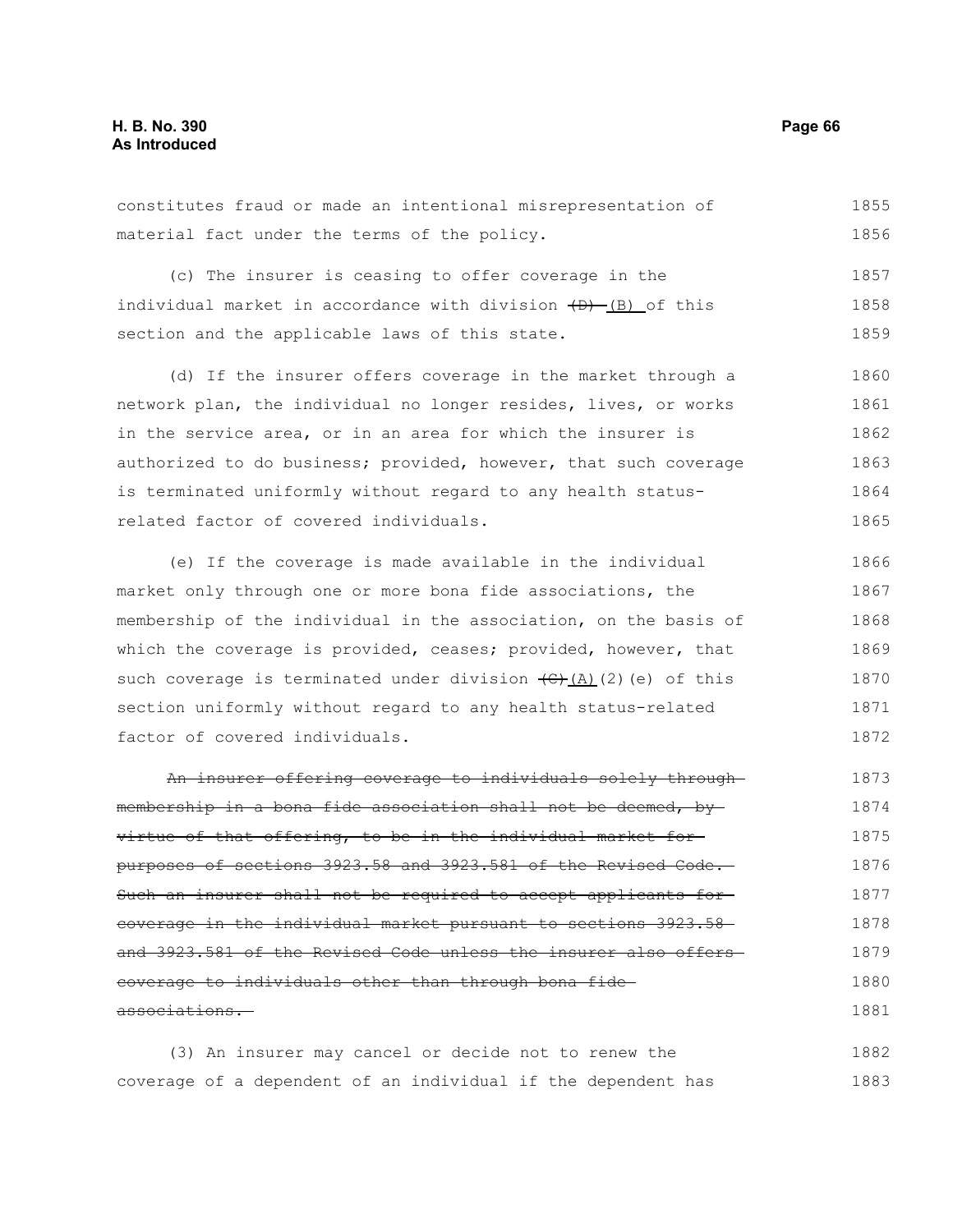# **H. B. No. 390 Page 67 As Introduced**

performed an act or practice that constitutes fraud or made an intentional misrepresentation of material fact under the terms of the coverage and if the cancellation or nonrenewal is not based, either directly or indirectly, on any health statusrelated factor in relation to the dependent. 1884 1885 1886 1887 1888

 $(D+(B)(1))$  If an insurer decides to discontinue offering a particular type of health insurance coverage offered in the individual market, coverage of such type may be discontinued by the insurer if the insurer does all of the following: 1889 1890 1891 1892

(a) Provides notice to each individual provided coverage of this type in such market of the discontinuation at least ninety days prior to the date of the discontinuation of the coverage; 1893 1894 1895 1896

(b) Offers to each individual provided coverage of this type in such market, the option to purchase any other individual health insurance coverage currently being offered by the insurer for individuals in that market; 1897 1898 1899 1900

(c) In exercising the option to discontinue coverage of this type and in offering the option of coverage under division  $(D+(B)(1)(b)$  of this section, acts uniformly without regard to any health status-related factor of covered individuals or of individuals who may become eligible for such coverage. 1901 1902 1903 1904 1905

(2) If an insurer elects to discontinue offering all health insurance coverage in the individual market in this state, health insurance coverage may be discontinued by the insurer only if both of the following apply: 1906 1907 1908 1909

(a) The insurer provides notice to the department of insurance and to each individual of the discontinuation at least one hundred eighty days prior to the date of the expiration of 1910 1911 1912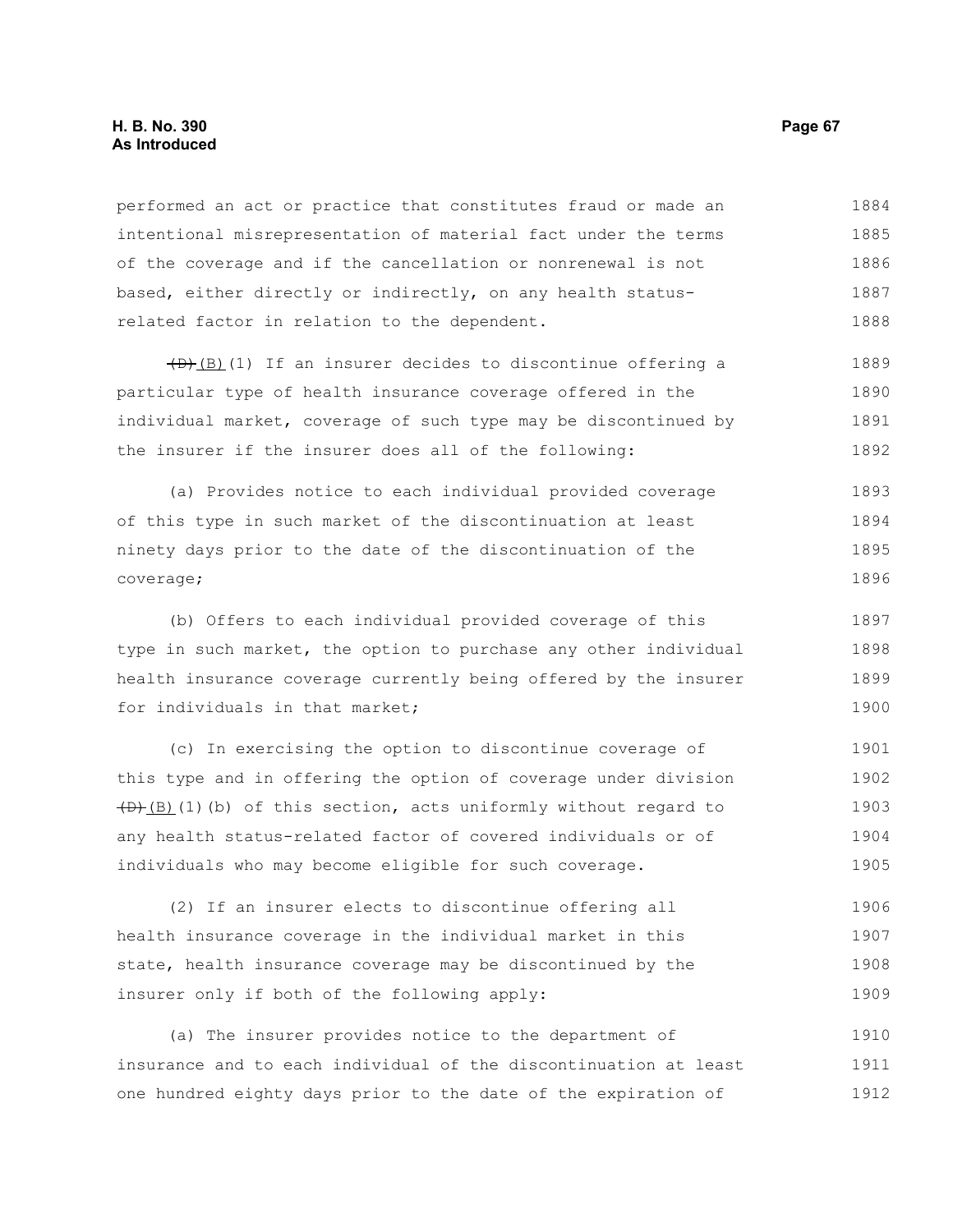the coverage.

(b) All health insurance delivered or issued for delivery in this state in such market is discontinued and coverage under that health insurance in that market is not renewed. 1914 1915 1916

(3) In the event of a discontinuation under division  $\overline{(+)}$ (B)(2) of this section in the individual market, the insurer shall not provide for the issuance of any health insurance coverage in the market and this state during the five-year period beginning on the date of the discontinuation of the last health insurance coverage not so renewed. 1917 1918 1919 1920 1921 1922

 $(E)$  (C) Notwithstanding divisions  $(E)$  (A) and  $(D)$  (B) of this section, an insurer may, at the time of coverage renewal, modify the health insurance coverage for a policy form offered to individuals in the individual market if the modification is consistent with the law of this state and effective on a uniform basis among all individuals with that policy form. 1923 1924 1925 1926 1927 1928

 $(F)$  (D) Such policies are subject to sections 2743 and 2747 of the "Health Insurance Portability and Accountability Act of 1996," Pub. L. No. 104-191, 110 Stat. 1955, 42 U.S.C.A. 300gg-43 and 300gg-47, as amended. 1929 1930 1931 1932

 $\left(\frac{1}{6}\right)$  (E) Sections 3924.031 and 3924.032 of the Revised Code shall apply to sickness and accident insurance policies offered in the individual market in the same manner as they apply to health benefit plans offered in the small employer market. 1933 1934 1935 1936

In accordance with 45 C.F.R. 148.102, divisions  $\left(\theta\right)$  (A) to  $\overline{(G)}$  (E) of this section also apply to all group sickness and accident insurance policies that are not sold in connection with an employment-related group health plan and that provide more than short-term, limited duration coverage. 1937 1938 1939 1940 1941

1913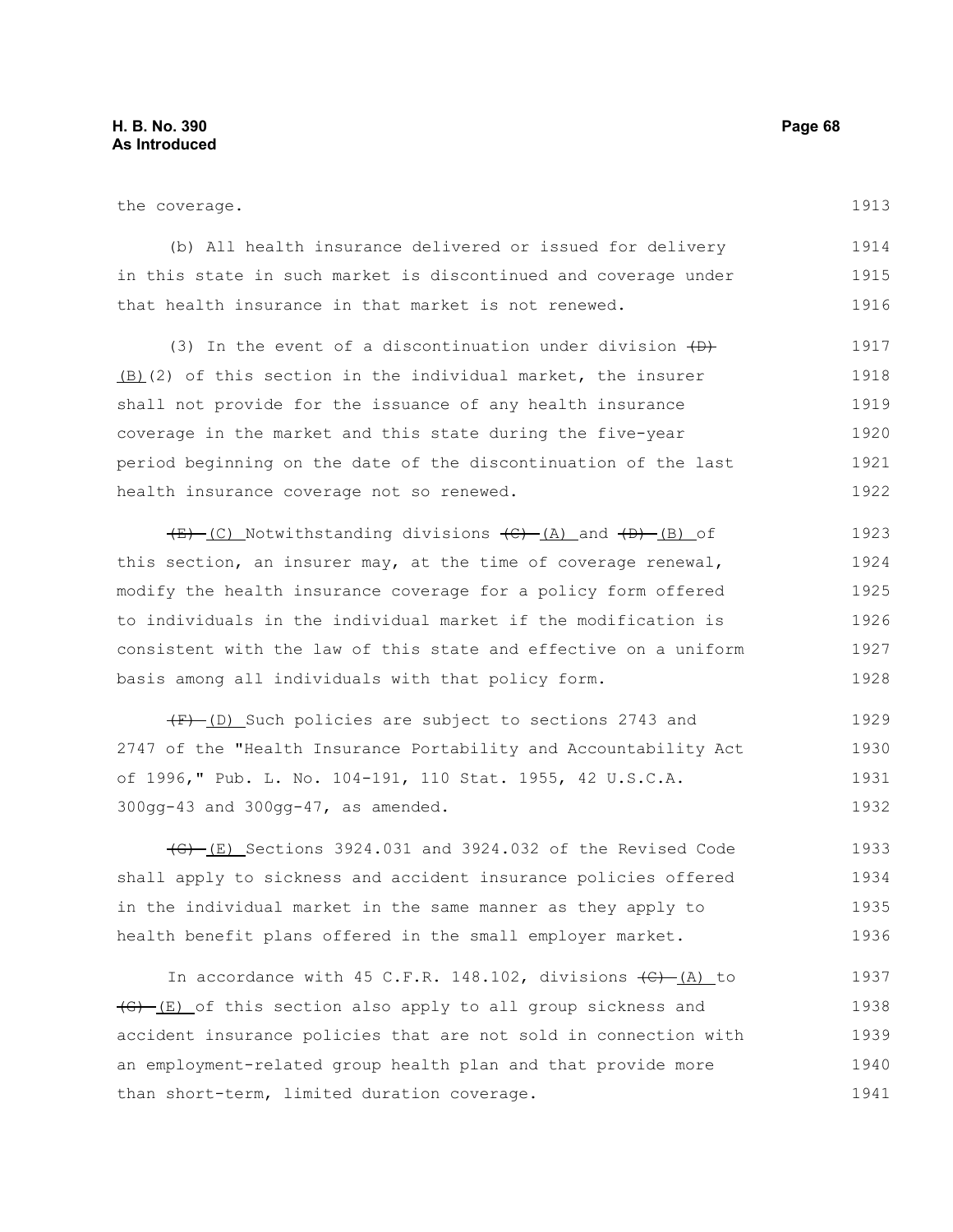# **H. B. No. 390 Page 69 As Introduced**

In applying divisions  $\overline{(C) - (A)}$  to  $\overline{(G) - (E)}$  of this section with respect to health insurance coverage that is made available by an insurer in the individual market to individuals only through one or more associations, the term "individual" includes the association of which the individual is a member. 1942 1943 1944 1945 1946

For purposes of this section, any policy issued pursuant to division (C) of section 3923.13 of the Revised Code in connection with a public or private college or university student health insurance program is considered to be issued to a bona fide association. 1947 1948 1949 1950 1951

As used in this section, "bona fide association" has the same meaning as in section 3924.03 of the Revised Code, and "health status-related factor" and "network plan" have the same meanings as in section 3924.031 of the Revised Code. 1952 1953 1954 1955

This section does not apply to any policy that provides coverage for specific diseases or accidents only, or to any hospital indemnity, medicare supplement, long-term care, disability income, one-time-limited-duration policy that is less than twelve months, or other policy that offers only supplemental benefits. 1956 1957 1958 1959 1960 1961

**Sec. 3923.571.** Except as otherwise provided in section 2721 of the "Health Insurance Portability and Accountability Act of 1996," Pub. L. No. 104-191, 110 Stat. 1955, 42 U.S.C.A. 300gg-21, as amended, the following conditions apply to all group policies of sickness and accident insurance that are sold in connection with an employment-related group health plan and that are not subject to section 3924.03 of the Revised Code: 1962 1963 1964 1965 1966 1967 1968

(A) Any such policy shall comply with the requirements of division (A) of section 3924.03 and section 3924.033 of the 1969 1970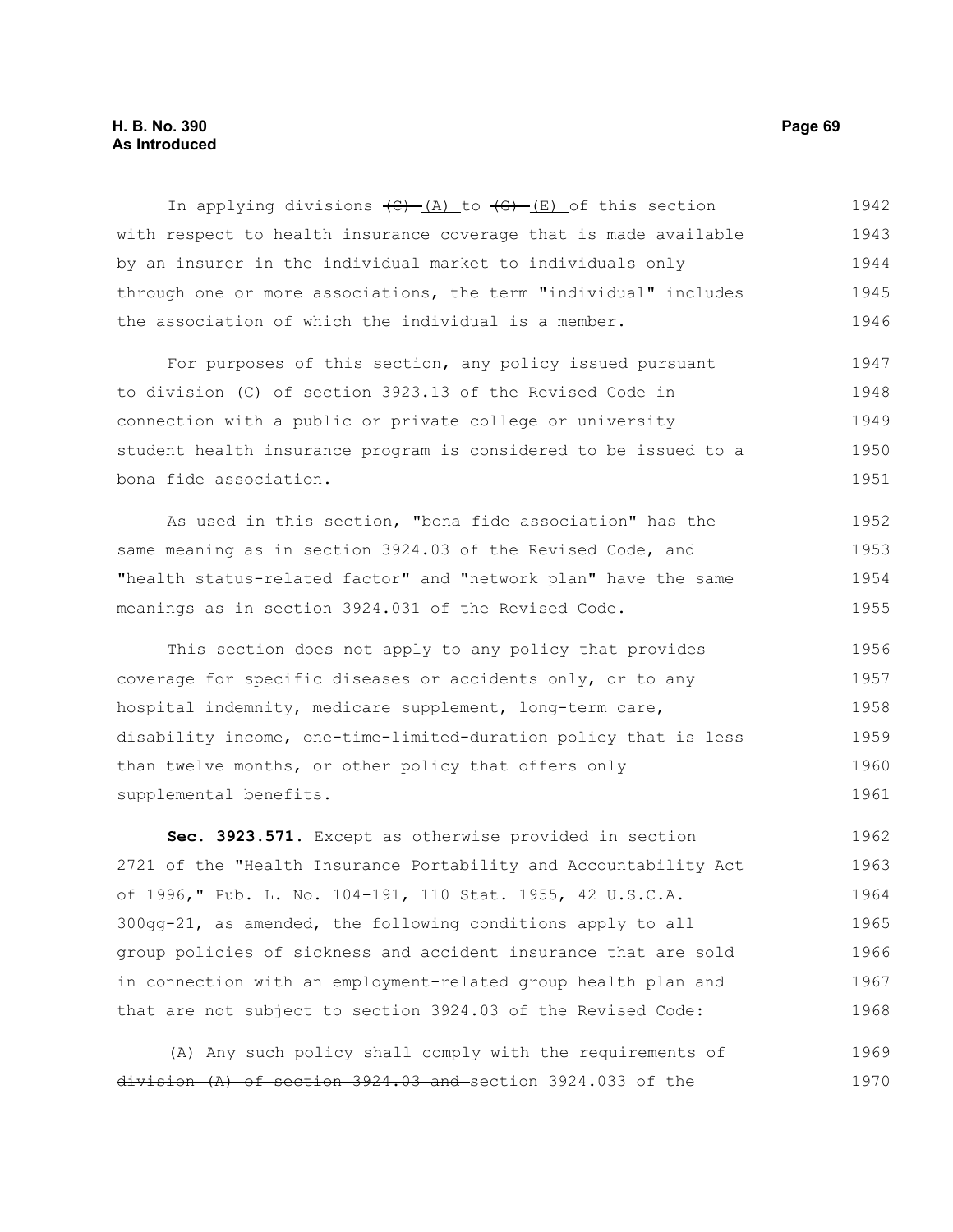Revised Code.

(B)(1) Except as provided in section 2712(b) to (e) of the "Health Insurance Portability and Accountability Act of 1996," if an insurer offers coverage in the small or large group market in connection with a group policy, the insurer shall renew or continue in force such coverage at the option of the policyholder. 1972 1973 1974 1975 1976 1977

(2) An insurer may cancel or decide not to renew the coverage of an employee or of a dependent of an employee if the employee or dependent, as applicable, has performed an act or practice that constitutes fraud or made an intentional misrepresentation of material fact under the terms of the coverage and if the cancellation or nonrenewal is not based, either directly or indirectly, on any health status-related factor in relation to the employee or dependent. 1978 1979 1980 1981 1982 1983 1984 1985

As used in division (B)(2) of this section, "health status-related factor" has the same meaning as in section 3924.031 of the Revised Code. 1986 1987 1988

(C)(1) No such policy, or insurer offering health insurance coverage in connection with such a policy, shall require any individual, as a condition of coverage or continued coverage under the policy, to pay a premium or contribution that is greater than the premium or contribution for a similarly situated individual covered under the policy on the basis of any health status-related factor in relation to the individual or to an individual covered under the policy as a dependent of the individual. 1989 1990 1991 1992 1993 1994 1995 1996 1997

(2) Nothing in division (C)(1) of this section shall be construed to restrict the amount that an employer may be charged 1998 1999

1971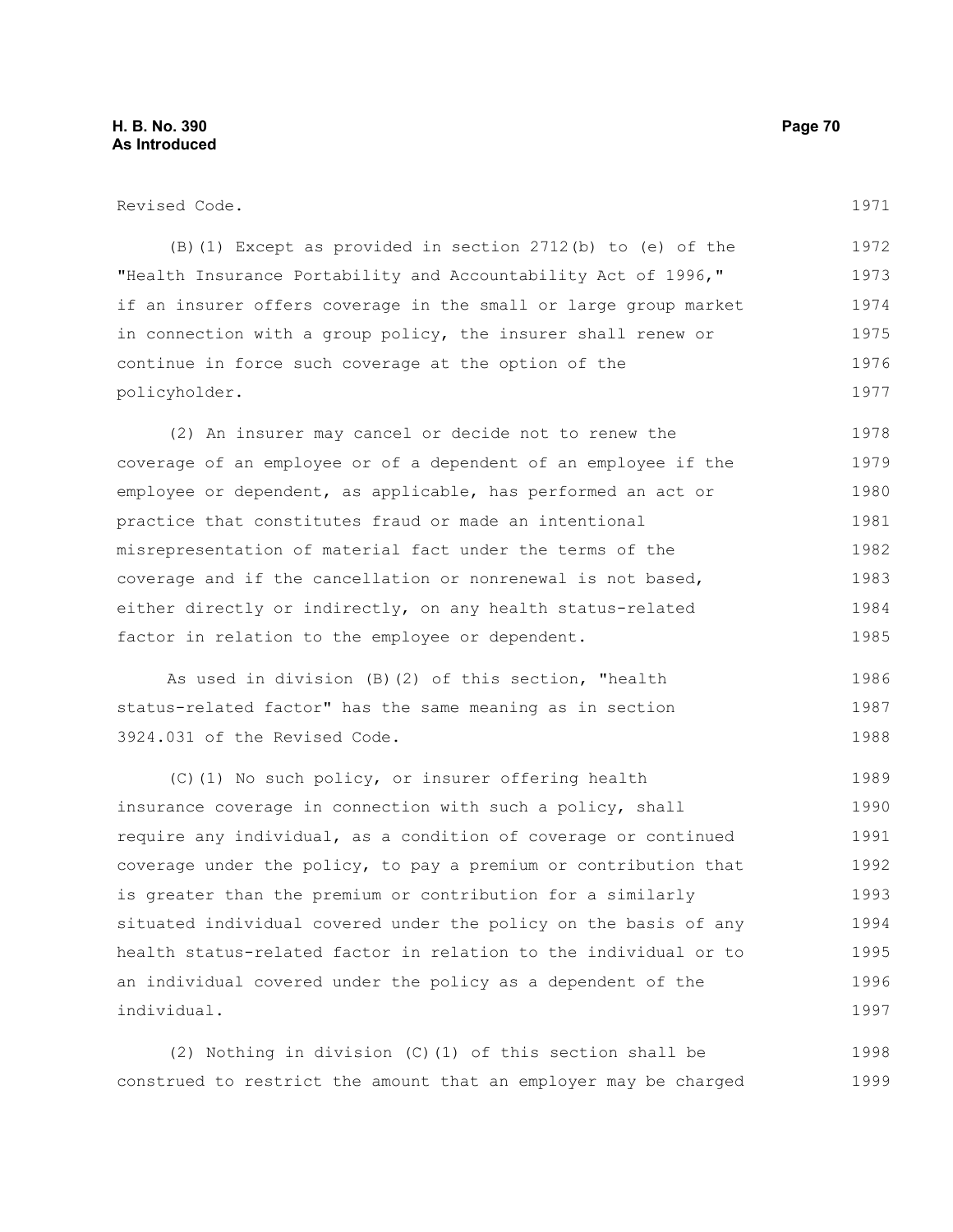### **H. B. No. 390 Page 71 As Introduced**

for coverage under a group policy, or to prevent a group policy, and an insurer offering group health insurance coverage, from establishing premium discounts or rebates or modifying otherwise applicable copayments or deductibles in return for adherence to programs of health promotion and disease prevention. 2000 2001 2002 2003 2004

(D) Such policies shall provide for the special enrollment periods described in section 2701(f) of the "Health Insurance Portability and Accountability Act of 1996." 2005 2006 2007

(E) At least once in every twelve-month period, an insurer shall provide to all late enrollees, as defined in section 3924.01 of the Revised Code, who are identified by the policyholder, the option to enroll in the group policy. The enrollment option shall be provided for a minimum period of thirty consecutive days. All delays of coverage imposed under the group policy, including any pre-existing condition exclusion period or service waiting period, shall begin on the date the insurer receives notice of the late enrollee's application or request for coverage, and shall run concurrently with each other. 2008 2009 2010 2011 2012 2013 2014 2015 2016 2017 2018

**Sec. 3923.85.** (A) As used in this section, "cost sharing" means the cost to an individual insured under an individual or group policy of sickness and accident insurance or a public employee benefit plan according to any coverage limit, copayment, coinsurance, deductible, or other out-of-pocket expense requirements imposed by the policy or plan. 2019 2020 2021 2022 2023 2024

(B) Notwithstanding section 3901.71 of the Revised Code and subject to division (D) of this section, no individual or group policy of sickness and accident insurance that is delivered, issued for delivery, or renewed in this state and no public employee benefit plan that is established or modified in 2025 2026 2027 2028 2029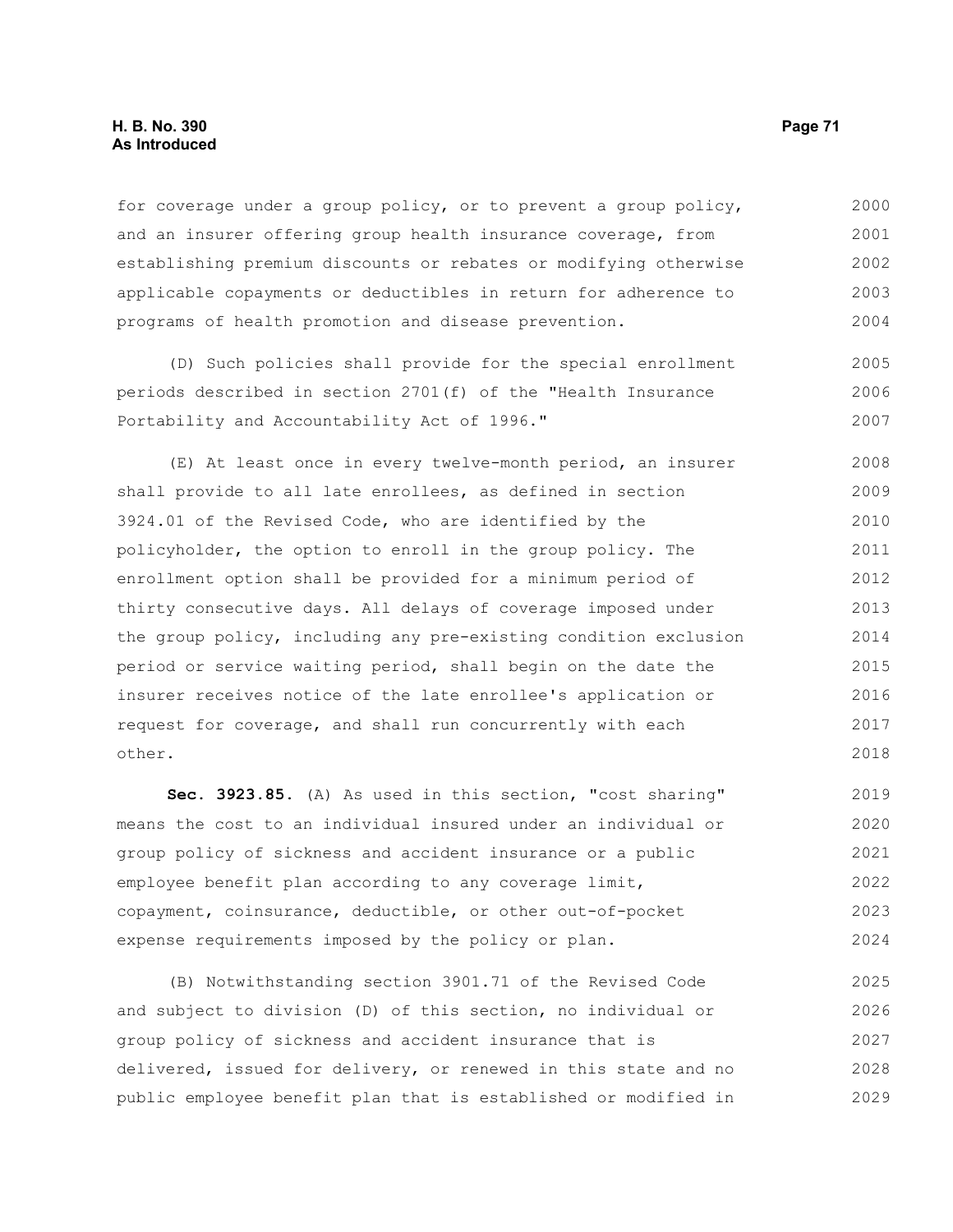injected cancer medications.

| this state shall fail to comply with either of the following:    | 2030 |
|------------------------------------------------------------------|------|
| (1) The policy or plan shall not provide coverage or             | 2031 |
| impose cost sharing for a prescribed, orally administered cancer | 2032 |
| medication on a less favorable basis than the coverage it        | 2033 |
| provides or cost sharing it imposes for intraveneously           | 2034 |
| administered or injected cancer medications.                     | 2035 |
| (2) The policy or plan shall not comply with division (B)        | 2036 |
| (1) of this section by imposing an increase in cost sharing      | 2037 |
| solely for orally administered, intravenously administered, or   | 2038 |

(C) Notwithstanding any provision of this section to the contrary, a policy or plan shall be deemed to be in compliance with this section if the cost sharing imposed under such a policy or plan for orally administered cancer treatments does not exceed one hundred dollars per prescription fill. The costsharing limit of one hundred dollars per prescription fill shall apply to a high deductible plan, as defined in 26 U.S.C. 223, or a catastrophic plan, described in division (D)(2) of section 3902.53 of the Revised Code and as defined in 42 U.S.C. 18022, only after the deductible has been met. 2040 2041 2042 2043 2044 2045 2046 2047 2048 2049

(D)(1) The prohibitions in division (B) of this section do not preclude an individual or group policy of sickness and accident insurance or public employee benefit plan from requiring an insured or plan member to obtain prior authorization before orally administered cancer medication is dispensed to the insured or plan member. 2050 2051 2052 2053 2054 2055

(2) Division (B) of this section does not apply to the offer or renewal of any individual or group policy of sickness and accident insurance that provides coverage for specific 2056 2057 2058

2039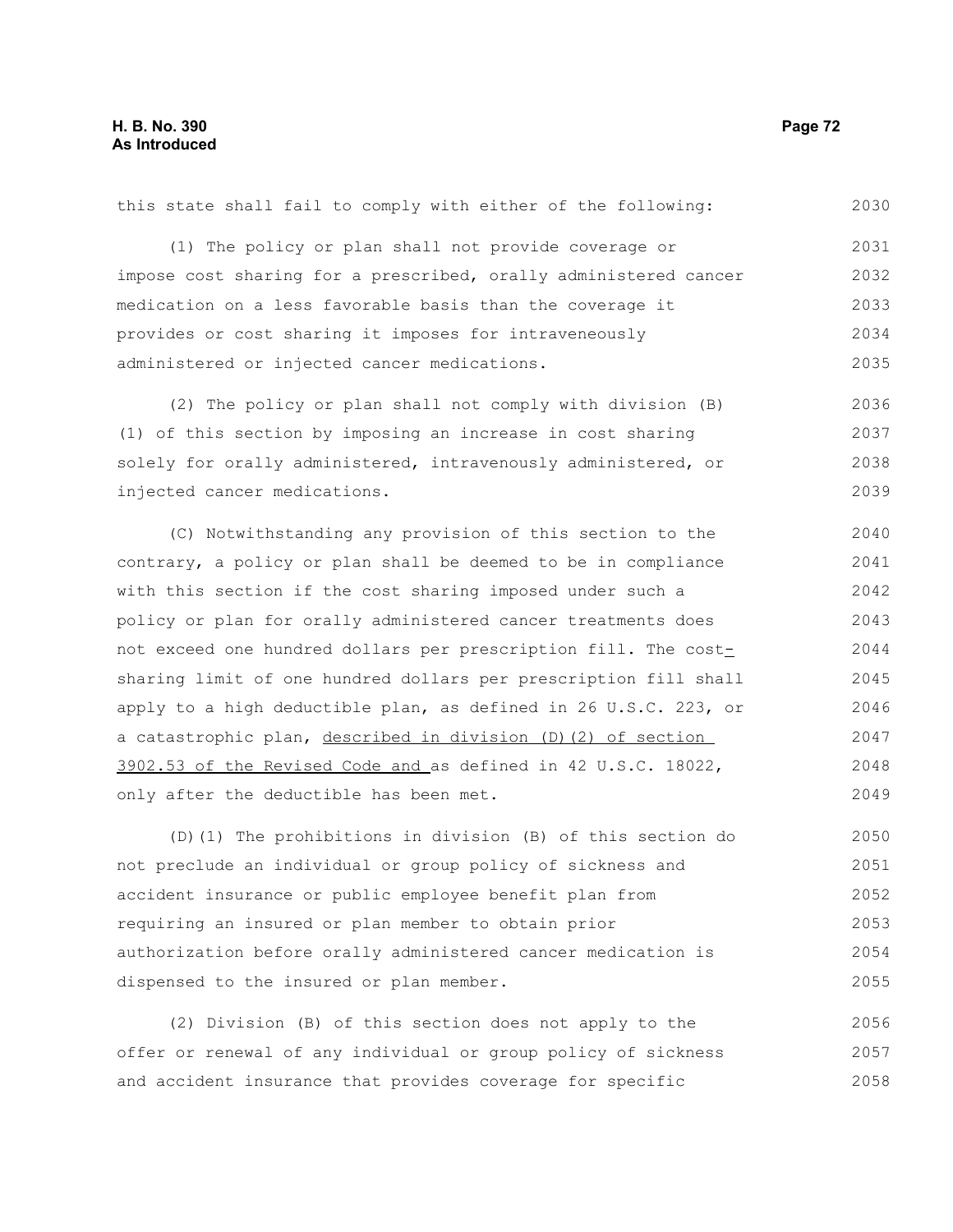diseases or accidents only, or to any hospital indemnity, medicare supplement, disability income, or other policy that offers only supplemental benefits. 2059 2060 2061

(E) An insurer that offers any sickness and accident insurance or any public employee benefit plan that offers coverage for basic health care services is not required to comply with division (B) of this section if all of the following apply: 2062 2063 2064 2065 2066

(1) The insurer or plan submits documentation certified by an independent member of the American academy of actuaries to the superintendent of insurance showing that compliance with division (B)(1) of this section for a period of at least six months independently caused the insurer or plan's costs for claims and administrative expenses for the coverage of basic health care services to increase by more than one per cent per year. 2067 2068 2069 2070 2071 2072 2073 2074

(2) The insurer or plan submits a signed letter from an independent member of the American academy of actuaries to the superintendent of insurance opining that the increase in costs described in division (E)(1) of this section could reasonably justify an increase of more than one per cent in the annual premiums or rates charged by the insurer or plan for the coverage of basic health care services. 2075 2076 2077 2078 2079 2080 2081

(3)(a) The superintendent of insurance makes the following determinations from the documentation and opinion submitted pursuant to divisions (E)(1) and (2) of this section: 2082 2083 2084

(i) Compliance with division (B)(1) of this section for a period of at least six months independently caused the insurer or plan's costs for claims and administrative expenses for the 2085 2086 2087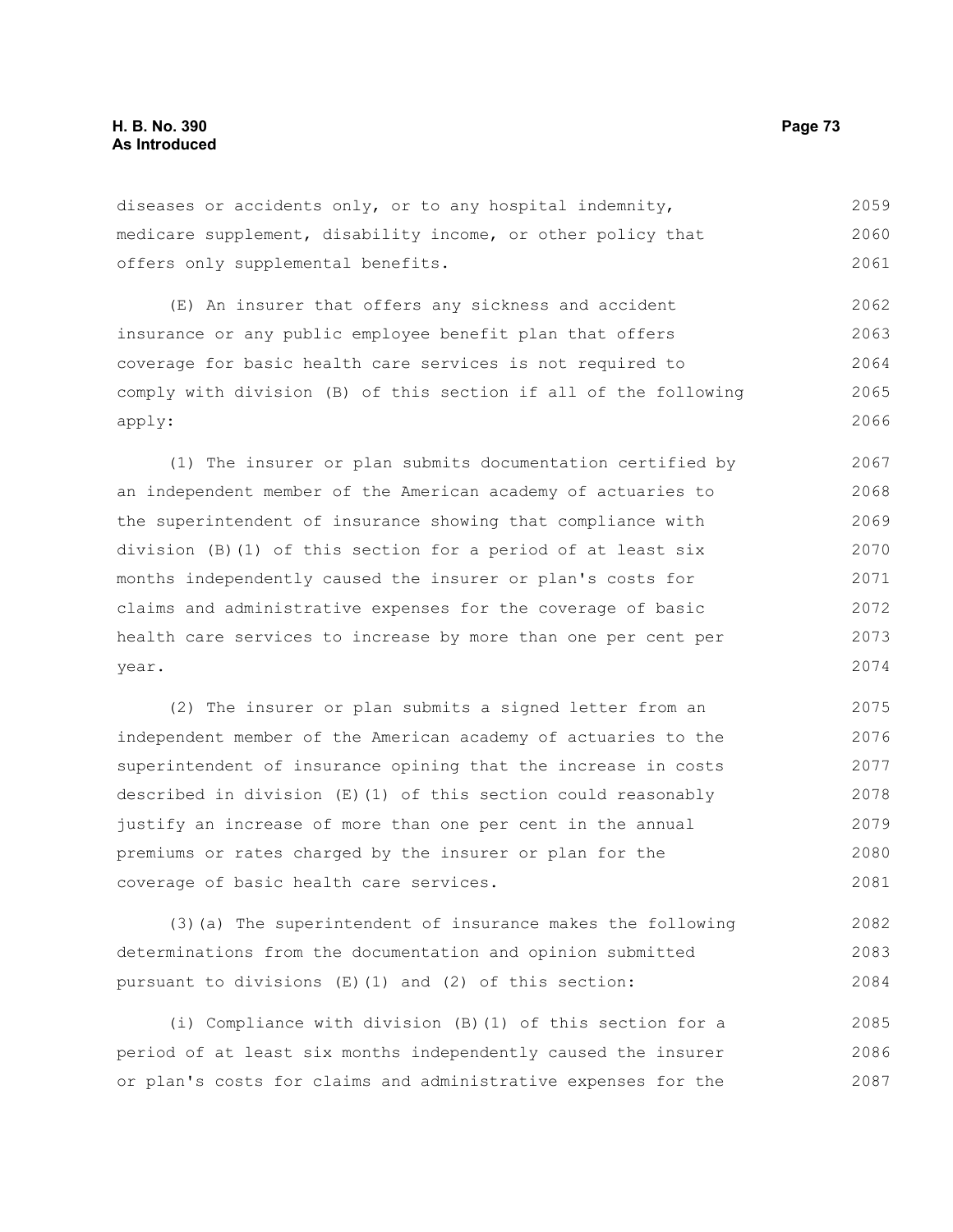per cent per year.

the Revised Code.

coverage of basic health care services to increase more than one (ii) The increase in costs reasonably justifies an increase of more than one per cent in the annual premiums or rates charged by the insurer or plan for the coverage of basic health care services. (b) Any determination made by the superintendent under division (E)(3) of this section is subject to Chapter 119. of **Sec. 3924.01.** As used in sections 3924.01 to 3924.14 3924.06 of the Revised Code: 2089 2090 2091 2092 2093 2094 2095 2096 2097 2098

(A) "Actuarial certification" means a written statement prepared by a member of the American academy of actuaries, or by any other person acceptable to the superintendent of insurance, that states that, based upon the person's examination, a carrier offering health benefit plans to small employers is in compliance with sections 3924.01 to 3924.14 3924.06 of the Revised Code. "Actuarial certification" shall include a review of the appropriate records of, and the actuarial assumptions and methods used by, the carrier relative to establishing premium rates for the health benefit plans. 2099 2100 2101 2102 2103 2104 2105 2106 2107 2108

(B) "Adjusted average market premium price" means the average market premium price as determined by the board of directors of the Ohio health reinsurance program either on the basis of the arithmetic mean of all carriers' premium rates for an OHC plan sold to groups with similar case characteristics byall carriers selling OHC plans in the state, or on any otherequitable basis determined by the board. 2109 2110 2111 2112 2113 2114 2115

(C) "Base premium rate" means, as to any health benefit 2116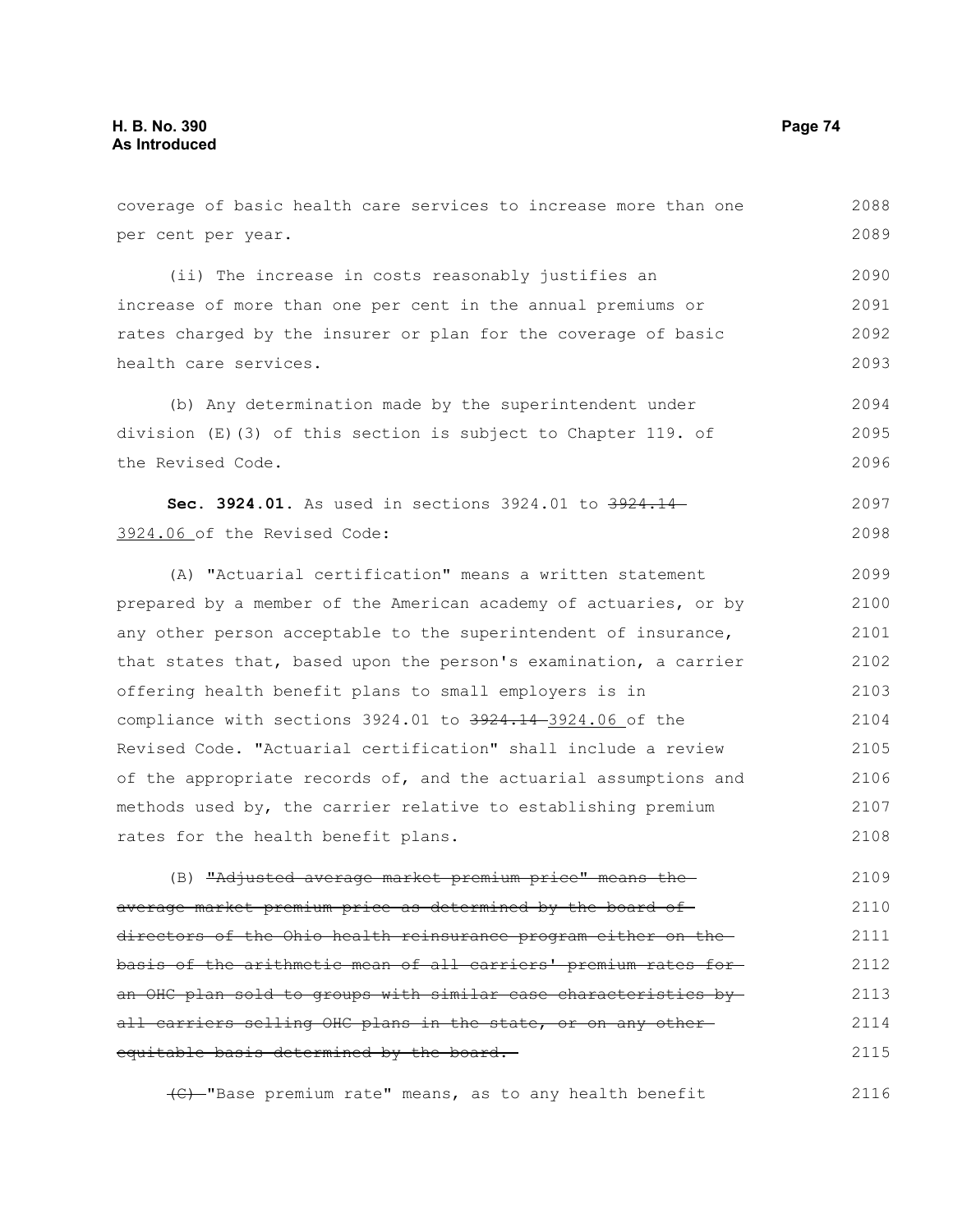## **H. B. No. 390 Page 75 As Introduced**

plan that is issued by a carrier and that covers at least two but no more than fifty employees of a small employer, the lowest premium rate for a new or existing business prescribed by the carrier for the same or similar coverage under a plan or arrangement covering any small employer with similar case characteristics. 2117 2118 2119 2120 2121 2122

(D) (C) "Carrier" means any sickness and accident insurance company or health insuring corporation authorized to issue health benefit plans in this state or a MEWA. A sickness and accident insurance company that owns or operates a health insuring corporation, either as a separate corporation or as a line of business, shall be considered as a separate carrier from that health insuring corporation for purposes of sections 3924.01 to 3924.14 3924.06 of the Revised Code. 2123 2124 2125 2126 2127 2128 2129 2130

 $(E)$  (D) "Case characteristics" means, with respect to a small employer, the geographic area in which the employees work; the age and sex of the individual employees and their dependents; the appropriate industry classification as determined by the carrier; the number of employees and dependents; and such other objective criteria as may be established by the carrier. "Case characteristics" does not include claims experience, health status, or duration of coverage from the date of issue. 2131 2132 2133 2134 2135 2136 2137 2138 2139

(F) (E) "Dependent" means the spouse or child of an eligible employee, subject to applicable terms of the health benefits plan covering the employee. 2140 2141 2142

(G) (F) "Eligible employee" means an employee who works a normal work week of thirty or more hours. "Eligible employee" does not include a temporary or substitute employee, or a seasonal employee who works only part of the calendar year on 2143 2144 2145 2146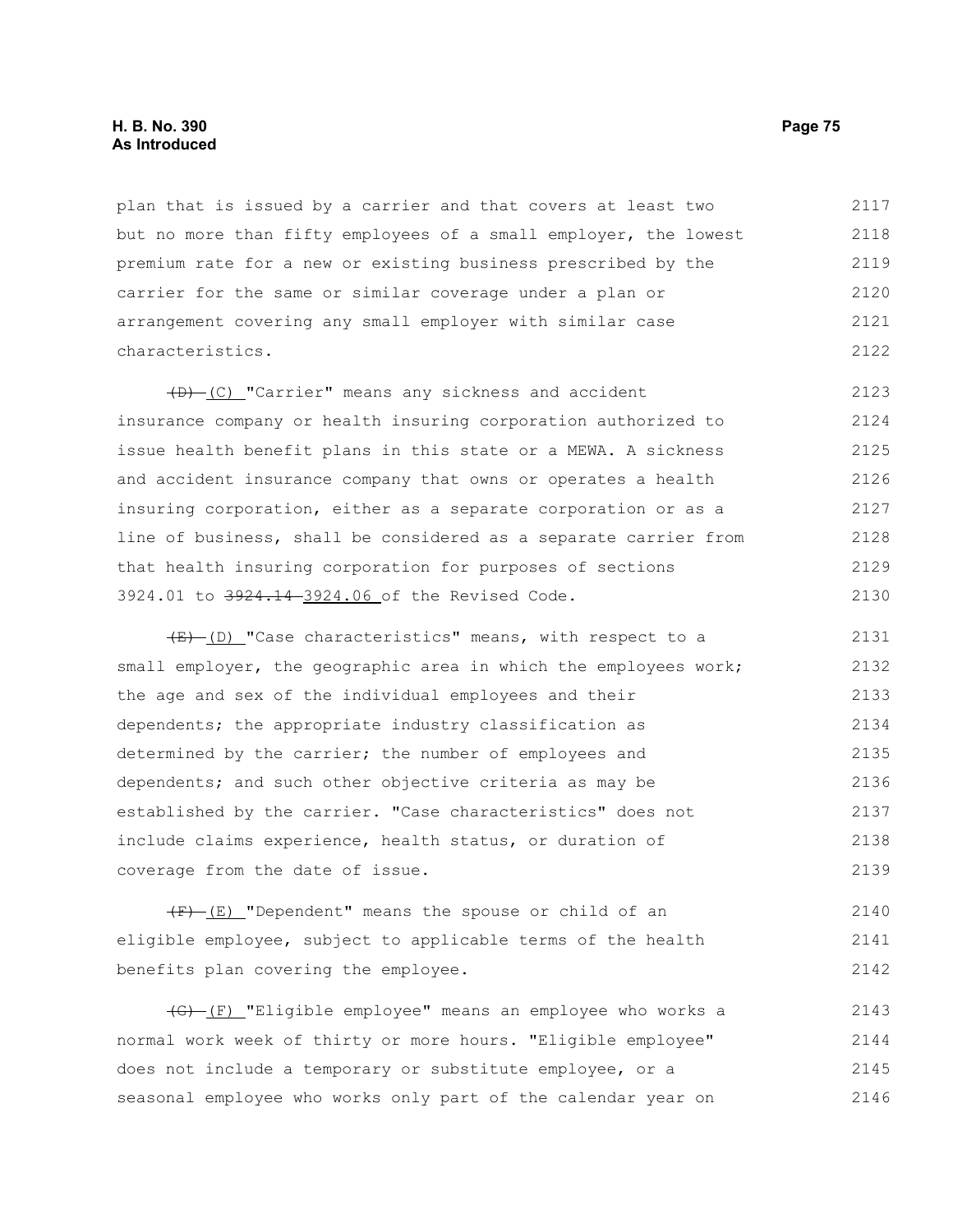the basis of natural or suitable times or circumstances. 2147

(H) (G) "Health benefit plan" means any hospital or medical expense policy or certificate or any health plan provided by a carrier, that is delivered, issued for delivery, renewed, or used in this state on or after the date occurring six months after November 24, 1995. "Health benefit plan" does not include policies covering only accident, credit, dental, disability income, long-term care, hospital indemnity, medicare supplement, specified disease, or vision care; coverage under a one-time-limited-duration policy that is less than twelve months; coverage issued as a supplement to liability insurance; insurance arising out of a workers' compensation or similar law; automobile medical-payment insurance; or insurance under which benefits are payable with or without regard to fault and which is statutorily required to be contained in any liability insurance policy or equivalent self-insurance. 2148 2149 2150 2151 2152 2153 2154 2155 2156 2157 2158 2159 2160 2161 2162

 $(H)$  "Late enrollee" means an eligible employee or dependent who enrolls in a small employer's health benefit plan other than during the first period in which the employee or dependent is eligible to enroll under the plan or during a special enrollment period described in section 2701(f) of the "Health Insurance Portability and Accountability Act of 1996," Pub. L. No. 104-191, 110 Stat. 1955, 42 U.S.C.A. 300gg, as amended. 2163 2164 2165 2166 2167 2168 2169 2170

 $(\overline{J} - (I)$  "MEWA" means any "multiple employer welfare arrangement" as defined in section 3 of the "Federal Employee Retirement Income Security Act of 1974," 88 Stat. 832, 29 U.S.C.A. 1001, as amended, except for any arrangement which is fully insured as defined in division (b)(6)(D) of section 514 of that act. 2171 2172 2173 2174 2175 2176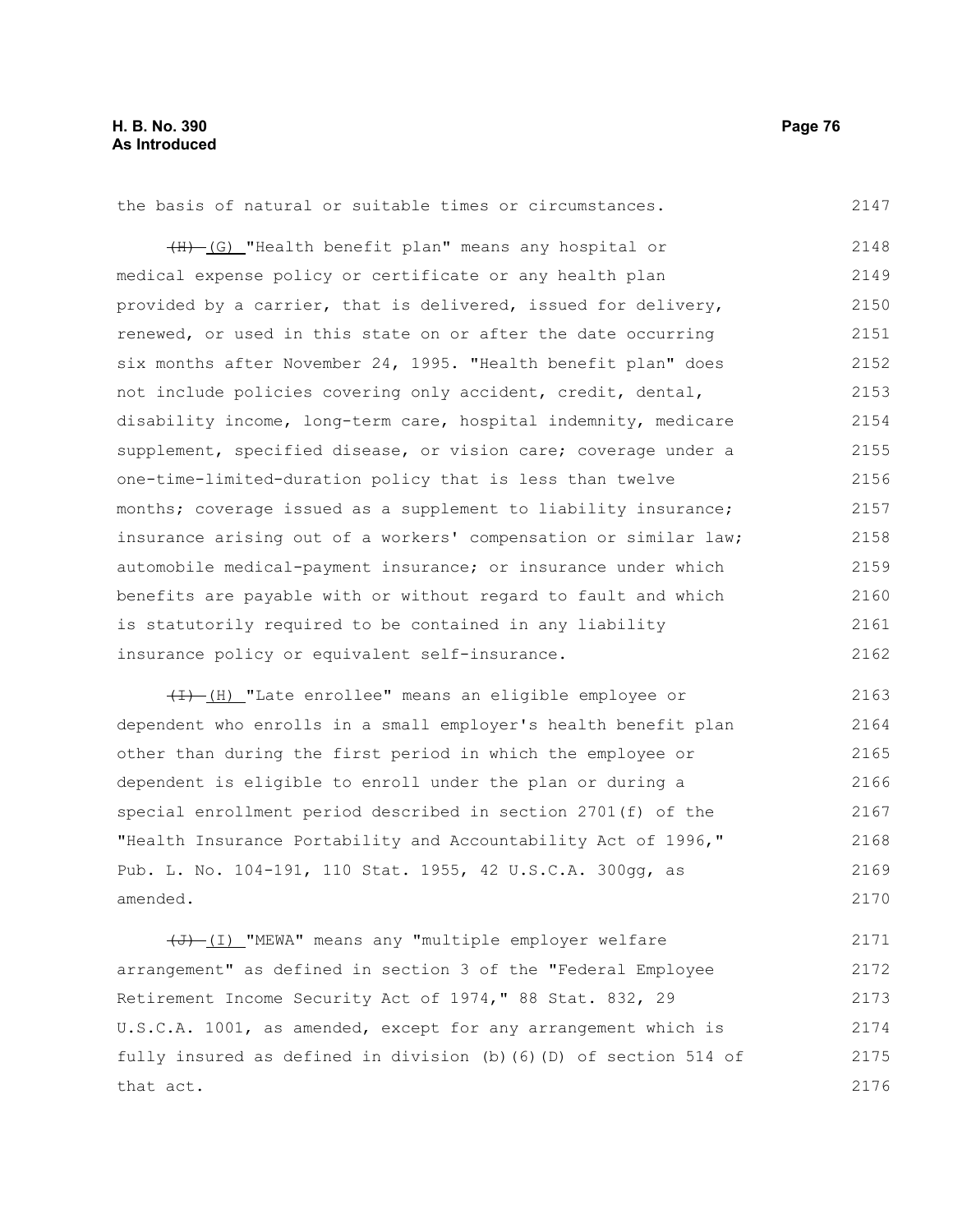## **H. B. No. 390 Page 77 As Introduced**

(K) (J) "Midpoint rate" means, for small employers with similar case characteristics and plan designs and as determined by the applicable carrier for a rating period, the arithmetic average of the applicable base premium rate and the corresponding highest premium rate. 2177 2178 2179 2180 2181

(L) "Pre-existing conditions provision" means a policy provision that excludes or limits coverage for charges or expenses incurred during a specified period following the insured's enrollment date as to a condition for which medical advice, diagnosis, care, or treatment was recommended or received during a specified period immediately preceding the enrollment date. Genetic information shall not be treated as such a condition in the absence of a diagnosis of the condition related to such information. 2182 2183 2184 2185 2186 2187 2188 2189 2190

For purposes of this division, "enrollment date" means, with respect to an individual covered under a group health benefit plan, the date of enrollment of the individual in the plan or, if earlier, the first day of the waiting period for such enrollment. 2191 2192 2193 2194 2195

(M) (K) "Service waiting period" means the period of time after employment begins before an employee is eligible to be covered for benefits under the terms of any applicable health benefit plan offered by the small employer. 2196 2197 2198 2199

 $(W+L)(1)$  "Small employer" means, in connection with a group health benefit plan and with respect to a calendar year and a plan year, an employer who employed an average of at least two but no more than fifty eligible employees on business days during the preceding calendar year and who employs at least two employees on the first day of the plan year. 2200 2201 2202 2203 2204 2205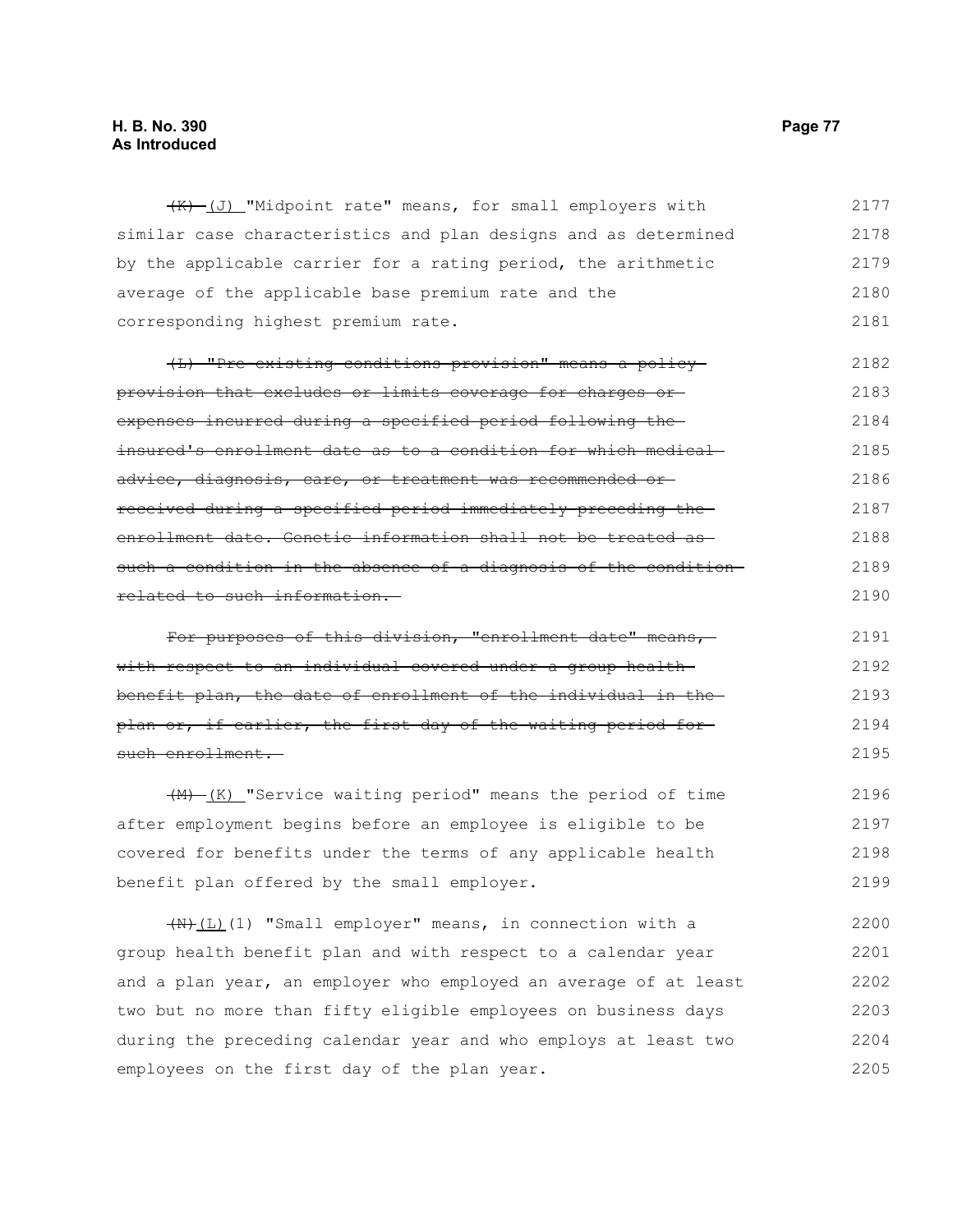(2) For purposes of division (N)(1) of this section, all persons treated as a single employer under subsection  $(b)$ ,  $(c)$ , (m), or (o) of section 414 of the "Internal Revenue Code of 1986," 100 Stat. 2085, 26 U.S.C.A. 1, as amended, shall be considered one employer. In the case of an employer that was not in existence throughout the preceding calendar year, the determination of whether the employer is a small or large employer shall be based on the average number of eligible employees that it is reasonably expected the employer will employ on business days in the current calendar year. Any reference in division (N) of this section to an "employer" includes any predecessor of the employer. Except as otherwise specifically provided, provisions of sections 3924.01 to 3924.14 3924.06 of the Revised Code that apply to a small employer that has a health benefit plan shall continue to apply until the plan anniversary following the date the employer no longer meets the requirements of this division. 2206 2207 2208 2209 2210 2211 2212 2213 2214 2215 2216 2217 2218 2219 2220 2221 2222

(O) "OHC plan" means an Ohio health care plan, which is the basic, standard, or carrier reimbursement plan for small employers and individuals established in accordance with section 3924.10 of the Revised Code. 2223 2224 2225 2226

**Sec. 3924.02.** (A) An individual or group health benefit plan is subject to sections 3924.01 to 3924.14-3924.06 of the Revised Code if it provides health care benefits covering at least two but no more than fifty employees of a small employer, and if it meets either of the following conditions: 2227 2228 2229 2230 2231

(1) Any portion of the premium or benefits is paid by a small employer, or any covered individual is reimbursed, whether through wage adjustments or otherwise, by a small employer for any portion of the premium. 2232 2233 2234 2235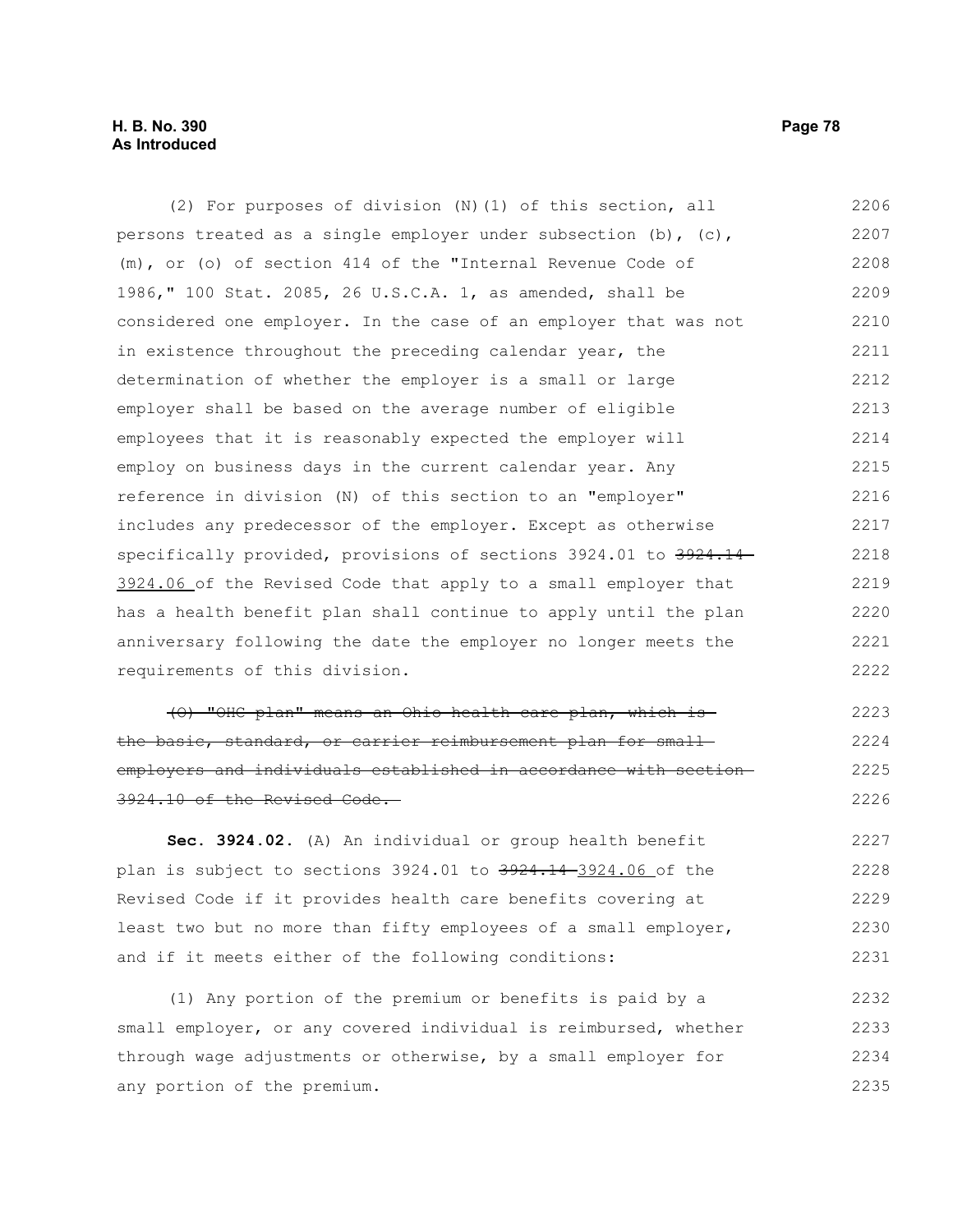## **H. B. No. 390 Page 79 As Introduced**

(2) The health benefit plan is treated by the employer or any of the covered individuals as part of a plan or program for purposes of section 106 or 162 of the "Internal Revenue Code of 1986," 100 Stat. 2085, 26 U.S.C.A. 1, as amended. 2236 2237 2238 2239

(B) Notwithstanding division (A) of this section, divisions  $(D)$  (C),  $(E)$  (D)(2),  $(F)$  (E), and  $(G)$  (F) of section 3924.03 of the Revised Code and section 3924.04 of the Revised Code do not apply to health benefit policies that are not sold to owners of small businesses as an employment benefit plan. Such policies shall clearly state that they are not being sold as an employment benefit plan and that the owner of the business is not responsible, either directly or indirectly, for paying the premium or benefits. 2240 2241 2242 2243 2244 2245 2246 2247 2248

(C) Every health benefit plan offered or delivered by a carrier, other than a health insuring corporation, to a small employer is subject to sections 3923.23, 3923.231, 3923.232, 3923.233, and 3923.234 of the Revised Code and any other provision of the Revised Code that requires the reimbursement, utilization, or consideration of a specific category of a licensed or certified health care practitioner. 2249 2250 2251 2252 2253 2254 2255

(D) Except as expressly provided in sections 3924.01 to 3924.14 3924.06 of the Revised Code, no health benefit plan offered to a small employer is subject to any of the following: 2256 2257 2258

(1) Any law that would inhibit any carrier from contracting with providers or groups of providers with respect to health care services or benefits; 2259 2260 2261

(2) Any law that would impose any restriction on the ability to negotiate with providers regarding the level or method of reimbursing care or services provided under the health 2262 2263 2264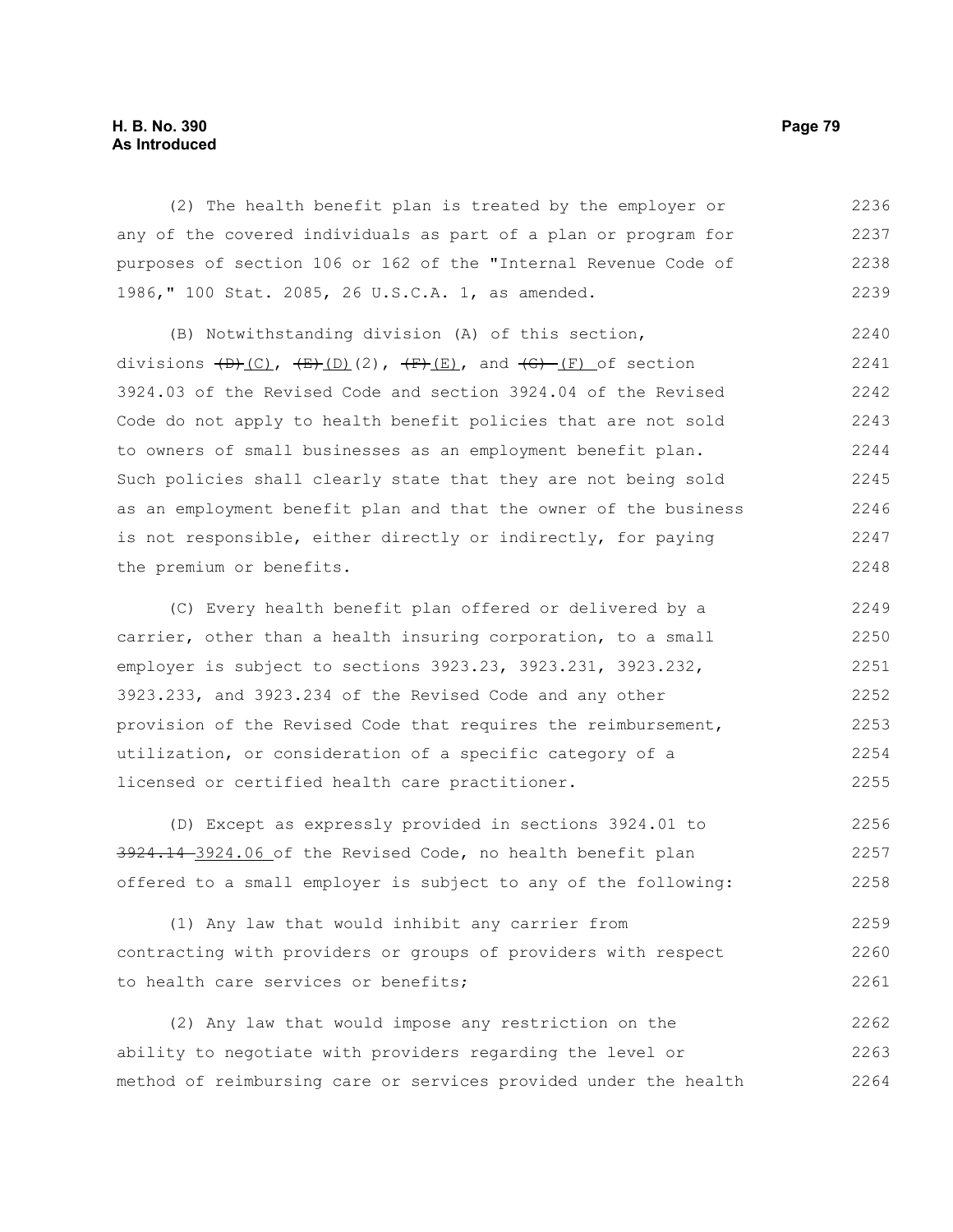| benefit plan;                                                     | 2265 |
|-------------------------------------------------------------------|------|
| (3) Any law that would require any carrier to either              | 2266 |
| include a specific provider or class of provider when             | 2267 |
| contracting for health care services or benefits, or to exclude   | 2268 |
| any class of provider that is generally authorized by statute to  | 2269 |
| provide such care.                                                | 2270 |
| Sec. 3924.03. Except as otherwise provided in section 2721        | 2271 |
| of the "Health Insurance Portability and Accountability Act of    | 2272 |
| 1996, "Pub. L. No. 104-191, 110 Stat. 1955, 42 U.S.C.A. 300gg-    | 2273 |
| 21, as amended, health benefit plans covering small employers     | 2274 |
| are subject to the following conditions, as applicable:           | 2275 |
| $(A)$ (1) Pre-existing conditions provisions shall not-           | 2276 |
| exclude or limit coverage for a period beyond twelve months, or   | 2277 |
| eighteen months in the case of a late enrollee, following the     | 2278 |
| individual's enrollment date and may only relate to a physical-   | 2279 |
| or mental condition, regardless of the cause of the condition,    | 2280 |
| for which medical advice, diagnosis, care, or treatment was-      | 2281 |
| recommended or received within the six months immediately-        | 2282 |
| preceding the enrollment date.                                    | 2283 |
| Division (A) (1) of this section is subject to the-               | 2284 |
| exceptions set forth in section 2701(d) of the "Health Insurance- | 2285 |
| Portability and Accountability Act of 1996."                      | 2286 |
| (2) The period of any such pre-existing condition-                | 2287 |
| exclusion shall be reduced by the aggregate of the periods of     | 2288 |
| ereditable coverage, if any, applicable to the employee or-       | 2289 |
| dependent as of the enrollment date.                              | 2290 |
| (3) A period of creditable coverage shall not be counted,         | 2291 |
| with respect to enrollment of an individual under a group health- | 2292 |
| benefit plan, if, after that period and before the enrollment     | 2293 |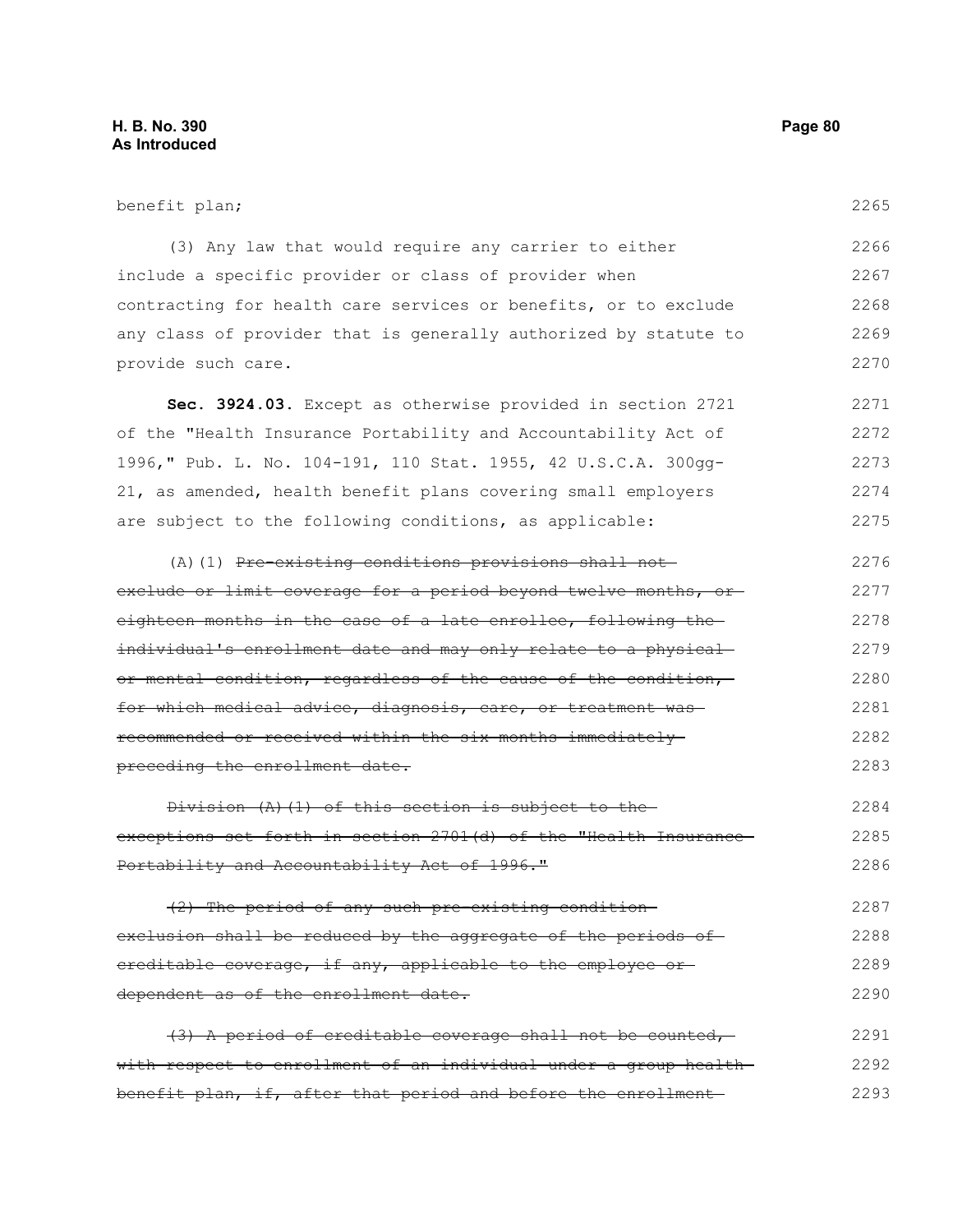| date, there was a sixty three day period during all of which the                | 2294 |
|---------------------------------------------------------------------------------|------|
| individual was not covered under any creditable coverage.                       | 2295 |
| Subsections (c)(2) to (4) and (e) of section 2701 of the "Health-               | 2296 |
| Insurance Portability and Accountability Act of 1996" apply with                | 2297 |
| respect to crediting previous coverage.                                         | 2298 |
| (4) As used in division (A) of this section:                                    | 2299 |
| (a) "Creditable coverage" has the same meaning as in-                           | 2300 |
| section 2701(c)(1) of the "Health Insurance Portability and                     | 2301 |
| Accountability Act of 1996."                                                    | 2302 |
| (b) "Enrollment date" means, with respect to an individual                      | 2303 |
| covered under a group health benefit plan, the date of                          | 2304 |
| enrollment of the individual in the plan or, if earlier, the                    | 2305 |
| first day of the waiting period for such enrollment.                            | 2306 |
| $\left(\frac{1}{1}\right)$ -Except as provided in section 2712(b) to (e) of the | 2307 |
| "Health Insurance Portability and Accountability Act of 1996,"                  | 2308 |
| if a carrier offers coverage in the small employer market in                    | 2309 |
| connection with a group health benefit plan, the carrier shall                  | 2310 |
| renew or continue in force such coverage at the option of the                   | 2311 |
| plan sponsor of the plan.                                                       | 2312 |
| (2) A carrier may cancel or decide not to renew the                             | 2313 |
| coverage of any eligible employee or of a dependent of an                       | 2314 |
| eligible employee if the employee or dependent, as applicable,                  | 2315 |
| has performed an act or practice that constitutes fraud or made                 | 2316 |
| an intentional misrepresentation of material fact under the                     | 2317 |
| terms of the coverage and if the cancellation or nonrenewal is                  | 2318 |
| not based, either directly or indirectly, on any health status-                 | 2319 |
| related factor in relation to the employee or dependent.                        | 2320 |
| As used in division $\frac{1}{(B)} (2)$ of this section, "health                | 2321 |
| status-related factor" has the same meaning as in section                       | 2322 |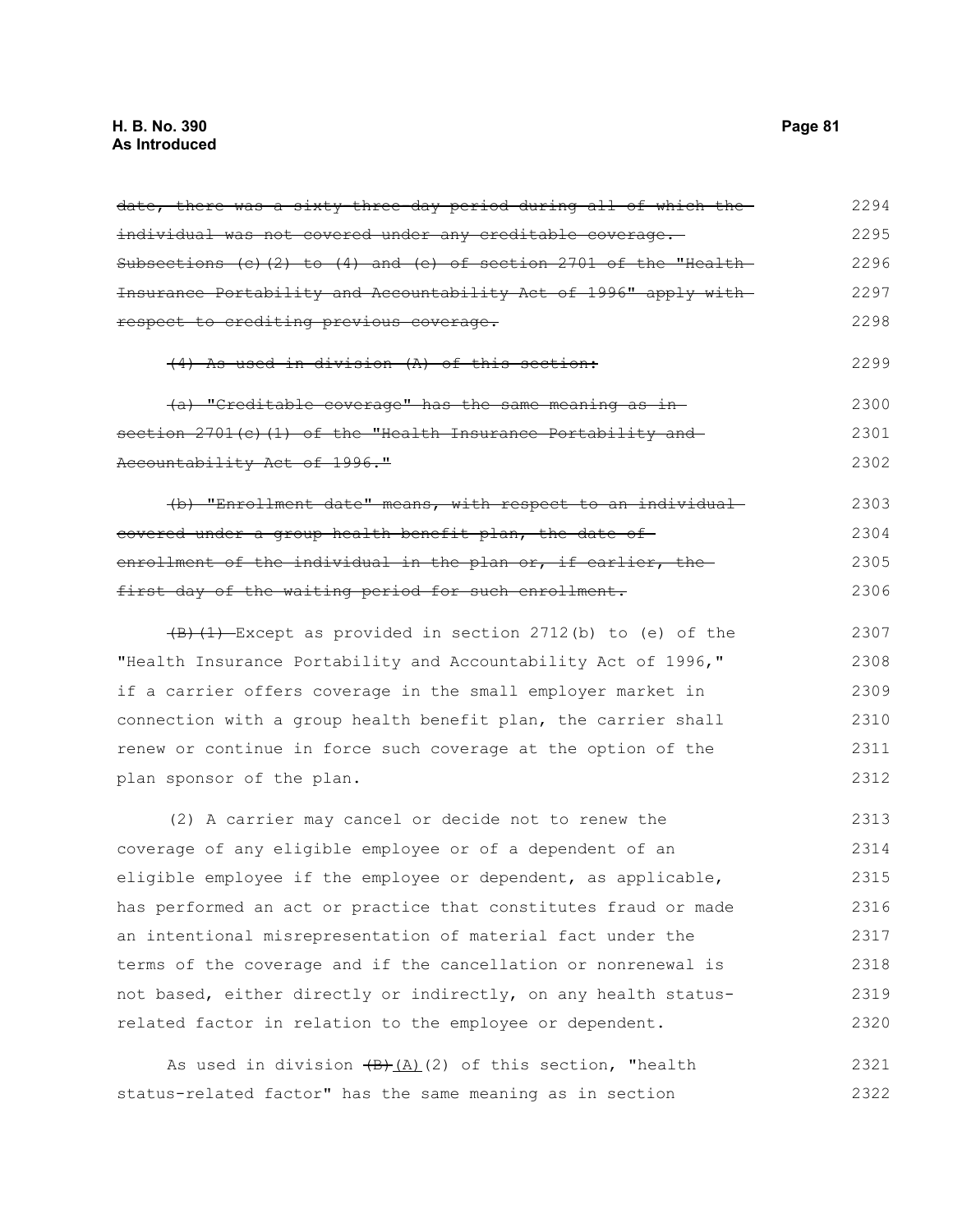3924.031 of the Revised Code.

(C) (B) A carrier shall not exclude any eligible employee or dependent, who would otherwise be covered under a health benefit plan, on the basis of any actual or expected health condition of the employee or dependent. 2324 2325 2326 2327

If, prior to November 24, 1995, a carrier excluded an eligible employee or dependent, other than a late enrollee, on the basis of an actual or expected health condition, the carrier shall, upon the initial renewal of the coverage on or after that date, extend coverage to the employee or dependent if all other eligibility requirements are met. 2328 2329 2330 2331 2332 2333

 $(D)$  (C) No health benefit plan issued by a carrier shall limit or exclude, by use of a rider or amendment applicable to a specific individual, coverage by type of illness, treatment, medical condition, or accident, except for pre-existingconditions as permitted under division (A) of this section. If a health benefit plan that is delivered or issued for delivery prior to April 14, 1993, contains such limitations or exclusions, by use of a rider or amendment applicable to a specific individual, the plan shall eliminate the use of such riders or amendments within eighteen months after April 14, 1993. 2334 2335 2336 2337 2338 2339 2340 2341 2342 2343 2344

 $\overline{(E) (D)}$ (1) Except as provided in sections 3924.031 and 3924.032 of the Revised Code, and subject to such rules as may be adopted by the superintendent of insurance in accordance with Chapter 119. of the Revised Code, a carrier shall offer and make available every health benefit plan that it is actively marketing to every small employer that applies to the carrier for such coverage. 2345 2346 2347 2348 2349 2350 2351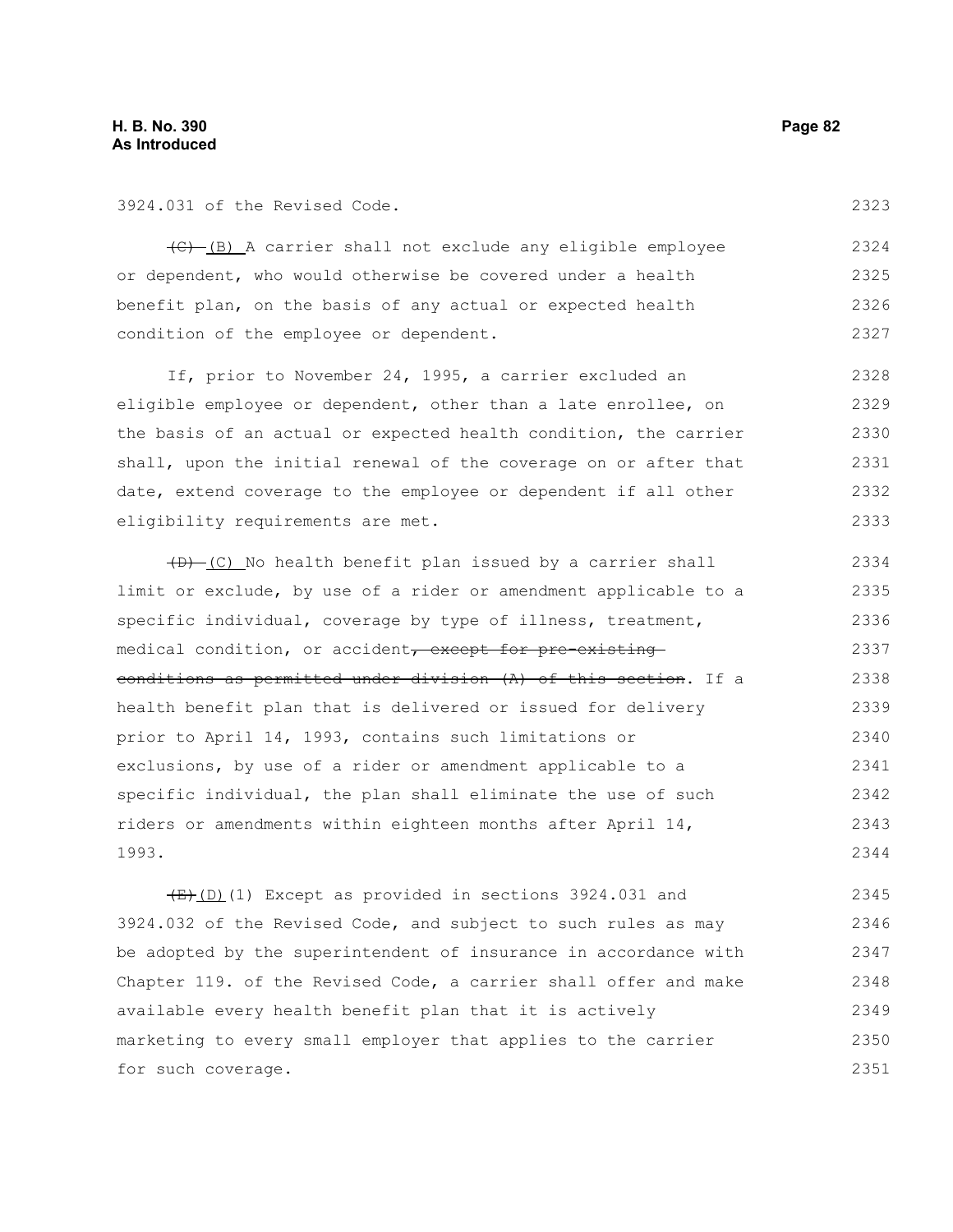## **H. B. No. 390 Page 83 As Introduced**

Division  $(E)$ (D)(1) of this section does not apply to a health benefit plan that a carrier makes available in the small employer market only through one or more bona fide associations. 2352 2353 2354

Division  $(E)$ (D)(1) of this section shall not be construed to preclude a carrier from establishing employer contribution rules or group participation rules for the offering of coverage in connection with a group health benefit plan in the small employer market, as allowed under the law of this state. As used in division  $(E)$ (1) of this section, "employer contribution rule" means a requirement relating to the minimum level or amount of employer contribution toward the premium for enrollment of employees and dependents and "group participation rule" means a requirement relating to the minimum number of employees or dependents that must be enrolled in relation to a specified percentage or number of eligible individuals or employees of an employer. 2355 2356 2357 2358 2359 2360 2361 2362 2363 2364 2365 2366 2367

(2) Each health benefit plan, at the time of initial group enrollment, shall make coverage available to all the eligible employees of a small employer without a service waiting period. The decision of whether to impose a service waiting period shall be made by the small employer. Such waiting periods shall not be greater than ninety days. 2368 2369 2370 2371 2372 2373

(3) Each health benefit plan shall provide for the special enrollment periods described in section 2701(f) of the "Health Insurance Portability and Accountability Act of 1996." 2374 2375 2376

(4) At least once in every twelve-month period, a carrier shall provide to all late enrollees who are identified by the small employer, the option to enroll in the health benefit plan. The enrollment option shall be provided for a minimum period of thirty consecutive days. All delays of coverage imposed under 2377 2378 2379 2380 2381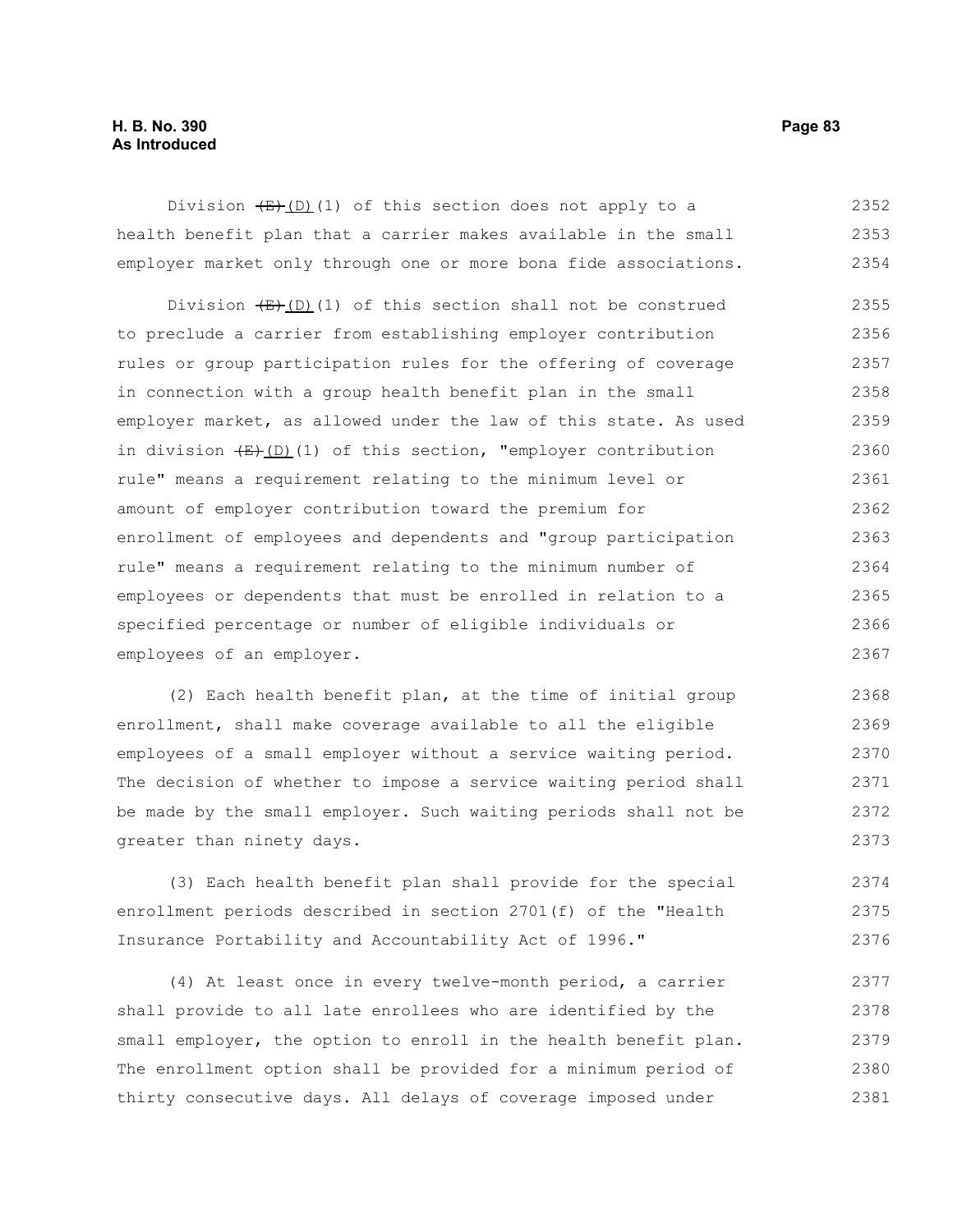the health benefit plan, including any pre-existing conditionexclusion period, affiliation period, or service waiting period, shall begin on the date the carrier receives notice of the late enrollee's application or request for coverage, and shall run concurrently with each other. 2382 2383 2384 2385 2386

 $(F)$  (E) The benefit structure of any health benefit plan may, at the time of coverage renewal, be changed by the carrier to make it consistent with the benefit structure contained in health benefit plans being marketed to new small employer groups. If the health benefit plan is available in the small employer market other than only through one or more bona fide associations, the modification must be consistent with the law of this state and effective on a uniform basis among small employer group plans. 2387 2388 2389 2390 2391 2392 2393 2394 2395

 $\overline{f}$  (F) A carrier may obtain any facts and information necessary to apply this section, or supply those facts and information to any other third-party payer, without the consent of the beneficiary. Each person claiming benefits under a health benefit plan shall provide any facts and information necessary to apply this section.

For purposes of this section, "bona fide association" means an association that has been actively in existence for at least five years; has been formed and maintained in good faith for purposes other than obtaining insurance; does not condition membership in the association on any health status-related factor, as defined in section 3924.031 of the Revised Code, relating to an individual, including an employee or dependent; makes health insurance coverage offered through the association available to all members regardless of any health status-related factor, as defined in section 3924.031 of the Revised Code, 2402 2403 2404 2405 2406 2407 2408 2409 2410 2411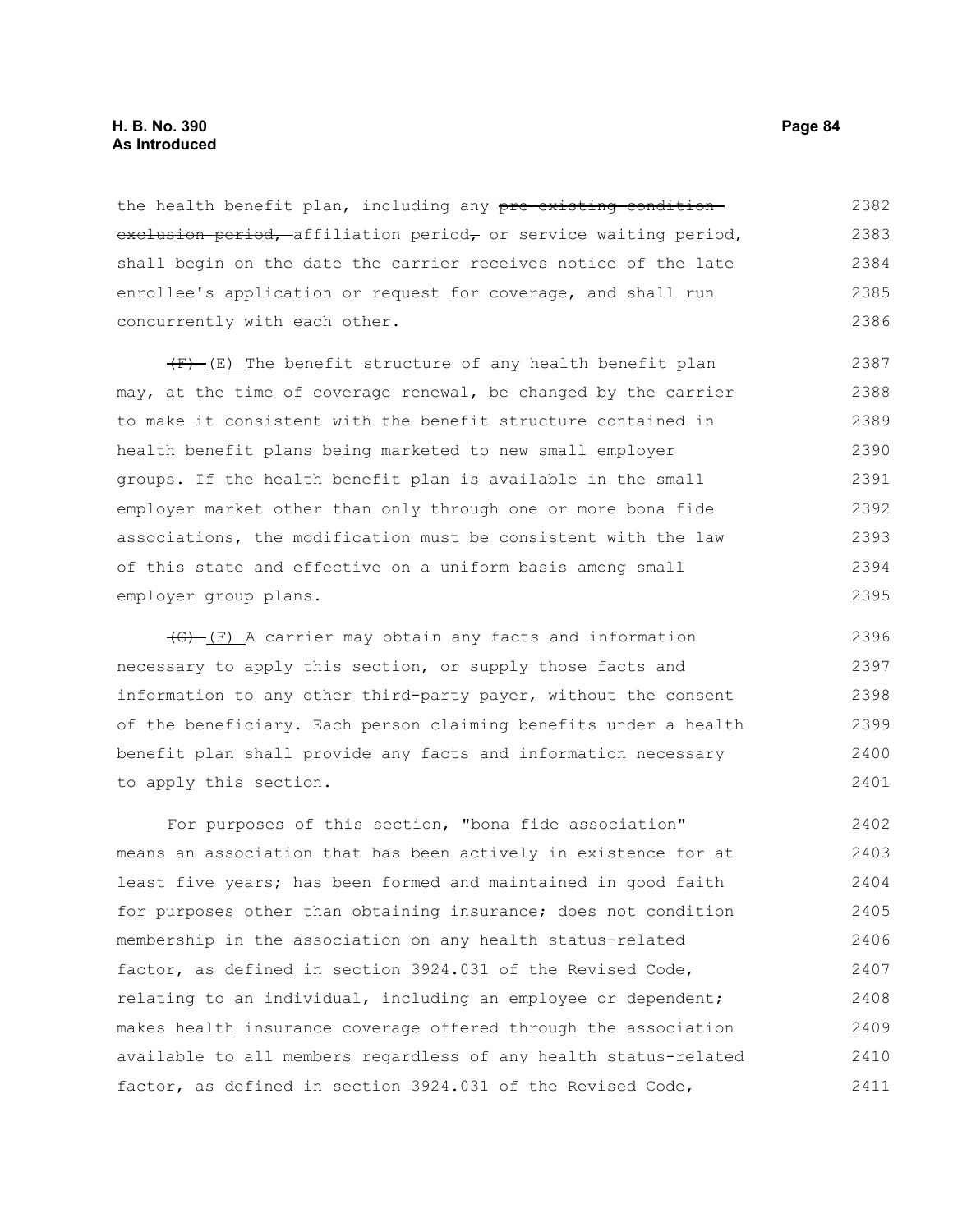relating to such members or to individuals eligible for coverage through a member; does not make health insurance coverage offered through the association available other than in connection with a member of the association; and meets any other requirement imposed by the superintendent. To maintain its status as a "bona fide association," each association shall annually certify to the superintendent that it meets the requirements of this paragraph. **Sec. 3924.033.** (A) Each carrier, in connection with the offering of a health benefit plan to a small employer, shall disclose to the employer, as part of its solicitation and sales materials, the following information: (1) The provisions of the plan concerning the carrier's right to change premium rates and the factors that may affect changes in premium rates; (2) The provisions of the plan relating to renewability of coverage; (3) The provisions of the plan relating to any preexisting condition exclusion; (4) The benefits and premiums available under all health benefit plans for which the employer is qualified. (B) The information described in division (A) of this section shall be provided in a manner determined to be understandable by the average small employer, and in a manner 2412 2413 2414 2415 2416 2417 2418 2419 2420 2421 2422 2423 2424 2425 2426 2427 2428 2429 2430 2431 2432 2433 2434 2435

(C) Nothing in this section requires a carrier to disclose any information that is by law proprietary and trade secret information. 2438 2439 2440

sufficient to reasonably inform a small employer regarding the

employer's rights and obligations under the health benefit plan.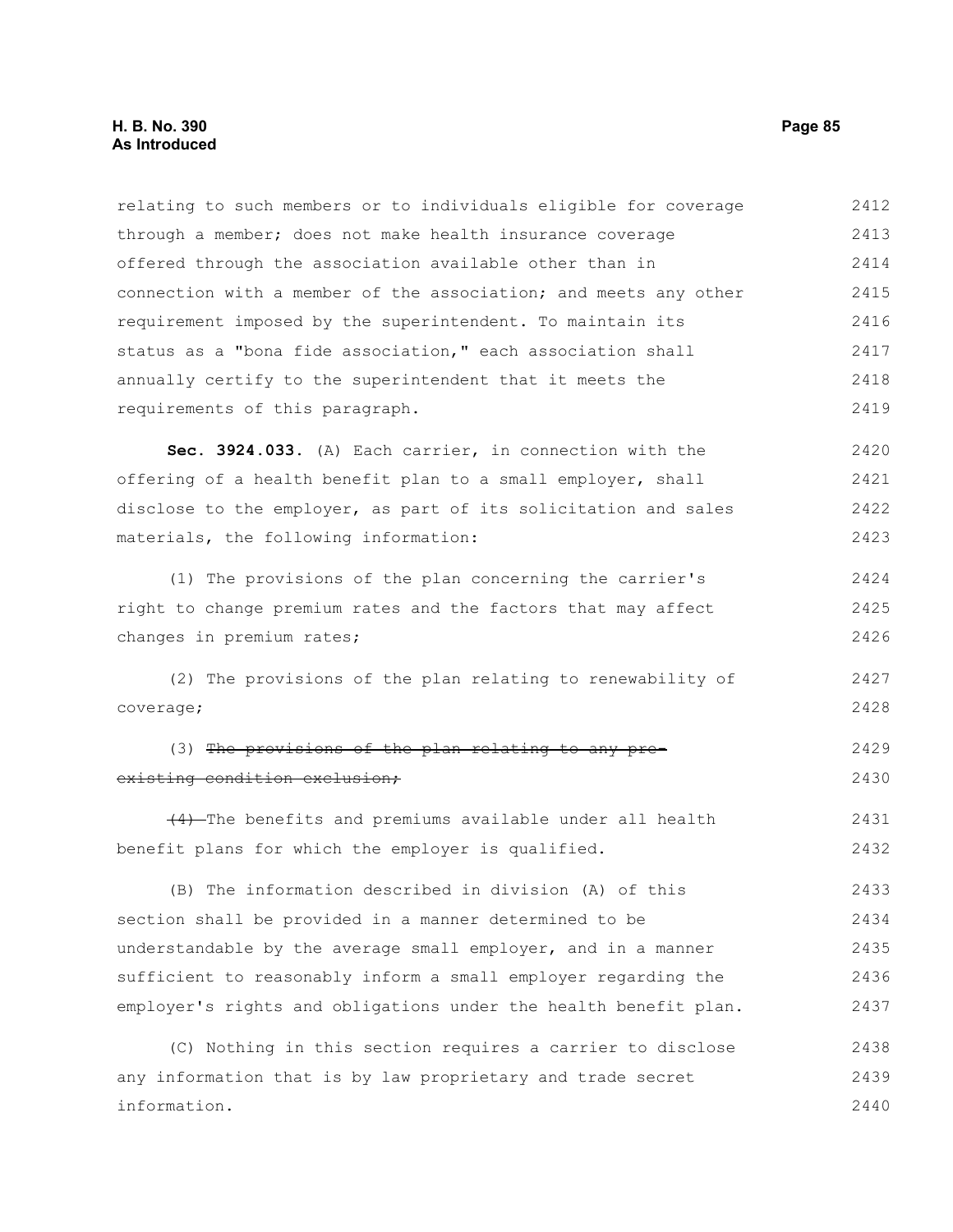**Sec. 3924.06.** (A) Compliance with the underwriting and rating requirements contained in sections 3924.01 to 3924.14 3924.06 of the Revised Code shall be demonstrated through actuarial certification. Carriers offering health benefit plans to small employers shall file annually with the superintendent of insurance an actuarial certification stating that the underwriting and rating methods of the carrier do all of the following: (1) Comply with accepted actuarial practices; (2) Are uniformly applied to health benefit plans covering small employers; (3) Comply with the applicable provisions of sections 3924.01 to 3924.14 3924.06 of the Revised Code. (B) If a carrier has established a separate class of business for one or more small employer health care alliances in accordance with section 1731.09 of the Revised Code, this section shall apply in accordance with section 1731.09 of the Revised Code. (C) Carriers offering health benefit plans to small employers shall file premium rates with the superintendent in accordance with section 3923.02 of the Revised Code with respect to the carrier's sickness and accident insurance policies sold to small employers and in accordance with section 1751.12 of the Revised Code with respect to the carrier's health insuring corporation policies sold to small employers. **Sec. 3924.51.** (A) As used in this section: (1) "Child" means, in connection with any adoption or placement for adoption of the child, an individual who has not 2441 2442 2443 2444 2445 2446 2447 2448 2449 2450 2451 2452 2453 2454 2455 2456 2457 2458 2459 2460 2461 2462 2463 2464 2465 2466 2467 2468

attained age eighteen as of the date of the adoption or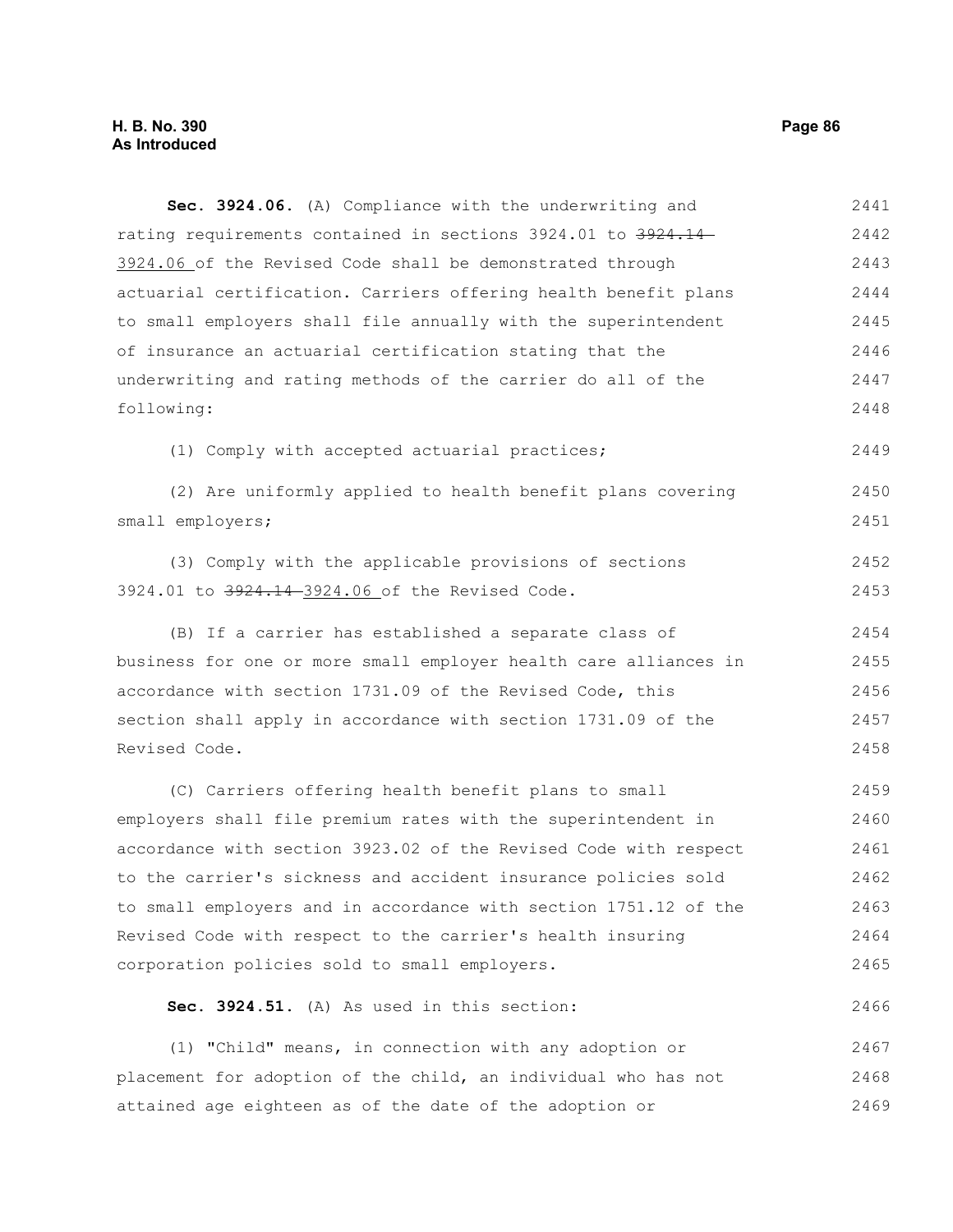under the plan.

placement for adoption. (2) "Health insurer" has the same meaning as in section 3924.41 of the Revised Code. (3) "Placement for adoption" means the assumption and retention by a person of a legal obligation for total or partial support of a child in anticipation of the adoption of the child. The child's placement with a person terminates upon the termination of that legal obligation. (B) If an individual or group health plan of a health insurer makes coverage available for dependent children of participants or beneficiaries, the plan shall provide benefits to dependent children placed with participants or beneficiaries for adoption under the same terms and conditions as apply to the natural, dependent children of the participants and beneficiaries, irrespective of whether the adoption has become final. (C) A health plan described in division (B) of this section shall not restrict coverage under the plan of anydependent child adopted by a participant or beneficiary, or placed with a participant or beneficiary for adoption, solely on the basis of a pre-existing condition of the child at the time that the child would otherwise become eligible for coverage under the plan, if the adoption or placement for adoption occurs while the participant or beneficiary is eligible for coverage 2470 2471 2472 2473 2474 2475 2476 2477 2478 2479 2480 2481 2482 2483 2484 2485 2486 2487 2488 2489 2490 2491 2492 2493

**Sec. 3924.73.** (A) As used in this section:

(1) "Health care insurer" means any person legally engaged in the business of providing sickness and accident insurance contracts in this state, a health insuring corporation organized 2496 2497 2498

2494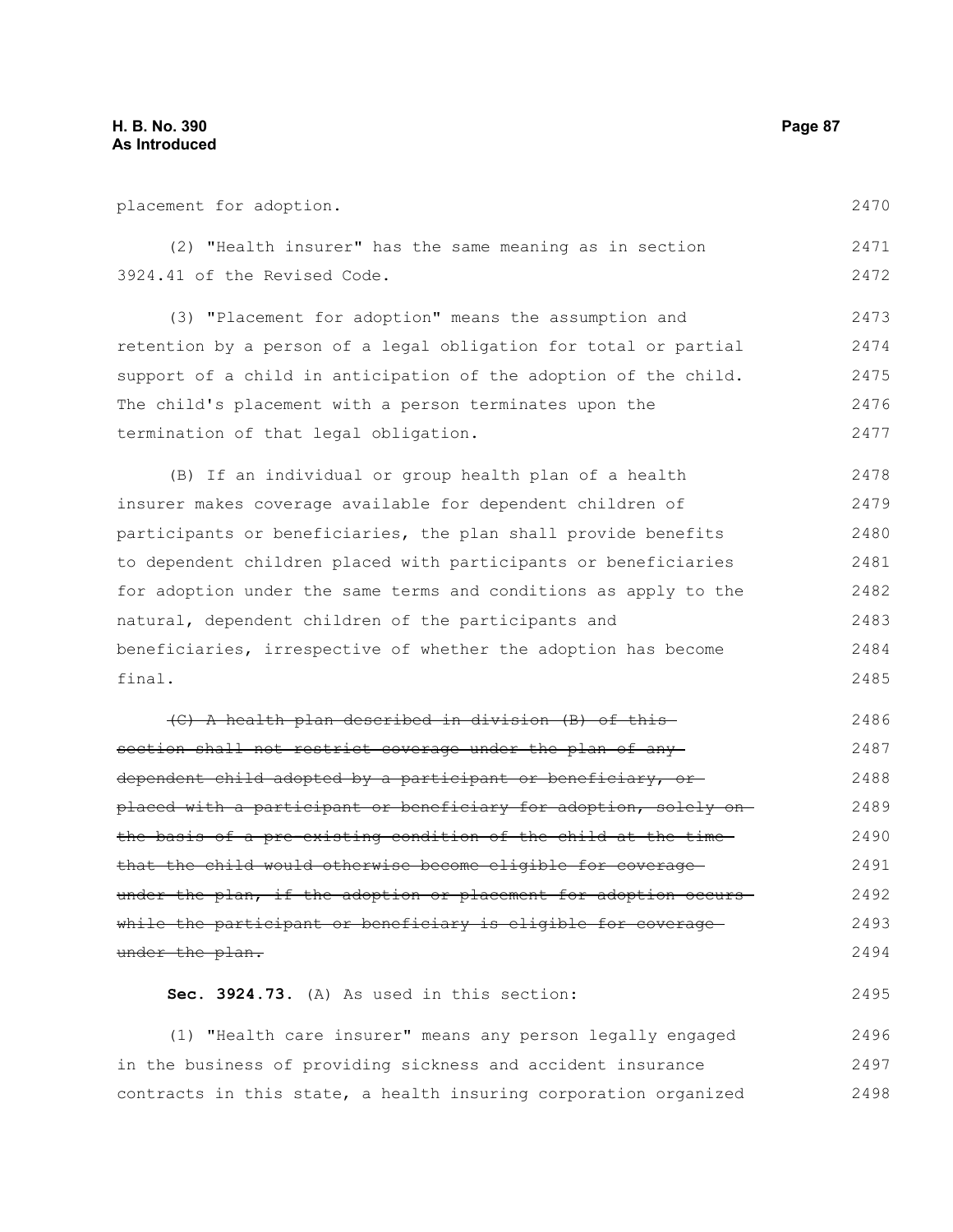under Chapter 1751. of the Revised Code, or any legal entity that is self-insured and provides health care benefits to its employees or members. 2499 2500 2501

(2) "Small employer" has the same meaning as in section 3924.01 of the Revised Code.

(B)(1) Subject to division (B)(2) of this section, nothing in sections 3924.61 to 3924.74 of the Revised Code shall be construed to limit the rights, privileges, or protections of employees or small employers under sections 3924.01 to 3924.14 3924.06 of the Revised Code. 2504 2505 2506 2507 2508

(2) If any account holder enrolls or applies to enroll in a policy or contract offered by a health care insurer providing sickness and accident coverage that is more comprehensive than, and has a deductible amount that is less than, the coverage and deductible amount of the policy under which the account holder currently is enrolled, the health care insurer to which the account holder applies may subject the account holder to the same medical review, waiting periods, and underwriting requirements to which the health care insurer generally subjects other enrollees or applicants, unless the account holder enrolls or applies to enroll during a designated period of open enrollment. 2509 2510 2511 2512 2513 2514 2515 2516 2517 2518 2519 2520

**Section 2.** That existing sections 1731.03, 1731.04, 1731.05, 1731.09, 1739.05, 1751.01, 1751.06, 1751.12, 1751.16, 1751.18, 1751.58, 1751.69, 3922.01, 3923.122, 3923.57, 3923.571, 3923.85, 3924.01, 3924.02, 3924.03, 3924.033, 3924.06, 3924.51, and 3924.73 of the Revised Code are hereby repealed. 2521 2522 2523 2524 2525

**Section 3.** That sections 1751.15, 3923.58, 3923.581, 3923.582, 3923.59, 3924.07, 3924.08, 3924.09, 3924.10, 3924.11, 2526 2527